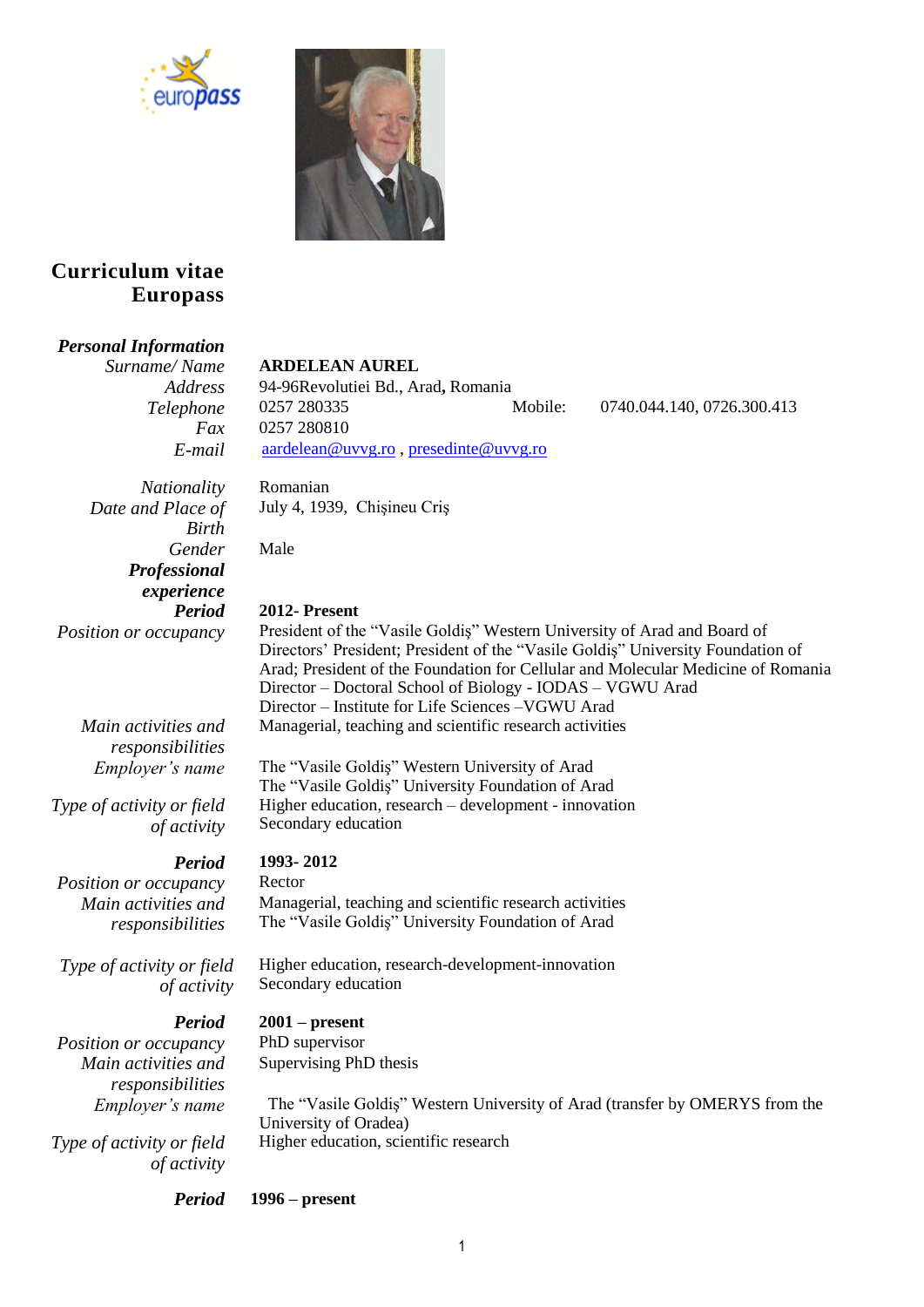*Position or occupancy* Professor *Main activities and responsibilities*

Teaching, research activities

*Type of activity or field* 

*Type of activity or field* 

*of activity*

*of activity*

*Employer's name* Faculty of Medicine and Pharmacy, the University of Oradea The Faculty of Medicine, Pharmacy and Dentistry of the "Vasile Goldiş" Western University of Arad

Higher education, scientific research

## **Higher education, research-development-innovation**

## **TEACHING ACTIVITY**

Pharmaceutical botany, Cellular and molecular biology

## **SCIENTIFIC AND RESEARCH ACTIVITY**

- Books, treaties, monographs author/ co-author **85**
- Books, treaties, monographs editor /coordinator **56**
- published chapters in international monographs **8**
- Summary lectures, courses/ textbooks of practical works and school handbooks - **79**
- Scientific papers of biology, ecology and environment protection **60**
- Papers of biology history 12
- Indexed papers in the Web of Knowledge, Web of Science (ISI Thompson Reuters) database – **43 (**more than 250 quotations )**; Hirsch index 15,**

## *According to Google Scholar – 810 quotations*

- ISI Proceedings Paper **4** ; Meeting Abstracts **28**
- Papers published in CNCSIS B+ journals (BDI indexed) **– 82**
- Papers published in CNCSIS B journals **24**
- Communications in international conference/ congresses - **35**
- Communications in national scientific conferences **208** (*of which 71 published in volumes with in extenso; 65 published in volumes with abstracts;*

*63- oral/ not published presentations, 9 oral/ published presentations*;

- director/responsible with grants and projects in the field: **15 international** (10 manager/ partner coordinator, 5 member); **16 national,** of which (10 director/ partner coordinator, 6 member)

## **- 3 inventions patents**

- organizer/ co-organizer of more than150 scientific events at national level/ with international participation

## *Period* **1981- 1989**

*Position or occupancy* Teacher *Main activities and responsibilities Type of activity or field of activity Period* **1971** *Position or occupancy* Specialization school inspector *Main activities and* 

*responsibilities Type of activity or field* 

*Type of activity or field* 

Teaching activities

*Employer's name* The Pedagogic High School of Arad Secondary education

Teaching activities

*Employer's name* The Moise Nicoară High School of Arad Secondary education

*Employer's name* **County School Inspectorate of Arad** *of activity* Secondary education *Period* **1968** *Position or occupancy* Tenured biology teacher *Main activities and responsibilities*

*of activity*

2

coordination, training on teaching activities in the field of biology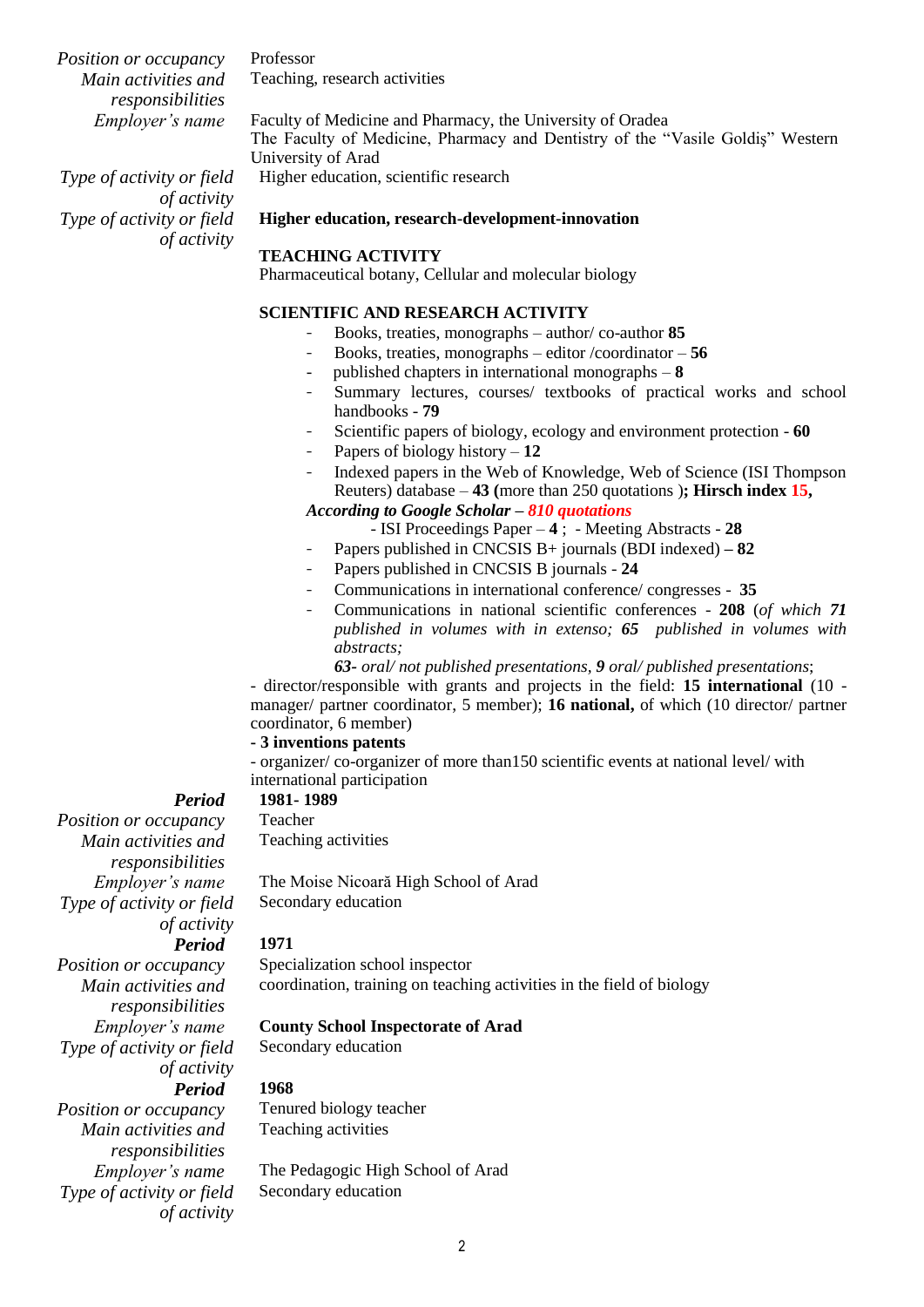*Main activities and responsibilities Type of activity or field of activity*

*Position or occupancy* Teacher of biology *Main activities and responsibilities Type of activity or field of activity*

> *Education and training*

*Acquired qualification/ diploma Main studied subjects/ acquired professional skills Name and type of the education institution/ formation supplier Personal skills and competencies Mother tongue(s)* **Romanian** *Foreign language(s)*  $Self-evaluation$ *European level*  $(*)$ 

# $$  $English$

*Social skills and competencies Organization skills and competencies Computer skills and competencies Driving licence(s)* B Class *Other skills and competencies*

### *Period* **1965- 1967**

*Position or occupancy* School inspector for biology Coordination, verification of educational activities

## *Employer's name* Department of education of Chişineu Criş Secondary education

*Period* **1965-1962**

Teaching activities

*Employer's name* Theoretical High School of Chişineu Criş Secondary education

## *Period* **1974**- **1980**

Doctor in Biological Sciences, with the thesis "Flora and Vegetation of the Valley of Crişul Alb, between the springs and the town of Ineu" Biology – Geo-botany

The Babeş – Bolyai University of Cluj- Napoca, Faculty of Biology

|               | спен, ещенян        |         |                     |                                         |                     |             |                     |                |                      |  |
|---------------|---------------------|---------|---------------------|-----------------------------------------|---------------------|-------------|---------------------|----------------|----------------------|--|
| Understanding |                     |         |                     | <b>Speaking</b>                         |                     |             |                     | Writing        |                      |  |
| Listening     |                     | Reading |                     | Participation<br>in the<br>conversation |                     | Oral speech |                     | <b>Writing</b> |                      |  |
| C2            | Experienced<br>user |         | Experienced<br>user |                                         | Experienced<br>user |             | Experienced<br>user | B              | Independent<br>user  |  |
| Сl            | Experienced<br>user | B       | Experienced<br>user | B                                       | Experienced<br>user | B           | Experienced<br>user | B              | Experience<br>d user |  |
|               |                     |         |                     |                                         |                     |             |                     |                |                      |  |

*(\*) Level of the Common European Framework for Languages* Team spirit, capacity of integration, skills in communication

Leader, advanced organization spirit, pragmatism

Word, Excel

Member in PhD commissions, contests – teaching positions, admission Evaluator in CEEX, PNCDI I, PNCDI II, UEFISCDI competitions

### *Professional affiliations* **Member of some Academies of Romania**

- Tenured Member of the Academy of Medical Sciences of Romania
- Honorary Member of the Academy of Scientists of Romania (AOŞR)

## **Member in international scientific/ professional organizations/ societies**

- European Academy of Science and Arts, Vienna/ Salzburg (EASA)
- Albert Schweitzer World Academy of Medicine, Warsaw
- Academia Brasilleira de Ciencias, Sao Paolo
- Academy of Science New York
- European University Association (E.U.A)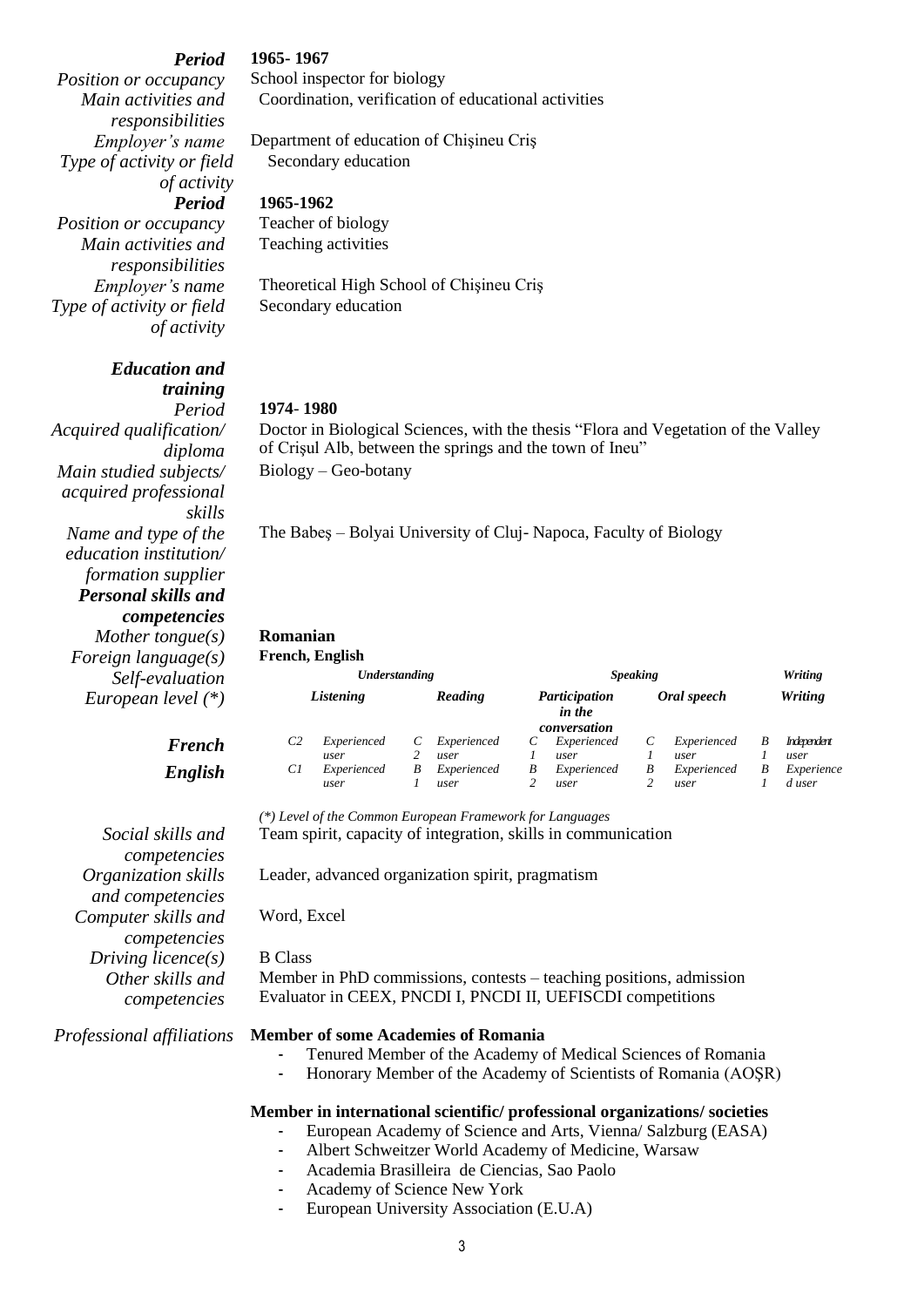- National Association of Biotechnology, Norwich, UK
- International Association for Ecology (INTECOL)
- European Association for Research on Plant Breeding Montpellier, France (EUCARPIA)
- Cellular Biology Society of York University, England
- Electronic Microscopy Society
- Royal Society of Ecology, Denmark
- National Society of Ecology, Hungary
- European Society of Human Genetics, Geneva
- Danube Rectors Conference (DRC)

## **Member in national scientific organizations/ professional societies:**

- National Society of Cellular Biology; President of the Romanian Society of Cellular Biology (SRBC) Arad Branch
- Society of Biologic Sciences of Romania
- National Society of Normal and Pathologic Morphology of Romania
- National Association of Botanic Gardens of Romania ANGBR, President of the Arad Branch
- National Committee of Science History and Philosophy CRIFST, Division History of Science, Romanian Academy
- Technical Committee of Medicinal and Aromatic Herbs (by Disposition of the Ministry of Agriculture and Rural Development, Ministry of Health, Ministry of Environment and Climate Change)
- National Commission of Bioethics of Medicines and Medical Devices (GD No. 877/2013; Minister of Health Disposition No. 34/2014)
- Commission for Biological Safety / the National Agency for Environment Protection/ Ministry of the Environment

**Editor in Chief of peer review journals and of international editorial boards**

- Studia Universitatis "Vasile Goldiş" Seria Ştiințele Vieții (Life Sciences Series)
- Annals of the Romanian Society for Cell Biology (SRBC)
- Current Issues in Cellular and Molecular Biology (Probleme curente în Biologia Celulară şi Moleculară)

## **Member in editorial committee in ISI <sup>3</sup> quoted journal**

- Journal of Cellular and Molecular Medicine, Faculty of Medicine Carol Davila University of Medicine and Pharmacy, Bucharest, Ed. Carol Davila University Press (- 2009)
- Romanian Journal of Morphology and Embryology (Journal of the Romanian Society of Morphology), Romanian Academy Publishing House

## **Member in the editorial committee of journals with peer review and international publishing teams**

- Revista de Politica Științei și Scientometrie Serie nouă (editată sub egida MEN, ANCS, Colegiul Consultativ pentru CDI, CNCS) – The Journal of Science Policy and Scientometrics – new series (published under the aegis of MNE, NASR, Consultative Collegium for RDI, NCSR)
- Revista "Noema", Comitetul Român de Istoria și Filosofia Stiinței și Tehnicii (sub egida Academiei Române) – The journal "Noema", Romanian Committee of Science and Technics History and Philosophy (under the aegis of he Romanian Academy
- Annals Series in Biology Sciences, Academy of Romanian Scientists

*Editorial committees of some national or international journals*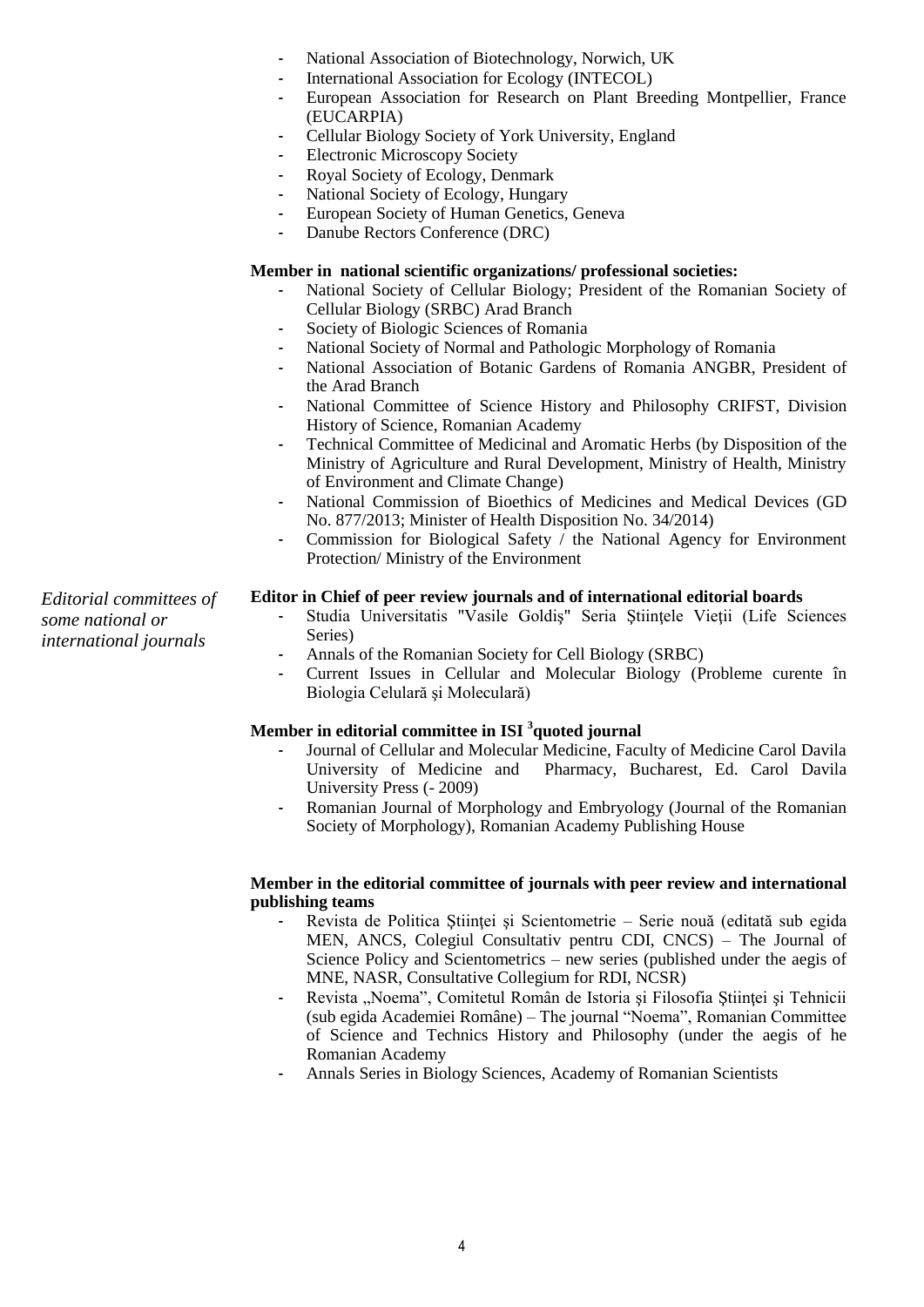*Acknowledgement of the professional prestige*

## **Distinction/award for professional/ scientific contributions, awarded by the Romanian Academy**

- The "Emanoil Teodorescu" award for the paper *"Flora şi vegetaţia Munţilor Zărand" – Flora and Vegetation of Zarand Mountains* (team Cluj)- 1981, Romanian Academy
- The "Emil Racoviță" Award of the Romanian Academy, 2009, for the paper *Biochimie (Fotosinteză, Reglaj hormonal, Informaţie genetică)/ Biochemistry (Photosynthesis, Hormonal Regulation, Genetic Information);* Authors: Aurel Ardelean, Alfa Xenia Lupea
- The "Petre S. Aurelian" Award of the Romanian Academy, 2009, for the paper "Aspecte metodologice în cercetarea ştiinţifică" *– "Methodological Aspects in Scientific Research"*, Authors: Aurel Pisoschi, Aurel Ardelean

## **Distinction/award for professional/ scientific contributions, awarded by the ROMANIAN PRESIDENCY**

National Order "Faithful Service" in rank of Knight, Romanian Presidency 2003, for the particular contribution brought to the development of Romanian education, for the entire teaching and research activity

## **Distinction/award for professional/ scientific contributions, awarded by the ROMANIAN PATRIARCHY**

Homage Medal and Diploma "Holy Emperors Constantine and Elena", on the occasion of the Homage Year "Holy Emperors Constantine and Elena", in sign of respect for the carried on activity within VGWU and Romanian Orthodox Church, 2013

## **Distinction/award for professional/ scientific contributions, awarded by the MILITARY ORDER OF ROMANIA, member of the European Parliament, NATO and OSCE**

*-* Diploma of Member of Honor in rank of Commander -Membru de Onoare în Grad de Commander- "as sign of acknowledgement of the recognition of the contribution for NATION emancipation", 2014

# **Doctor Honoris Causa**

- Doctor Honoris Causa of the University "Liberty" of Sacramento, California, USA, 1999;
- Doctor Honoris Causa of the Banat University of Agriculture Sciences and Veterinary Medicine of Timişoara, 2007;
- Doctor Honoris Causa of the Transcarpathia University of Ujgorod, Ukraine, 2009;
- Doctor Honoris Causa of the "Danubius" University of Galați, 2009.

## **Distinction/award for professional/ scientific contributions (papers, books, inventions, artistic events), awarded by the Ministry of National Education or of other professional or scientific organization of Romania**

- Bronze medal "INVENTIKA- 2008 for the paper *"Diosgenia, principiul activ al extractelor de Trigonella sp. ar putea introduce apoptoza celulelor canceroase MCF7 prin activarea caspazelor"- "Diosgenin, the Active Principle of Trigonella sp., Might Introduce the Apoptosis of the MC7 Cancerous Cells by Activating the Caspases" ,* (National Authority for Scientific Research, ANCS- MEdCT), *2008;*

## **UEFISCDI awarding the research results:**

- PN-II-RU-PRECISI- 2014-8-7311*, Protective effects of naringenin on carbon tetrachloride- induced* acute *nephrotoxicity in mouse kidney ,* CHEM-BIOL INTERACT (Hermenean, A., **Ardelean,** A, Stan, M., Herman, M., Mihali, C., Costache, M., Dinischiotu, A., )
- PN-II-RU-PRECISI- 2014-8-7335, Antioxidant and Hepatoprotective Effects of Naringenin and Its b-Cyclodextrin Formulation in Mice Intoxicated with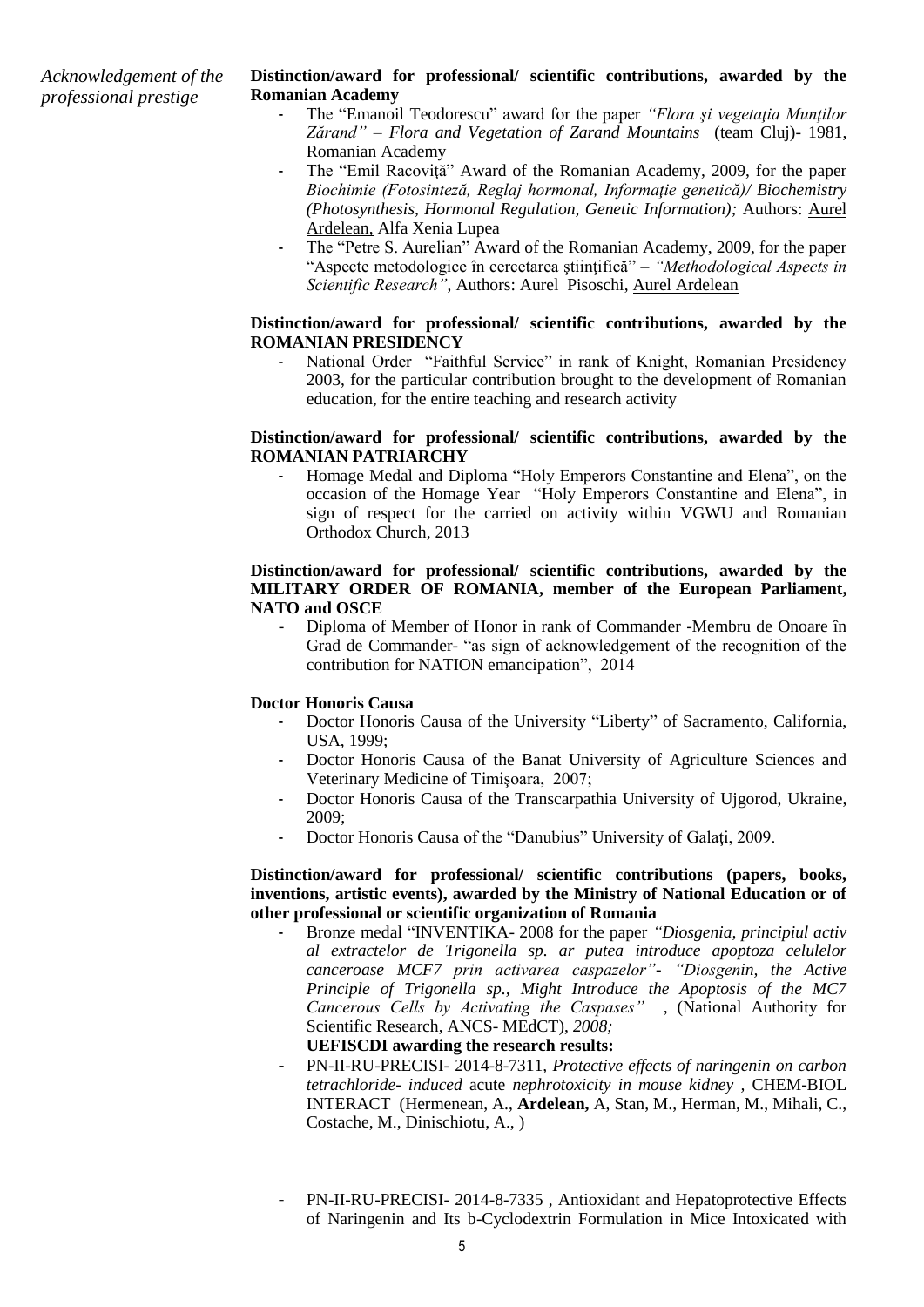Carbon Tetrachloride: A Comparative Study , J MED FOOD (Hermenean, A., **Ardelean,** A., Stan, M., Herman, H., Mihali, C., Costache, M., Dinischiotu, A., )

**Distinction/award for professional/ scientific contributions (papers, books, inventions, artistic events), awarded by international institutions/organizations**

- ..Excellence Award for Cross-border Cooperation in the DKMT Euroregion -2013", DKMT Euroregional Cooperation, for the project with the title "*Integrated cross - border research platform to identify cellular processes as potential targets for personalized cancer therapies" (HUcanceRO),* implemented in the framework of the Hungary- Romanian Cross- Border Cooperation Programme
- "Excellence Award for Cross-Border Cooperation in the DKMT Euroregion -2015", DKMT Euroregional Cooperation, for project named *"Integrated cross - border research platform to identify cellular processes as potential targets for personalized cancer therapies" (HUcanceRO),* implemented in the framework of the Hungary- Romanian Cross- Border Co-operation Programme

## **Decoration, honorary title (other than the professional/ scientific ones) at national level**

- Title of Citizen of Honor of Arad Municipality, 1998
- Honorary title of "Personality of Arad County", awarded by Arad County Council, May 15, 2015
- Title of "Citizen of Honor" of Baia Mare Municipality, awarded by the Local Council of the Baia Mare Municipality, September 24, 2015
- Title of Citizen of Honor of Sebis Municipality, Arad County, 2013
- Title of Citizen of Honor of Chişineu Criş Municipality, Arad County, 2000

# **Prof. AUREL ARDELEAN, PhD**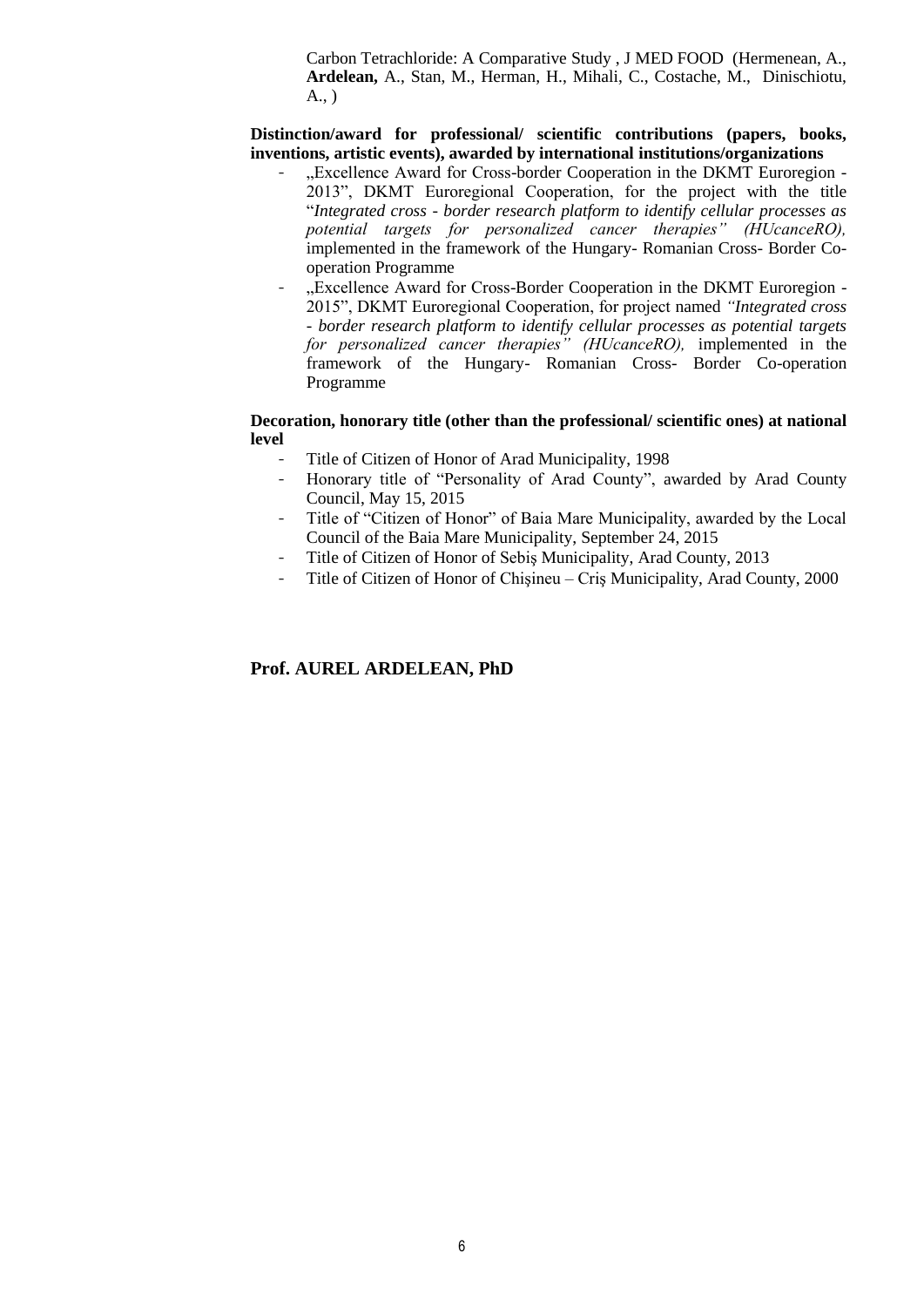

**CU R R I C U L U M V I T A E E U R O P A S S**

# **APPENDIXES**

**Prof. Aurel Ardelean, PhD I. List of publications (1969 - 2017) II. Research Projects**

# **I. LIST OF PUBLICATIONS**

# **Books, treaties, monographs**

1. **Ardelean,A.,** *Nature Protection in Arad County,* Ed. Gutenberg Arad, 1971, p. 200.

2. **Ardelean,A**., Truţă,H.*, The Arboretum Sylva - Gurahonţ*, 1983, Ed. Gutenberg Arad,1983, p. 220.

3. Mohan,G., **Ardelean,A**., Georgescu,M., *Reservations and Nature Monuments of Romania,* Ed. "Scaiul" Bucharest,1993, ISBN 973-95257-3-3, 978-973-95-25-7-3, p. 259.

4. Gavrilă,L.,**Ardelean,A.,**Dăbală,I., Soran,V., *Evolutionism,* Ed Mirton Timişoara, 1994, ISBN 937-96652-0-9, p. 214.

5. **Ardelean,A.,** *Protection, Preservation, Diversity*, Ed. Mirton Timişoara, 1995, ISBN 973-9194-89-3, p.110.

6. Mohan,G., **Ardelean,A.,** Covaci,P., Bejenaru,P., *Trees and Shrubs of Romania*, Ed. Universităţii "Vasile Goldiş" Arad, 1995, ISBN 973-97289-0-1, p. 197.

7. Cachiţa-Cosma,D.,**Ardelean,A.,** *Procaine - Bioeffector in Humans, Plants, and Animals*, Ed. Mirton Timisoara, 1996, ISBN 973-578-133-6, p. 167.

8. Cachiţă-Cosma,D.,**Ardelean,A***., Procaine – Stimulator of Plants Growth,* Ed. Universităţii "Vasile Goldiş" Arad, 1996, p. 57.

9. **Ardelean,A.,**Mohan,Gh., Nedelcu,G*., Medicinal Herbs of Banat*, Ed. Mirton, Timişoara 1997, ISBN 973-578-237-5, p. 220.

10. **Ardelean,A.,**Mohan,Gh., *Medicinal Herbs of the Western Romania and Their Importance in Disease Therapy,* Ed. Mirton Timişoara,1997, p. 230.

11. Mixich,F.,Cruce, M., **Ardelean,A.,** Tosici,A., Berceanu-Văduva,M.., Berceanu, Văduva,D., *Experimental Principles in Cellular Biology,* Ed. Sitech Craiova, 1997, ISBN 973-9346-07-3, p. 204..

12. Cachiţă-Cosma,D, **Ardelean,A.,** Crăciun,C., *Actualities and Perspectives in Vegetal Biotechnologie,* Ed. Universităţii "Vasile Goldiş" Arad,1997, ISBN 973-98095-1-0, p. 250.

13. Lupea,X.,**Ardelean,A**, *Biochemistry of the Effort,* Ed. Mirton Timisoara, 1997, ISBN 973-578-211-1, p. 240.

14. Mohan,Gh.,**Ardelean,A**., *Bryophytes-* determinator ilustrat din Flora Romaniei, "Vasile Goldiş" University Press Arad,1998, ISBN 973-9328-19-9.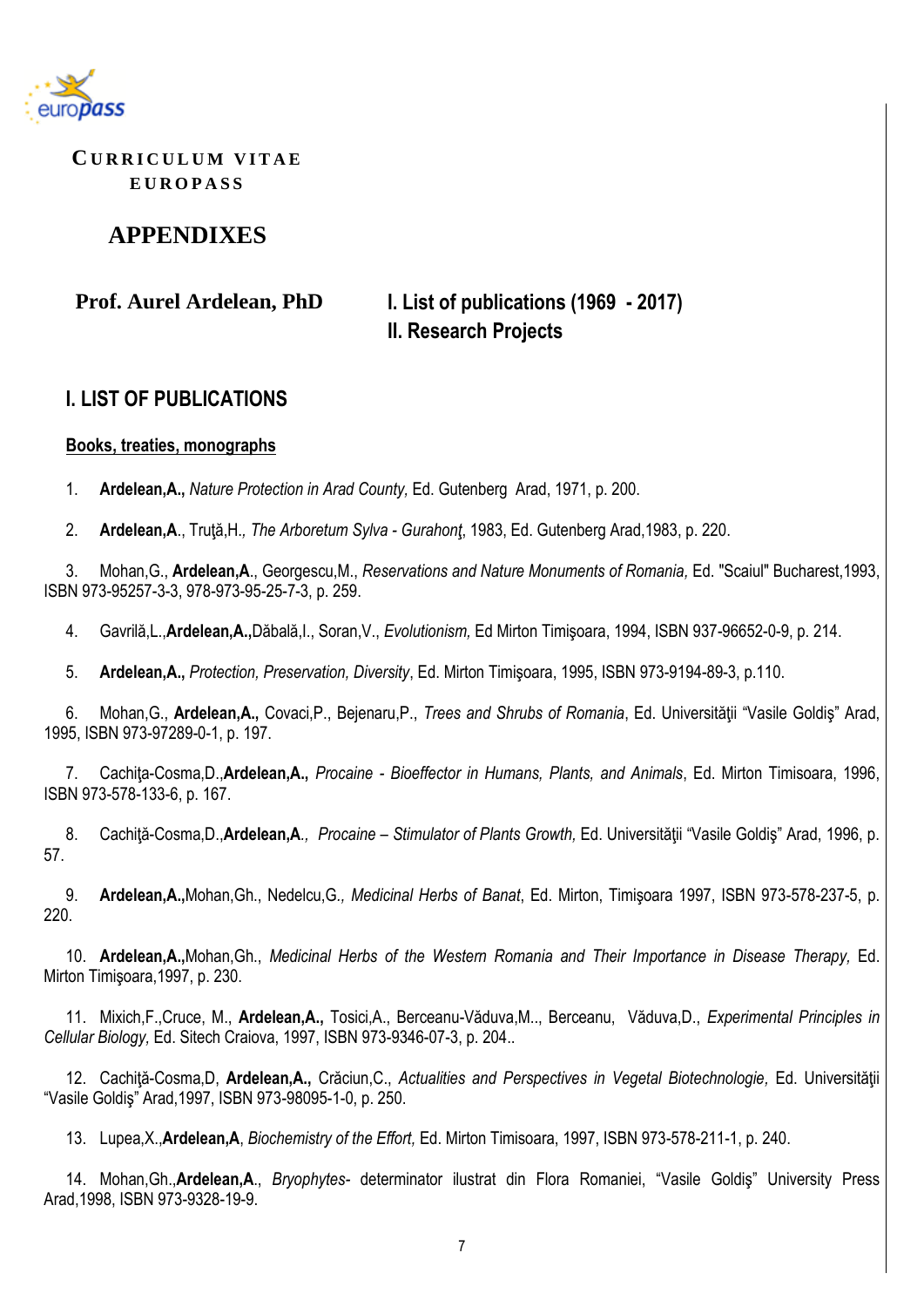15. Plachitiu, M.G., **Ardelean,A**., *Transparent of Pharmacology*, Ed. Universităţii "Vasile Goldiş" Arad,1998.

16. Cruce,M., Mixich,F., Zaharia,C., Cruce,R., **Ardelean,A.,** *Cytoskeleton and Cellular Motility,* Ed.Aius Craiova, 1998, ISBN 973-9251-56-0, p. 223.

17. Mohan,Gh., **Ardelean,A.,** Nedelcu,G., *Medicinal Herbs of Arad,* Ed. Universităţii "Vasile Goldiş" Arad, 1998, p. 260.

18. Mohan,Gh., **Ardelean,A.,** Mohan,R., *Plants and Health*, Ed."Scaiul" Bucharest, 1998, p. 310.

19. Kalman,V., **Ardelean,A**., Bartok,K., *Carl Linne* (*1707-1778) Life, Work, Confessions,* Ed. Risoprint Cluj-Napoca, 1999, ISBN 973-9464-11-4, p. 202.

20. Crăciun,C., Florea,A., Dragoş,N.,**Ardelean,A**., *Introduction to Cell and Molecular Biology,* Ed. Cluj University Press, 1999, ISBN 973-9354-91-2, p. 401.

21. **Ardelean,A**., *Flora and Vegetation of Crisul Alb Valley – from Sources till the Exit of the Country,* Ed. Universităţii "Vasile Goldiş" Arad, 1999, ISBN 973-9328-42-3, p. 311.

22. Cruce,M., **Ardelean,A**., *Cellular and Molecular Biology*, Ed. Aius Craiova, 1999, ISBN 973-9251-87-0, p. 325.

23. Mohan,Gh., **Ardelean,A.,** Titu,H., *Dictionary of Romanian Biologists,* vol. I, A-M, Ed. Mediagraf Arad, 2000, p. 658..

24. Mohan,Gh., **Ardelean,A**., Titu,H*., Dictionary of Romanian Biologists,* vol. II, N-Z, Ed. Mediagraf Arad, 2000, p. 1243..

25. **Ardelean,A**., Oarcea,Z., Maior,C., *Natural Scientific Heritage of Arad County,* "Vasile Goldiş" University Press Arad, 2000, ISBN 973-9328-57-1, p. 122.

26. **Ardelean,A.,** Covaci,P., Truţă,H., *Wood Plants of the University Botanic Garden of* Macea, "Vasile Goldiş" University Press Arad, 2000, 973-9328-45-8, p.116.

27. **Ardelean,A.,** Dumescu, F., Truţă, H., Covic, M., *Natural Reservations and Natural Monuments of the Arad CountyArad,* Ed. Servo-Sat Arad, 2000, ISBN 973-9442-10-2, p.180.

28. **Ardelean,A.,** Covaci,P., *The University Botanic Garden of Macea,"*Vasile Goldiş" University Press Arad, 2000, 973- 9328-46-6, p.48.

29. Paşca,C., Crăciun,C., **Ardelean,A**., *Secondary Effects of Some Cytostatic Medicines on the Body,* Ed. Risoprint Cluj-Napoca, 2000, ISBN 973-656-028-7, p. 307.

30. **Ardelean,A.,** *Atlas of Cell Biology,1st edition,* The Foreign Languages Press Group "Romania", Bucharest, 2000, ISBN 973-99751-2-7, p.175.

31. Nemeth,T, **Ardelean,A.,** Szabo,L., Fodor,P., *Pharmacognostic Analyses*," Vasile Goldiş" University Press Arad, 2000, p.213.

32. Mărgărint,M.,**Ardelean,A.,** *Adjuvant Therapy in Family Medicine*, Ed. Servo-Sat Arad, 2000, ISBN 973-9442-18-8, p. 194.

33. Cruce,M., Ardelean,A., Cotrutz,C., Crăciun,C., Cruce,R, Neacşu,I., Checiu,I., Cellular and Molecular Biology, 2<sup>nd</sup> Edition, Ed. Aius Craiova, 2000, ISBN 973-9251-87-0, p. 326.

34. **Ardelean,A**., Tripşa,M.F., *Transport Mechanisms in Biological Systems*, The Foreign Languages Press Group Romania, Bucharest, 2001, ISBN 973-99751-7-9, p. 119.

35. **Ardelean,A**., Tripşa,M.F., *Transport Mechanism in Biological Systems*, The Foreign Languages Press Group Romania, Bucharest,2001, ISBN 973-99751-7-8, p. 119.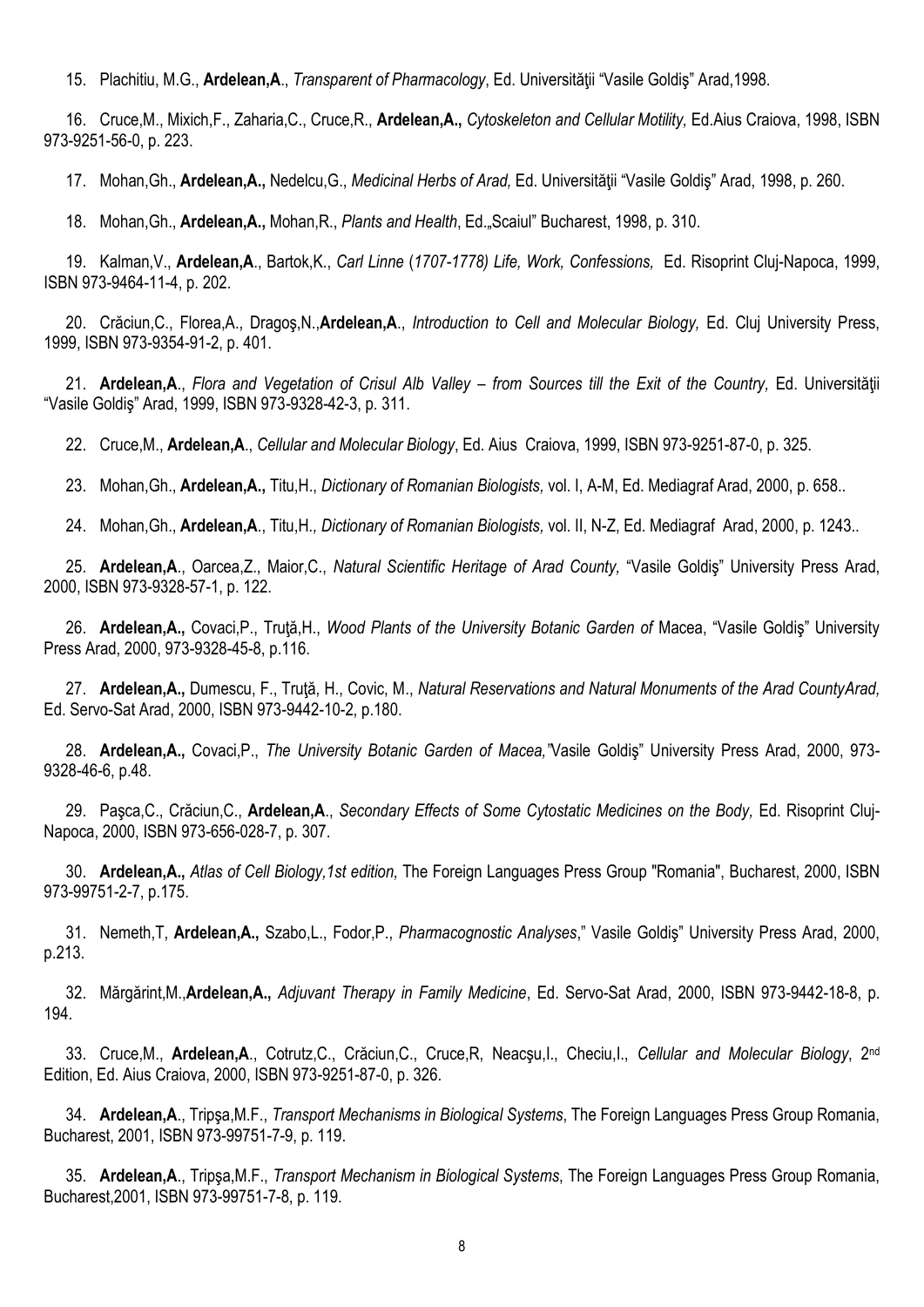36. Cruce,R., Zaharia,C, **Ardelean,A**., Tudorică,V.,Cruce,M. ,*Molecular Pathologies of Some Neurological Conditions*, Ed. Aius Craiova,2001, ISBN 973-9490-58-1, p. 191.

37. Tauber,F.,**Ardelean,A**., *Paliurus Spina-Christi – A Survivor over Millennia*, 2 nd edition, "Vasile Goldiş" University Press Arad, 2002, ISBN 973-8161-93-2, pg. 94.

38. **Ardelean,A**.,Covaci,P.,Truţă,H*. Wood Plants of the University Botanic Garden of Macea,* 2 nd edition, "Vasile Goldiş" University Press, Arad, 2002, ISBN 973-8161-92-4, p.107.

39. **Ardelean,A**., Dumescu,F., Maior,C., Covic,M., *Natural Reservations and Monuments of the Nature of the Arad County,* 2 nd edition, "Vasile Goldiş" University Press Arad, 2002, ISBN 973-8161-95-9, p. 194.

40. **Ardelean,A**., Covaci,P., *The University Botanic Garden of Macea,* "Vasile Goldiş" University Press Arad, 2002, ISBN 973-8161-68-1, p. 143.

41. Mixich,F., **Ardelean,A.,** *Fundamental Principles of Molecular Biology*, Ed. Medicală Universitară Craiova, 2002, ISBN 973-8354-19-6, p. 314.

42. **Ardelean,A**., *Monograph of the Arad County Flora*, "Vasile Goldiş" University Press Arad, 2002.

43. Lupea,A.X., **Ardelean,A.,** *Elements of Biochemistry*, Ed. Politehnica Timişoara, 2002.

44. **Ardelean,A.,** Covaci,P., *The Macea University Botanic Garden*, "Vasile Goldiş" University Press Arad, 2002, ISBN 973- 8161-91-6, p.143.

45. **Ardelean,A**., Nedelcu,G., Mohan,Gh., *Professor dr. docent Ion T. Tarnavschi* (1904-1989), " Vasile Goldiş" University Press Arad, 2003, ISBN 973-664-016-7.

46. Marinescu,M, **Ardelean,A**., Botea,M., Marcu,V., *Introduction in the Didactics of the Biology* "Vasile Goldiş" University Press Arad, 2003, ISBN 973-7756-01-0, p. 267.

47. Cachiţă-Cosma,D., Deliu,C., Rakosy-Tican,L., **Ardelean,A**., *Treaty of Vegetal Biotechnology*- vol. I, Ed. Dacia Cluj-Napoca, 2004, ISBN 973-35-1798-4, p. 433.

48. Negrea,S., Negrea,A., **Ardelean,A.,** *Biodiversity in Underground Environments of Romania*, "Vasile Goldiş" University Press Arad, 2004, ISBN 973-664-069-8, p. 248.

49. **Ardelean,A**., *Atlas of Cell Biology*, 2nd edition, The Foreign Languages Press Group Romania, Bucharest, 2004, ISBN 973-99751-2-7.

50. Cruce,M., Stănoiu,B., Cruce,R., **Ardelean,A.**, Pirici,D., Pisoschi,C*., Cellular Signalization Pathways and Networks,* Ed. Aius Craiova, 2004, ISBN 973-700-004-8, p. 218.

51. Suceveanu,A.N., **Ardelean,A**., Ardelean,D., Seiman,C.D., Nuţiu,R, *Pyrimidinic Compounds* – *Potential anti-HIV Drugs,* "Vasile Goldiş" University Press, Arad, 2004, ISBN 073-664-056-6, p.112.

52. Mohan,Gh., **Ardelean,A**., *Encyclopedic Dictionary of Biology*, Vol. I., Ed. All Educational, Bucharest, 2004, ISBN 978- 973-684-580-X, p. 81.

53. **Ardelean,A.,**Covaci,P., *The University Botanic Garden of Macea* - Ediţia a 2-a, "Vasile Goldiş" University Press Arad, 2005, ISBN 973-664-085-X, p. 140.

54. Cărăbaş,M, **Ardelean,A**., *Classical and Modern Techniques of Chromosomes Highlighting at the Animals,* "Vasile Goldiş" University Press, Arad, 2005, ISBN 973-664-096-5, p. 117.

55. **Ardelean,A.,** *Flora and Vegetation of Arad County,* Ed. Academiei Române, Bucharest, 2006, ISBN 973-27-1315-1, p. 508.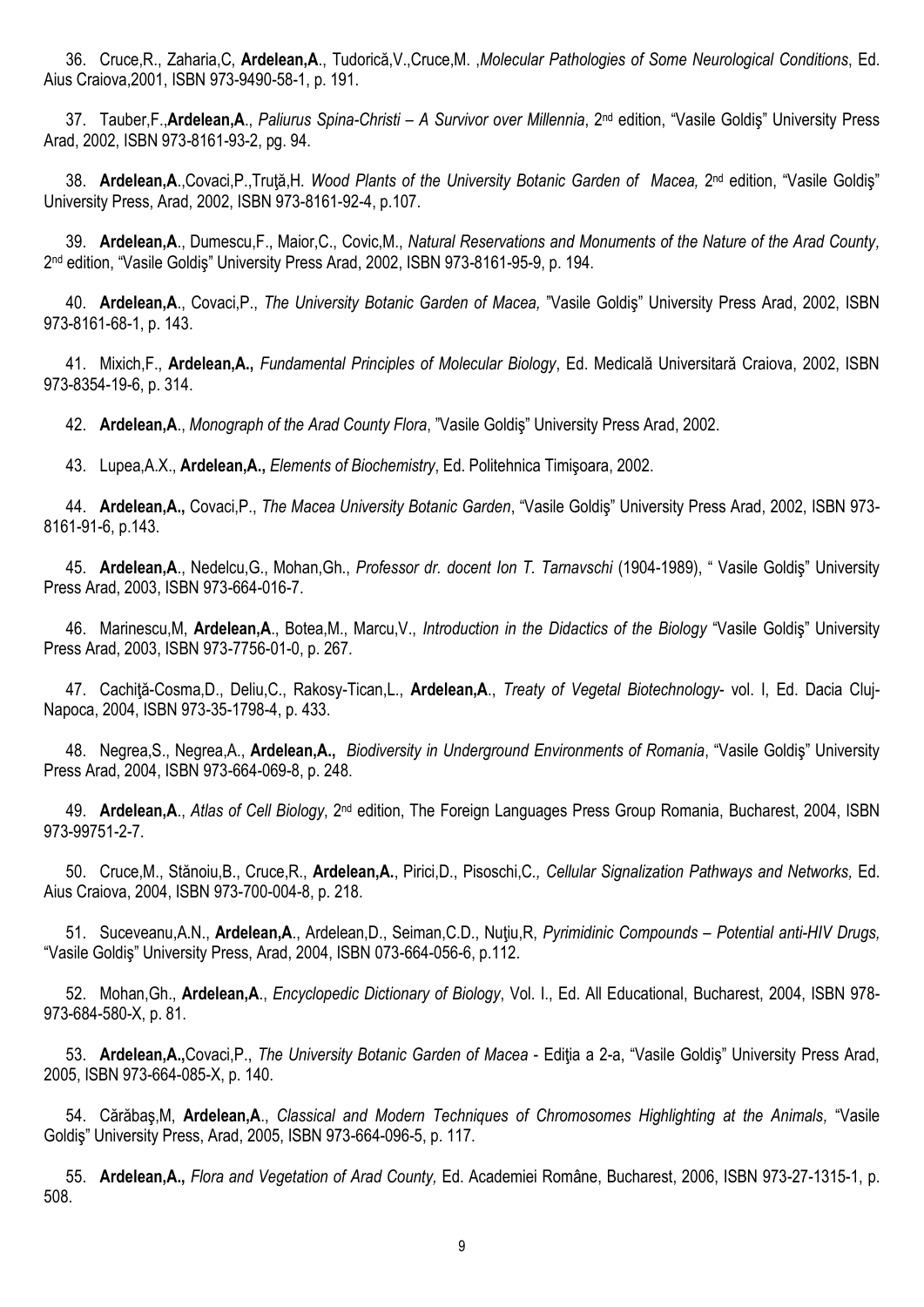56. **Ardelean,A.,** Mohan,Gh., *Systematic Botany (Bryobionta, Tracheobionta)*, "Vasile Goldiş" University Press Arad, 2006 (10) ISBN 973-664-132-5; (13) 978-973-664-132-9, p. 646.

57. **Ardelean,A**., Dobrescu,E.M., Pisoschi,A., *Assessment of the Scientific Research Activity*, Ed. C.H. Beck Bucharest, 2006(10), ISBN 973-655-978-5; (13) 978-973-655-978-5, p. 231.

58. **Ardelean,A**., Karacsony,K., Ardelean,G., *A History of Research of the Earth Flora*, Ed. Daya Satu-Mare, 2006, ISBN 973-7756-14-2, p. 181.

59. Mohan,Gh**.,Ardelean,A**., *Natural Parks and Reservations of Romania,* Ed. Victor B Victor Bucharest, 2006(10), ISBN 973-86818-8-X; (13), ISBN 978-973-86818-8-0, p. 351.

60. **Ardelean,A.,** Lupea,A.X., *Biochemistry. Photosynthesis. Hormonal Regulation. Genetic Information*, Ed. Academiei Române, Bucharest, 2006, ISBN 978-973-27-368-6, p.432.

61. Pisoschi,A., **Ardelean,A**., *Methodological Aspects in Scientific Research*, Ed. Academiei Române, Bucharest, 2007, ISBN 978-973-27-1534-5, p.314.

62. Mohan,Gh., **Ardelean,A**., *Encyclopedic Dictionary of Biology*, Vol. I, A-L, Ed. ALL Bucuresti, 2007, ISBN 973-684-620-2, p. 430.

63. Mohan,Gh., **Ardelean,A**., *Encyclopedic Dictionary of Biology*, Vol. II, M-Z, Ed.. ALL Bucharest, 2007, ISBN 973-684- 620-2, p.446.

64. Lupea,A.X, **Ardelean,A.,** Gharibec- Branic,A., Ardelean,D., *Essentials of Environmental Chemistry,* Ed. Didactică şi Pedagogică Bucharest, 2008, ISBN 978-973-30-2015, p. 431.

65. **Ardelean,A**., Mohan,Gh., *Medicinal Flora of Romania,* Ed. ALL Bucharest, 2008, ISBN 978-973-571-838-1, p. 400.

66. Schneider,Fr., **Ardelean,A.,** Moş,L., *Biology of the Food, and Physiological Nutrition***,** Ed. Viaţa Medicală Românească Bucharest, 2008, ISBN 978-973-160-025-3, p. 140.

67. Gomoiu,M.T**., Ardelean,A.,** Ardelean,G., Ardelean,M.D., Onciu,T.M., Skolka, M., Karacsonyi K., *Moist Areas – Ecological Approach,* Ed. Casa Cărţii de Ştiinţă Cluj-Napoca, 2009, ISBN 978-973-133-638-1, p. 443.

68. **Ardelean,A**., *Molecular Biology of the Medicines,* "Vasile Goldiş" University Press Arad, 2009, ISBN 978- 973- 664- 343-9, p. 415.

69. Lupea,AX.,**Ardelean,A.,** Gharibeh- Branic,A., *Vegetal Biochemistry*, Ed. Art Press Timişoara, 2009, ISBN 978-973-108- 193-0, p.325.

70. Mohan,Gh, **Ardelean,A.,** *Atlas botanic: Bryophytes , Ed.* "Vasile Goldiş" University Press Arad, 2009, ISBN 978-973- 664-332-3, p.280.

71. **Ardelean,A.,** Mândruţ,O., *Natural Environment of the Arad - Zărand Region and Geographic Toponimy,* "Vasile Goldiş" University Press Arad, 2009, ISBN 978-973-664-348-0, p.147.

72. Cachiţa-Cosma,D.,**Ardelean,A.,** *Treaty of Vegetal Biotechnology, vol. II*, Ed. Dacia Cluj-Napoca, 2009, ISBN 978-973- 35-2466-3, p. 316.

73. Turcuş,V., **Ardelean,A.,** Roşu,I., *Illustrated Flora of the Arad County*, Ed. "Vasile Goldiş" University Press Arad, 2010, ISBN 978-973-664-376-7, p. 264.

74. **Ardelean,A.,** Mohan,Gh., *Botanic Atlas*, Ed. ALL Educational Bucharest, 2010, 978-973-571-962-3, p. 238.

75. Mohan,Gh., **Ardelean,A.,** *Encyclopedia of the Decorative Plants. Trees and Shrubs* vol. I., Ed. ALL Bucharest, 2010, ISBN 978-973-571-967-8, 978-973-571-966-1, p.384.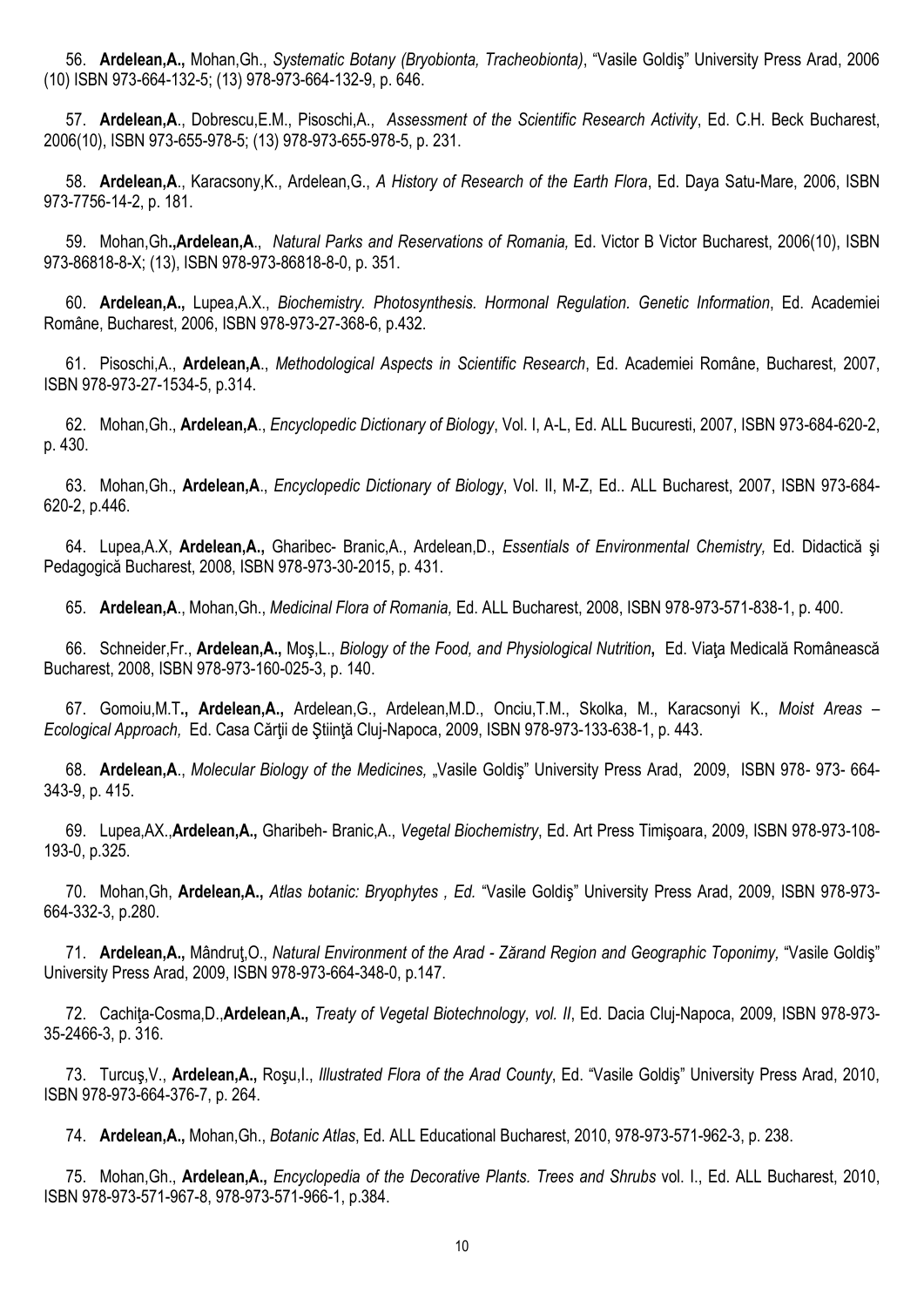76. **Ardelean,A.,** Mohan,Gh., *Encyclopedia of the Decorative Plants. Parks and Gardens,* vol. II., Ed. ALL Bucharest, 2011, ISBN 978-973-571-967-8, 978- 606-587-003-1, p.429.

77. Mohan,Gh., **Ardelean,A.,** *Encyclopedia of the Decorative Plants. Greenhouses- Apartments – Balconies – Terraces,*  vol. III, Ed. ALL Bucharest, 2012, ISBN 978-973-571-967-8, 978- 606-587-026-0, p.720.

78. Mândruţ, O., Ardelean, A., *Romania – Criteria and Models of Territorial Regionalization,* . "Vasile Goldiş" University Press Arad, 2013, ISBN: 978-973-664-663-8, p. 160.

79. Trută, H., **Ardelean, A.,** Don, I., *Căsoaia and Surroundings. Monograph Notes.* "Vasile Goldiş" University Press Arad, 2014 ISBN: 978-973-664-679-9, p. 535

80. Cărăbaş, M., **Ardelean, A.,** Radu, I., *The Polythene Genosensor Chromosomes for the Evaluation of the Environment Pollution in Arad Area,* "Vasile Goldiş" University Press Arad, 2014, ISBN, 978-976-664-702-4, p. 144

81. **Ardelean, A.,** Dobrescu, E. M., Pisoschi, A., *Prolegomena To Science Assessment. A Scientometric Approach,* Verlag/ Publisher: LAP LAMBERT Academic Publishing, Saarbrucken, 2014 ISBN: 978-3-659-55086-7, p. 207.

82. **Ardelean, A.,** Mândruţ, O., *Romania – Elements of Regional Diversity,* "Vasile Goldiş" University Press Arad, 2014, ISBN, 978-973-664-712-3, p. 107.

83. Mândruţ, O., **Ardelean, A.,** *Western Grasslands and Hills – Natural Environment and Anthropic Pressure,* "Vasile Goldiş" University Press Arad, 2014, ISBN, 978-973-664-617-1, p. 180 .

84. **Ardelean, A.,** *Molecular Biology of Medicine*, Ed. Coop. Libraria Editrice- Universita di Padova (CLEUP S.C): Padova, 2015, ISBN 978-88-6787-049-3, p. 430.

85. **Ardelean, A.,** Roşu, I., *Flora and Vegetation of the Lower Mures Defile*, Editura Academiei Române (Work dedicated for the Celebration of 150 Years since the Establishment of the Romanian Academy), 2016, ISBN 978-973-27-2609-9, p. 695.

## **Coordinator – editor books, treaties, monographs**

1. **Ardelean,A***. (collab. The staff of the Botany Department), Flora and Vegetation of the Zărand Mountains*, Universitatea "Babeş-Bolyai" Cluj- Napoca, 1978, p. 215.

2. Cachiţă –Corma,D., Brezeanu,A., **Ardelean,A**., *The Works of the 5th National Symposium of Vegetal Cultures and Tissues,* p. 319, Ed. Universitară Bucharest, 1993.

3. **Ardelean,A.,** Gavrilă,L., Mohan,G., Pârvu,C., *History of Biology in Dates,* Ed. All Educational Bucharest, 1996, 973-571- 119-23, p. 760.

4. Crăciun,C.,**Ardelean,A**., *Current Problems and Techniques in Cellular and Molecular Biology*, vol. I, Ed. Mirton Timisoara,1996, 973-578- 247 –2, p. 762.

5. Mohan,Gh.,**Ardelean,A.,** *Biological Synthesis,*Ed. All Bucuresti, 1997, 973-571-196-6, p.528.

6. **Ardelean,A.,**Crăciun,C., *Current problems in cellular and molecular biology*, Vol. II, Ed. Risoprint Cluj-Napoca, 1997, 973-9298- 48-6, p. 627.

7. Crăciun,C., **Ardelean,A.,** *Current problems in cellular and molecular biology*, Vol. III, Ed. Risoprint Cluj-Napoca, 1998, 973-9298-89-3, p. 588.

8. **Ardelean,A.,** Soran,V., *Emil Pop - 100 Years since His Birth* (1897-1997), Ed. Risoprint Cluj-Napoca, 1999, 973-9298- 88-5, p. 320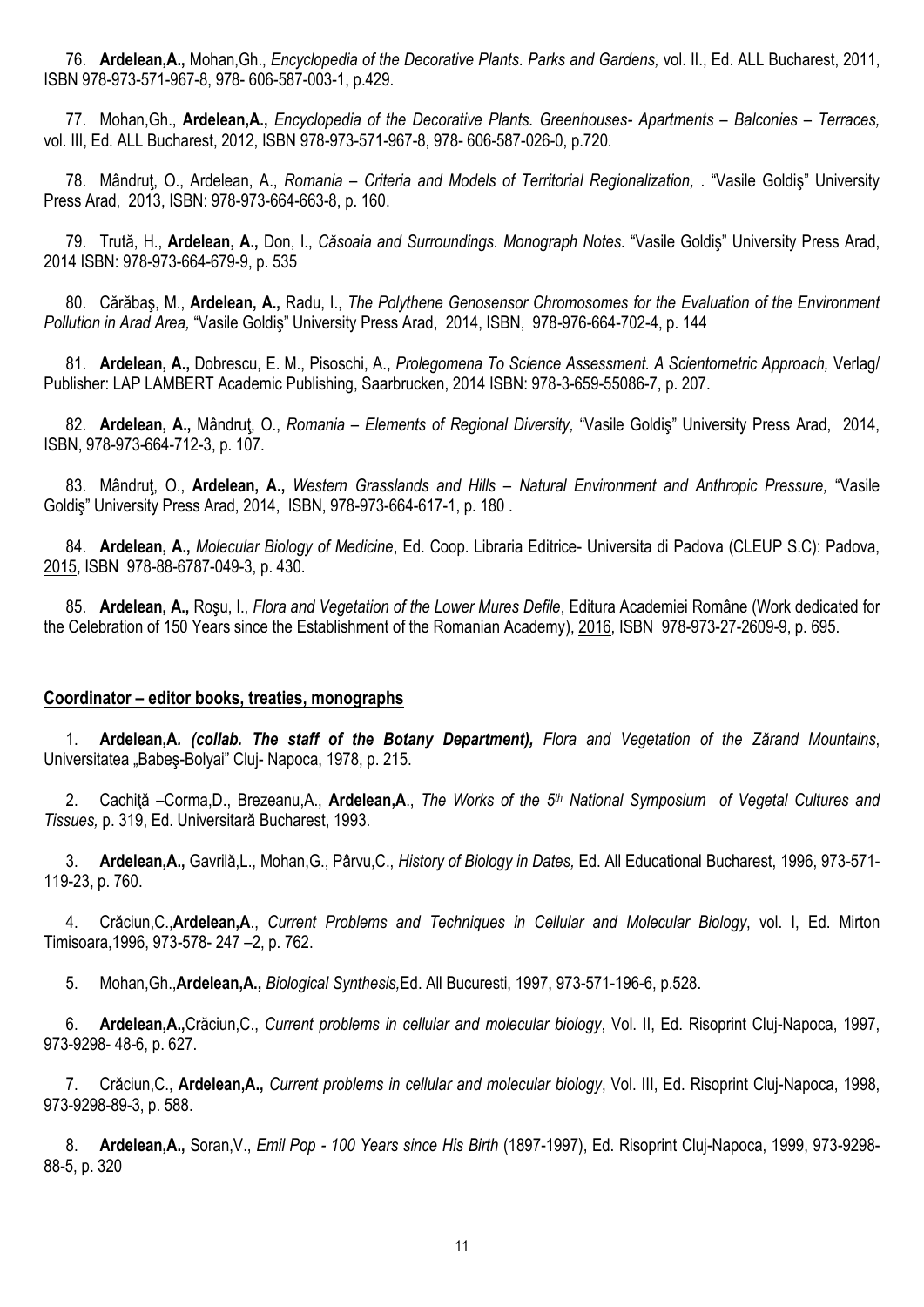9. Cachiţă- Cosma,D., **Ardelean,A.,** Crăciun,C., *In vitro Cultures at Cormophytes* – vol. lucările reunite ale celui de-al VIIlea și al VIII-lea Simpozion National de Culturi de Tesuturi și Celule Vegetale, Ed. Risoprint Clui-Napoca, 1999, 973-9464-37-8, p. 407.

10. **Ardelean,A.,** Crăciun,C., *Current Problems in Cellular and Molecular Biology*, Vol. IV,Ed. Risoprint Cluj-Napoca,1999, 973-656-020-1, p. 562.

11. **Ardelean,A.,** Crăciun,C., *Current Problems in Cellular and Molecular Biology*, Vol. V, Ed. Risoprint Cluj-Napoca, 2000, 973-656-103-8, p. 659.

12. **Ardelean,A**., Crăciun,C., Ardelean,G., *Current Issues of Cellular and Molecular Biology,* Vol. VI, Ed. Risoprint Cluj-Napoca, 2001, 973-656-210-7, p. 696.

13. Cachiţă-Cosma,D., **Ardelean,A**., Rakosi-Tican,L., *The Works of the 10th National Symposium of Vegetal Cultures of Tissues and Cells - Jubilee Event "25 Years of Cultures of Vegetal Tissues of Romania,* Ed. Risoprint Cluj-Napoca, 2002, 973- 656-223-9, p. 436.

14. **Ardelean,A**., Maior,C., *Works – Scientific Symposium "Botanic Garden of Macea- 280 Years since the First Landscaping*, "Vasile Goldiş" University Press, 2002, 973-8161-68-1, p. 89.

15. Crăciun,C., **Ardelean,A.,** *The Annals of the National Society of Cellular Biology*, vol. VII, Nr. 1, Ed. Risoprint Cluj-Napoca, 2002, 1583-6258, p. 425.

16. Crăciun,C., **Ardelean,A.,** *The Annals of the National Society of Cellular Biology*, vol. VII, Nr. 2, Ed. Risoprint Cluj-Napoca, 2002, 1583-6258, p. 353.

17. Cachita-Cosma,D., **Ardelean,A.** *Works of the 11th National Symposium of Vegetal Cultures of Tissues and Cells. Homage to G. Haberlandt (100 Years since the Launching of the Theory of Vegetal Cell and to Morel and Martin (50 Years since the Accomplishment of the Viroid-Free Vitroculture),* Ed. Daya Satu-Mare, 2003, 973-861-18-5-7, p. 243.

18. **Ardelean,A.,** Crăciun,C., *The Annals of the National Society of Cellular Biology,* vol. VIII, Ed. Risoprint Cluj-Napoca, 2003, 1583-6258, p. 527.

19. Cachiţa-Cosma,D., **Ardelean,A.,** Fati,V., *The Physiopathology of the Vegetal Cell as Vitroculture (The 12th National Symposium of the Vegetal Cells and Tissues Culture)*, Ed. Daya Satu-Mare, 2004, 973-7756-01-0, p. 287.

20. **Ardelean,A.,** Opran,C., Vasile,N., Racicovschi,V., Pencioiu,P., Păuna,I., Caşariu,M., Mohan,Gh., *Degradable Polymeric Biostructures in the Natural Environment*, " Vasile Goldiş" University Press Arad, 2004, 973-664-041-8, p. 146.

21. **Ardelean,A**., Crăciun,C., *The Annals of the National Society of Cellular Biology*, vol. IX, Nr. 1,Ed. Risoprint Cluj-Napoca, 2004, 1583-6258, p.452.

22. **Ardelean,A**.,Crăciun,C., *The Annals of the National Society of Cellular Biology*, vol. IX, Nr. 2, Ed. Risoprint Cluj-Napoca, 2004, 1583-6258, p. 392.

23. Cachiţă-Cosma,D., **Ardelean,A**., *The Vitrocultures in Cormophytes, Experimental Models in Biology Researches (The 13th National Symposium of Tissues and Vegetal Cells Cultures),* Ed. Bion Satu-Mare, 2005, 973-7852-05-2, p. 311.

24. **Ardelean,A.,** Crăciun,C., *The Annals of the National Society of Cellular Biology*, vol. X, Ed. Risoprint Cluj-Napoca, 2005,1583-6258, p. 646.

25. **Ardelean,A.,** Crăciun,C., *The Annals of the National Society of Cellular Biology*, vol. XI, Ed. Risoprint Cluj-Napoca, 2006, 1583-6258, p. 744.

26. **Ardelean,A.,** Crăciun,C., *The Annals of the National Society of Cellular Biology,* vol. XII, Ed. Risoprint Cluj-Napoca, 2007, p. 388.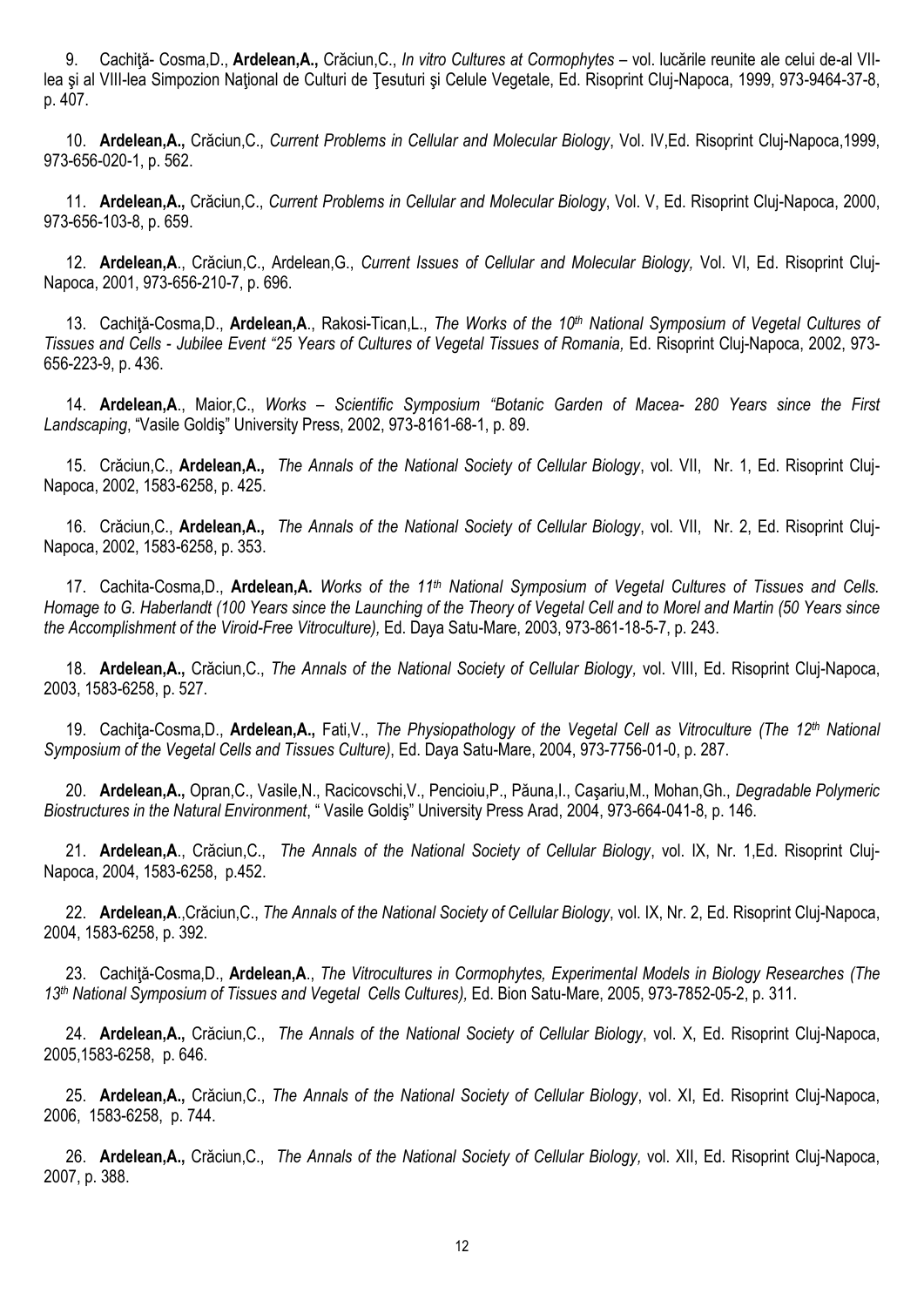27. Ardelean, A., Mohan, Ghe., The Annals of the University Botanic Garden of Macea, "Vasile Goldiş" University Press Arad, 2007, ISSN 1843-1542, p.124.

28. **Ardelean,A.,** Crăciun,C., *The Annals of the National Society of Cellular Biology,* vol. XIII, Ed. Risoprint Cluj-Napoca, 2008,1583-6258, p. 328.

29. Cachiţă-Cosma,D., **Ardelean,A.,** Brezeanu,A*., Vegetal Biotechnologies for the 21st century: The Works of the 16th National Symposium of Tissues and Vegetal Cells Cultures,* Ed. Risoprint Cluj-Napoca, 2008, 978-973-751-828-6, p.214.

30. Ardelean, A., *The Annals of the University Botanic Garden of Macea*, "Vasile Goldis" University Press Arad, 2008, ISBN 1843- 1542, p. 143.

31. Mohan,Gh., **Ardelean,A.,** Corneanu,G., Corneanu,M., Cotoraci,C., Mohan, R., Turcuş,V., *Encyclopedia of Biology*, Cap.IV., Ed.All Educational Bucuresti, 2008, ISBN 978-973-684-663-2, p. 965.

32. Gavrilă,L., **Ardelean,A.,** *Immunogenetics and Oncogenetics,* Part I, Ed. Academiei Române, 2009, 978-973-27-1848-3, p. 273.

33. Gavrilă,L.,**Ardelean,A.,** *Immunogenetics and Oncogenetics,* Part II, Ed. Academiei Române, 2009, 978-973-27-1853-7, p. 585.

34. **Ardelean,A.,** Crăciun,C.,*Annals of the Romanian Society for Cell Biology,* vol. XIV, Issue 1/2009, Risoprint Publishing House, Cluj-Napoca, ISSN 1583- 6258, p. 345.

35. Crăciun,C., **Ardelean,A.,** *Annals of the Romanian Society for Cell Biology,* vol. XIV, Issue 2/2009, Risoprint Publishing House, Cluj-Napoca, ISSN 1583- 6258, p. 255.

36. **Ardelean,A.,** Crăciun,C.,*Annals of the Romanian Society for Cell Biology,* vol. XV, Issue 1/2010, Rsoprint Publishing House, Cluj-Napoca, ISSN 1583- 6258, p. 384.

37. **Ardelean,A.,** Crăciun,C.,*Annals of the Romanian Society for Cell Biology,* vol. XV, Issue 2/2010, Risoprint Publishing House, Cluj-Napoca, ISSN 1583- 6258, p.410.

38. **Ardelean,A.,** *Diversity of the Living World. Illustrated Identifier of the Flora and Fauna of Romania* Vol. III – *Terrestrial Environment,* Part 1, Ed. "Vasile Goldiş" University Press Arad, 2010 (under the editor Stoica Preda Godeanu), ISBN 978-973- 664-460-3, p. 446.

39. **Ardelean,A***., Diversity of the Living World. Illustrated Identifier of the Flora and Fauna of Romania,* Vol. III – *Terrestrial Environment* Part 2, Ed. "Vasile Goldiş" University Press Arad, 2010 (under the editor Stoica Preda Godeanu), ISBN 978-973- 664-461-0, p. 802.

40. **Ardelean,A.,** *Diversity of the Living World. Illustrated Identifier of the Flora and Fauna of Romania,* Vol. III – *Terrestrial Environment,* Part 3, Ed. "Vasile Goldiş" University Press Arad, 2010 (under the editor Stoica Preda Godeanu), ISBN 978-973- 664-462-7, p. 1164.

41. **Ardelean,A.,** *The Annals of the University Botanic Garden Macea,* Ediţia IV, "Vasile Goldiş" University Press Arad, 2010, ISBN: 1843- 1642, p. 103.

42. **Ardelean,A.,** Crăciun,C., *Annals of the Romanian Society for Cell Biology, V*ol. XVI, Issue 1/2011, Ed. Risoprint Cluj-Napoca, ISSN 1583- 6258, p.408.

43. S.P.Godeanu, Decu,V., **Ardelean,A.,** *Diversity of the Living World. Illustrated Identifier of the Flora and Fauna of Romania,* Vol. IV – *Underground Environment,* Part IV, Ed. "Vasile Goldiş" University Press Arad, 2011 (sub redacţia Stoica Preda Godeanu), ISBN 978-973-664-540-2, p. 423.

44. **Ardelean,A.,** Crăciun,C., *Annals of the Romanian Society for Cell Biology, V*ol. XVII, Issue 1/2012, Ed. Risoprint Cluj-Napoca, ISSN 2067- 3019, ISSN-L 2067-3019, p. 382.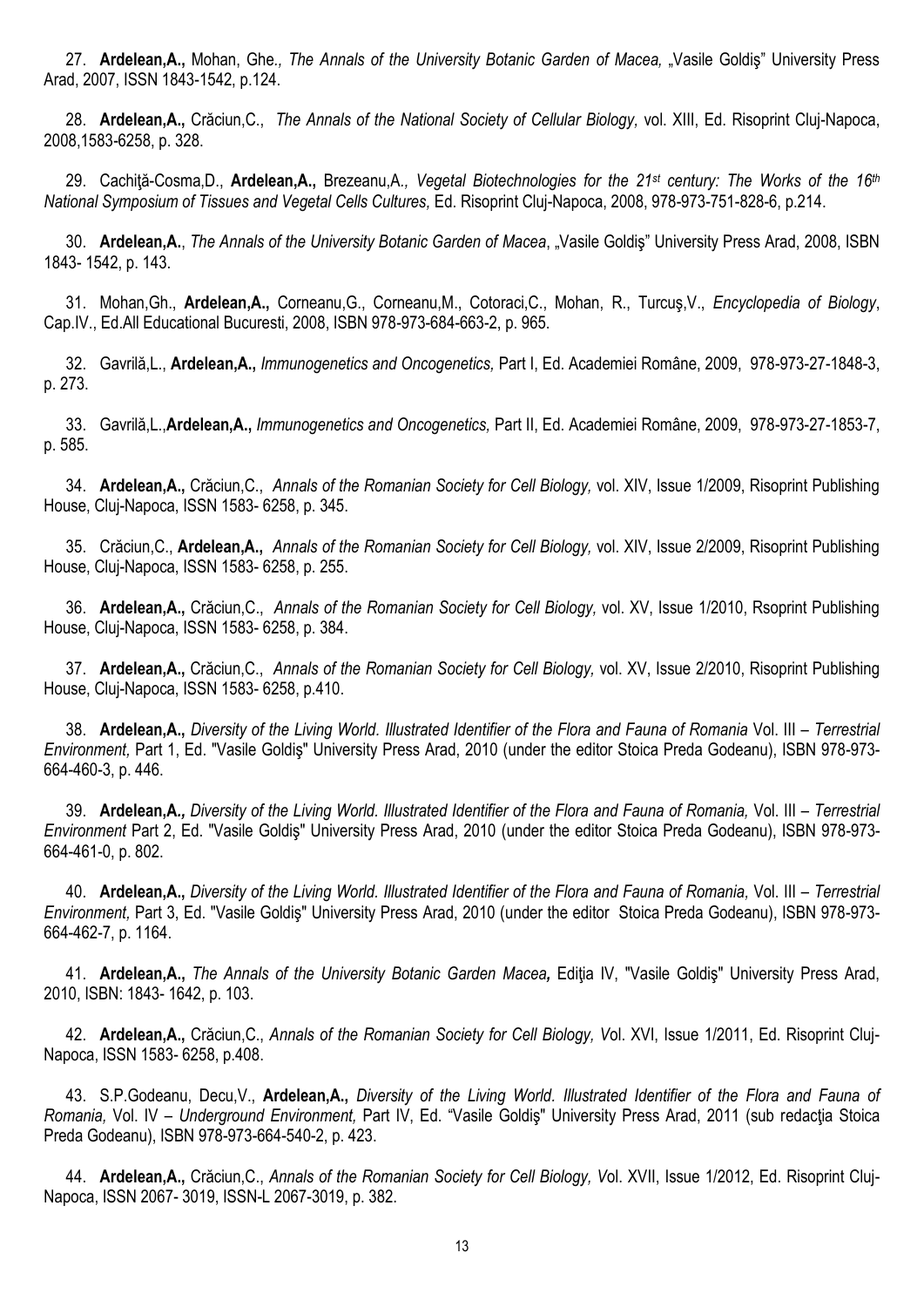45. **Ardelean,A.,** Crăciun,C., *Annals of the Romanian Society for Cell Biology, V*ol. XVII, Issue 2/2012, Ed. Risoprint Cluj-Napoca, ISSN 2067- 3019, ISSN-L 2067-3019, p. 223.

46. **Ardelean, A.,** *Pro Universitaria,* Vol. VI, Gutenberg Univers Arad, 2012, ISBN: 978-606-8204-76-5, p. 387.

47. **Ardelean,A.,** Crăciun,C., *Annals of the Romanian Society for Cell Biology, V*ol. XVIII, Issue 1/2013, Ed. Risoprint Cluj-Napoca, ISSN 2067-3019, ISSN-L 2067-3019, p. 264.

48. **Ardelean A.,** Crăciun C., *Annals of the Romanian Society for Cell Biology,* Vol, XVIII, Issue 2/ 2013, Ed. Risoprint Cluj-Napoca, ISSN 2067-3013, 2067-8282

49. **Ardelean, A.,** *Pro Universitaria,* Vol. VII, Gutenberg Univers Arad, 2014, ISBN: 978-606-675-042-4, p. 385.

50. **Ardelean Aurel**, Crăciun Constantin, *Annals of the Romanian Society for Cell Biology,* Vol, XIX, Issue 1/ 2014, Vasile Goldiş Western University Arad, ISSN 2067-3013, 2067-8282

51. **Ardelean Aurel**, Crăciun Constantin, *Annals of the Romanian Society for Cell Biology,* Vol, XIX, Issue 2/ 2015, Vasile Goldiş Western University Arad, ISSN 2067-3013, 2067-8282

52. **Ardelean Aurel**, Crăciun Constantin, *Annals of the Romanian Society for Cell Biology,* Vol, XIX, Issue 3/ 2015, Vasile Goldiş Western University Arad, ISSN 2067-3013, 2067-8282

53. **Ardelean Aurel**, Crăciun Constantin, *Annals of the Romanian Society for Cell Biology,* Vol, XX, Issue 1/ 2016, Vasile Goldiş Western University Arad and "Risoprint" Cluj-Napoca, ISSN 2067-3019, ISSN-L 2067-3019

54. **Ardelean Aurel**, Crăciun Constantin, *Annals of the Romanian Society for Cell Biology,* Vol, XX, Issue 2/ 2016, Vasile Goldiş Western University Arad and "Risoprint" Cluj-Napoca, ISSN 2067-3019, ISSN-L 2067-3019

55. **Ardelean Aurel**, Crăciun Constantin, *Annals of the Romanian Society for Cell Biology,* Vol, XX, Issue 3/ 2016, Vasile Goldiş Western University Arad and "Risoprint" Cluj-Napoca, ISSN 2067-3019, ISSN-L 2067-3019

56. **Ardelean Aurel**, Crăciun Constantin, *Annals of the Romanian Society for Cell Biology,* Vol, XXI, Issue 1/ 2016, Vasile Goldiş Western University Arad and "Risoprint" Cluj-Napoca, ISSN 2067-3019, ISSN-L 2067-3019

## **Chapters published in international monographs**

1. Violeta Turcuş, Gicu Gabriel Arsene, **Aurel Ardelean,** *Flora and vegetation of Bezdin area, TISCIA MONOGRAPH SERIES 9 - Ecological and socio-economic relations in the valleys of river Körös/Criş and river Maros/Mureş*, Edited by Lászlό Körmöczi, Szeged - Arad 2011, ISSN 1418-0448.

2. Alfa Xenia Lupea, Corina Samoila, Petru Negrea, Alina Gharibeh Branic, **Aurel Ardelean,** *Cap. Comparative Study of Knowledge in Environmental Problems in the context of various population Groups in Two EU Members states. Vol. The Role of Ecological Chemistry in Pollution Research and Sustainable Development,* Sprinter Science, 2009, ISBN 978-90-481-2902-7, p. 285-293.

3. Gicu-Gabriel Arsene, Iulia-Natalia Dărăban, Violeta Turcuș, Ioan Don, **Aurel Ardelean,** Marian-Constantin Petrescu, Daciana Turcuș, *Cap. Vol. Landscape-Scale Connections between tha Land Use, Habitat Quality and Ecosystem Goods and Services in the Mureș/Maros Valley* - proiect HURO/0901/205/2.2.2, Szeged-Arad, General Nyomda Kft, 1418-0448, Szeged, 2012, pages 21-34.

4. **Aurel Ardelean,** Francisc, Schneider, Cap. *Biophysics of Taste. The Function,* Vol. *Biofizika/Biophysics* 44 (J. Vincze), Editura NDP, 978-963-9775-36-7, Budapesta, 20Schneider Francisc.,

5. **Aurel Ardelean.,** Moş Liana., Cap. 16, *Nutrition,* Vol. *Macroscopic Bio-physics NDP*, 978-963-9775-36-7, Budapest, 2012, pages 201- 202.

6. **Aurel Ardelean,** A. Pisoschi, A.T. Bogdan, V. Pau, Brîndusa Covaci, M. Covaci, Lucr. *The ethical dimension of the Romanian scientific research for sustainable development,* WSEAS, Recent Researches in Energy & Environment, ISBN: 978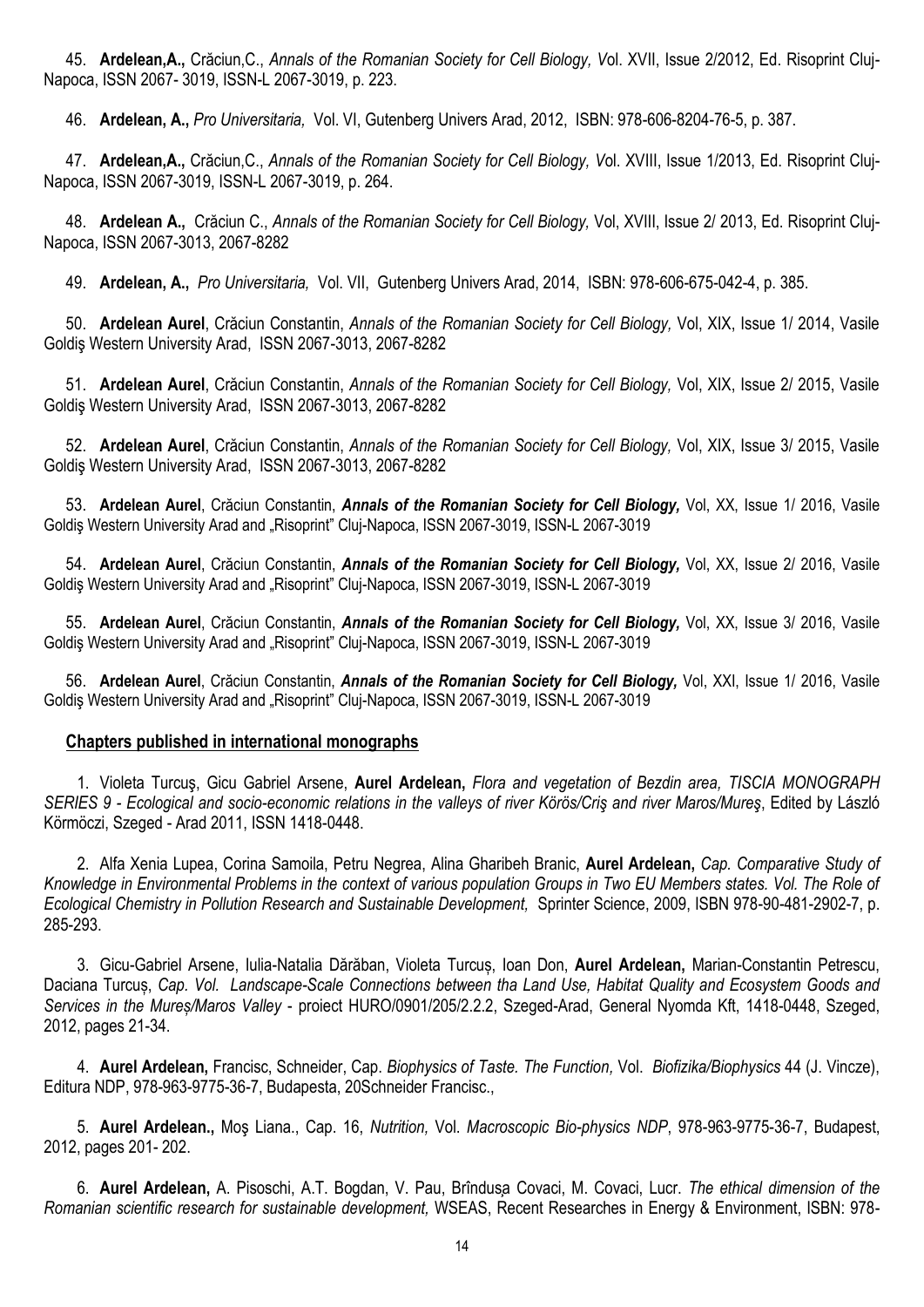960-474-274-5, pag. 255-260, II. Compared biodiversity and eco-economics, bio-economics and bio-eco-economics significances, Vol. Biodiversity of the Farm Animals and Eco-Bioeconomics Significances in the Food Security Context, Ed. Academiei Române Bucharest, 2012, ISBN 978- 963-27-2261-9, pages 49- 54.

7. **Ardelean Aurel.,** Chapt. Research Center of Arghezi's Literature, Vol. Tudor Arghezi-. *"Of Earth's Spirit",* Editors: Ștefan Gencărău and Vasile Man, CIRRMI, Universite de la Sorbonne Nouvelle, "Vasile Goldiș" University Press, 978-2-910007-25-6, 978-973-664-585-3, Paris-Arad, 2012, pages 9-12.

8. Hermenean A, **Ardelean A,** *Targeting the cytoskeleton with plant bioactive compounds in cancer therapy,* in*:" Cytoskeleton: Structure, Dynamics, Function and Disease*", book edited by Jose C. Jimenez-Lopez. Intech Publ. ISBN 978-953- 51-4898-2, 2017.

## **Summary lectures. Courses and handbooks of practical works. Scoold handbooks**

1. Cârlig,T., **Ardelean,A**., *Knowledge and Action in Biology,* Ed. Gutenberg Arad, 1973.

2. **Ardelean,A.,** Totir,C., Reschner, K., *Biological Lectures,* p. 120, Ed. Didactică şi Pedagogică Bucharest, 1974.

3. Tauber, Fr**., Ardelean,A**., *Paliurus Spina-Christi –* complete botanic study, p. 180, Ed. Gutenberg Arad, 1974.

4. **Ardelean,A**., Covaci,P., Truţă,H., *The Dendrology Park Macea* – Geobotanic Study, Ed. Gutenberg Arad, 1978, p.142.

5. Crep,G., **Ardelean,A.,** *1000 of Questions and Answers on Biological Subjects*, Ed. Didactică şi Pedagogică Bucharest, 1981, p. 220.

6. Bârsan,C.*,* **Ardelean,A**., *Moneasa – Brief Tourist Guidelines*, Ed. Turism Bucharest, 1991, p. 63.

**7. Ardelean,A.,** *The Economics of the Environment – Course of Ecologic Management,* Ed. Gutenberg Arad, 1991.

8.**Ardelean,A.,** *Tests of Skills for the Admission Exam*, Studia Universitatis "Vasile Goldiş", vol I, 177-193, 1992 Ed..Universităţii "Vasile Goldiş" Arad..

9.**Ardelean,A**., Soran,V., Racosy,L*., Elements of Biotechnology*, Ed. Mirton Timişoara, 1993, 973-95904-8-9, p. 220.

10. Mohan,G., Rakosy,L., **Ardelean,A.,** *Ecology and Environmental Protection,* Ed. Scaiul Bucharest, 1993, 973-952-57-7- 6, p. 260.

11. Mohan,Gh., **Ardelean,A.,** *Tests of Biology for the Admission in Higher Education,* Studia Universitatis "Vasile Goldiş", Ed. Mirton Timişoara, 1994, ISBN 973-96652-5-x., p. 357-367

12. **Ardelean,A.,** *Economics of the Environment – Polluting Environment Factors and Ecologic Management,* Ed. Mediagraf Timişoara, 1993, p. 228.

]3. Mohan,Gh., **Ardelean,A**., *Tests of Biology for the Admission in Higher Education*, Studia Universitatis "Vasile Goldiş" Arad, Nr.4. ISBN 973-96652-5-x, Ed.Universităţii "Vasile Goldiş" Arad, 1994, p.357-367.

14. Luluşa,O., **Ardelean,A.,** Soran,V., *Practical Works of Phyto-therapy*, Ed. Mirton Timişoara, 1995, ISBN 973-0194-37-0, p.80.

15. Tufescu,V., Posea,G., **Ardelean,A.,** *Geography of the Environment- Textbook for 11th Grade,* Ed. Didactică şi Pedagogică Bucharest, 1995.

16. Mohan,G., **Ardelean,A.,** Mihail,A., *Biology – Textbook for 5th Grade,* Ed. All Educational Bucharest, 1997, ISBN 973- 9229-38-7.

17. Nemeth,T., **Ardelean,A.,** *Guidelines of Pharmacognosy*, Ed. Imprimeria de Vest Oradea, 1998, ISBN 973-9329-27-6, p.185.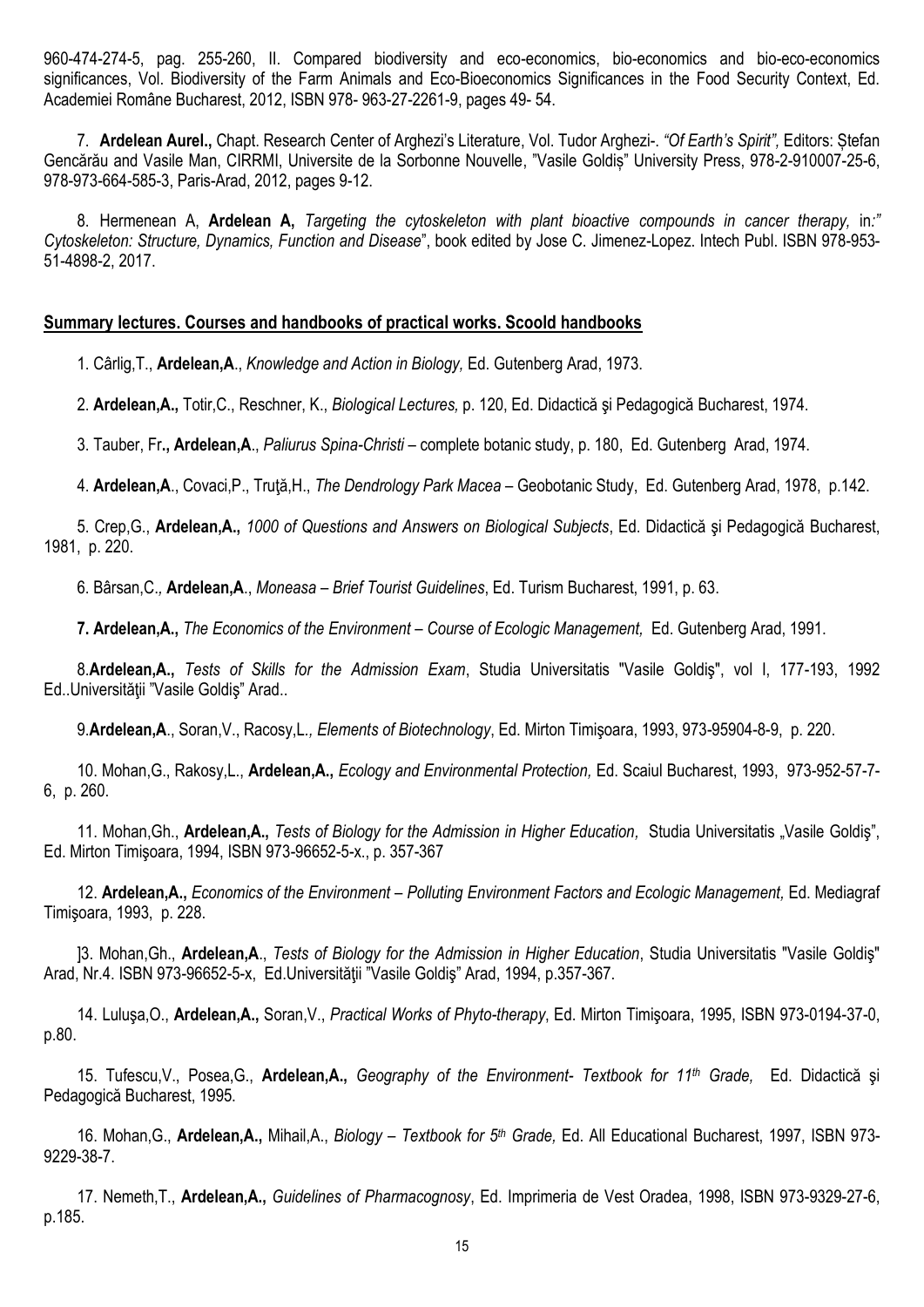18. **Ardelean,A.,** *Course Notes – Cellular Biology*, Litografia Arad, 1998.

19. **Ardelean,A.,** Maior,C., *Ecologic Management,* Ed. Servo-Sat Arad, 1999.

20. Mohan,G., Corneanu,G., **Ardelean,A.,** *Biology- Textbook for 11th Grade,* Ed. Corint Bucharest, 1999, ISBN 973-9413- 83-8.

21. Puia,I., Soran,V., **Ardelean,A.,** Maior,C., *Elements of Human Ecology*, "Vasile Goldiş" University Press Arad, 1999, ISBN 973-9328-47-4.

22. **Ardelean,A.,** Roşu, I., Istrate,C., *Biology- Textbook for 11th Grade,* Ed. Corint Bucharest, 1999, ISBN 973-9413-81-1.

23. **Ardelean,A.,** Roşu,I., Istrate, I., Vaşloban,V., *Human Anatomy and Physiology- Preparatory Handbook for the Admission in Higher Education,* Ed. Corint Bucharest, 1999, ISBN 973-9413-72-2.

24**. Ardelean,A.,** Maior,C.,*Ecologic Management,* Ed. Servo- Sat Arad, 2000.

25. **Ardelean,A.,** Mohan,Gh., *Botany – Textbook for 5 th Grade,* Ed. Corint Bucharest, 2000..

26. Mohan,Gh., **Ardelean,A.,** Mohan,R., *Biology- Textbook for 10th Grade*, Ed. Corint Bucharest, 2000, 973-653-055-8.

27. **Ardelean,A.,** Mohan,Gh., Mohan,R., *Biology- Textbook for 9th Grade,* Ed. Corint Bucharest, 2001.

28. **Ardelean,A**., Mohan,Gh., Mohan,R. , *Biology- Textbook for 10th Grade,* Ed. Corint Bucharest, 2001.

29**. Ardelean,A.,** Roşu,I., Istrate,C., *Biology- Textbook for 12th Grade,* Ed. Corint Bucharest 2001.

30. **Ardelean,A.,** Roşu,I., Istrate,C., *Biology- Textbook for 9th Grade,* Ed. Corint Bucharest, 2001.

31. Puia,I., Soran,V., **Ardelean,A**., Maior,C., *Human Ecology*, Ed. "Vasile Goldiş" University Press, Arad, 2001, 973-8161- 21-5.

32. **Ardelean,A**., Maior, C., *Juridical Ecology*, Ed. "Vasile Goldiş" University Press Arad, 2001, 973-8161-19-3.

33. **Ardelean,A**., *Seeds Catalogue of the Botanic Garden of Macea*, Ed. "Vasile Goldiş" University Press Arad, 2002.

34. Mohan,G., **Ardelean,A,** *School Atlas of Ecology,* Ed. Corint Bucharest*, 2002, 973-653-229-1.*

35. **Ardelean,A.,** *Moneasa – County Tourist Routes*, Ed."Vasile Goldiş" University Press Arad, 2002, ISBN 973-8161-94-0.

36. **Ardelean,A**., Rosu,I., Istrate,C., *Small Atlas of Anatomy,* Ed. Corint Bucuresti, 2002, 973-653-345-X

37**. Ardelean,A.,** Mixich,F., Vintilă,I., Michescu,M., Damian,S., Vintilă,R.D., Buruiană,V., Ghilea,M., *DGGE Technology for the Detection of Mutations in Breast Cancer,* Ed. "Vasile Goldiş" University Press Arad, 2003, ISBN 973-664-003-5, p. 50.

38**.Ardelean,A**., Mohan,Gh., Ardelean,G., *Biology- Textbook for 5th Grade*, Ed.ALL Educational Bucuresti, 2003.

39.**Ardelean,A**., *Moneasa – County Tourist Routes*, 3 rd edition, Ed. "Vasile Goldiş" University Press Arad, 2004, ISBN 973- 664-060-4, p. 133.

40.Mohan,Gh., **Ardelean,A.,** Mohan,R., *Biology- Textbook for 12th Grade,* Ed. Corint Bucharest, 2004, ISBN 973-853- 626-2.

41.Mohan,Gh., **Ardelean,A.,** Mohan,R., *Biology- Textbook for 10th Grade,* (B1, B2, B3), Ed. Corint Bucharest, 2004, ISBN 973-653-055-8.

42.Mohan,Gh., Corneanu,G., **Ardelean,A**., *Biology- Textbook for 9th Grade*, Ed. Corint Bucharest, 2004, 973-653-626-2.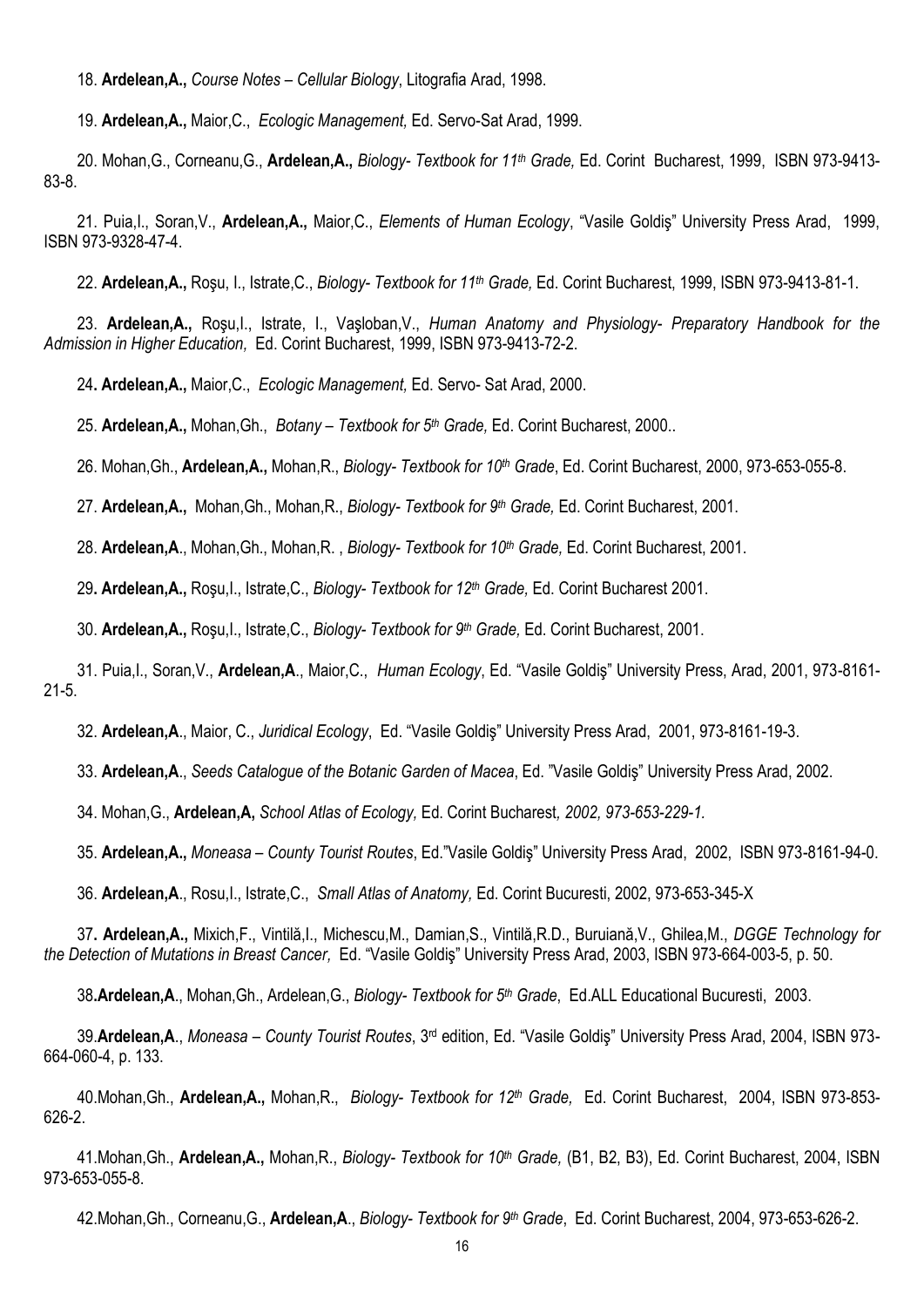43. **Ardelean,A**., Roşu,I., Istrate,C., *Biology- Textbook for 9th Grade.,* Ed. Corint Bucharest, 2004.

44. Pisoschi,A., **Ardelean,A.,** *Introduction in the Methodology of Scientific Research* (initiation course), Ed. Vasile Goldiş University Press, Arad, 2005, ISBN 973-664-113-9, p. 198.

45. **Ardelean,A.,** Mohan,Gh., *Biology- Textbook for 10th Grade,* Ed. Corint Bucharest, 2005, ISBN 973-653-758-7.

46**. Ardelean,A.,** Cărăbaş,M., *Genetics – Practical Works,* Ed. "Vasile Goldiş" University Press Arad, 2006, ISBN 973-664- 127-9, 978-973-664-127-9

47.**Ardelean,A.,** *Cellular and Molecular Biology* (course for internal use), Ed. Vasile Goldiş" University Press Arad, 2006, p.154.

48.**Ardelean,A**, Roşu,I., Istrate,C., *Biology- Textbook for 11th Grade,* Ed. Leda Bucharest, 2006.

49.Mohan,G., **Ardelean,A**., Corneanu,G., *Biology- Textbook for 9th Grade,* Ed. Corint Bucharest, 2006, ISBN 973-9413- 83-8.

50.Roşu,I., Istrate, I., **Ardelean,A.,** *Biology- Textbook for 11th Grade,* Ed. Corint Bucharest, 2006, (10) ISBN 973-653-928-8, (13) 978-973-653-928-2.

51.**Ardelean,A.,** Pribac,G.C., Damian,S., *Practical Works of Cellular and Molecular Biology*, Ed.. "Vasile Goldiş" University Press Arad, 2007, ISBN 978-973-664-189-3, p. 272.

52.**Ardelean,A.,** *Neurobiology*- Note curs, Ed. "Vasile Goldiş" University Press Arad, 2007.

53**.Ardelean,A.,** *Cellular and Molecular Biology – Course for Internal Use,* Ed. **"**Vasile Goldiş" University Press Arad, 2007.

54.Corneanu,G., **Ardelean,A.,** Mohan,Gh., *Biology- Textbook for 12th Grade,* Ed. Corint Bucharest, 2007, ISBN 978- 973- 135-092-9.

55.**Ardelean,A**., Mohan,Gh., *The Biologic Experiment*, Ed. Victor B& Victor Bucharest, 2008, ISBN 978-973-88181-6-3, p. 352.

56**. Ardelean,A.,** Maior,C., Grec,M., *Juridical Ecology,* Ed. "Vasile Goldiş" University Press Arad, 2008, ISBN 978-973-664- 220-3..

57. Ardelean,A., Pribac,G.C, Damian,S., Practical Works of Cellular and Molecular Biology, 2<sup>nd</sup> rev. ed.., Ed. "Vasile Goldiş" University Press Arad, 2009, ISBN 978-973-664-368-2, p.272

58. Andrei,M., **Ardelean,A**., Mohan,Gh., Voica,C., Anghel,I., *Maxima, Thoughts and Definitions from Biology,* Ed. All Educational Bucharest, 2009, ISBN 978-973- 571-924-1, p. 190.

59. **Ardelean,A.,** Pribac,G.C, *Current Concepts of the Molecular Biology on the HIV/AIDS Pro-genesis,* Ed. "Vasile Goldiş" University Press Arad, 2009, p.51.

60**. Ardelean,A.,**Pribac,G.C*., Cellular and Molecular Biology,* Ed. "Vasile Goldiş" University Press Arad, 2010, ISBN 978- 973- 664- 369-9, p. 337.

61. **Ardelean,A.,** Mohan,Gh., *Course of Protoctistology* – *Protistology,* Ed. All Educational Bucharest, 2010, ISBN 978- +73-571-964-7, p. 254.

62. **Ardelean,A.,** *Neurobiology,* Ed. "Vasile Goldiş" University Press Arad, 2010, ISBN 978-973-664-367-5, p. 192.

63. **Ardelean,A.,** Pribac,G.C., *Travaux pratigue de biologie cellulaire et molleculaire (Practical Works of Cellular and Molecular Biology),* Ed. "Vasile Goldiş" University Press Arad, 2011, ISBN 978-973-664-452-8, p. 272.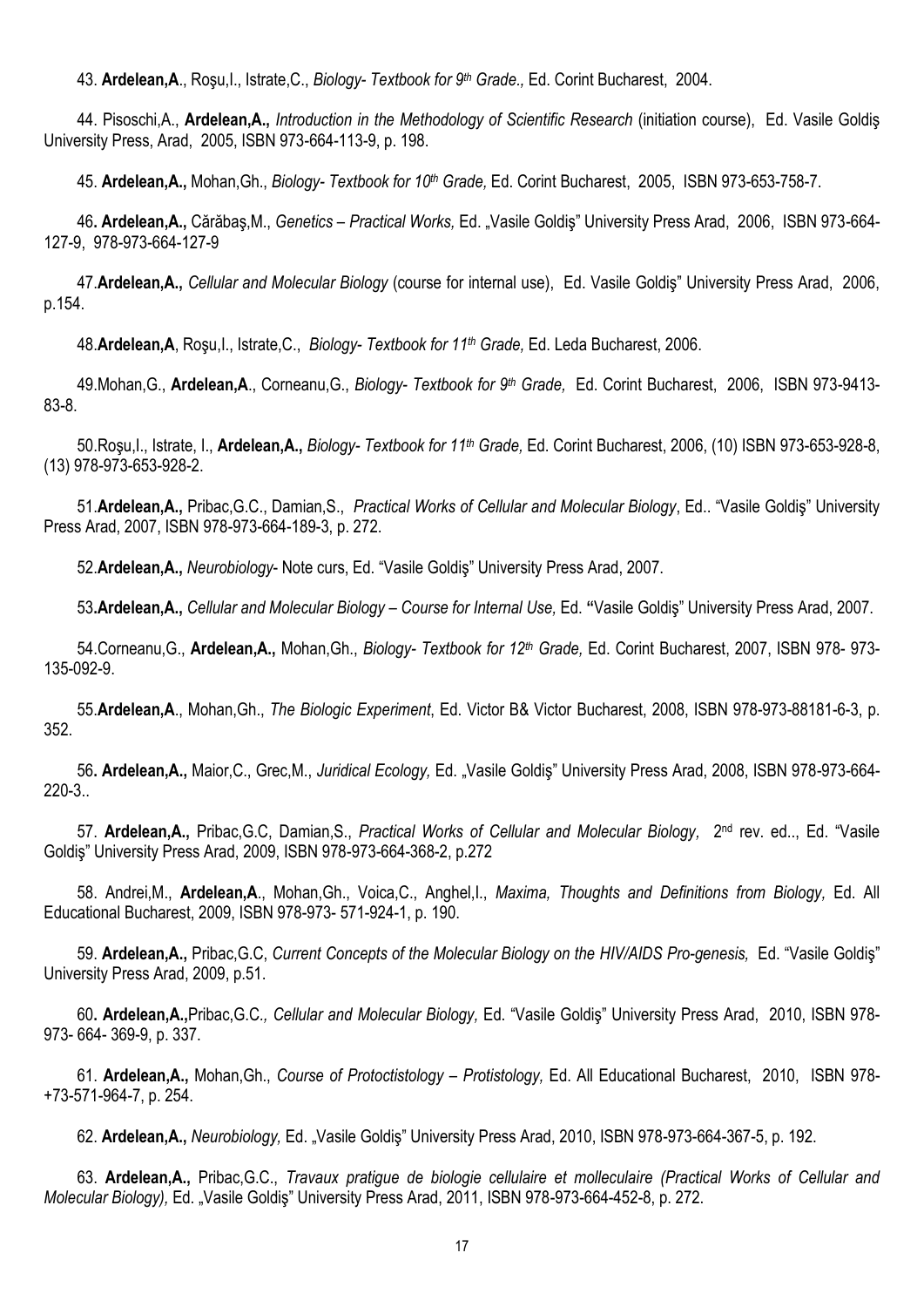64. **Ardelean,A.,** Pisoschi,A., *Elements of Methodology of the Scientific Research in the Doctoral School,* Ed. Vasile Goldiş" University Press Arad, 2011, p.120.

65. **Ardelean, A.,** Mândruţ,O., *Geography of the Environment – Introductory Elements,* "Vasile Goldiş" University Press Arad, 2012, ISBN 978-973-664-550-1, p. 183.

66. Pisoschi, Aurelia Magdalena,**Ardelean,A.,** *Aditivi alimentary (Food Additives)* - tutorial. Course for the Postdoctoral School of the "Vasile Goldis" Western University of Arad, Arad, 2012, ISBN : 978-973-664-598-3 p. 167

67. Ardelean, A., Mandrut, O., *Didactics of Skills Training,* "Vasile Goldis" Arad, 2012, ISBN, 978-973-664-578-5, p. 205

68. Ardelean A., Mândruț O., Pătrăuță T., Gagea E., Honiges A., *Curriculum and Didactics – Current Innovative Size*, "Vasile Goldiş" University Press Arad, 2013, ISBN 978-973-664-616-4, p. 180.

69. **Ardelean, A.,** Pisoschi, A., *Aspects of the Intellectual Property*, Course for the Postdoctoral School of the "Vasile Goldis" Western University of Arad, Ed. "Vasile Goldiş" University Press Arad, 2013, ISBN : 978-973-664-602-7, p. 206.

70. **Ardelean, A**., Pribac, G., *Biologie cellulaire et moleculaire (Cellular and Molecular Biology),* "Vasile Goldis" : Arad : 2013, p.326 :

71. **Ardelean, A.,** Mathe, E., *Topics for the Bachelor exam of 2013:* specialty Biology, Ecology, and Environmental Protection, Ed.. "Vasile Goldis", Arad, 2013, ISBN: 978-973-664-600-3, p. 165.

72. Rosu, I. Istrate, C., **Ardelean, A.,** *Biology- Textbook for 11th Grade,* Ed. Corint Bucuresti, 2014, ISBN: 978-606-8609- 50-8, p. 128.

73. Corneanu, G., **Ardelean, A.,** Mohan, G., *Biology- Textbook for 12th Grade*, Ed. Corint Bucharest2014, ISBN: 978-606- 8609-72-0, p. 144.

74. **Ardelean, A.,** Pribac, G., *Cours de methodologie de la recherche scientifique (Course of Methodology of the Scientific Research), Lito* U.V.V.G. Arad, 2014, p. 244.

75. **Ardelean, A.,** Pribac, G., *Cours de neurobiology (Course of Neurobiology),* Lito U.V.V.G, Arad, 2014.

76. **Ardelean, A**., Maior, C., Grec, M., *Ecology and Judicial Bioethics,* Ed. "Vasile Goldiş" University Press Arad, 2014, ISBN: 978-973-664-677-5, p. 153

**77. Ardelean, A.,** Pribac, G., *Methodologie de la recherche scientifique. Travaux pratiques,* (*Methodology of the Scientific Research. Practical Activities*) Lito U.V.V.G. Arad, 2014, p. 64.

78. **Ardelean, A.,** Pribac, G., *Travaux pratiques de neurobiology (Practical Works of Neurobiology)*, Lito U.V.V.G. Arad : 2014.

79. Mândruţ, O. A**rdelean, A.** *Contributions to the Theory of the Curriculum: designing the regulating and methodological elements*, "Vasile Goldiş" University Press Arad 978-973-664-713-0, 2014, p. 120.

# **Scientific paper of Biology, Ecology and Environment Protection**

1. **Ardelean,A**., Ştirban,M., *Advances in the research of separation, spectrum-photometry and fluorescence, of the assimilating pigments,* In: Rev. Natura, Bucharest, nr. 1, p. 34-44,1969.

2. **Ardelean, A**., *Protected Florist Rarities in the Gurahonţ Depression,* In: vol. *Nature Preservation on Ecological Grounds, Ed*. Casa Corpului Didactic Arad, 1971.

3. **Ardelean, A**., Monuments *of the Nature in Arad County during the Process of Their Conservation and Preservation,* vol. *Collection of Studies,* Ed. Casa Corpului Didactic Arad, 1971.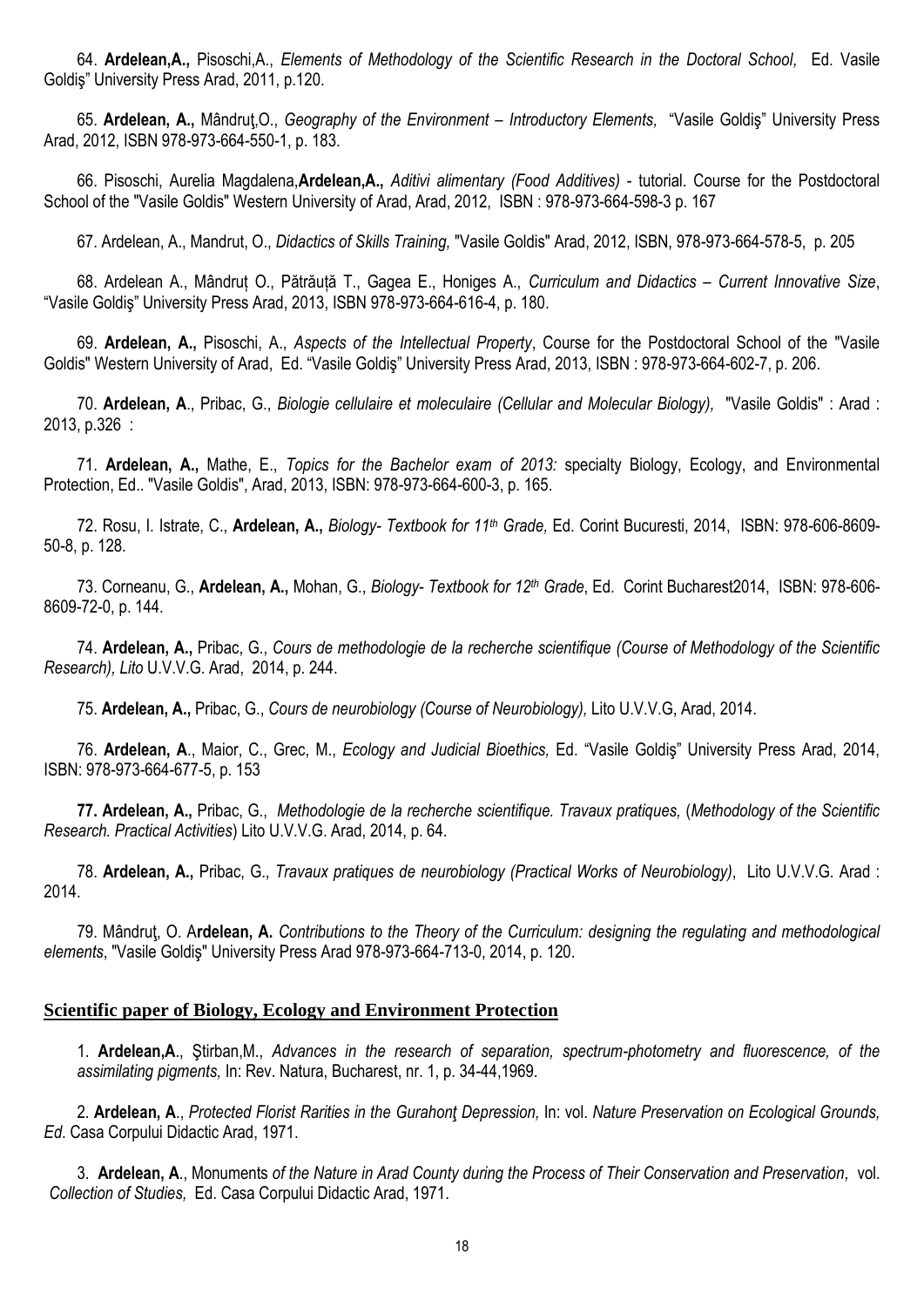4. **Ardelean, A**., Contributions *on the Study of the Flora of Lower Mures Valley, In: vol. Collection of Studies,* Ed. Casa Corpului Didactic Arad, 1972.

5. **Ardelean, A.,** *Vital Coloration in the Galanthus nivalis Cells*, In: Rev. Natura, Bucharest, nr. 4, p. 38-52, 1973.

6. **Ardelean,A.,** Cârlig,Tr., *Phoenologic Observations on Some Trees and Shrubs from the Căpâlnaş Dendrologic Park (Arad)*, In: Vol. *Collection of Studies*, Ed. Casa Corpului Didactic Arad, 1973.

**7. Ardelean,A**., *Fritillaria meleagris L., Monument of Nature in Arad County*, In: vol. *Collection of Studies,* Ed. Casa Corpului Didactic Arad, 1973.

8. **Ardelean,A.,** *Aspects on the Herbaceous Vegetation of Zărand Mountains, In: vol. Collection of Studies*, Ed. Casa Corpului Didactic Arad, 1975.

9.**Ardelean,A**., *Protected Plants or Plants Requiring Protection in Arad County, In: vol. Collection of Studies,* Ed. Gutenberg Arad, 1977.

10**. Ardelean,A.,** *Dendrologic Parks of the Arad County;* In: vol. Nature Protection in Arad County, Ed. Gutenberg Arad, 1977.

11.**Ardelean,A**., *Specific Ecosystems of the Arad County*; In: vol. Nature Protection in Arad County, Ed. Gutenberg Arad, 1977.

12.**Ardelean,A**., *Rare and Protected Plants on the Zărand Hillocks;* In: vol. Botanic Contributions, Cluj Napoca, p.30-33, 1978.

13**.Ardelean,A.,** *The Drocea-Highiş Reservation of the Zărand Mountains*; In: vol. Academic Days of Cluj, 1980.

14.**Ardelean,A.,** *Floristic Data from the Crişul Alb Valley;* In vol. Botanic Contributions, Cluj Napoca, 12 (4), p.11-22, 1982.

15.**Ardelean,A**., *Sindynamics of the Vegetation in Crişul Alb Valley;* In. vol. Botanic Contributions*,* Cluj Napoca, 12 (4), p. 23-34, 1982.

16.**Ardelean,A**., *The Botanic Reservation Pleşa Hill;* In vol. Botanic Contributions, Cluj Napoca, 14 (2), p.76-88,1984..

17.**Ardelean,A.**, *The Evolution of the Flora and Vegetation in the Crişul Alb Basin, During the Historical Periods;* In: vol. Botanic Contributions, Cluj Napoca, 14 (2), p. 89-94, 1984.

18**. Ardelean,A**., *The Ecologic Analysis of the Flora in the Crişul Alb Basin;* In: vol. Botanic Contributions, Cluj Napoca, 14 (2), p. 95-107, 1984.

19. **Ardelean,A**., *Protected Flora and Vegetation in the Moneasa Depression;* In: vol*.* Collection of Studies, *Ed. Casa Corpului Didactic Arad, 1984.*

20. **Ardelean,A.,** *Botanic Reservation Dosul Laurului (Ilex aquifollium);* In.vol*.* National Conference of Ecology, Arad, 1986.

21. **Ardelean,A**., *The Acid Rains Effect on the Vegetation of the Zărand Mountains;* In.vol*.* National Conference of Ecology Arad, 1986.

22. **Ardelean,A.,** *Capitalisation of the Phyto-productive Potential of the Arad County;* In.vol*.* National Conference of Ecology of Arad, 1986.

23. **Ardelean,A.,** *Protected Objectives in the Ineu Depression;* In.vol*.* National Conference of Ecology of Arad, 1986.

24**. Ardelean,A.**, *Knowledge and Optimal Capitalisation of the Natural Resources of the Arad County,* In.vol: *Ziridava, XVII -* Arad County Museum, p. 38-48, 1986.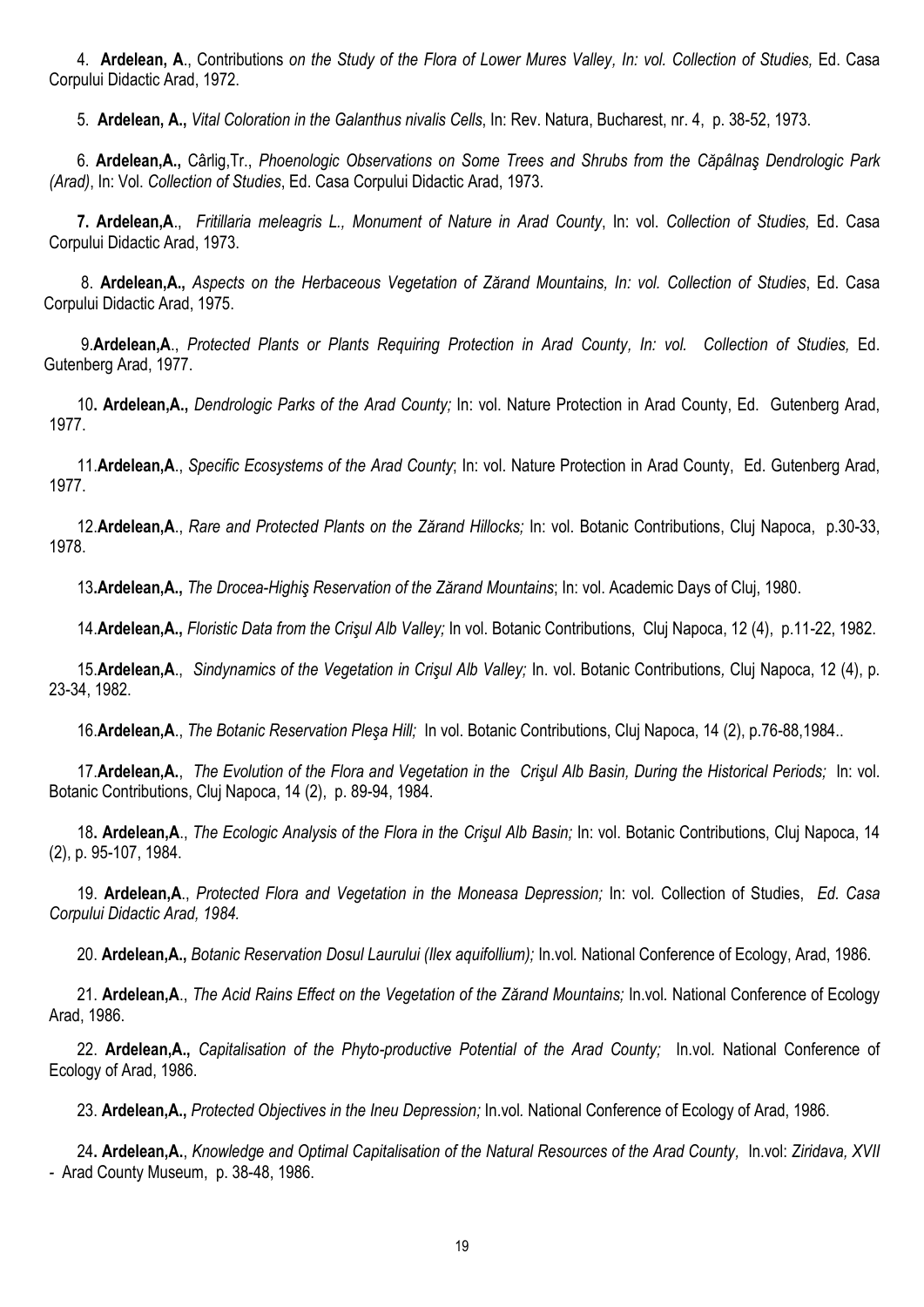25**. Ardelean,A**., *Quality of the Environment and Capitalisation of the Natural Patrimony of the Arad County,* In.vol: *Ziridava, XVII –* Arad County Museum, p. 49- 70, 1986

26. **Ardelean,A** *The Implications of the Air Pollution on the Vegetation of the Zărand Mountains;* Symposium Paper: Advances and Perspective in The Research and Protection of the Flora and Vegetation of Romania, Cluj-Napoca, 1987.

27**. Ardelean,A.,** Lazăr,E., *Medicinal Herbs with Pharmaceutic Importance of the Arad County Flora;* Studia Universitatis "Vasile Goldiş", vol. I, p. 81-85, Ed. Universităţii "Vasile Goldiş" Arad, 1992.

28. **Ardelean,A**., *Vegetal Associations of the Codru Moma Mountains;* Studia Universitatis "Vasile Goldiş", p. 5-13, Ed. Universităţii "Vasile Goldiş" Arad, 1993.

29. **Ardelean,A.,** *Nitrophile Vegetation of the Crişul Alb Valley,* Studia Universitatis "Vasile Goldiş" Arad, 4, p.51-57, 973- 96652-5-x, Ed. Universităţii"Vasile Goldiş" Arad, 1994.

30. **Ardelean,A.,** *Ecologic Researches in the Zărand Mountains, In:* The Annals of the University of Oradea, p. 122-134, 1994.

31**. Ardelean,A.,** Soran,V., Hermenean,A., *Epistemologic Considerations on the Involvement of the Identity Principle in Biology. Evolution and Adjustment,* Universitatea Babeş Bolyai, Cluj, 1995.

32**. Ardelean,A.,** Soran,V., Maior,C., *Nature Preservation and Environment Protection in the Romanian Counties inside the Carpathian Arch; Paper at the National Conference of Ecology*, Arad, 1995.

33. **Ardelean,A.,** *New Vegetal Associations on the Crişului Alb Valley;* Studia Universitatis "Vasile Goldiş" Arad, vol.5/1995, p. 33-48, Ed. Universităţii "Vasile Goldiş" Arad, ISBN 973-9194-91-5.

34. Momeu,L., Nicoară,A., **Ardelean,A.,** Coldea,Gh., Soran,V., Binşelean,D*., Preliminary Note on the Ecologic Redressing of the Thermal Water-Lily on the Peţea River;* Studia Universitatis "Vasile Goldiş" Arad, vol.5, p. 26-30, Ed. Universităţii"Vasile Goldiş" Arad, 1995, ISBN 973-9194-91-5.

35. **Ardelean,A.,** *Vegetal Associations on the Crişul Alb Valley*, Studia Universitatis "Vasile Goldiş" Arad, vol.5, p. 20-25, Ed. Universităţii "Vasile Goldiş" Arad, 1995, ISBN 973-9194-91-5.

36. **Ardelean,A.**, *Vegetation of the Mureş-Arad Island,* Studia Universitatis "Vasile Goldiş" Arad, Series A, no. 6, p. 145- 149, "Vasile Goldiş" University Press Arad, 1996, ISBN 578-207-3.

37. Soran,V.,**Ardelean,A**., Puia,I., Truţă,H., *Possible Relations between the Ecologic Niche, Eco-technologies and Biotechnologies,* Studia Universitatis "Vasile Goldiş" Arad, Series A, No. 6, p. 56-69, "Vasile Goldiş" University Press, Arad, 1996, ISBN 578-207-3.

38. **Ardelean,A.**, *Flora and Vegetation around the Felix Oradea Spas*, the Annals of the University of Oradea, III, p. 83-98, 1996.

39. Crăciun,C., **Ardelean,A**., *The Environment and the Nitrosamines Toxicity*, Studia Universitatis "Vasile Goldiş" Arad, Nr.7, p. 38-42, Ed. Universităţii "Vasile Goldiş" Arad, 1997, ISBN 973-9328-07-05.

40. **Ardelean,A.,** Maior,C., Soran,V*., Conservation Biology in Actuality*, Studia Universitatis "Vasile Goldiş" Arad, No.7, p. 57-67, Ed. Universităţii "Vasile Goldiş" Arad, 1997, ISBN 973-9328- 07-05.

41. Soran,V., **Ardelean,A.,** Puia,I., Hasegan,C., Maior,C., *The Evolution of the Human Ecologic Area,* Studia Universitatis "Vasile Goldiş" Arad, No.7, p. 43-56, Ed. Universităţii"Vasile Goldiş" Arad, 1997, ISBN 973-9328-07-05.

42. **Ardelean,A.,** Maior,C., Soran,V., *Biodiversity and Principles of the Scalar Ecology,* Studia Universitatis "Vasile Goldiş" Arad, No.9, Series B, p.389-399, Ed. Universităţii "Vasile Goldiş" Arad, 1999, ISBN 1453-103X.

43. **Ardelean,A.,** Maior,C., Soran,V., *The Evolution of Ecologic Research in Arad County and Its Neighboring Regions, Supported by the "Vasile Goldiş" Western University of Arad during the Decade 1991-2000*, Studia Universitatis "Vasile Goldiş" Arad, No. 10, p. 165-172, "Vasile Goldiş" University Press Arad, 2000, ISBN 1453-103X.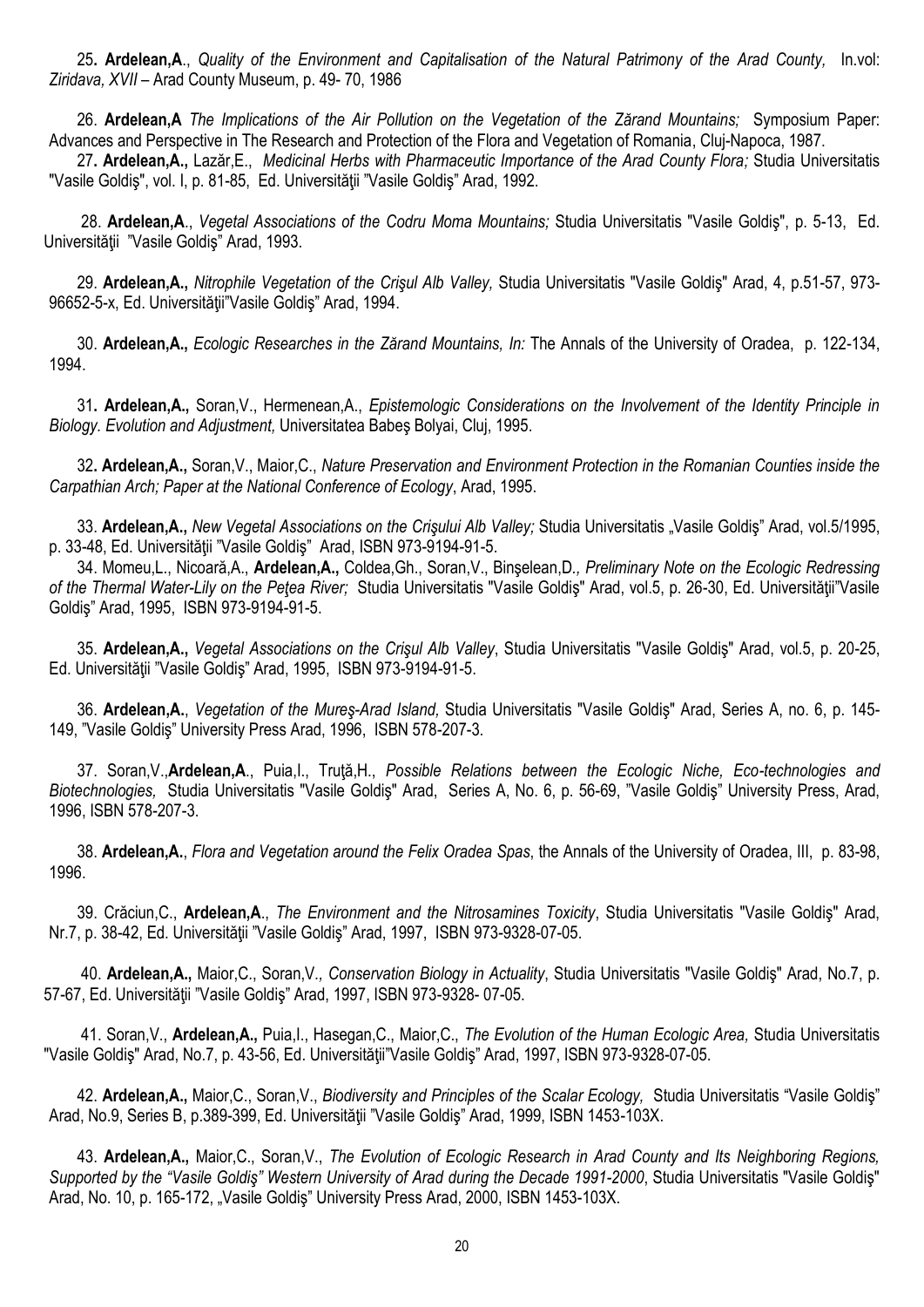44. **Ardelean,A**., *Halophile Meadows of the Crişul Alb Lower Grasslands,* the Annals of the University of Oradea, T. IX, p. 171-177, 2002.

45. **Ardelean,A**., *Nature Preservation and Environment Protection in the Romanian Counties of the Interior of the Carpathians Arch with Special Consideration on the Vegetation of Felix Spas*, The 27-th ARA Congress, Oradea, 2002.

46. Mohan,Gh., **Ardelean,A. ,**Buruiană,V., *Rare, Protected and Endangered Species of the Arad County,* Paper at the Symposium "University Botanic Garden of Macea - 280 Years since the First Landscaping", Arad, 2002.

47. **Ardelean,A.,** Buruiană,V., *Floral Polymorphisms and Their Structural Significance in the Heterostylic Syndrome,* Paper at the "Symposium "University Botanic Garden of Macea - 280 Years since the First Landscaping", Arad, 2002.

48. **Ardelean,A.,** Maior,C., *Natural Reservation of the Zărand Mountains; Paper* at theSymposium "Environment, Research, Protection and Management", Cluj –Napoca, 2002.

49. **Ardelean,A.,** Buruiană,V., Soran,V., *Contribution of the Molecular Biology to the Development of the Contemporary*  Vegetal Taxonomy; 9<sup>th</sup> Annual Session of Scientific Communications of the "Dimitrie Brândză" Botanic Garden, 2002.

50. **Ardelean,A**., Buruiană,V., Madoşa,L., *Preservation of the Vegetal Diversity in the Western Part of Romania;* The 17th National Conference for Soil Science, the University of Agricultural Sciences and Veterinary Medicine of the Banat, Timişoara, 2003.

51**. Ardelean,A**., Buruiană,V., *Preservation of the Vegetal Biodiversity and Identification of the Important Areas of Rare Species Protection,* Studia Universitatis "Vasile Goldiş" Arad, Series Life Science, No.13, p. 121-128, 2003.

52**. Ardelean,A**., Soran,V., *The Relation between Ecologic and Human Biodiversity in the Western Region of Romania,*  Studia Universitatis "Vasile Goldis" Arad, Series Life Science, Nr.13, 2003.

53. **Ardelean,A**., *Vegetation in the Lower Wetlands of Crişul Alb,* Studia Universitatis "Vasile Goldiş" Arad, Series Life Science, Nr.13, 2003.

54. **Ardelean,A**., *Contribution of the Botanic Garden of Macea and of the Botanic Conservatory in Preserving the Biodiversity,* Studia Universitatis "Vasile Goldiş" Arad, Series Life Sciences, No.13, 2003.

55. **Ardelean,A**., Maior,C., Soran,V., *Ethology of the Fauna and Kineatics of the Complex of Apuseni Mountains under the Influence of the Human Factor, Studia Universitatis "Vasile Goldis" Arad, Series Life Sciences, Nr.13, 2003.* 

56. **Ardelean,A**., *Flora and Vegetation of the Western Romania. In: Natural Harmonies*, vol.V, pg. 61-78, Ed. Museum Arad - Secţia Natural Sciences, Arad, 2005, ISSN 1454-8208.

57. **Ardelean,A**., Buruiană, V., *Biodiversity and "in situ" Preservation of the Laurel Ilex aquifolium of the Reservation "Dosul Laurului" and of Paliurus spina christi of the Northern side of the town of Lipova*"; In: Natural Harmonies, vol. V, pg. 79-83, Ed. Museum Arad – Department of Natural Sciences, Arad, 2005, ISSN 1454-8208.

58. Don,I., **Ardelean,A.,** *Collection of the Acer Genus at the Botanic Garden of Macea;* In: Botanic Contributions, XLIII, 2008, The "Alexandru Borza" Botanic Garden of Cluj-Napoca, p.183-188.

59. **Ardelean,A.,** Don,I., Turcuş,V., *Rare Dendrotaxons Cultivated in the University Botanic Garden Macea (Arad County),*  p. 109-113, Buletinul Grădinii Botanice Iaşi, Tomul XIV, 2007.

60. **Ardelean,A.,** *Evaluation in the Teaching-Learning Process at Biological Sciences,* vol. Natura- Biology, Seria III., Vol. 49 (July –December 1997-2007), Society of Biological Sciences of Romania, p.191-204. Ed. "Vasile Goldiş" University Press Arad 2007, ISSN 1843-5858.

# **Papers on History of Biology**

1. **Ardelean,A**., Soran,V., Maior,C., *Arguments of the Contemporary Sciences in the Support of the Christian Belief, Studia Universitatis "*Vasile Goldiş" Arad, Nr.8, p. 27-32, Ed. Universităţii"Vasile Goldiş" Arad, 1998, ISSN 1453-103X.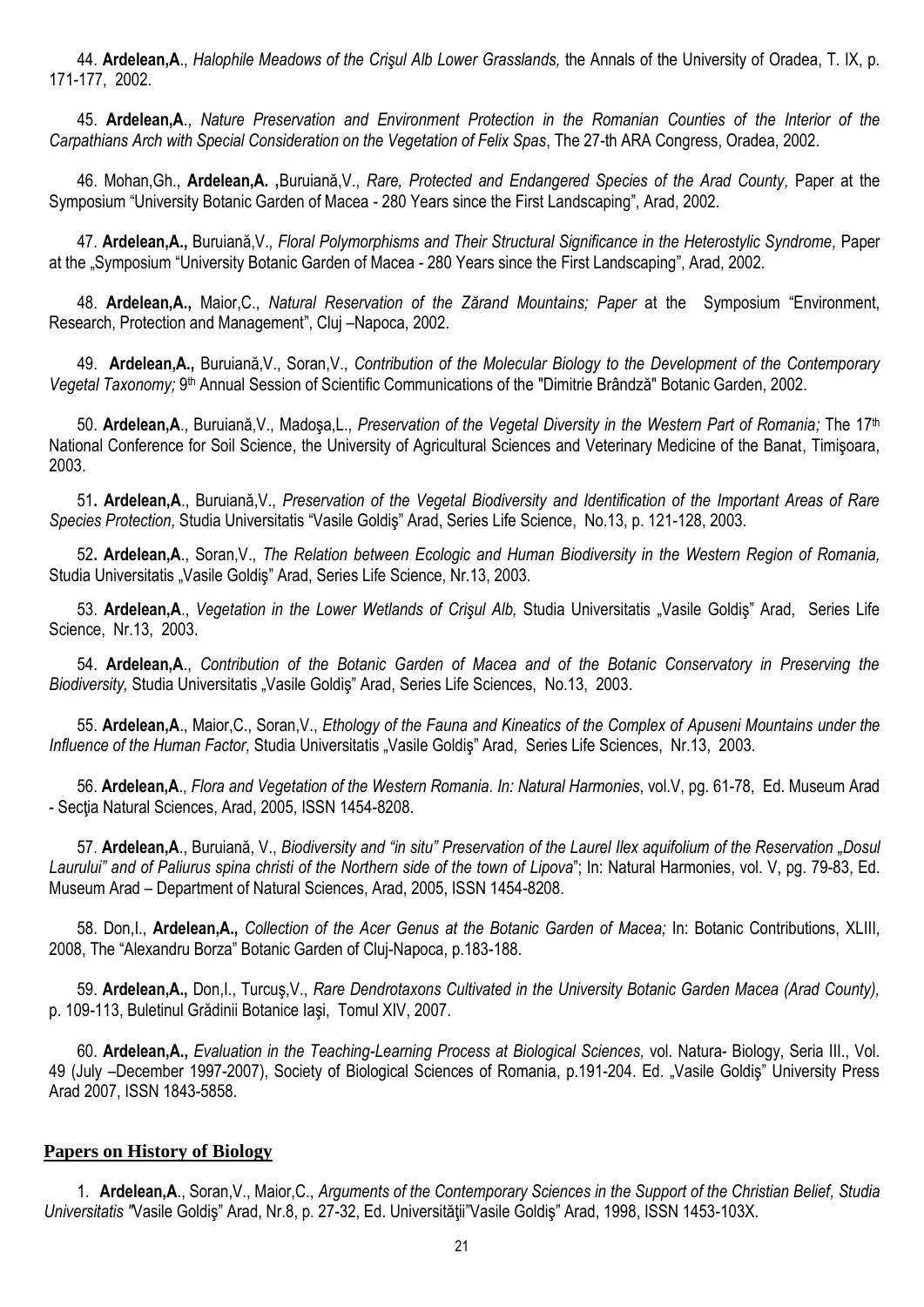2. Soran,V., **Ardelean,A***., Emil Pop – Cyto- and Phyto-physiological School Creator"*, vol. Emil Pop- One Hundred Since His Birth (1897-1997), Ed. Risoprint Cluj- Napoca, 1999, p. 30-35, ISBN 973-9298-88-3.

3. Cachiţă-Cosma,D.,**Ardelean,A**., *25 Years of Research in the Field of Vegetal Biotechnology of Romania,* The Works of the 10<sup>th</sup> National Symposium of Tissues of Vegetal Cells Cultures, Cluj Napoca, 2000, Ed. Daya Satu Mare, 2002,973-656-223-9.

4. **Ardelean,A.,** *Biological Concepts in the Work of the Arad Professor Nicolae Mihulin*, Studia Universitatis "Vasile Goldiş"Arad , "Vasile Goldiş" University Press Arad, 2002.

5. Soran,V., Cachiţă-Cosma,D., **Ardelean,A.,** *Short Remembering of G. Haberlandt (1854-1945) Scientific Paper.* In: Papers of the 11<sup>th</sup> National Symposium of Tissues and Vegetal Cells Cultures, Satu Mare, 2002, p. 10-15, Ed. Daya Satu Mare, 2003, ISBN 973-86118-5-7.

6. **Ardelean,A.,** *Astra – Unde Vasile Goldiş's Presidency and the Romanian Biological Evolutionism,* In: Studia Universitatis "Vasile Goldiş" Arad, Ed. "Vasile Goldiş" University Press Arad, 2002.

7. **Ardelean,A.,** Don,I., *In memoriam - Professor Pavel Covaci (1914-2006),* Annals of the University Botanic Garden of Macea, Nr.1, p. 200-203, 2007, ISBN 1843-1542.

8. **Ardelean,A.,** Turcuş,V., Soran,V., Stana,I.O., *Romanian biodiversity,* In: Lucrările simpozionului internaţional comemorativ "Profesorul Ioan Coste (1942 - 2006)", p. 141 - 155, Ed. Vasile Goldiş University Press, Arad, 2007, ISBN 978-973-664-213-5.

9. Cachiţă- Cosma,D., **Ardelean,A***., 100 Years since Haberlandt's Theory on the Possibility of Cultivating Vegetal Cells and 50 Years since the Publishing of Morel and Martin Works on obtaining Dalia Plants Released from the Viral Attack.* In: Paper at the Jubilee Symposium of Vegetal Tissues and Cells Cultures, Satu Mare, 2002.

10.**Ardelean,A.,** *120 Years since the Birth of the Romanian Geobotany Founder* - *Prof. Alexandru Borza, PhD,* Studia Universitatis "Vasile Goldis", Seria Life Sciences, Vol.17/1/2007, p.5-7, "Vasile Goldiş" University Press Arad, 2007, ISSN 1584- 2363.

11.*Ardelean,A. (et al). In memoriam: Prof. Dr. NICOLAE BOTNARIUC,* Studia Universitatis "Vasile Goldiş", Seria Ştiinţele Vieţii (Life Sciences Series), vol. 21/1/2011, p. 5-6 , "Vasile Goldiş" University Press Arad, 2011, ISSN 1584- 2363.

12.**Ardelean,A.,** Bratosin, D., *IN MEMORIAM Profesor Emeritus Jean Montreuiil (1920- 2010). Twenty years dedicated to the progress of science and education in Romania*, Studia Universitatis, Seria Științele Vieții (Life Sciences Series), vol.21, supp. 1/ 2011, p.5- 12, ISSN 1584- 2363.

# **Papers indexed in Web of Knowledge, Web of Science (ISI Thompson Reuters) database**

# **Papers published in ISI journals**

1. Author(s): Ivan A, Herman H, Balta C, Hadaruga DI, Mihali CV, **Ardelean A**, Hermenean A.2017. Berberis vulgaris extract/β-cyclodextrin complex increases protection of hepatic cells via suppression of apoptosis and lipogenesis pathways, Experimental and Therapeutic Medicine, 13: 2143-2150, IF=1,269

2. Author(s): Folk A, Balta C, Herman H, Ivan A, Boldura OM, Paiusan L, **Ardelean A.**, Hermenean A, 2017, Flucytosine and amphotericin B co-administration induces dose-related renal injury, *Dose-Response*, DOI: 10.1177/1559325817703461, IF=1,855.

3. Author(s): Mihali C.V, Petrescu M.C,, Mîndruțiu I, Bechet D, Nistor TV, Turcuș V, *Ardelean A*, Benga G, Comparison of Plasma Phenylalanine Determination by Densitometry of Thin-Layer Chromatograms and by High Performance Liquid Chromatography in Relation with the Screening of Phenylketonuria , Source: Acta Endocrinologica Bucharest, 2017, 13 (2): 203- 208 doi: 10.4183/aeb.2017.203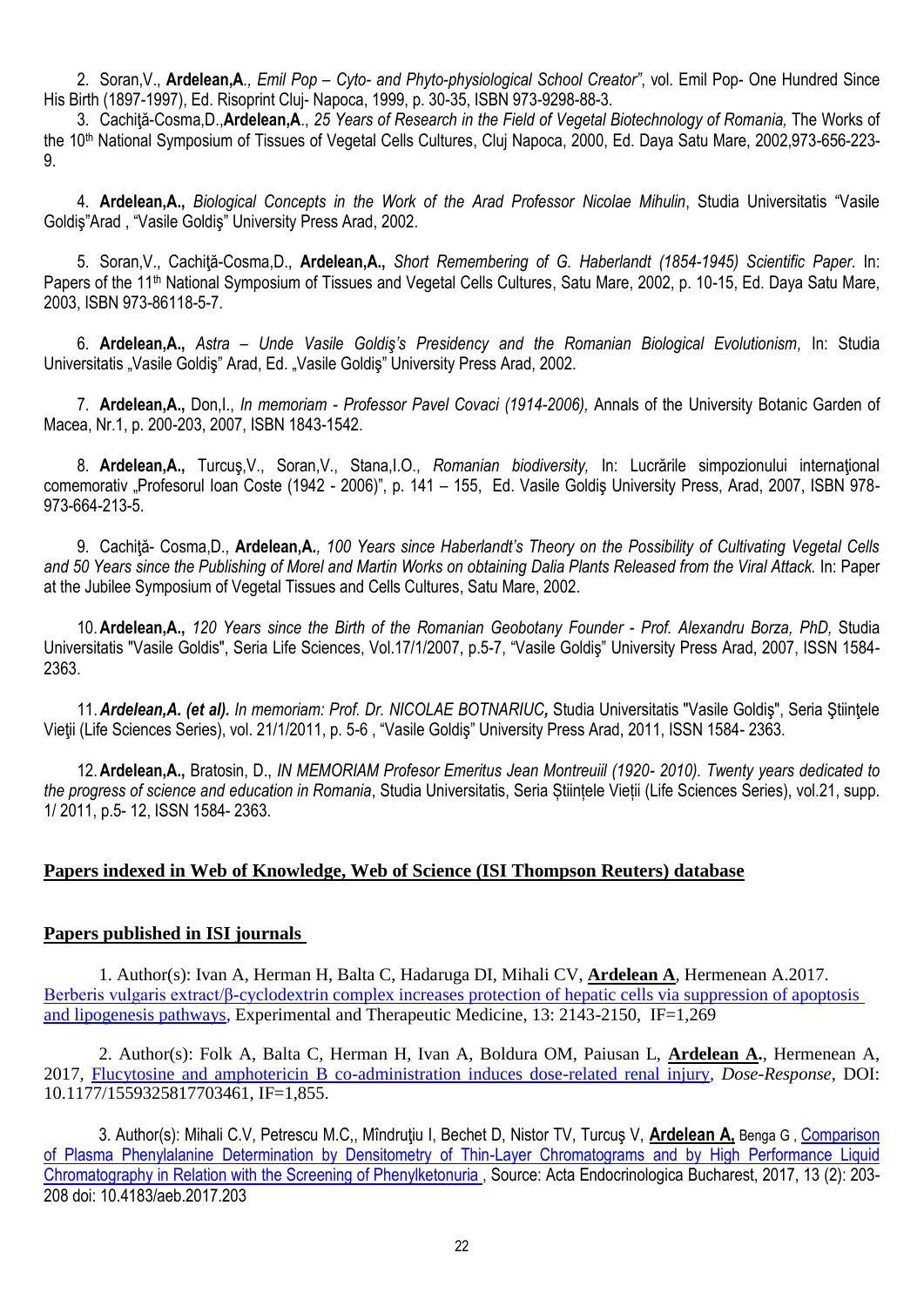4. Author(s): Chis C, Druga B, Carmel D, Chis I, **Ardelean A**, Sicora CI. 2016. UV-B stress changes the electron flow on photosystem II complex in Synechococcus sp PCC 7002, *Romanian Biotechnological Letters*, 21(6): 12142-12146.

5. Author(s): Chise E, Campean RF, Cobzac C, Hanganu D, Olah NK, Turcus V.2016. **Ardelean A**, Quality control parameters of Ribes nigrum L. buds of establishing the optimal harvesting period, *Studia Universitatis Babes-Bolyai Chemia*, 61(4): 285-294.

6. Author(s): Hermenean A, Smeu C, Gharbia S, Krizbai IA, **Ardelean A**. 2016. Plant-Derived Biomolecules and Drug Delivery Systems in the Treatment of Liver and Kidney Diseases. *Current Pharmaceutical Design*, 22(35): 5415-5441, IF=3,052

7. Author(s): Zaulet M, Kevorkian S, Dinescu S, Cotoraci C, Suciu M, Herman H, Buburuzan L, Badulescu L, **Ardelean A**, Hermenean A, 2017, Protective effects of silymarin against Bisphenol A-induced hepatotoxicity in mouse liver, *Experimental and Therapeutic Medicine*, 13: 821-828, 2017, IF=1,269.

8. Author(s): [Folk](http://www.hindawi.com/35062362/) A, [Cotoraci](http://www.hindawi.com/10569578/) C, [Balta](http://www.hindawi.com/89057484/) C, [Suciu](http://www.hindawi.com/96718509/) M, [Herman](http://www.hindawi.com/85940957/) H, [Boldura](http://www.hindawi.com/16593192/) OM, [Dinescu](http://www.hindawi.com/20130412/) S, [Paiusan](http://www.hindawi.com/61313572/) L, **[Ardelean](http://www.hindawi.com/29646219/) A**, Hermenean A,2016, Evaluation of Hepatotoxicity with Treatment Doses of Flucytosine and Amphotericin B for Invasive Fungal Infections, BioMed Research International, Article ID 5398730, IF=1,579.

9. Author(s): Herman H, Onita B, Ardelean G, Ardelean DP, Craciun C, **Ardelean A**, Hermenean A, 2016. Ultrastructural alterations, DNA damage and activation of repair mechanism in liver and kidney of Leuciscus cephalus (L.) exposed to heavy metals, *Fresenius Environmental Bulletin*, 5(6): 1920-1926, Times Cited: (from All Databases); IF=0,378.

10. Author(s): Anghel N., Cotoraci C., Ivan A., Suciu M., Herman H., Balta C., Nicolescu L., Olariu T., Galajda Z., **Ardelean A**., Hermenean A. 2015. Chrysin attenuates cardiomyocyte apoptosis and loss of intermediate filaments in a mouse model of mitoxantrone cardiotoxicity, *Histology and Histopahology*, 30 (12), 1465-1475, Times Cited: (from All Databases); IF=2,236.

11. Author(s): Petrache Voicu S , Dinu D , Sima C , Hermenean A , **Ardelean A**, Codrici E , Stan M, Zarnescu O, Dinischiotu A. 2015. Silica Nanoparticles Induce Oxidative Stress and Autophagy but Not Apoptosis in the MRC-5 Cell Line, *International Journal of Molecular Sciences*, 16, 29398–29416; doi:10.3390/ijms161226171, IF=2.862.

12.Author(s): Hermenean,A., Damache,G., Albu,P., **Ardelean,A.,** Ardelean,G., Ardelean, D.P., Horge,M., Nagy,N., Braun,M., Zsuga,M., Kéki,S., Costache,M., Dinischiotu,A. Histopatological alterations and oxidative stress in liver and kidney of Leuciscus cephalus following exposure to heavy metals in the Tur River, North Western Romania, Ecotoxicology and Environmental Safety, 2015, 119: pp. 198–205, IF= 2, 762; SRI=1,164.

13.Author(s): Hermenean, A., Stan, M., **Ardelean, A.,** Pilat, L., Mihali, C.V., Popescu, C., Nagy, L., Deák, G., Zsuga, M., Kéki, S., Bácskay, I., Fenyvesi, F., Costache, M., Dinischiotu, A., Vecsernyés, M., Antioxidant and hepatoprotective activity of milk thistle (Silybum marianum L. Gaertn.) seed oil*,* Open Life Science, 2015, 10: pp. 147–158, IF= 0, 710; SRI=0.

14.Author(s): Ardelean M. Cachiță-Cosma D., **Ardelean A.**, Tripon S., Particular changes produced by Aphids in wild Sedum telephium SSP maximum L plants: morphological and anatomical aspects, Romanian Biotechnological Letters, 2015, Vol. 20, Iss. 3, pp. 10461-10469, FI=0,404; SRI=0,160;

15.Author(s): P. Fehér, Z. Ujhelyi , M. Vecsernyés, F. Fenyvesi, G. Damache, **A. Ardelean,** M. Costache, A. Dinischiotu, A. Hermenean, I. Bácskay**,** Hepatoprotective effects of a self-micro emulsifying drug delivery system containing Silybum marianum native seed oil against experimentally induced liver injury, Die Pharmazie, 2015, ISSN 0031-7144, pp. 1-8; FI=1,058; SRI=0,652.

16.Author(s): Radu, M., Dinu D., Sima C., Burlacu R., Hermenean A., **Ardelean A.,** Dinischiotu A., Magnetite nanoparticles induced adaptive mechanisms counteract cell death in human pulmonary fibroblasts*,* Toxicology in Vitro, 2015, Vol. 29, 1492-1502, FI=2,903; SRI=1,017.

17.Author(s): Balta, C., Herman, H., Boldura, O.M., Gasca, I., Rosu, M., **Ardelean, A.,** Hermenean, A., 2015. Chrysin attenuates liver fibrosis and hepatic stellate cell activation through TGF-b/Smad signaling pathway, Chemico-Biological Interactions 240, 2015, pp. 94-101, FI=2,577; SRI=1,099.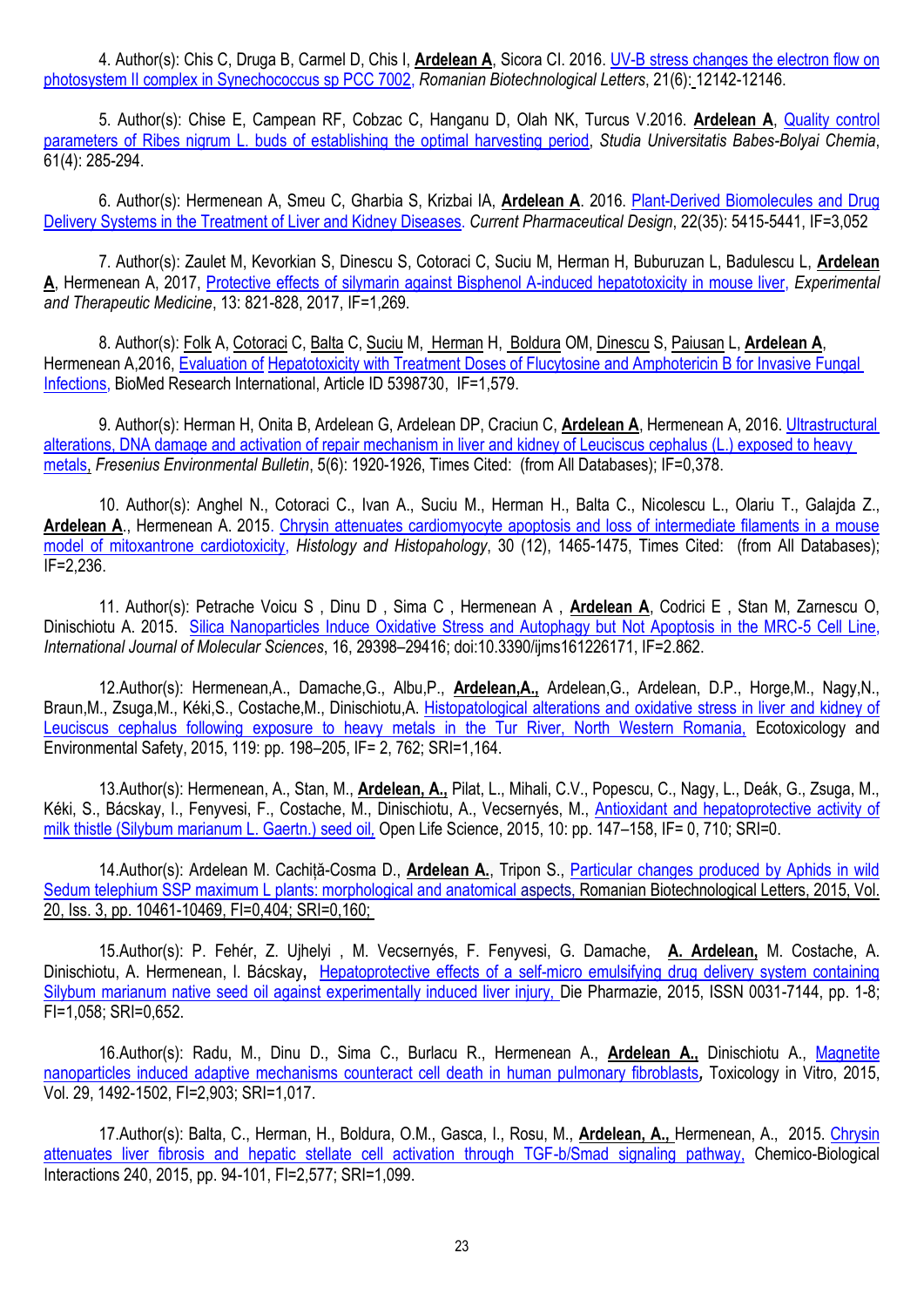18.Author(s): C.Pribac, M.F.Sferdian, C.Neamţu, C.Crăciun, C.L. Roşioru, **A.Ardelean,** B.D.Totolici "Fenugreek powder exerts protective effects on alcoholised rats' kidney, highlighted using ultrastructural studies", Romanian Journal of Morphology&Embriology, 2015, 56 (2): 445-451, ISSN (print) 1220-0522, ISSN (on-line), 2066-8279, FI=0,163; SRI=0,144.

19.Author(s): F.C. Ladaşiu- Ciolacu, **A.Ardelean,** V.Turcuş. I. Mândruţiu, A.D. Belengeanu, D.Bechet, L.N Frenţescu, C.V.Mihali, Gh.Benga, A simple, sensitive and highly accurate procedure for plasma phenylalanine determination by HPLC*,* Acta Enocrinologica, 2015, Vol. XI, No 2, ISSN 1841-0987, 1843-066x, doi 10.4183/aeb 2015.143, pp. 143-146; FI=0,066; SRI=0,030.

20.Author(s): Anca Hermenean, **Aurel Ardelean,** Miruna Stan, Nicoleta Hadaruga,Ciprian-Valentin Mihali, Marieta Costache, Anca Dinischiotu, Antioxidant and Hepatoprotective Effects of Naringenin and Its b-Cyclodextrin Formulation in Mice Intoxicated with Carbon Tetrachloride: A Comparative Study, JOURNAL OF MEDICINAL FOOD, 2014, Vol. 17, Issue 6, ISSN 1096-620 X, pp. 670-677, FI=1,628; SRI=1,088.

21. Author(s): Sorina Dinescu, Mariana Ionita, Andreea Madalina Pandele, Bianca Galateanu, Horia Iovu, **Aurel Ardelean,** Marieta Costache, Anca Hermenean, In vitro cytocompatibility evaluation of chitosan/graphene oxide 3D scaffold composites designed for bone tissue engineering, Bio-Medical Materials and Engineering, 2014, Vol. 24, ISSN 0959-2989, FI=1,091; SRI=0,528.

22.Author(s): Anca Hermenean, **Aurel Ardelean**, Miruna Stan, Hildegard Herman, Ciprian-Valentin Mihali, Marieta Costache, Anca Dinischiotu, Protective effects of naringenin on carbon tetrachloride-induced acute nephrotoxicity in mouse kidney, Chemico-Biological Interactions *, Vol 205 (2013) 138–147,* FI=2,577; SRI=1,099.

23. Author(s): Ciobanu,M., **Ardelean,A.,** Cotoraci,C., Moş,L., Maximum Lyapunov Exponents Evidencing Chaos in Neural Activity", Journal of Computational and Theoretical Nanoscience", Vol. 10, no.11, pp. 2600-2603 (4), Nov. 2013, FI=1,343; SRI=0,395.

24.Author(s): Ciobanu,M., **Ardelean,A.,** Cotoraci,C., Moş,L.,Orodan,M., Osser,G., Pribac,G., Predictability Estimates of Neuronal Activity, Journal of Computational and Theoretical Nanoscience", Vol. 10, no.11, pp. 2600-2603 (3), American Scientific Publisher, Nov. 2013. FI=1,343; SRI=0,395.

25. Author(s): Orodan, M., Turcuş,V., Movileanu,G.M., Osser,G., **Ardelean,A.,** Preliminary Studies Regarding the Influence of UV Radiations with Different Wavelengts on Tissue Samples from Zea Mays, Farmacia, Bucharest, Vol. 61, no. 6, pp.1233-1246, Nov- Dec. 2013, FI=1,251; SRI=0,110.

26.Author(s): Ciobanu,M., Turcus,V., Savastru,D., **Ardelean, A.,** Two Approaches Characterizing the Chaotic Behavior of Neurons, Digest Journal of Nanomaterials and Biostructures, Vol. 7, Issue 4, Pages 1519- 1595, Published Oct- Dec. 2012**;**  FI=0,945; SRI=0,460.

27. Author(s): Ana Honiges, **Aurel Ardelean**, Xiaonan Xi, Kaori Youneyam, Koichi Yoneyam, Klaus Wegmann, Towards understanding Orobanche host- specificity, Romanian Agricultural Research, No 29, 2012, ISSN: 1222-4227; Online ISSN 2067- 5720, pp. 313- 322, Published: 2012, FI=0,281; SRI=0,167.

28. Author(s): Hermenean, A.; Popescu, C.; **Ardelean, A.;** Stan, M.; Hadaruga, N.; Mihali, C.V.; Costache, M.; Dinischiotu, A. Hepatoprotective Effect of Berberis vulgaris L.extract/beta-cyclodextrin on carbon tetrachloride – induced acute toxicity in mice. *Int.J.Mol.Sci*. **2012**, *13*, 9014-9034, doi:10.3390/ijms13079014, FI=2,862; SRI=2,103.

29. Author(s): Bratosin, Daniela; Fagadar-Cosma, Eugenia; Gheorghe, Ana-Maria; Rugina, Alexandrina; **Ardelean,**  Aurel; Montreuil, Jean; Marinescu, Alexandru Gabriel, In Vitro Toxi-and Ecotoxicological Assessment of Porphirine Nanomaterials by Flow Cytometry using Nucleated Erytrocytes.; Source: CARPATHIAN JOURNAL OF EARTH AND ENVIRONMENTAL SCIENCES, Volume: 6 Issue: 2 Pages: 225-234, Published: SEP 2011, Times Cited: FI=0,63; SRI=0,181.

30. Author(s): Plesa, Carmen-Manuela; Hadaruga, Daniel Ioan; Hadaruga, Nicoleta Gabriela; Branic, Alina Gharibeh; **Ardelean, Aurel;** Lupea, Alfa Xenia, [Juniperus Communis and Juniperus Virginiana Hydrophobic Extracts: a Multivariate](http://apps.webofknowledge.com.globalproxy.cvt.dk/full_record.do?product=UA&search_mode=GeneralSearch&qid=5&SID=N23@38A67pe5AO4a1K9&page=1&doc=2)  [Analysis Approach;](http://apps.webofknowledge.com.globalproxy.cvt.dk/full_record.do?product=UA&search_mode=GeneralSearch&qid=5&SID=N23@38A67pe5AO4a1K9&page=1&doc=2) Source: REVISTA DE CHIMIE, Volume: 62, Issue: 9, Pages: 941-946, Published: SEP 2011, FI=0,81; SRI=0,183.

31. Author(s): Branic, Alina Gharibeh; Plesa, Carmen-Manuela; Hadaruga, Nicoleta Gabriela, Ardelean, Aurel; Hadaruga, Daniel Ioan; Ordodi, Valentin Laurentiu; Gruia, Alexandra Teodora; Lupea, Alfa Xenia; [A Comparative Study of](http://apps.webofknowledge.com.globalproxy.cvt.dk/full_record.do?product=UA&search_mode=GeneralSearch&qid=5&SID=N23@38A67pe5AO4a1K9&page=1&doc=3)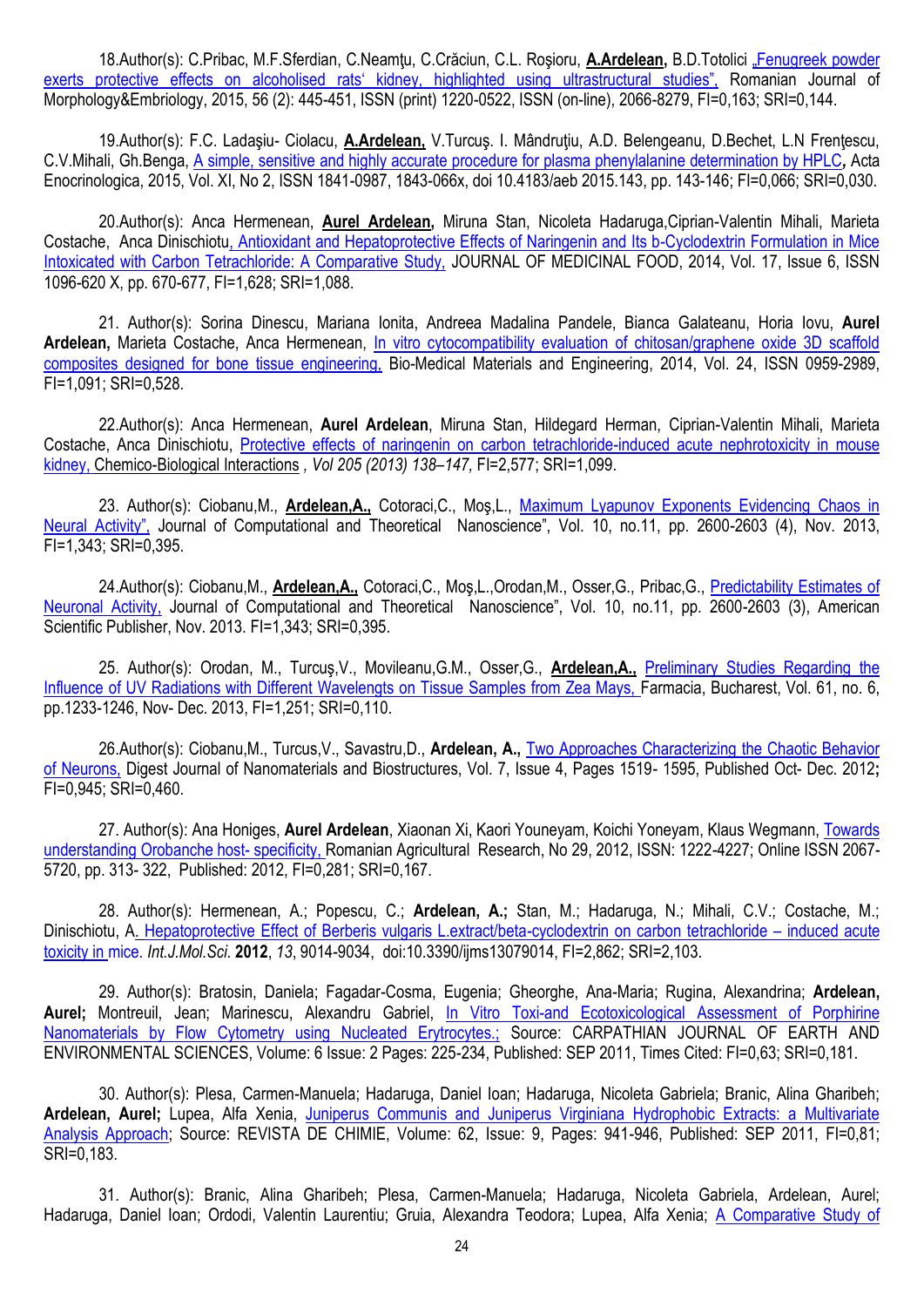[Juniperus Communis and Juniperus Virginiana Extracts the Influence of Method, Solvent and Provenience; S](http://apps.webofknowledge.com.globalproxy.cvt.dk/full_record.do?product=UA&search_mode=GeneralSearch&qid=5&SID=N23@38A67pe5AO4a1K9&page=1&doc=3)ource: REVISTA DE CHIMIE, Volume: 62, Issue: 5, Pages: 508-513, Published: MAY 2011, FI=0,81; SRI=0,183.

32. Author(s): Hadaruga, Nicoleta G.; Branic, Alina Gharibeh; Hadaruga, Daniel I.; Gruia, Alexandra; Plesa, Carmen; Costescu, Corina; **Ardelean, Aurel;** Lupea, Alfa Xenia, [Comparative Study of Juniperus Communis and Juniperus Virginiana](http://apps.webofknowledge.com.globalproxy.cvt.dk/full_record.do?product=UA&search_mode=GeneralSearch&qid=5&SID=N23@38A67pe5AO4a1K9&page=1&doc=4)  [Essential Oils: TLC and GC Analysis;](http://apps.webofknowledge.com.globalproxy.cvt.dk/full_record.do?product=UA&search_mode=GeneralSearch&qid=5&SID=N23@38A67pe5AO4a1K9&page=1&doc=4) Source: JPC-JOURNAL OF PLANAR CHROMATOGRAPHY-MODERN TLC,Volume: 24 Issue:2, Pages: 130-135 DOI: 10.1556/JPC.24.2011.2.9, Published: PR 2011, FI=0,67; SRI=0.

33. Author(s): Pallag, Annamaria; **Ardelean, Aurel;** Rosca, Elena; Pop, O; Suciu Ramona; [Histoenzymatic and](http://apps.webofknowledge.com.globalproxy.cvt.dk/full_record.do?product=UA&search_mode=GeneralSearch&qid=5&SID=N23@38A67pe5AO4a1K9&page=1&doc=5)  [Immunohistochemical Study During Antiangiogenetic Treatment in Breast Cancer Cells;](http://apps.webofknowledge.com.globalproxy.cvt.dk/full_record.do?product=UA&search_mode=GeneralSearch&qid=5&SID=N23@38A67pe5AO4a1K9&page=1&doc=5) Source: ROMANIAN JOURNAL OF MORPHOLOGY AND EMBRYOLOGY, Vol. 52 Supplement: 1, Pages: 403-407, Published: 2011; FI=0,659; SRI=0,144.

34. Author(s): Popescu, L. M.; Manole, C. G.; Gherghiceanu, M.; **Ardelean, Aurel;** Nicolescu, M.I.;Hinescu,M.E.;Kostin,S, [Telocytes in human epicardium;](http://apps.webofknowledge.com.globalproxy.cvt.dk/full_record.do?product=UA&search_mode=GeneralSearch&qid=5&SID=N23@38A67pe5AO4a1K9&page=1&doc=6) Source: JOURNAL OF CELLULAR AND MOLECULAR MEDICINE Vol.14 Issue: 8 Pages: 2085-2093 DOI: 10.1111/j.1582-4934.2010.01129.x Published: AUG 2010, FI= 4,014; SRI=1,580.

35. Author(s): Hadaruga, Daniel I.; Hadaruga, Nicoleta G.; Bandur, Geza N.; Rivis, Adrian; Costescu, Corina; Ordodi,Valentin L.; **Ardelean, Aurel,** [Berberis Vulgaris Extract/beta-Cyclodextrin Nanoparticles Synthesis and Characterization;](http://apps.webofknowledge.com.globalproxy.cvt.dk/full_record.do?product=UA&search_mode=GeneralSearch&qid=5&SID=N23@38A67pe5AO4a1K9&page=1&doc=7)  Source: REVISTA DE CHIMIE, Volume: 61, Issue:7, pp. 669-675, Published: Jul 2010, FI=0,81; SRI=0,183.

36. Author(s): Lucian Gavrila; Liliana Burlibasa; Irina Radu; Monica Magdalena; **Ardelean Aurel;** Cotoraci Coralia; Barbacar Nicolae; [Epigenetics in relation to environmental pollution, nutrition and pathogenesis; S](http://apps.webofknowledge.com.globalproxy.cvt.dk/full_record.do?product=UA&search_mode=GeneralSearch&qid=5&SID=N23@38A67pe5AO4a1K9&page=1&doc=8)ource: ROMANIAN BIOTECHNOLOGICAL LETTERS, Vol. 14 Issue: 6, pp. 4769-4778, Published: Nov-Dec 2009; FI=0,404; SRI=0,160.

37. Author(s): Gavrila, Lucian; Barbacar, Nicolae; Radu, Irina; Burlibasa, Liliana; Magdalena, Laura Monica; **Ardelean, Aurel;** Cimponeriu, Gheorghe Danut; Popovici, Elena; Usurelu, Usurelu, Maria Daniela; Macovei, Ioana; Moranescu, Florica; Carabas, Marian, [New aspects concerning the study of dipteran polytene chromosomal phenotype elements in Chironomus](http://apps.webofknowledge.com.globalproxy.cvt.dk/full_record.do?product=UA&search_mode=GeneralSearch&qid=5&SID=N23@38A67pe5AO4a1K9&page=1&doc=9)  [plumosus;](http://apps.webofknowledge.com.globalproxy.cvt.dk/full_record.do?product=UA&search_mode=GeneralSearch&qid=5&SID=N23@38A67pe5AO4a1K9&page=1&doc=9) Source: ROMANIAN BIOTECHNOLOGICAL LETTERS Vol. 14 Issue: 5 Pages: 4625-4634 Published: Sep-Oct 2009; FI=0,404; SRI=0,160.

38. Author(s): Suciu, L.; Popescu, L.M.; Regalia, T.; **Ardelean, Aurel**; Manole, CG, Epicardium: interstitial Cajal-like cells (ICLC) highlighted by immunofluorescence; Source: JOURNAL OF CELLULAR AND MOLECULAR MEDICINE, Vol. 13, Issue: 4, pp. 771-777 DOI: 10.1111/j.1582-4934.2009.00756.x, Published: APR 2009, FI= 4,014; SRI=1,580.

39. Author(s): Pop, Mariana; Lupea, Alfa Xenia; Glevitzsky, Mirel; **Ardelean, Aurel;** [The Effect of Berries Extract](http://apps.webofknowledge.com.globalproxy.cvt.dk/full_record.do?product=UA&search_mode=GeneralSearch&qid=5&SID=N23@38A67pe5AO4a1K9&page=1&doc=11)  [Addition on the Phenolic Content and on the Colour of Rose and White Wines;](http://apps.webofknowledge.com.globalproxy.cvt.dk/full_record.do?product=UA&search_mode=GeneralSearch&qid=5&SID=N23@38A67pe5AO4a1K9&page=1&doc=11) Source: REVISTA DE CHIMIE, Vol. 59, Issue: 8, pp. 829-833, Published:AUG 2008; FI=0,81; SRI=0,183.

40.Author(s): Costescu, Corina; Hadaruga, Nicoleta, Gabriela; Hadaruga, Daniel Ioan; Rivis, Adrian; **Ardelean, Aurel;** Lupea, Alfa Xenia; [Bionanomaterials: Synthesis, physico-chemical and multivariate analyses of the dicotyledonatae and pinatae](http://apps.webofknowledge.com.globalproxy.cvt.dk/full_record.do?product=UA&search_mode=GeneralSearch&qid=5&SID=N23@38A67pe5AO4a1K9&page=1&doc=12)  [essential oil/beta-cyclodextrin nanoparticles;](http://apps.webofknowledge.com.globalproxy.cvt.dk/full_record.do?product=UA&search_mode=GeneralSearch&qid=5&SID=N23@38A67pe5AO4a1K9&page=1&doc=12) Source: REVISTA DE CHIMIE, Vol. 59 Issue: 7, pp. 739-744, Published: JUL 2008, FI=0,289; SRI=0,183.

41. Author(s): Gavrila, Lucian; Burlibasa, Liliana; Usurelu, Maria Daniela; [Radu, I \(](http://apps.webofknowledge.com.globalproxy.cvt.dk/OneClickSearch.do?product=UA&search_mode=OneClickSearch&colName=WOS&SID=N23@38A67pe5AO4a1K9&field=AU&value=Radu,%20I)Radu, Irina); [Magdalena, LM](http://apps.webofknowledge.com.globalproxy.cvt.dk/OneClickSearch.do?product=UA&search_mode=OneClickSearch&colName=WOS&SID=N23@38A67pe5AO4a1K9&field=AU&value=Magdalena,%20LM)  (Magdalena, Laura Monica; **Ardelean, Aurel;** Carabas,Marian; Chromosomal rearrangements in chironomus sp. As genosensors for monitoring environmental pollution; Source: ROMANIAN BIOTECHNOLOGICAL LETTERS, Vol.13, Issue: 5 Pages: 3962-3969, Published: 2008, FI=0,124; SRI=0,160.

42. Author(s): Soran, V; Biro, J; Moldovan, O; **Ardelean, A.,** [Conservation of biodiversity in Romania;](http://apps.webofknowledge.com.globalproxy.cvt.dk/full_record.do?product=UA&search_mode=GeneralSearch&qid=5&SID=N23@38A67pe5AO4a1K9&page=1&doc=15) Conference: 7th International Congress of Ecology Location: Florence, Italy, Date: Jul 19-25, 1998, Source: BIODIVERSITY AND CONSERVATION, Volume: 9, Issue: 8, Pages: 1187-1198, DOI: 10.1023/A:1008905020807, Published: AUG 2000, FI=2,365; SRI=1,800.

43. Author(s): Oprisan, S.A; **Ardelean, A;** Frangopol, P.T, [Self-organization and competition in the immune response to](http://apps.webofknowledge.com.globalproxy.cvt.dk/full_record.do?product=UA&search_mode=GeneralSearch&qid=5&SID=N23@38A67pe5AO4a1K9&page=1&doc=16)  [cancer invasion: a phase-orientated computational model of oncogenesis;](http://apps.webofknowledge.com.globalproxy.cvt.dk/full_record.do?product=UA&search_mode=GeneralSearch&qid=5&SID=N23@38A67pe5AO4a1K9&page=1&doc=16) Source: BIOINFORMATICS, Vol.16, Issue: 2, Pages: 96-100, Published: FEB 2000. FI=4,981; SRI=6,267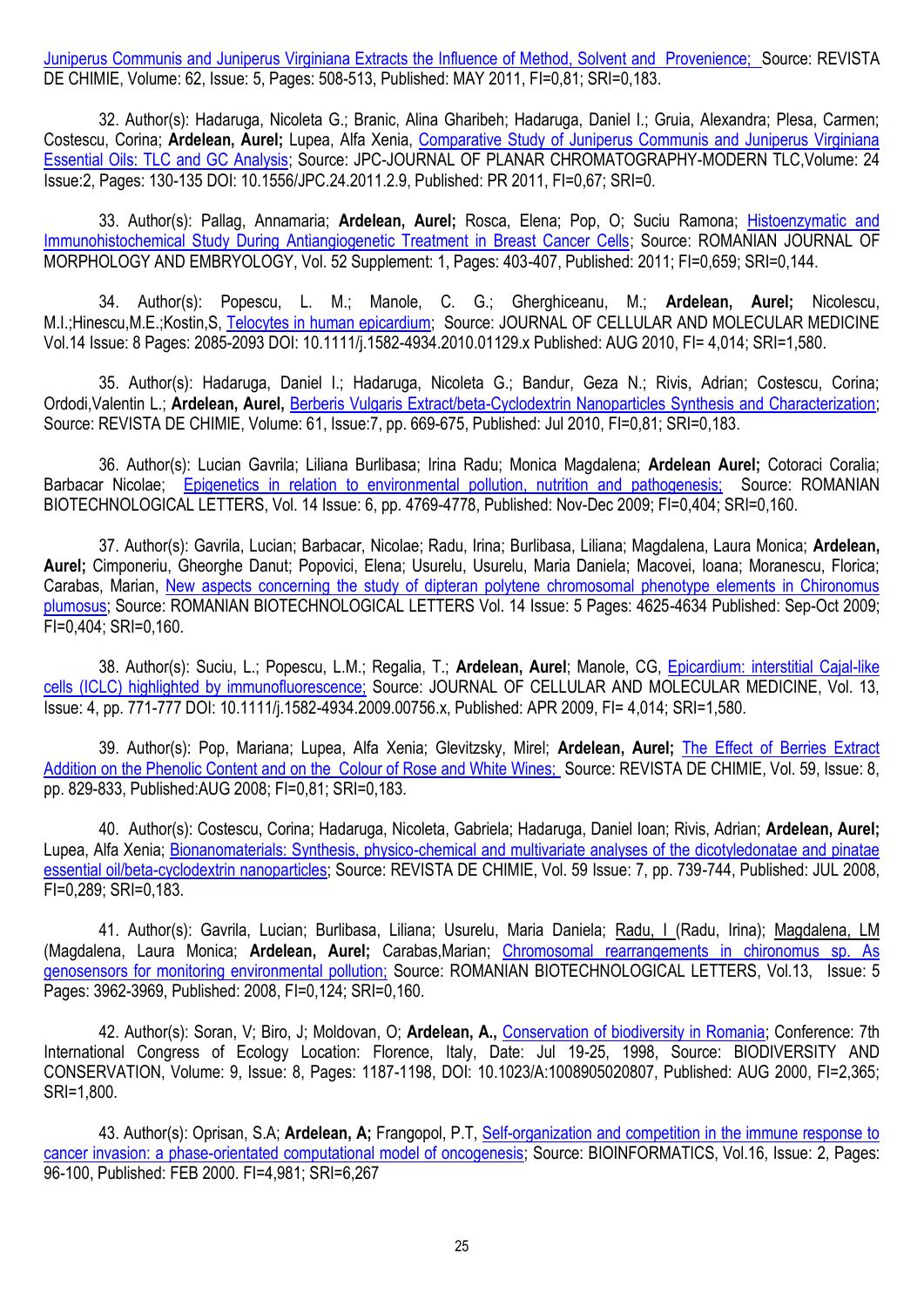**\*Papers have been quoted in prestigious journals, such as:** Functional Ecology, Cell Biology International, Journal of Translational Medicine, Pancreas, Histology and Histopathology, Journal of Cellular and Molecular Medicine, Cell and Tissue Research, Journal of the American College of Cardiology, Chemistry Central Journal, Journal of Cellular Physiology, Circulation Research, Food Chemistry, Journal of Immunotoxicology, Computer Methods and Programs in Biomedicine, Biological Conservation, Diversity and Distribution etc.

**\*HIRSCH INDEX 14, according to Google Scholar, 770 citations**

## **ISI Proceedings Paper**

1. Author(s): **Ardelean, A;** Buruiana, V, Title: *The use of genetic methods and biotechnologies for conserving local*  populations of cultivated species in areas with halomorphus soils of Western Romania, Edited by: Marghitas LA, Source: Bulletin of the University of Agricultural Sciences and Veterinary Medicine, Vol 60: AGRICULTURE Book Series: BULETINUL UNIVERSITATII DE STIINTE AGRICOLE SI MEDICINA VETERINARIA CLUJNAPOCA, SER AGRICULTURA SERIES Volume: 60 Pages: 410410, Published: 2004, Document Type: Proceedings Paper, ISSN: 14542382.

2. Author(s): Soran, V; Biro, J; Moldovan, O; **Ardelean, A,** Title: *Conservation of biodiversity in Romania,* Source: BIODIVERSITY AND CONSERVATION Volume: 9 Issue: 8 Pages: 11871198, DOI: 10.1023/A:1008905020807 Published: AUG 2000, Times Cited in Web of Science Core Collection: 10, Total Times Cited: 11, Document Type: Article; Proceedings Paper, Author Identifiers: Author ResearcherID Number ORCID Number, Moldovan, Oana A66462011, 0000000212620675, ISSN: 09603115.

3. Author(s): Soran, V; **Ardelean, A;** Bucsa, C; Maior, C, Title: *Suitable method assessment the optimal size of natural biotic areas and nature reserves*, Edited by: Uso JL; Brebbia CA; Power H, Source: ECOSYSTEMS AND SUSTAINABLE DEVELOPMENT Book Series: ADVANCES IN ECOLOGICAL SCIENCES Volume: 1 Pages: 147154, Published:1998, Times Cited in Web of Science Core Collection: 1, Total Times Cited: , Document Type: Proceedings Paper, ISSN: 13698273, ISBN: 1853125024

4. Author(s): **Ardelean, A;** Tarba, C; Petrescu, I; Craciun, C; Craciun, V, Title*: Effects of clofibric acid on ultrastructure of isolated mitochondria and rat perfused liver,* Edited by: Benavides HAC; Yacaman MJ, Source: ELECTRON MICROSCOPY 1998, VOL 4: BIOLOGICAL SCIENCES Pages: 715716, Published: 1998, Times Cited in Web of Science Core Collection: 0, Total Times Cited: 0, Document Type: Proceedings Paper, ISBN: 0750305673

## **Meeting Abstracts**

1. Author(s): Voicu, SNP; Sima, C; Hermenean, A; **Ardelean, A;** Codrici, E; Tanase, C; Dinischiotu, A, Title: *A transcriptional and translational approach of silica nanoparticles exposure to human lung fibroblasts,* Source: FEBS JOURNAL Meeting Abstract: P04028, Volume: 282 Special Issue: SI Pages: 9697, Supplement: 1 Published: JUL 2015, Times Cited in Web of Science Core Collection: 0, Document Type:, Meeting Abstract, ISSN: 1742464X, eISSN: 17424658.

2. Author(s): Radu, M; Tivig, IC; Voicu, G; Hermenean, A; **Ardelean, A;** Dinischiotu, A,Title: *Alterations of the antioxidant status induced by the exposure to phospholipidic micelles magnetic nanoparticles in mouse lung tissue*, Source: FEBS JOURNAL Meeting Abstract: P10057, Volume: 282 Special Issue: SI Pages: 125126, Supplement: 1 Published: JUL 2015, Times Cited in Web of Science Core Collection: Document Type: Meeting Abstract ISSN: 1742464X, , eISSN: 17424658,

3. Author(s): Balta, C; Herman, H; Gasca, I; Onita, B; Rosu, M; **Ardelean, A;** Hermenean, A*,*Title: *Chrysin attenuates liver fibrosis and hepatic stellate cell activation through TGFbeta signaling pathway*, Source: FEBS JOURNAL Meeting Abstract: P28022*,* Volume: 282 Special Issue: SI Pages: 192192*,* Supplement: 1 Published: JUL 2015*,* Document Type: Meeting Abstract*,*  ISSN: 1742464X*,* eISSN: 17424658

4. Author(s): Suciu, M; Willhelm, I; NyulToth,A; Hasko, J; **Ardelean, A;** Hermenean, A; Krizbai, I*,* Title: *Blood Brainbarrier differences between white and grey matter,* Source: FEBS JOURNAL Meeting Abstract: P24011, Volume: 282 Special Issue: SI Pages: 299299*,* Supplement: 1 Published: JUL 2015*,* Times Cited in Web of Science Core Collection: 0, Document Type: Meeting Abstract, ISSN: 1742464X, eISSN: 17424658

5. Author(s): Galateanu, B; Hudita, A; Serban, M; Radu, I; Fuchs, R; Dinescu, S; Zaharia, C; Hermenean, A**; Ardelean, A;** Costache, M, Title: *Stem cells loaded nanobiohybrids for efficient chronic wounds healing,* Source: FEBS JOURNAL Meeting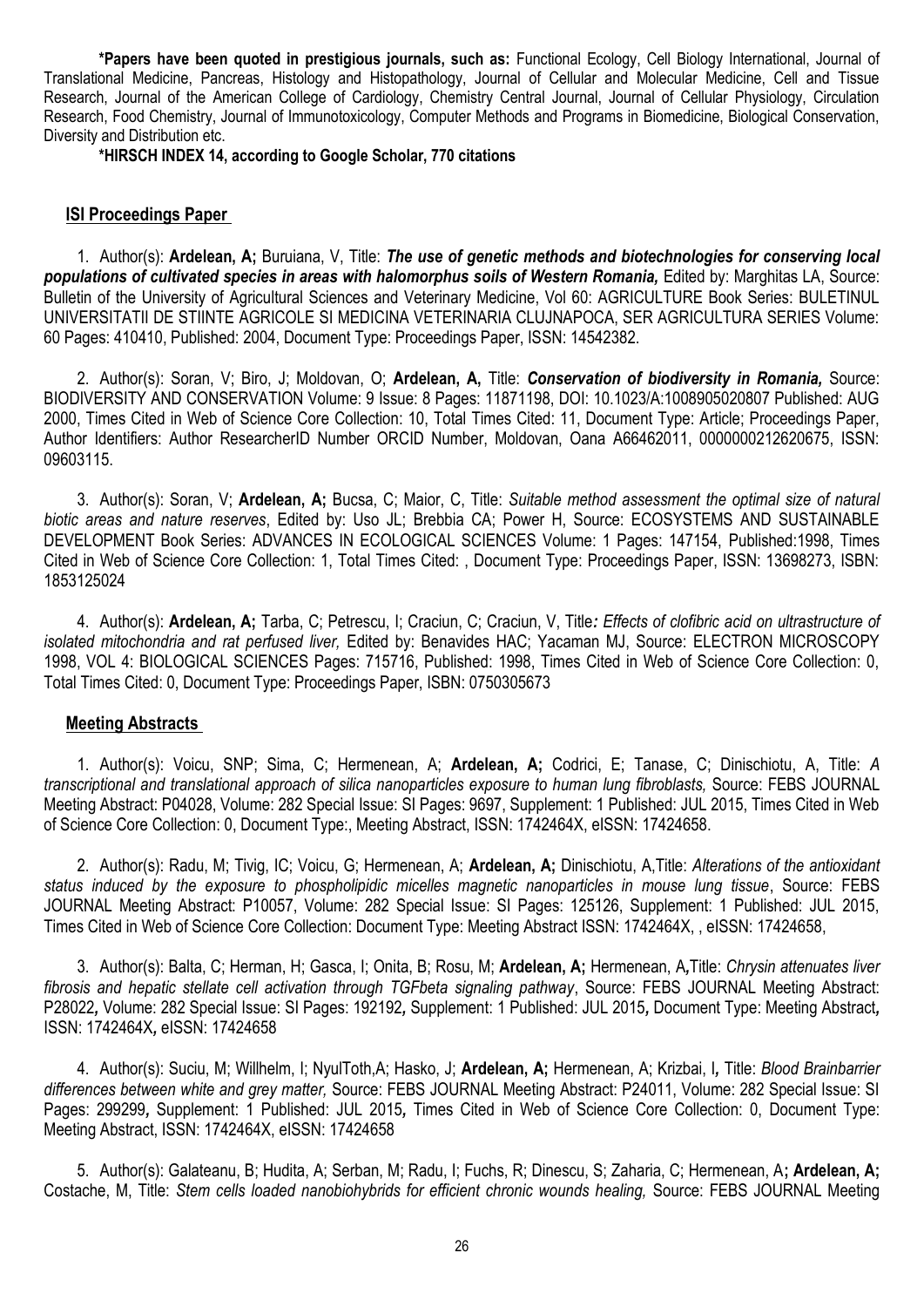Abstract: P30003SP*,* Volume: 282 Special Issue: SI Pages: 315315*,* Supplement: 1 Published: JUL 2015*,* Document Type: Meeting Abstract*,* ISSN: 1742464X*,* eISSN: 17424658

6. Author(s): Galateanu, B; Hudita, A; Serban, M; Munteanu, AC; Uivarosi, V; Hermenean, A; **Ardelean, A;** Costache, M*,*  Title: *Effect of chromium complexes with flavonoid quercetin on the adipogenic process,* Source: FEBS JOURNAL Meeting Abstract: P30004SP*,* Volume: 282 Special Issue: SI Pages: 315315, Supplement: 1 Published: JUL 2015*,* Document Type: Meeting Abstract, ISSN: 1742464X, eISSN: 17424658

7. Author(s): Radu, M; Gheorghiu, A; Predoi, D; Hermenean, A; **Ardelean, A;** Dinischiotu, A*,* Title: *Mechanisms of pulmonary toxicity developed at low and high doses of dextrancoated magnetite nanoparticles,* Source: TOXICOLOGY LETTERS Meeting Abstract: P1.121, Volume: 229 Pages: S78S78, DOI: 10.1016/j.toxlet.2014.06.301 Supplement: S Published: SEP 10 2014, Document Type: Meeting Abstract, ISSN: 03784274, eISSN: 18793169

8. Author(s): Voicu, SNP; Sima, C; Hermenean, A; **Ardelean, A;** Dinischiotu, A, Title: *The toxicity of silica nanoparticles on MRC5 cell line,* Source: TOXICOLOGY LETTERS Meeting Abstract: P1.118, Volume: 229 Pages: S77S77, DOI: 10.1016/j.toxlet.2014.06.298 Supplement: S Published: SEP10 2014, Document Type: Meeting Abstract, ISSN: 03784274, eISSN: 18793169

9. Author(s): Voicu, SNP; Sima, C; Hermenean, A; **Ardelean, A;** Dinischiotu, A, Title: *Silica nanoparticles induce inflammatory response in human fibroblast cells,* Source: FEBS JOURNAL Meeting Abstract: SUN301, Volume: 281 Special Issue: SI Pages: 168168, Supplement: 1 Published: SEP 2014, ISSN: 1742464X, eISSN: 17424658

10. Author(s): Radu, M; Hermenean, A; **Ardelean, A;** Dinischiotu, A*,* Title: *Toxic molecular mechanisms induced by magnetite nanoparticles in human pulmonary fibroblasts,* Source: FEBS JOURNAL Meeting Abstract: SUN350, Volume: 281, Special Issue: SI Pages: 184184, Supplement: 1 Published: SEP 2014, Document Type: Meeting Abstract, ISSN:, 1742464X, eISSN: 17424658.

11. Author(s): **Ardelean, A;** Staicu, AC; Munteanu, MC; Hermenean, A; Costache, M; Dinischiotu, A, Title*: Ultrastructural and biochemical alterations in the liver of Carassius auratus gibelio (Osteichthyes: Cyprinidae) induced by acute doses of Mn2+,* Source: TOXICOLOGY LETTERS Volume: 196 Pages: S308S308, DOI:10.1016/j.toxlet.2010.03.973 Supplement: S Published: JUL 17 2010, Document Type: Meeting Abstract, ISSN: 03784274.

12. **Ardelean,A**., Crăciun,C., Frăţilă,S., Crăciun,V., *Studies concerning the action of some topical dermocorticoids on pubertal rat thymuses after beta-adrenoreceptors blockin.* In: Proc.EUREM 12-European Congress on Electron Microscopy, Brno, 2000, vol.I, Biological Sciences, pp. 251-252.

13. Crăciun,C.,Frăţilă,S.,**Ardelean,A**., Crăciun,V., *Ultrastructural studies concerning the action of some topical dermoglucocorticoids upon prepubertal rat thymus, before and concomitantly with the beta- adrenoreceptors blockin. In: Proc.* EUREM 12-European Congress on Electron Microscopy, Brno, 2000, vol.I, Biological Sciences, pp. 253-254.

14. Crăciun,C.,**Ardelean,A**., Miclăuş,V., Dragoş,N., Roşioru,C., Nicoară,A., Crăciun, Tudoran,L., *Histological and ultrastractural changes in the mouse liver poisoned with cyanobacterial toxins,* In: Proc.ICEM XV, vol. II, Biology and Medicine, Durban, South Africa, 2002, pp.381-382.

15. **Ardelean,A**.,Crăciun,C.,Dragoş,N.,Miclăuş,V.,Roşioru,C.,Nicoară,A.,Crăciun,V., Barbu-Tudoran,L, *Structural and ultrastractural changes in the mouse kidney with cyanobacterial toxins.* In: Proc. ICEM XV, vol. II, Biology and Medicine, Durban, South Africa, 2002, pp.383-384.

16. Hermenean,A., **Ardelean,A.,** Crăciun,C., *Ultrastructural changes induced by cyclophosphamide administration on rats' hepatocytes and hepatoprotective effects testing of Echinacea extracts.* In: Proc. of 6th Int. Microscopy Congr., Sapporo, Japan, 3-8 sept.2006, vol. I, Biological an Medical Science, pp. 568.

17. **Ardelean,A.,** Hermenean,A., Crăciun,C., *Ultrastructural studies concerning the effects of Echinacea extracts on hemato- and lymphopoietic organs of wistar rats after experimental immunosuppression.* In: Proc. of 16th Int. Microscopy Congr., Sapporo, Japan, 3-8 sept.2006, vol. I, Biological an Medical Science, pp.573.

18. Hermenean, A., Cotoraci,C., **Ardelean,A.,** Crăciun,C., *Differential effects of mineral dusts to alveolar macrophages in vitro and in vivo comparison of cellular and functional assays.* In: Proc. EcoSummit Beijing, China, 22 – 28 May, 2007, pp.9.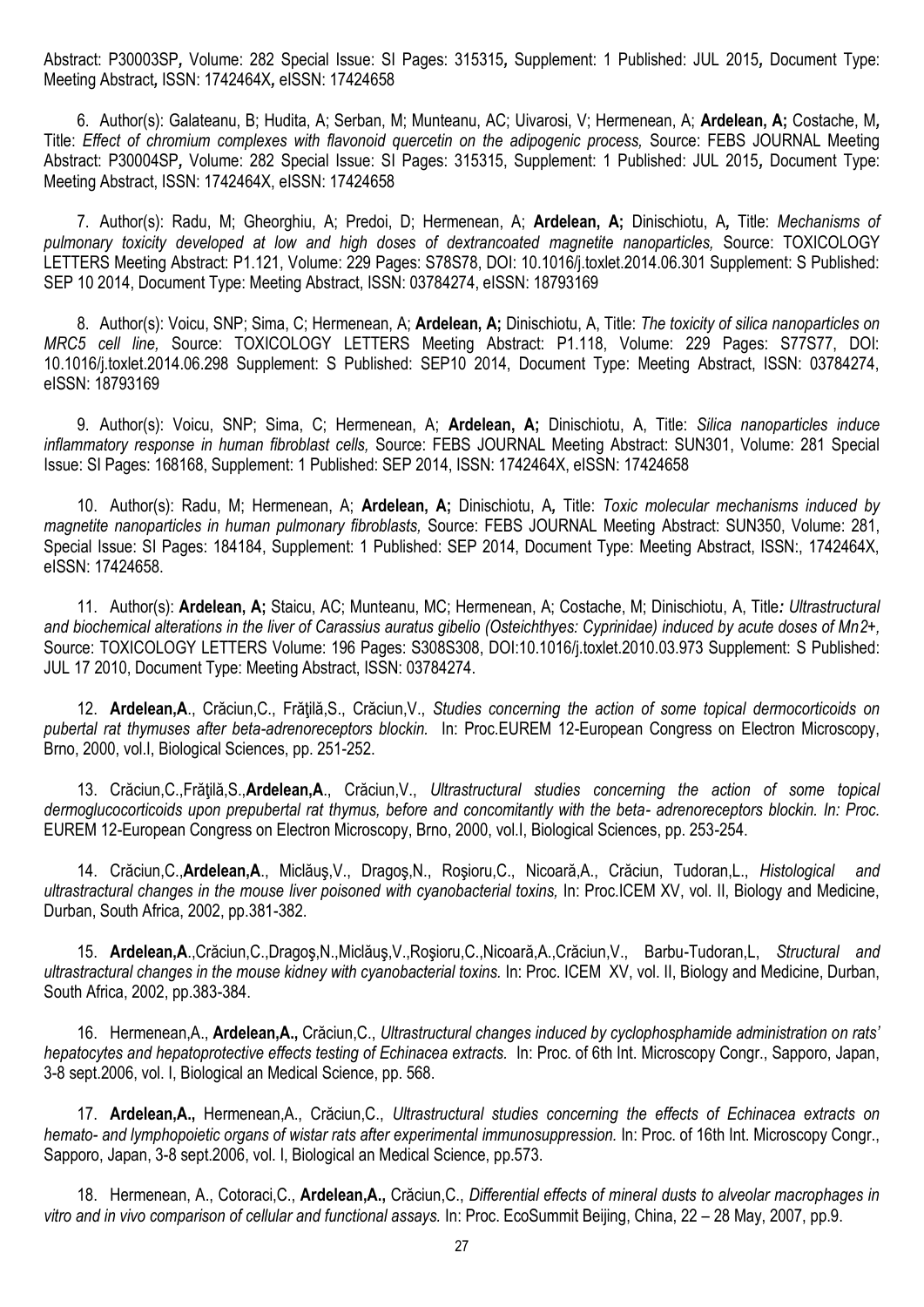19. Crăciun,C.,**Ardelean,** A.,Hermenean,A., *Light and electron microscopic investigations on rat stomach and intestine chronicly intoxicated with aluminum gluconate.* In: Proc. EcoSumit Beijing, China, 22 – 28 May, 2007, p. 33.

20. **Ardelean,A.,** Turcuş,V., Floca,L., Stana,I..O., Cristina,S., Bloesch,J., *The influence on antropic pollution on aquatic*  ecosystems in the main hydrographic pools from the western part of Romania, In: Proc. Eco-Summit Beijing, China, 22-28 May, 2007.

21. **Ardelean,A.,** Turcuş,V., Floca,L., Stana,I.O., *The amelioration of the salted soils from the western part of Romania,* In: Proc. Eco-Summit 2007, Beijing, China, 22-28 May, 2007.

22. Hermenean,A., **Ardelean,A.,** Buia,L., Bratosin,D., Cotoraci,C*., Mineral dusts citotoxicity assessment by flow cytometric viability and erythrocyte death analysis,* In: Proc. EcoSummit 2007, Beijing, China, 22-28 May 2007, p.9.

23. Turcuş,V., Cachiţă,C.D., Crăciun,C., **Ardelean,A.,** Barbu Tudoran, L., Mihali,C., *Light and lectron microscopy aspects of the glandular sessile hairs from the vitroplantlet leave of Drosera rotundifolia.* In Proc. 14th European Microscopy Congress 1 - 5 September 2008, Aachen, Germania - Life Sciences, Ed. Springer, vol.3, 149-150.

24. Cachiţă,C.D., **Ardelean,A.,** Crăciun,C., Turcuş,V., Barbu Tudoran, L. Mihali,C., *The procaine hydrochlorate effect onto the corpuscular anthocyans from the vacuolar sap of diffrent plant cells,* 14th European Microscopy Congress 1 - 5 September 2008, Aachen, Germania - Life Sciences, Ed. Springer, vol.3, 109-111.

25. **Ardelean,A.,** Pribac,C., *In vitro culture of Trigonella foenum-graecum plantules and their characterization,* EMC 2008, 14th European Microscopy Congress 1 - 5 September 2008, Aachen, Germania, Editors Aretz, A., Hermanns – Sachweh, B., Mayer, J., Vol 3 Life Sciences, Ed. Springer, ISBN 978-3-540-85228-5\_55, p. 181-182.

26. Crăciun,C., Spânu,M., **Ardelean,A**., *Ultrastructural studies of immune organs in antigen primed chickens treated with vegetal extractions,* EMC 2008, 14th European Microscopy Congress 1 - 5 September 2008, Aachen, Germania, Editors Aretz, A., Hermanns – Sachweh, B., Mayer, J., Vol 3 Life Sciences, Ed. Springer, ISBN 978-3-540-85228-5\_55, p. 115-116.

27. Apostol,P., Cimponeriu,D., Panaite,C., Radu,I., Toma,M., Stavarachi,M, Cheta,D., **Ardelean,A**., Gavrilă,L., *The Investigation of NAIP Gene Role in Obesity Development in Romanian Patients,* XII International Congress og Genetics, Berlin, Germany, July 12-17, 2008.

28. Cimpoieru,D., Apostol,P.P., Stavarachi,M, Toma,M., Uşurelu,D., Radu,I., Crăciun, Radu I., Serafinceanu,A.M., Cheta,D., **Ardelean,A.,** Gavrilă,L., *The Relation between Renal Failure and Polymorphisms In Three Candidate Genes.* In; Proc, XII International Congress of Genetics, Berlin, Germany, July 12-17, 2008.

## **Papers published in (CNCSIS B+)/BDI journals**

1. Moru,T., **Ardelean,A.,** *Seed physiological responses in some dicotyledonous plants, following liquid nitrogen (-196 C)*  exposure, Studia Universitatis "Vasile Goldiş", Seria Ştiințele Vieții (Life Sciences Series), vol.18/2008, p.147-152, "Vasile Goldiş" University Press Arad, ISSN 1584-2363.

2. Höniges,A., **Ardelean,A.,** Wegmann,K., *Physiological aspects of Orobanche species in the spontaneous flora of Romania,* Studia Universitatis "Vasile Goldis"(Life Sciences Series), vol.18/2008, p.153-158, "Vasile Goldiş" University Press Arad, ISSN 1584-2363.

3. Pribac,G.C., **Ardelean,A.,** Turcuş,V., Toma,C., Cotoraci,C., Moş,L., Crăciun,C., *Data regarding the morphologic and chemical characteriza tion of Trigonella foenum-graecum seeds,* Studia Universitatis Vasile Goldiş, Seria Ştiinţele Vieţii (Life Sciences Series), vol.18/2008, p.119-126, "Vasile Goldiş" University Press Arad, ISSN 1584-2363.

4. **Ardelean,A.,**Don I., *Biodiversitatea floristică şi fitocenologică a Câmpiei de Vest / The floristical and phytocenological biodiversity of the Western Plain,* Studii de ştiinţă şi cultură, 4/3, p. 3-6, 2008.

5. Pribac,G.C., **Ardelean,A.,** *Diosgenin, the active principle of trigonella sp. extracts may induce apoptosis on MCF7 cancer cells through caspase activation,* Studii de Ştiinţă şi Cultură, vol.13, p. 7-11, 2008.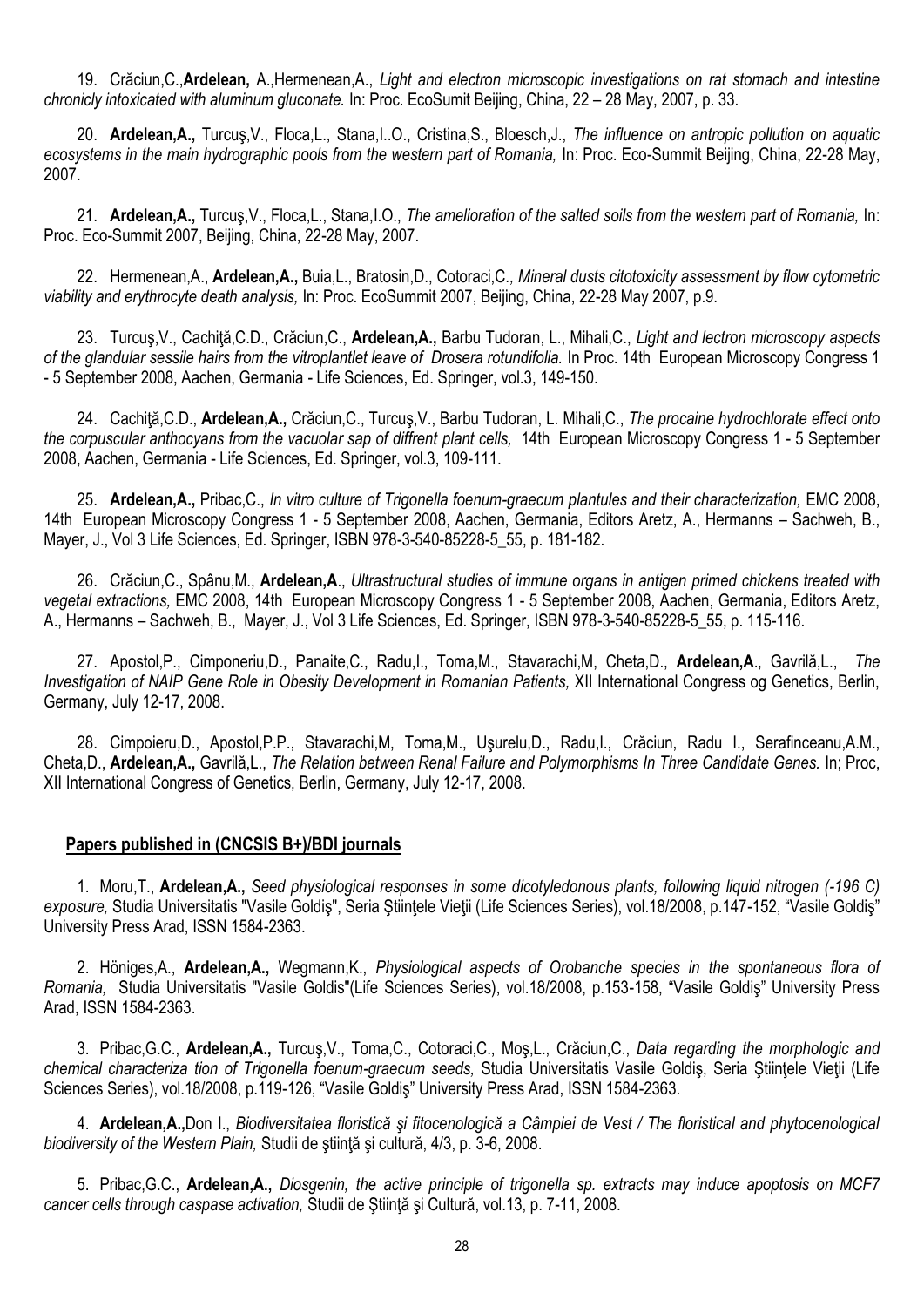6. Pribac, G.C., **Ardelean,A.,** Turcuş,V., Bratosin,D., Cotoraci,C., *Systematized Study on the Medicinal Herbs with Hypolipemic Effects.* In: Annals of the Romanian Society for Cell Biology, vol.XIII, p. 95-100, 2008.

7. **Ardelean,A.,** Pribac, G.C., Moş,L., Montreuill,J., *Cancerogenesis, a Potential Process of Evolution or Cell Adjustment,*  Annals of the Romanian Society for Cell Biology, vol.XIII, p. 32-39, 2008.

8. Nariţa, D., Pribac,G.C., **Ardelean,A.,** *The role of androgen receptors for new therapeutic strategies and the prognostic outcome in patients with breast cancer,* Studia Universitatis "Vasile Goldiş", Seria Ştiinţele Vieţii (Life Sciences Series), vol.18/2008, p. 259-264, "Vasile Goldiş" University Press Arad, ISSN 1584-2363.

9. Hermenean,A., **Ardelean,A.,** Crăciun,C., *Spleen structural damages and tissular biochemical parameters disturbances at Wistar rats after chimiotherapy administration,* Studia Universitatis "Vasile Goldiş", Seria Ştiinţele Vieţii (Life Sciences Series), vol.18/2008, p. 255-258, "Vasile Goldiş" University Press Arad, ISSN 1584-2363.

10. Hermenean,A., **Ardelean,A.,** Crăciun,C., *Adrenal glands morpho-functional damages at Wistar rats after chemotherapy administration,* Studia Universitatis "Vasile Goldiş", Seria Ştiinţele Vieţii (Life Sciences Series), vol.18/2008, p.251- 254, "Vasile Goldiş" University Press Arad, ISSN 1584-2363.

11. Hermenean,A., **Ardelean,A.,** Cotoraci,C., *The restoration of some bichemical and immunological parameters after the administration of Echinacea extracts on the wistar rats, consecutive cyclophosphamide therapy,* Studia Universitatis "Vasile Goldiş", Seria Ştiințele Vieții (Life Sciences Series), vol.18/2008, p. 245-250, "Vasile Goldiș" University Press Arad, ISSN 1584-2363.

12. Pele,G., **Ardelean,A.,** Turcuş,V., *The ecological footprint: a tool to be used in sustainable development decisionmaking process at regional scale in Romania,* Studia Universitatis "Vasile Goldiş", Seria Ştiinţele Vieţii (Life Sciences Series), vol.18/2008, p.265-268, "Vasile Goldiş" University Press Arad, ISSN 1584-2363.

13. Pele, G., **Ardelean,A.,** Turcuş,V., Note *about the invasive plants in Arad county (western region of Romania),* Studia Universitatis "Vasile Goldiş", Seria Ştiinţele Vieţii (Life Sciences Series), vol.18/2008, p.353-358, "Vasile Goldiş" University Press Arad, ISSN 1584-2363.

14. Pallag,A., Ritli,L., **Ardelean,A.,** Szabo,I., Bungău,S., *Preliminary study, by flow cytometric parameters and apoptotic markers, of mitochondrial disfunction in leukemia cells,* Studia Universitatis "Vasile Goldiş", Seria Ştiinţele Vieţii (Life Sciences Series), vol. 19/1/2009, p.41-46, "Vasile Goldiş" University Press Arad, ISSN 1584-2363.

15. Pribac,G.C., **Ardelean,A**., Czapar,M., Bodo,E., Mos,L., *Trigonella foenum-graecum and trigonella corniculata seed*  extracts exert a protective action on alcohol toxicity in BRL3A rat liver cells. Studia Universitatis Vasile Goldis, Seria Stiintele Vieţii (Life Sciences Series), vol.19/1/2009, p. 87-93, "Vasile Goldiş" University Press Arad, ISSN 1584-2363.

16. **Ardelean,A.,** Karacsonyi,K., Negrean,G., *Eriochloa villosa* - *A new alien Graminaceae species for Arad county (Romania),* Studia Universitatis Vasile Goldiş, Seria Ştiinţele Vieţii (Life Sciences Series), vol. 19/2/2009, p. 281-282, "Vasile Goldiş" University Press Arad, ISSN 1584-2363.

17. Oprea, A., **Ardelean, A.,** Research regarding the species of plants from the sands in the Nord – West of Romania, Studia Universitatis Vasile Goldiş, Seria Ştiinţele Vieţii (Life Sciences Series), vol.19/1/2009, p. 199-202, "Vasile Goldiş" University Press Arad, ISSN 584- 2363.

18. Tămaş,A., Pop,M., Lupea,A.X., **Ardelean, A.,** *Rheological behavior of some food solid emulsions,* Studia Universitatis Vasile Goldiş, Seria Ştiinţele Vieţii (Life Sciences Series), vol.19/2/2009, p. 343-349, "Vasile Goldiş" University Press Arad, ISSN 1584-2363.

19. Nariţa,D., Cireap,N., Ilina,R., Izvernariu,D., **Ardelean,A.,** Pribac, G.C., *ER-negative breast carcinomas - An immunophenotypical study,* Studia Universitatis Vasile Goldiş, Seria Ştiinţele Vieţii (Life Sciences Series), vol. 19/2/2009, p. 215- 222, "Vasile Goldiş" University Press Arad, ISSN 1584-2363.

20. Bârlea,Gh., **Ardelean,A.,** *A comparative analysis of the histological structure of tubers grown on sterile heaps and respectively in ordinary soil,* Studia Universitatis "Vasile Goldiş" (Life Sciences Series), vol. 19/1/2009, p. 167-170, "Vasile Goldiş" University Press Arad, ISSN 1584-2363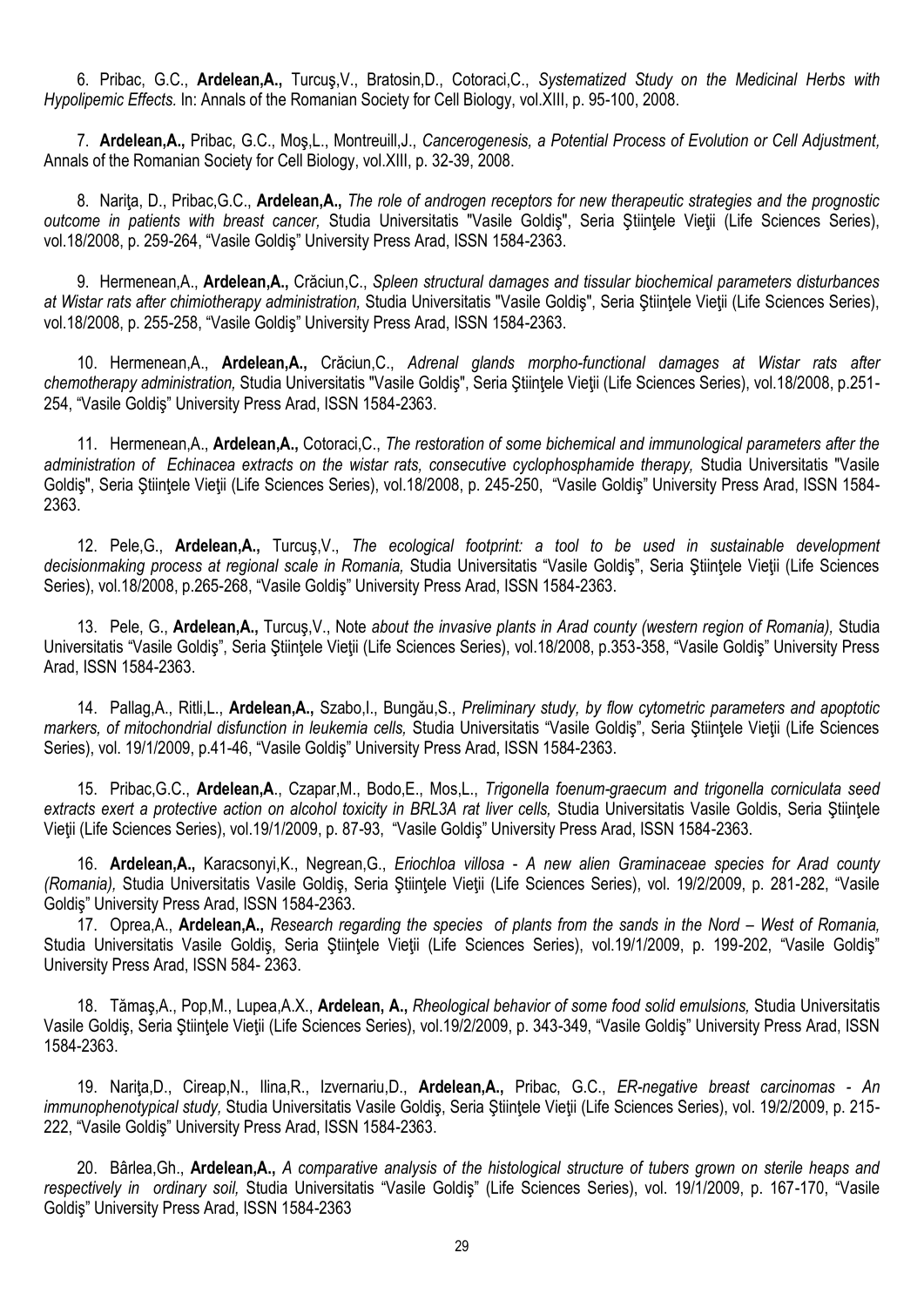21. Bârlea,Gh., **Ardelean,A.,** *A comparative analysis of the histological structure of the aerial organs of plants grown on sterile heaps and respectively in ordinary soil,* Studia Universitatis "Vasile Goldiş", Seria Ştiinţele Vieţii (Life Sciences Series), vol. 19/1/2009, p. 171-176, ISSN 1584-2363.

22. **Ardelean,A.,** Pribac,G.C., Bodo,E., Czapar,M., Mos,L., Cotoraci,C., *Protective effects of mild and moderate hypothermia on cultured neuroblastoma-glioma hybrid NG108-15 cells,* Annals of the Romanian Society for Cell Biology, XIV/1, p. 45-50, 2009

23. Pribac,G.C., Czapár, M., Vígh, S., Dinya, Z., Uhrin,H., Szathmáry,M., Steiber, Z., Máthé, E., **Ardelean, A.,** Mos, L., Bodó, B., *Apoptosis on colorectal HT-29 cancer cells may be induced by bioactive principles of Dioscorea sp. Extracts,* Annals of the Romanian Society for Cell Biology, XIV/2, 33-37, 2009.

24. **Ardelean,A.,** Pribac,G.C., *Similarities and differences regarding the english-romanian translation of a biological and/or medical text*, Studii de Ştiinţă şi Cultură, p. 3-5, 2009.

25. **Ardelean,A.,** Pribac,G.C., Hermenean,A., Czapar,M., Mathe,E., Moş,L.., Cotoraci,C., Bulzan,O., Crăciun,C., *Cytostatic*  and cytotoxic effects of Trigonella foenum graecum (Fenugreek) seed extract, Studia Universitatis Vasile Goldis, Seria Stiintele Vieţii (Life Sciences Series), vol. 20/1/2010, p. 25-29, "Vasile Goldiş" University Press Arad, ISSN 1584- 2363.

26. Gheorghe,A.M., Mignot,C., Cotoraci,C., **Ardelean,A.,** Montreuil,J., Bratosin ,D., *Flow cytometric analysis as a quick and efficient method for morphological changes determination in hematological diseases. RBCs of Gaucher disease as a model,*  Studia Universitatis "Vasile Goldiş", Seria Ştiințele Vieții (Life Sciences Series), vol. 20/2/2010, p. 5-9, "Vasile Goldiș" University Press Arad, ISSN 1584- 2363.

27. **Ardelean,A.,** Moş, L., *Studiile doctorale de medicină şi biologie, preponderent ştiinţifico - applicative /Prevalently Scientific - Applicable Doctoral Studies in Medicine and Biology,* Studii de Ştiinţă şi Cultură, VI/1(20), p. 3-6, 2010.

28. Don,I., **Ardelean,A.,** *The ligneous lianas introduced in "Pavel Covaci" - University Botanical Garden Of Macea,* Studia Universitatis "Vasile Goldiş" Arad – Seria Ştiinţe Inginereşti şi Agro-turism, 5/2, p. 17-21, 2010.

29. Rosioru,C., Pribac,G,C., Simeoni, I., Crăciun,C., **Ardelean,A.,** *Trigonella foenum-graecum (Sicklefruit Fenugreek) Seeds – A Natural Hepatoprotector That Prevents Ethanol-Induced Toxicity,* Annals of the Romanian Society for Cell Biology, XV/2, p. 390-399, 2010.

30. Pribac,G.C., Crăciun,C., Roşioru,C., **Ardelean,A.,** Czapar,M., Simeoni,I., Moş,L., *Ultrastructural studies on hepatoprotective effects of Trigonella foenum graecum seeds in alcoholic rats,* Annals of the Romanian Society for Cell Biology, XV/2, 373-389, 2010.

31. Narita,D., Seclaman,E., Ilina,R., Cireap,N.,Pribac,G.C., **Ardelean,A.,** Nicola,T., Anghel,A., *ADAM17 gene expression in laser-capture microdissected breast cancers,* Studia Universitatis "Vasile Goldiş", Seria Ştiinţele Vieţii (Life Sciences Series), vol. 20/3/2010, p. 11-18 , "Vasile Goldiş" University Press Arad, ISSN 1584- 2363.

32. Pallag, A., **Ardelean,A***., Evalution of metabolic status of cancer cells by immunohistochemical analysis,* Studia Universitatis "Vasile Goldis", Seria Ştiinţele Vieţii (Life Sciences Series), vol. 20/3/2010, p. 19- 22, "Vasile Goldiş" University Press Arad, ISSN 1584- 2363.

33. **Ardelean,A.,**Stana,I*., Strategies for Sustainable Development of the Hydrographic Ecosystems from Western and Eastern Romania,* Studii de ştiinţă şi cultură, VI/2(21), p. 3-12, 2010.

34. Pribac,G.C., Crăciun,C., Szoke Nagy,T., Simeoni,I., Lang,C., Roşioru,C., Czapar,M., Mathe, E., Moş, L., **Ardelean,A.,** *Comparative ultrastructural study of pancreatic beta cells from diabetic rats treated with fenugreek seed flour or ganoderma flour,* Annals of the Romanian Society for Cell Biology, Vol XVI, Issue 1/ 2011, Ed. Risoprint Cluj- Napoca, ISSN:1583-6258.

35. Riga, D., Riga, S.,**Ardelean,A.,** Pribac,G.C., Schneider,Fr*., Neuropathology of Alzheimer Disease. Connections with cerebral senescence,* Studia Universitatis "Vasile Goldiş, Seria Ştiinţele Vieţii (Life Sciences Series), vol. 21/2/2011, p. 251-261, "Vasile Goldiş" University Press Arad, ISSN 1584- 2363.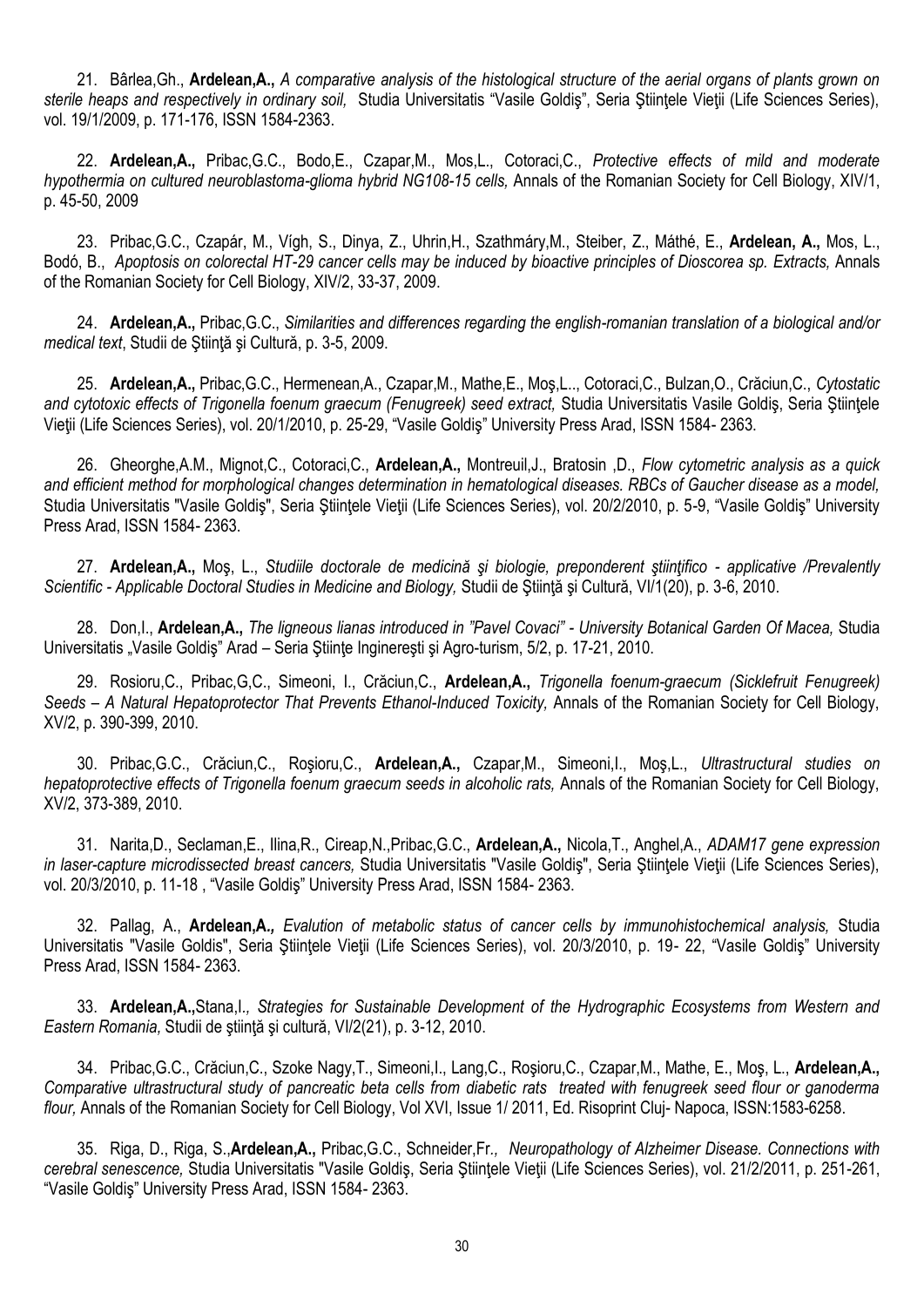36. Gheorghe,A.M., Rugina,A., Moicean,A.D., **Ardelean,A.,** Bratosin,D., *Flow-cytometric analysis of red blood cells in Polycythermia vera,* Studia Universitatis "Vasile Goldiş", Seria Ştiinţele Vieţii (Life Sciences Series), vol. 21/1/2011, p. 29- 35, "Vasile Goldiş" University Press Arad, ISSN 1584- 2363.

37. Pleşa, C.M., Ordodi,V., Noveanu, L., Vasile, L., **Ardelean,A.,**Lupea,A.X., *Effects of Juniperus communis aerosols on trachea and lung from rat subjected ro passive smoking,* Studia Universitatis "Vasile Goldiş", Seria Ştiinţele Vieţii (Life Sciences Series) vol. 21/2/2011, p. 319-328, "Vasile Goldiş" University Press Arad, ISSN 1584- 2363.

38. Nicolescu,T.O., Nicolescu,F., **Ardelean,A.,** Ardelean,D., Toderescu,C.D., Hulbăr, A., *New diazoethers with potential applications in medical laser domain,* Studia Universitatis "Vasile Goldiş", Seria Ştiinţele Vieţii (Life Sciences Series), vol. 21/2/2011, p. 349-354 "Vasile Goldiş" University Press Arad, ISSN 1584- 2363.

39. Bârlea,Gh., **Ardelean,A.,** Marian,M., *New plant communities in the Baia Mare deppresion belonging to the Classes Artemisietea vulgaris Lohm.Et al.in R.Tx. 1950 an.d Querco-Fagetea Br.-Bl.et Vliager 1937,* Studia Universitatis "Vasile Goldis" (Life Sciences Series), vol. 21/2/2011, p.375-382, "Vasile Goldiş" University Press Arad, ISSN 1584- 2363.

40. **Ardelean,A.,** Oprea,A., *The asssociation Carici elongatae – Alnetum in the "Csalanos" marsh of the Nirului Plain,* Studia Universitatis "Vasile Goldiş" , Seria Ştiinţele Vieţii (Life Sciences Series), vol. 21/2/2011, p. 399-402 ,"Vasile Goldiş" University Press Arad, ISSN 1584- 2363.

41. **Ardelean,A***., Colorectal cancer risk assessment using molecular biology techniques,* Studia Universitatis "Vasile Goldiş, Seria Ştiințele Vieții (Life Sciences Series), vol. 21/4/2011, p. 681- 685, "Vasile Goldiș" University Press Arad., ISSN 1584- 2363.

42. Pilat,L.,Mihali,C.,Herman,H., Popescu,C.,Turcuş,V.,**Ardelean,A.,**Ardelean,G.,Mariaşiu,T.,Popa,C.,Hermenean, A., *Pharmacology of Sylibum marianum and its active constituents.* Therapeutic activity - Part 1, Jurnal Medical Aradean, Vol. XIV, Issue 2, 2011, p. 25-33, ISSN 1224-3744, e-ISSN 2067-7790.

43. Herman,H., Pilat,L., Mihali,C., Popescu,C., Turcus,V.,**Ardelean,A.,** Ardelean,G., Mariasiu,T., Popa,C., Hermenean,A., *Pharmacology of marianum and its Sylibum active constituents*. Therapeutic activity – Part 2, Jurnal Medical Arădean (Arad Medical Journal), Vol. XIV, Issue 2, 2011, p. 35-40, ISSN 1224-3744, e-ISSN 2067-7790.

44. Mihali,C.V., Buruiană,A., Turcuş,V.,Covaci,A., **Ardelean,A.,** *Morphological aspects of fruiting bodies in microsporum gypseum on Saboureaud`s dextrose agar medium,* Analele Societăţii Naţionale de Biologie Celulară, Vol. XVI, Issue 2/2011, ISSN 2067-3019, p. 85-92.

45. Bratosin,D., Rugină, A., Gheorhe A.M., Stana, I., Turcuş, V., Fagadar, E., **Ardelean A.,** *Nucleated erythrocytes – a new experimental cell model for assessing in vitro toxicity, ecotoxicity and to determine the safety of fresh fish products.* Studia Universitatis, Seria Științele Vieții(Life Sciences Series), vol. 21, supp.1/ 2011, *p. 23-34.* , "Vasile Goldiş" University Press Arad, ISSN 1584- 2363.

46. Pribac,G., Crăciun,C., Roşioru,C.,**Ardelean,A.,**Czapar,**M.,** Mathe,E., Simeoni,I., Covaci,A., Avram,C., Damian,S., Moş,L., *Experimenental studies of fenugreek seed treatment on rats intoxicated with ethanol,* Studia Universitatis, Seria Științele Vieții(Life Sciences Series), vol. 21, supp. 1/2011, *p. 13- 22.* , "Vasile Goldiş" University Press Arad, ISSN 1584- 2363.

47. Pribac,G.C., **Ardelean A.,**Crăciun,C.,Puica,C., Roşioru, C., Covaci, A., Avram, C., Damian,S., Mathe,E., Czapar,**M.,Păiuşan,L.,** Moş, L., Cotoraci,C., *Structural study on the effect of Trigonella foenum graecum seeds on rats'kidneys,*  Studia Universitatis, Seria Științele Vieții, (Life Sciences Series), vol. 21/2/2011, *p.269-274,* "Vasile Goldiş" University Press Arad, ISSN 1584- 2363.

48. Bârlea, G., **Ardelean A.,**Marian, M., *New plant communities in the Baia Mare deppresion belonging to the Classes*  Salicetea purpureae Moor 1958 and Potamogetonetea pectinati R. Tx et Prsg. 1942, Studia Universitatis "Vasile Goldis" (Life Sciences Series), vol. 21/3/2011, p.615- 620, "Vasile Goldiş" University Press Arad, ISSN 1584- 2363.

49. Riga, S., Riga, D.,**Ardelean,A.,** Pribac,G.C., Hermenean, A., *Neuropathology of aging. Correlation with Alzheimer Disease,* Studia Universitatis "Vasile Goldiş, Seria Ştiinţele Vieţii(Life Sciences Series), vol. 21/3/2011, p.487- 498, "Vasile Goldiş" University Press Arad, ISSN 1584- 2363.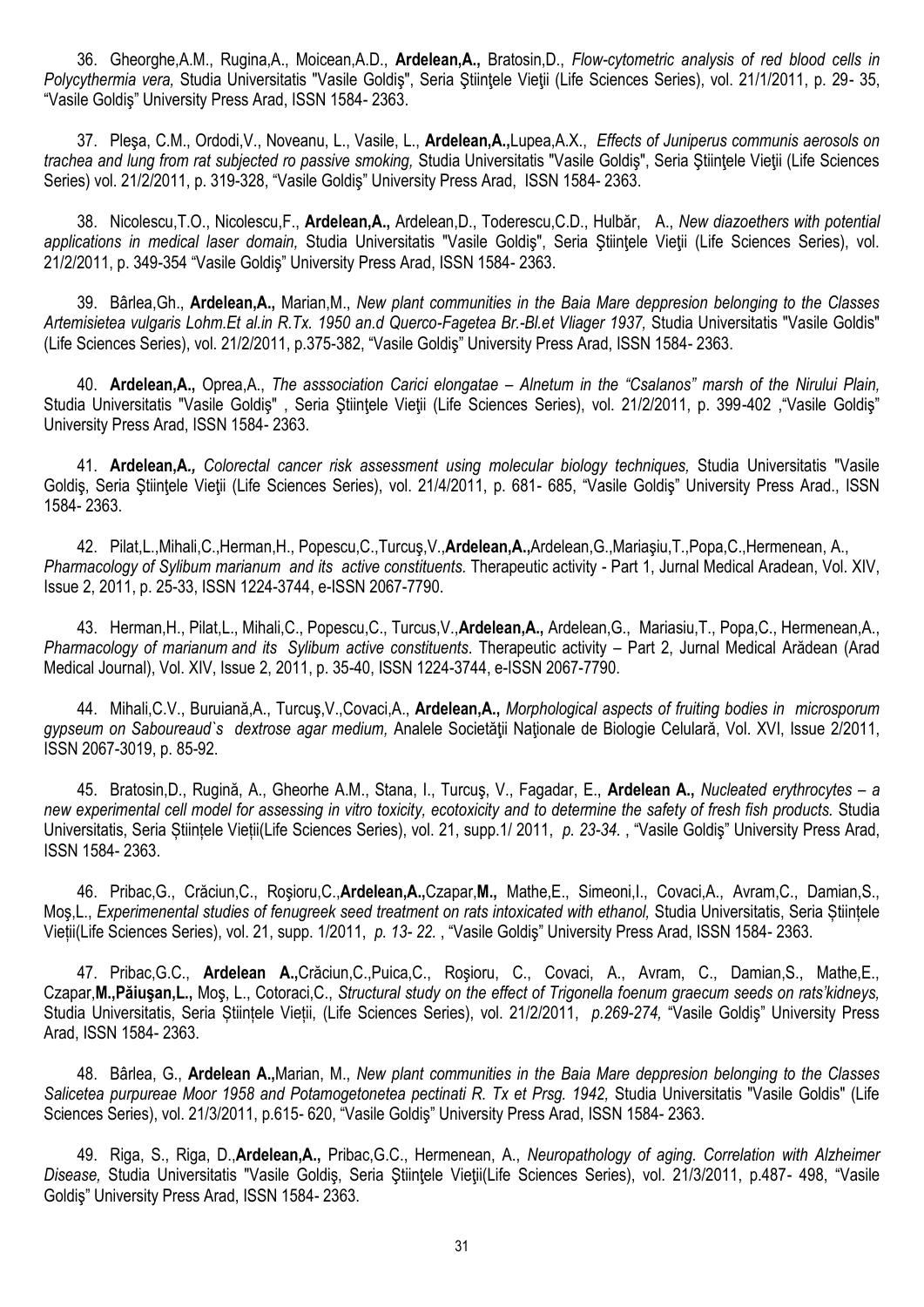50. **Ardelean,A.,**Ardelean Amalia, *Study on the flora on the region Lapus,* Studia Universitatis "Vasile Goldiş", Seria Stiințele Vieții (Life Sciences Series), vol. 22/1/2012, p. 5-10, "Vasile Goldiș" University Press Arad., ISSN 1584-2363.

51. Mihali,C.V., Buruiană,A., Turcuş,V., Covaci,A., **Ardelean,A., "***Comparative studies of morphological and ultrastructire in two common species of dermatophytes: microsporum canis and microsporum gypseum"*. Analele Societății Naționale de Biologie Celulară, Vol. XVII, Issue 1/2012, ISSN 2067-3019, p. 85-89.

52. Mihali,C.V.,Buruiană,A.,Turcuş,V.,Covaci.,A.,**Ardelean,A.,***Morphology and ultrastructure aspects in species belongs to Trichophyton genus using light and scanning electron microscopy",* Analele Societăţii Naţionale de Biologie Celulara, Vol. XVII, Issue 1/2012, ISSN 2067-3019, p. 90-95.

53. Buruiană,A.,**Ardelean,A.,** *Aspects on isolation and identification of microsporum canis strains found in dermatozoonosis,* Studia Universitatis "Vasile Goldiş", Seria Ştiinţele Vieţii (Life Sciences Series), vol. 22/2/2012, p. 175- 178, "Vasile Goldiş" University Press Arad., ISSN 1584- 2363.

54. Oprea,A.,**Ardelean,A**.,*New associations in Nirului Plain.* Studia Universitatis Vest of Arad, Seria Științele Vieții, (Life Sciences Series), vol. 22/ 4, 2012, "Vasile Goldiş" University Press Arad, p. 575- 585, ISSN 1584- 2363.

55. Dărăban,I.N.,Arsene,G.G.,Turcuş,V.,**Ardelean,A.,** Petrescu, M.C., *Present – day condition of cormophytes diversity on alkaly soils in Vărşand (Arad county, W- Romania),* Seria Științele Vieții, (Life Sciences Series), vol. 22/ 3, 2012, p. 435-441, "Vasile Goldiş" University Press Arad, ISSN 1584- 2363.

56. A.M. Buruiana, C.V.Mihali,Violeta Turcus, Aurelia Covaci, **A.Ardelean**. *Optical and ultrastructural aspects of fructification in Trichophyton mentagrophytes var.mantagrophytes on takashio agar*, Annals of RSCB, vol. XVIII, ISSUE 1/2013, PP.75-79.

57. Orodan, M., Turcus, V., Gongyi, O., **Ardelean,A**., *Influence of type UV-B radiations of different wavelengths regarding the photosynthetic activity during plant development of Zea mays L., ", Studia Universitatis "Vasile Goldis", Seria Ştiintele Vietii* (Life Sciences Series), vol. 23/1/2013, p. 85- 89, "Vasile Goldiş" University Press Arad, ISSN 1584- 2363.

58. Orodan,M., Turcuş,V.,Osser,G., **Ardelean,A.,** *The influence of modification of photomorphological parameters of Zea mays L. plant Helga type hybrid, of ozone quantity graduation and ultraviolet radiation type UV-B,* Studia Universitatis "Vasile Goldis", Seria Ştiințele Vieții (Life Sciences Series), vol. 23/2/2013, p.173-176, "Vasile Goldis" University Press Arad., ISSN 1584- 2363.

59. Buruiană A., Turcuş V., Ardelean M., **Ardelean A**. *Aetiological agents identified in Tinea barbae lesions in Arad County*, Studia Universitatis "Vasile Goldiş", Seria Ştiinţele Vieţii (Life Sciences Series), *vol. 23/2/2013, p. 139- 143,* "Vasile Goldiş" University Press Arad, ISSN 1584- 2363.

60. Maria Suciu1,3, Alexandra T. Gruia2, F. A. Mic3, L. Barbu-Tudoran4, A. Ardelean, *Gentiana asclepiadea ethanolic extract hepatotoxicity,* Annals of RSCB Vol. XVIII, Issue 1/2013, 255,

61. Oprea,A., **Ardelean,A.** *Vegetation specific to the sands from the research stations Sanislău "Mlaştina Vermeş ( Vernes Marsh) and Urziceni "Grădina Cailor"*( Horses Garden), Studia Universitatis, Seria Științele Vieții (Life Sciences Series), vol. 23/1/ 2013, "Vasile Goldiş" University Press Arad, p.11 – 20, ISSN 1584- 2363.

62. Dărăban,I.N., Arsene,G.G.,Turcuş,V.,**Ardelean,A.,** *Assessment on bioeconomical potential for medicinal plants in salty meadows from the Aradului Plain* (W. Romania), Studia Universitatis, Seria Științele Vieții (Life Sciences Series), vol. 23/1/ 2013, "Vasile Goldiş" University Press Arad, p. 71- 78, ISSN 1584- 2363.

63. Dărăban, I., Mihali, C.V., Turcus, V., **Ardelean**, a., Arsene, G.G., *SEM and EDAX observations on leaf and stem epidermal structures (stomata and salt gland) in Limonium gmelinii (Willd.) kuntze,* Annals of RSCB, vol. XVIII, issue 1/2013, p.123-130.

64. Ardelean,D.I., **Ardelean,A.,** *Pollution values in Tur and Barcău waters,* Studia Universitatis, Seria Științele Vieții, (Life Sciences Series), vol. 23/3/ 2013, p.271-281, "Vasile Goldiş" University Press Arad, ISSN 1584- 2363.

65. Groza,N.V., Mihali,C.V., Turcus,V., **Ardelean,A.,** *SEM and EDAX morphological observation of three ornamental*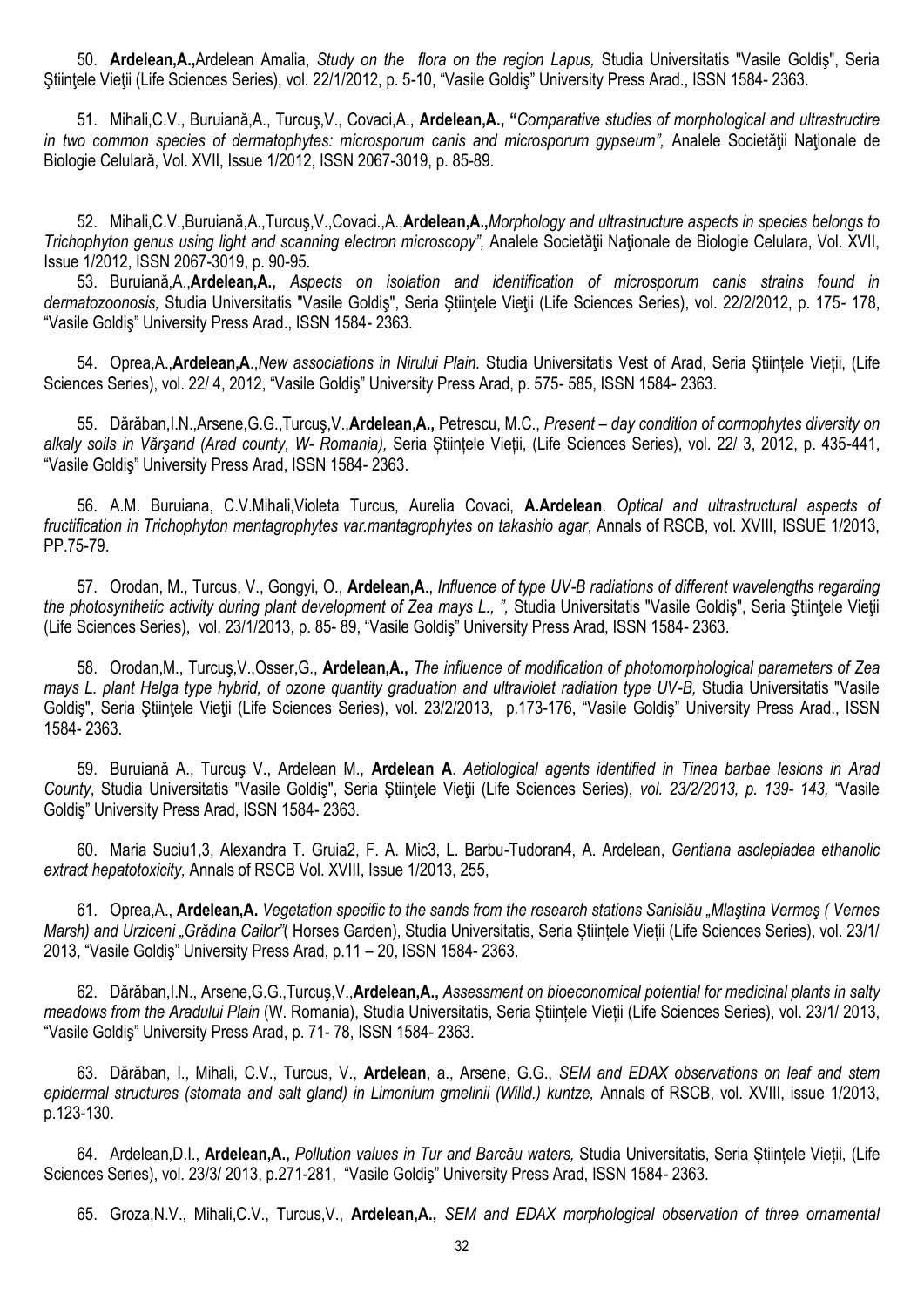*species of the Genus Magnolia,* Studia Universitatis, Seria Științele Vieții (Life Sciences Series), vol. 23/3/ 2013, p.283-290, "Vasile Goldiş" University Press Arad, ISSN 1584- 2363.

66. Grec,M., **Ardelean,A.,** *General regulation concerning the* activity *organisation, administration and development around and in the perimeter of the protected areas,* Studia Universitatis, Seria Științele Vieții (Life Sciences Series), vol. 23/2/ 2013, p.151-154, "Vasile Goldiş" University Press Arad, ISSN 1584- 2363.

67. Grec,M.,**Ardelean,A.,** *Botanical gardens of the European Union and ex situ conservation,* Studia Universitatis, Seria Științele Vieții (Life Sciences Series), vol. 23/3/ 2013, p. 361- 364, "Vasile Goldiş" University Press Arad, ISSN 1584- 2363.

68. Rusu, A.I, **Ardelean,A.,** Turcuş V., *Determining the amount of phosphorus (P) absorbed by roots, and the rest of the sunflower (Helianthus annuus) seedlings in the first days of the germination, from knopp nutrient solution,* Studia Universitatis, Seria Științele Vieții, (Life Sciences Series), vol. 23/3/ 2013, *p.395- 397,* "Vasile Goldiş" University Press Arad, ISSN 1584- 2363.

69. Rusu,A.I, **Ardelean,A.,**Turcuş,V., *Deteminations of the neutral red vital dye accumulation in the roots of castor oil plant (Ricinus communis) compared to the extra- radicular absorption recorded in the aerial parts of the plant,* Studia Universitatis, Seria Științele Vieții (Life Sciences Series), vol. 23/3/ 2013, *p. 357- 359.* ISSN 1584- 2363.

70. Rusu,A.I, **Ardelean,A.,** Turcuş,V., *Detemination of the capacity of absorption of the neutral red vital dye in the embryonic and secondary roots of maize (Zea mays) seedlings,* Studia Universitatis, Seria Științele Vieții(Life Sciences Series), vol. 23/4/ 2013, *p. 463- 465.* ISSN 1584- 2363.

71. Covaci,A.,Mihali,C.V.,**Ardelean,A**.,Turcuş,V.,Bratosin ,D., *Flow cytometric measurement of reactive oxygen species production in red blood cells from fish after exposure to heavy metals***,** Studia Universitatis "Vasile Goldiş", Seria Ştiinţele Vieţii (Life Sciences Series), vol. 23/3/2013, p. 335-339, "Vasile Goldiş" University Press Arad, ISSN 1584- 2363.

72. Iftime-Raisi,D.A., Ciobanu,G., **Ardelean,A.,** Cotoraci,C., Ciobanu,C., Onel,M., Trofenciuc,M., *Relation between obesity and breast cancer,* Studia Universitatis, Seria Științele Vieții, (Life Sciences Series), "Vasile Goldiş" University Press Arad, vol. 23/4/2013, p. 439- 444.

73. Iftime – Raisi D.A., Ciobanu,G., **Ardelean,A.,** Cotoraci,C., Ciobanu,C., Onel,M*., Cellular and imagistic pronostic factors*  and predictors of breast cancer clinical outcome, for improved biological and clinical management and diagnosis – new *experimental study design,* Studia Universitatis, Seria Științele Vieții, (Life Sciences Series), "Vasile Goldiş" University Press Arad, vol. 23/4/2013, p. 445- 460.

74. Iulia Natalia Daraban, G.G.Arsene, Violeta Turcus, **A.Ardelean,** *Proposal for a Regional red –list ormophytes species from Arad county flora,* vol. 46 (2)2014, Research Journal of Agricultural Science, Timişoara.

75. Riga.,D.Riga,S.Geacăr,**A.Ardelean***, "Transdisciplinarity in bio-medicine, neuroscience and psychiatry: the bio – psycho- social model",* Proc. Rom. Acad., Series B, 2014, 16 (3), P.201-208, Medicine Transdisciplinarity Research, The Publishing House of the Romanian Academy, ISSN 1012-0890

76. M. Ardelean., D.M. Cachiţă- Cosma, **A.Ardelean,** C.Ladaşiu, V.C. Mihali, *"The effect of heat stress hyperhydricity and guaiacol peroxidase activity (Gpox) at the foliar lamina of sedum telephium L. ssp. maximum (L.) Krock. Vitroplantlets",* Analele Ştiinţifice ale Universităţii "Al. I. Cuza" Iaşi, s.II-a, Biologie vegetală, 2014, *p. 21-31, ISSN 1223- 6578, E-ISSN- 2247-2711*

77. Chiş,C.,Chiş,I.,.**Ardelean,A.,**Sicora,O.,C.Dalton,Sicora,D.,N.,Grec,A.,"*Comparative ana-lysis of D1 Protein Sequenc Cyanobacteria,* Studia Universitatis Babeş- Bolyai, Biologia, Dec. 2014, Vol. 59, Issue 2, p.5-16

78. Sicora,O.,Sicora,C.,*Chiş,C., Chiş,I., Dragoş,N.,*.**Ardelean,A.,** C.Dalton, Grec,A., "*Forward electron transport measured ins in microbial mats from a hot spring in N-W Romania,* Studia Universitatis Babeş- Bolyai, Biologia, Dec. 2014, Vol. 59, Issue 2, p. 17- 26.

79. M. Ardelean., D.M. Cachiţă, **A.Ardelean,** C.Crăciun, *Cytohistological studies conducted at the foliar and caulinar level in Sedum telephium ssp. Maximum plants grown in natural or "in vitro"conditions II : Cytohistological investigations performed at the level of the plants grown in natural or septic conditions,* Annals of the Romanian Society for Cell Biology, "Vasile Goldiş" University Press Arad, 2014, vol. XIX, Issue 1, p. 21- 26, ISSN : 2067- 8282.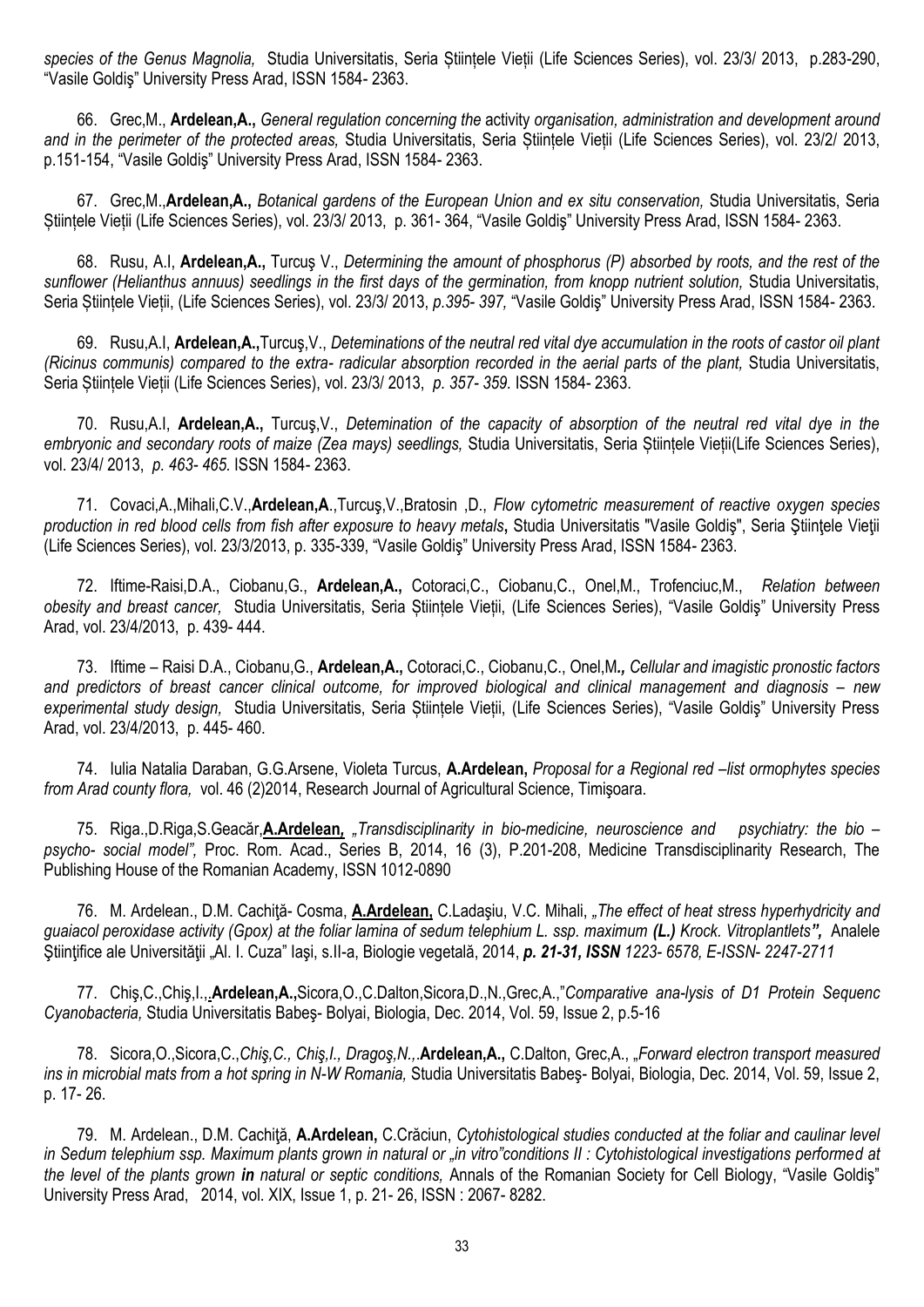80. Kevorkian S.E.M., Hermenean A., **Ardelean A**., Buburuzan L., *Analysis of leptin gene expression in severly obese patients,* Studia Universitatis, Seria Științele Vieții, (Life Sciences Series), "Vasile Goldiş" University Press Arad, vol. 24/2/2015, p. 93-97.

81. Bratosin D., Dobre A.M., Rugina A., Calu L., Tusa I:, Toader L:, Stan L., Covaci C., Petrescu C.M., Stana I.O., Turcus, V., **Ardelean A.**, Slomianny C., Marinescu A.G. , *Flow cytometry of nucleated red blood cells used as monitoring technique for aquatic risk assessment. A review*. Studia Universitatis, Seria Științele Vieții, (Life Sciences Series), "Vasile Goldiş" University Press Arad, vol. 26/2/2016, p. 261-273.

82. Dutu M, **Ardelean A**, Ardelean M, Cachita-Cosma D, Burducea M, Lobiuc A, Rosenhech E, *Increasing the antioxidant activity, total phenolic and assimilatory pigments content by optimizing the in vitro growth conditions of Lycium barbarum plant* Scientific Bulletin. Series F. Biotechnologies, vol.20, p. 44-50.

## **Papers published in CNCSIS /B journals**

1. **Ardelean,A.,** *The Botanic Gardens of the European Union*, Studia Universitatis "Vasile Goldiş", Seria Stiintele Vietii (Life Sciences Series), Vol.16, p. 31-34, "Vasile Goldiş" University Press Arad, 2006, ISSN 1584-2363.

2. **Ardelean,A.,** *The National Strategy for Monitoring, Control and Prevention of the Cases of Infection with HIV/AIDS during 2004-2006 in Romania,* Studia Universitatis Vasile Goldis, Seria Ştiinţele Vieţii (Life Sciences Series), Vol. 16, p. 8-12, "Vasile Goldis" University Press Arad, 2006, ISSN 1584-2363.

3. **Ardelean,A.,** *The Study of the Quercetum-Farnetto-Cerris Associations on Crisul Alb Valley*, Studia Universitatis Vasile Goldis, Seria Stiintele Vietii (Life Sciences Series), Vol. 16, pag. 35-36, "Vasile Goldiş" University Press Arad, 2006, ISSN 1584-2363.

4. **Ardelean,A.,** Turcus,V., *Modelling in Spatial Ecology*, Studia Universitatis Vasile Goldiş, Seria Ştiinţele Vieţii (Life Sciences Series), Vol. 16, p. 37-38, "Vasile Goldiş" University Press Arad, 2006, ISSN 1584-2363.

5. Hermenean, A., **Ardelean,A,** Pribac,G.C., *Applications of Nano-technology in Medicine,* Studia Universitatis Vasile Goldiş, Seria Ştiințele Vieții (Life Sciences Series), p. 57-60, "Vasile Goldiş" University Press Arad, 2006, ISSN 1584-2363,

6. Pribac,G.C., **Ardelean,A.,** Hermenean,A., *Therapeutic Indications for Trigonella foenum-graecum,* Studia Universitatis Vasile Goldiş, Seria Ştiinţele Vieţii (Life Sciences Series), p. 61-66, Ed. Universităţii" Vasile Goldiş" Arad, 2006, ISSN 1584-2363.

7. **Ardelean,A.,** Pribac,G.C., *The Current Concept of Molecular Biology on the AIDS Pathogenesis*, Studia Universitatis Vasile Goldis, Seria Stiintele Vietii (Life Sciences Series), Vol. 16, pg 13-30, Ed. Universității "Vasile Goldis" Arad, 2006, ISBN 1584-2363.

8. **Ardelean,A.,** Turcuş,V., Floca,L., Stana,I., Sandu,C., Bloesch,J., *The Influence of the Anthropic Pollution on the Aquatic Ecosystems in the Main Hydrographic Basins from Western Romania*, Studia Universitatis Vasile Goldiş, Seria Ştiinţele Vieţii (Life Sciences Series), Vol. 16, pg. 39-42, "Vasile Goldiş" University Press Arad, 2006, ISSN 1584-2363.

9. **Ardelean,A.,** Turcus,V., Don,I., *Biblical Plants from the Botanic Gardens,*Studia Universitatis Vasile Goldiş, Seria Ştiinţele Vieţii (Life Sciences Series), Vol. 16, pag. 43-46, "Vasile Goldiş" University Press Arad, 2006, ISSN 84-2363.

10. **Ardelean,A.,** *The Hornbeam-Beech Association Paucă 1941 of the Arad County,* Studia Universitatis "Vasile Goldiş", Seria Stiintele Vietii (Life Sciences Series), Vol. 16, p. 47-52, "Vasile Goldis" University Press Arad, 2006, ISSN 1584-2363.

11. Turcus,V., Stana,I., **Ardelean,A.,** Maior,C., Floca,L., Dărău,A., *Aspects on Changing the Landscape under the Action of Mining Exploitation at Roşia Montană,* Studia Universitatis Vasile Goldiş, Seria Ştiinţele Vieţii (Life Sciences Series), Vol.16, p. 67-76, "Vasile Goldiş" University Press Arad, 2006, ISSN 1584-2363.

12. Soran,V., **Ardelean,A.,** Maior,C., *Sheets of Forests Long History,* Studia Universitatis Vasile Goldiş, Seria Stiinţe Inginereşti şi Agro-turism (Engineering and Agri-tourism Sciences), Vol.1, p. 9-20, "Vasile Goldiş" University Press Arad, 2006, ISSN 1842-0508.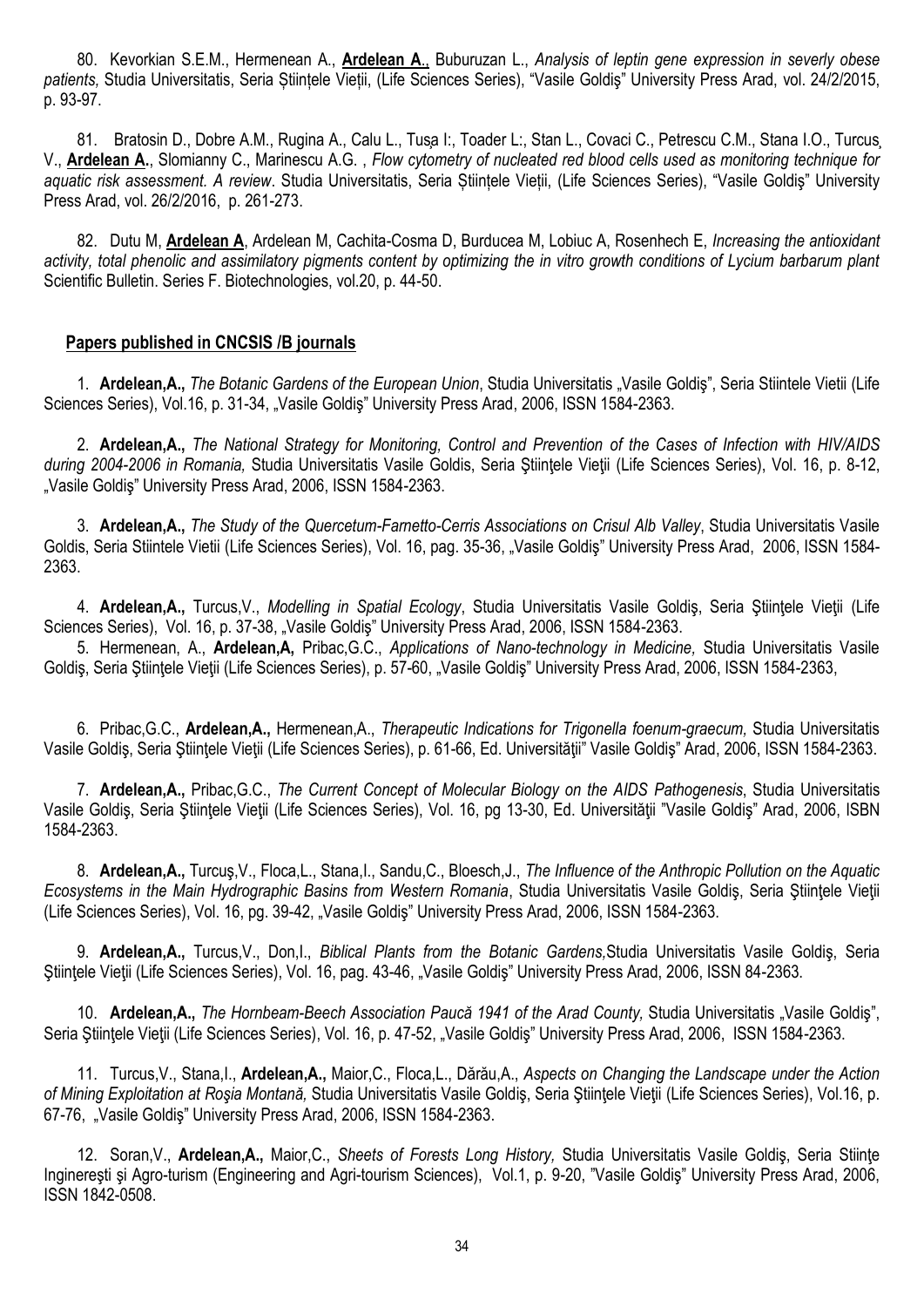13. Floca, L., **Ardelean,A.,** Turcuş,V., Iuga,Gh., Gyorgy,K., *The Impact of Repeated Flooding on the Terestrial Ecosystems from the Western Part of Romania,* Studia Universitatis Vasile Goldiş, Seria Ştiinţele Vieţii (Life Sciences Series), Vol. 16, p. 77-82, "Vasile Goldiş" University Press Arad, 2006, ISSN: 584-2363.

14. Cacig,S., Lupea,A.X., **Ardelean,A.,** Pop, M., *Preliminary Studies for Obtaining Extracts of Ziziphus jujuba,* Studia Universitatis Vasile Goldiş, Seria Ştiinţele Vieţii (Life Sciences Series), Vol.16, p. 83-88, "Vasile Goldiş" University Press Arad, 2006, ISSN 1584-2363.

15. Lupea,A.X., **Ardelean,A.,** Radu,F., *Obtention and Testing Some Pharmaceutical Formulations Based on Extract of* Ziziphus jujuba, Studia Universitatis Vasile Goldis, Seria Ştiintele Vietii (Life Sciences Series), Vol. 16, p. 89-92, "Vasile Goldis" University Press Arad, 2006, 1584-2363.

16. Pele, G., **Ardelean,A.,** Turcuş,V., *Invasive plants in the Arad conty (South West Romania),* Annals of West University of Timişoara, Ser. of Biology, Vol. IX, Timişoara, 2006, p. 81-90, ISSN 1453-7680.

17. **Ardelean,A.,**, *Evolution of the Flora and Vegetation of the Crişul Alb Basin during the Geological Ages,* Studia Universitatis "Vasile Goldiş", Seria Ştiinţele Vieţii (Life Sciences Series), vol.17/1/2007, p.9-10, "Vasile Goldiş" University Press Arad, ISSN 1584-2363.

18. **Ardelean,A.,** *Martinique, an Island of Luxurious Vegetation,* Studii de ştiinţă şi cultură (Studies of Science and Culture), Year III no. 1(8), Vasile Goldis" University Press, 2007, ISSN 1841-1401.

19. **Ardelean,A.,** *Trends and Orientations in the Current Didactics of Teaching Biology*, Studia Universitatis "Vasile Goldis", Seria Stiintele Vietii (Life Sciences Series), Vol.17/1/2007, p.11-13, "Vasile Goldis" University Press Arad, ISSN 1584-2363.

20. Bratosin,D.,Takacs,L.,Gheorghe,A.M.,Sidoroff,M.,Tcacenko,L.,Ponepal,C.,Buruiană,V.,Hermenean,A.,**Ardelean,A.,**Bo scaiu,V.,Montreuil,J.,Marinescu,Al.G., *Flow cytometric measurement of reactive oxygen species produced in aluminium mediated-apoptosis of Rana nucleated erythrocytes*, Romanian Biological Sciences, Vol V., nr.1-4, p. 29-36, 2007.

21. Schneider,F., **Ardelean,A.,** *Nourishment through self-reflection - then and now,* Studii de ştiinţă şi cultură (Studies of Science and Culture), III/3(10), p. 14-15, "Vasile Goldiş" University Press, 2007, ISSN 1841-1401.

22. Bratosin,D., Dinischiotu,A., Sidoroff,M., Takacs,L.,Tcacenco,L.., Postolache C., Turcus,V., Ponepal, C.,

23. Boşcaiu,V., Hermenean, A., **Ardelean,A.,** Marinescu, A.G., *Biomonitoring of the Waters Pollution in Romania – A Need for the Future with Double Importance,* Studia Universitatis "Vasile Goldis", Seria Ştiinţele Vieţii (Life Sciences Series), Vol.17/1/2007, p.13-21, Vasile Goldiş" University Press Arad, ISSN 1584-2363.

24. **Ardelean,A.,** *Procust's Bed of the Scientific Research or the Certification/ Accreditation of the Higher Education Institutions according to GD 551/2007"*, Consiliul Național al Cercetării Științifice în Învățământul Superior - Revista de Politica Stiinței și Scientometrie (The National Council of Scientific Research in Higher Education – The Journal of Science Policy and Scientometry), vol. V, Nr. 3/2007, pg. 105-114, Ed. Mediamira Bucharest, ISSN 1582-1218.

## **Communications in international conferences/ congresses**

## *Oral/ non-published presentations*

1. **Ardelean,A.,**B ndiu,C.,Doniţă,N*., Some remarks on scientific reserve and nature protection în Romani*a, VIth International Congress for Ecology, Manchester, 1994.

2. **Ardelean,A.,** Bîndiu,C., Doniţă,N., *Ecological decline of spurce for ecosystem in the presubalpine zone of the Carpathian Mountains, VI*th International Congress for Ecology, Manchester, 1994.

3. **Ardelean,A.,** Doniţă,N., Borcea,M., *Minimal and optimal areal of natural ecosystem for observation,* VIth International Congress for Ecology, Manchester,1994.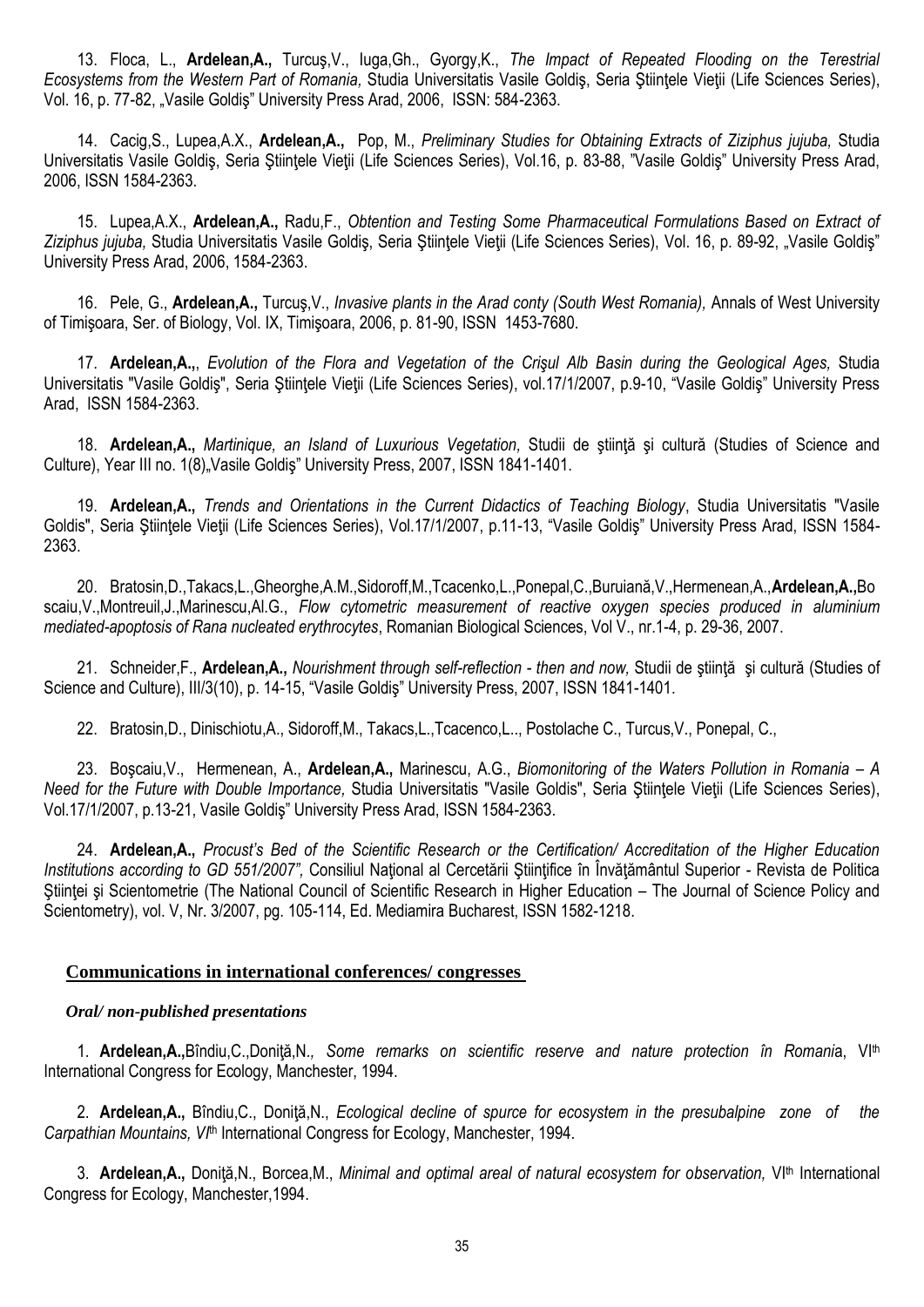4. **Ardelean,A.,** Puia,I., *Some remarks about possible evolution of interspecific relationship between ecosystem and the*  biosphere, 6<sup>th</sup>International Congress for Ecology, Manchester, 1994.

5. **Ardelean,A.,** B ndiu,C., Doniţă,N., *Dwarpine (Pinus Mugo Turra) ecosystem and its role in the protection of mountain subalpine landscape of Carpathian Mountains,* Magyar Okologus Congresszus, Szeged, 1994.

6. Bîndiu,C., **Ardelean,A.,** Doniţă,N., *The situation of the nature conservation in Romania, VII*th International Congress for Ecology, Budapesta, 1995.

7. Bîndiu,C., **Ardelean,A.,** Doniţă,N., *Comparative dendroecology and dendrochro- nology of Pinus mugo Turra and P. cembra L., from Southern Carpathian Mountains, 7*the International Congress of Ecology, Budapesta, 1995.

8. **Ardelean, A.,** Soran, V., Puia, I., *The types of ecological redressing: concepts and definitions, , 7<sup>th</sup>International Congress* for Ecology, Budapesta, 1995.

9. **Ardelean,A.,** Tulucan,T.C. ,Maior,C., *Moneasa natural reservation with a special reference to the Cave of the Mill - România,* Akademski speleolsko - alpinisticki Klub, Simpozijum o zastiti karsta, Beograd, 1996.

10. **Ardelean,A.,** Soran,V., *Ecological Economy and a Steady Development in Romania,* Revista Regală de Ecologie, 1996.

11. **Ardelean,A.,** Micle,F., Fabian,A., *Contribution â 1'etude du processus d'anthese chez Victoria regia Linde (Contribution to the Study of the Anthesis Processus at Victoria regia Linde),* Eucarpia, Montpelier, 1996.

12. **Ardelean,A**., Crăciun,C., Tarba,C., *Study of the secondary effects induced by the topic application of Fluocinolone*acetonide-N in the thymus ultrastructure of pubertal rats,11<sup>th</sup> Balkan Biochemical Days, Thessaloniki, Greece, 1997.

13. **Ardelean,A.,** Crăciun,C., Soran,V*., Plastids ultrastractural from inner tepals of snowdrop (Galantus nivalis L.),*  European Congres for Molecular and Cell Biology, Brighton, England, 1997.

14. **Ardelean,A.,** Crăciun,C., Madar,J., Crăciun,V., *Electron microscopic studies of the secondary effects induced at the level of thymus by topic application of fluocinolone-acetonide N in prepubertal rats, II-th Balkan Biochemical and Biophysical* Days, Thessaloniki, Greece, 1997.

15. **Ardelean,A.,** Crăciun,C., Madar,L., *Correlation between ultrastructural thymus modifications, tymalisses, thymus and blood serum lipids in response to epicutan - applied dermocorticoids in pubertal rats*, European Congres of Cell Biology, Bologna, Italia, 1999.

16. **Ardelean,A.,**Crăciun.C., *Ultrastructural, biochemical and physicological studies on prepubertal rat thymus treated with topical corticosteroids*, European Congres of Cell Biology, Bologna, Italy, 1999.

17. **Ardelean A.,**Crăciun,C., Roşioru, C., *Role of avian glycogen body in the glucose haemostazic during hypothermia and starvation*, XV-th Congress of International Federation of Anatomists Rome, 1999.

18. **Ardelean,A.,**Pasca,C., *Histological and ultrastructural modifications induced by carboplatyn and epirubicin on the wistar rat myocardium,* XV-th Congress of International Federation of Anatomists, Rome, 1999.

19. **Ardelean,A.,**Soran,V., *Some data about conservation of biodiversity with in Romania forest,Conservation of Biodiversity*, London, 1999.

20. **Ardelean,A.,**Soran,V*., Conservation of Biodiversity, Conservation of Biodiversity,* London, 1999.

21. **Ardelean,A.,**Oprişan,S.,Frangopol,P., *Global dynamics of tumor growth via microscopic dynamics,Bioinformatics,*  Tokyo, 2000.

22. **Ardelean,A.,**Maior,C.,Biro,J,Ardelean,D.,Soran,V., *What kind of ecological restoration needs Romania in the 2-th century; Modelling the restoration of Chanois Populations in Carpatian mountains,* 3rd European Conference on Restoration Ecology Challenges of the new millenium - our joint responsibility, Budapest, Hungary, 2002.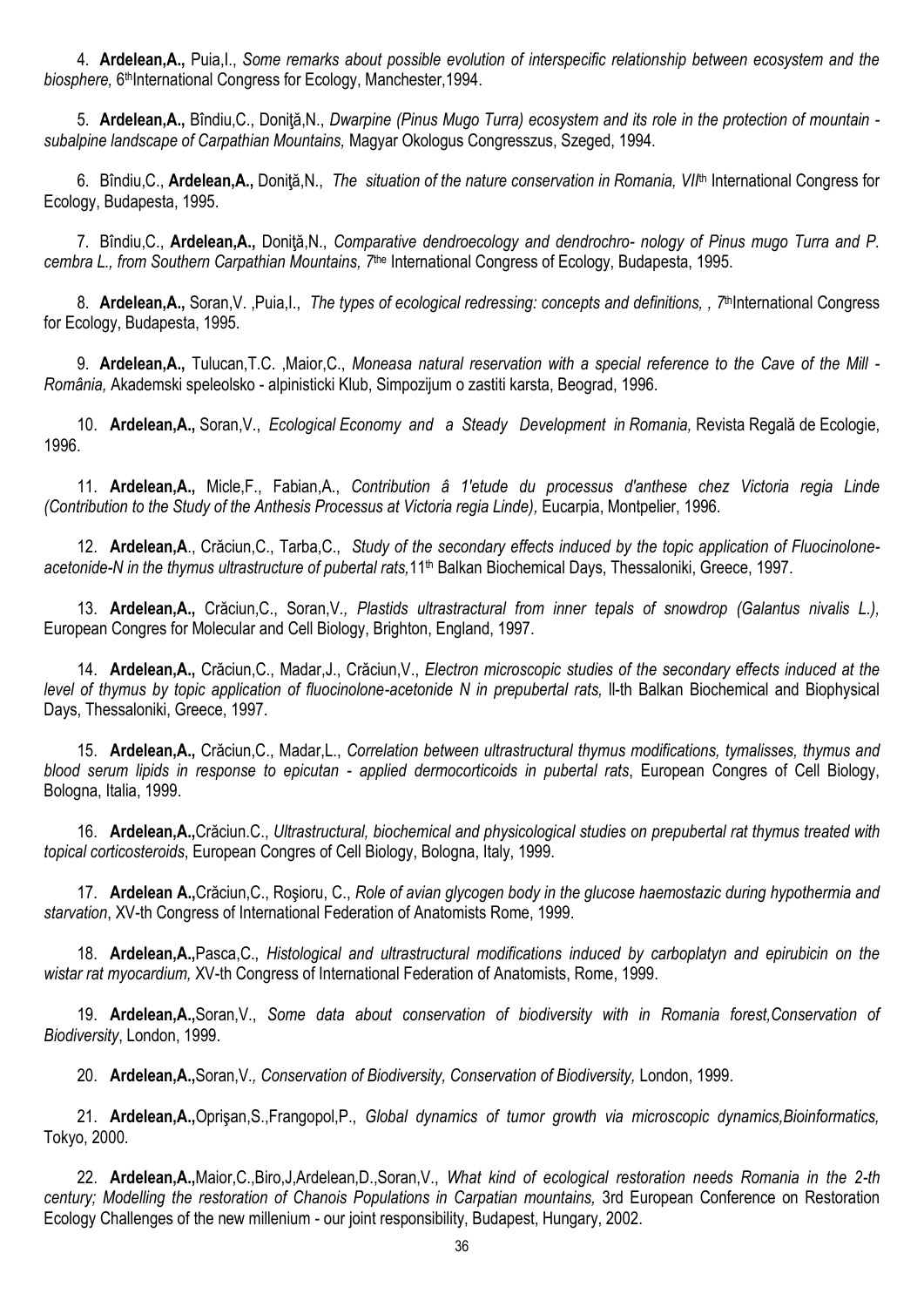23. **Ardelean,A.,**Cruce,R., Ciurea,P.L.,Zaharia,C.,*Strategies pour un meilleur abord des patients avec deficits neuropsychologiques,*5th ISSFAL International Congress, Montreal, Canada, 2002.

24. **Ardelean,A.,**Maior,C., *Biodiversity preservation in Mures valley,* 4th Regional Conference on Environment and Health, Szeged-Hungary, 2002.

25. **Ardelean,A**.,*Salty Ecosystems in the Western Region (Panonica,* 4th Regional Conference on Environment and Health, Szeged-Hungary, 2002.

26. **Ardelean,A**.,*Colagenesis and carcinoma invasion,* ELSO - Meeting, Nice - France, 2002.

27. **Ardelean,A.,**Vintilă,I., Hermenean,A., Pribac,G.C., Ghilea,M., *Application of DGGE technique in breast cancer,* 12th International Clinical Genetics Seminar on prenatal Diagnosis, Mitera Maternity Hospital Athens, Greece, 2004.

28. **Ardelean,A.,**Vintilă,I., Pribac,G.C., Hermenean,A., Cotoraci,C., *Breast cancer's genetic risk factors andDGGE, a molecular biology technique used in genetic mutation detection,* Cell Biology International ELSO Congres, Nice, France, 2004.

29. **Ardelean,A.,**Crăciun,C., Pribac,G.C., Hermenean,A., *Structural and functional studies regarding the use of vegetal extracts against hepatic and renal toxicit*y, 2rd International Symposium "Horizons in Molecular Biology", Goettingen, Germany, 2005.

30. **Ardelean,A.,**Buruiană,V., Stana,I.O., *Research study on the biodiversity of Mures River Meadow flora and vegetation,*  The Ecological Society of America (ESA), 90<sup>th</sup> Annual Meeting, IX International Congress of Ecology (INTECOL), Montreal, Quebec, Canada, 2005.

31. Pribac,G.,**Ardelean,A.,** Czapar,M., Bodo,E., Mos,L*., Trigonella foenum-graecum seed extracts exert a protective action on alcohol toxicity in brl3a rat liver cells,* 11th DKMT Conference on Environment and Health, Szeged, Hungary, 2009.

32. **Ardelean,A.,** Crăciun,C., Puica,C., Damian,S., Pribac,G*.C, Neuronal altera-tions due to experimental exposure to aspartame and the protective effects of some antioxidants,* 11th DKMT Conference on Environment and Health, Szeged, Hungary, 2009.

33. Honiges,A., **Ardelean,A.,** Wegmann,K., *Ecology and Physiology of rare Orobanche and Phelipanche*,sp, Proc. ICB 2011, XVIII International Botanical Congress, Melbourne, Australia, 2011.

34. M, Ardelean, A. **Ardelean,** D. Cachiţă, A.Hermenean, 2015,*Study of light influence on Sedum telephium ssp. Maximum L., callus exposed to fluorescent tubes of different color, Poster Session III – Biotechnology, The Central and Eastern* Europe CASSE, Congres Slovak University of Agriculture in Nitra, May 24-26, 2015,

35. Sami Gharbia, Cornel Balta, Hildegard Herman, **Aurel Ardelean,** Ferenc Fenyvesi, Anca Hermenean, *Antioxidant silymarin/cyclodextrin inclusion complexes against liver fibrosis,* Conferinta CASEE Varsovia, mai 2017

## *Communications in national scientific conferences/ with international participation*

## *a)* **Published in volumes with in** *extenso* **papers**

1. Corneanu,G.C., **Crăciun,C.,** Crăciun,V., Crăciun,A.R., **Ardelean,A.,** Constan-tinescu,N., *Di, Sl and genes effect over the style ultrastructure at Lycopersicon esculentum Mill*, In: Current Problems and Techniques in Cellular and Molecular Biology, p. 638-644. Ed. Mirton Timişoara, 1996, ISSN 973-578-247-2.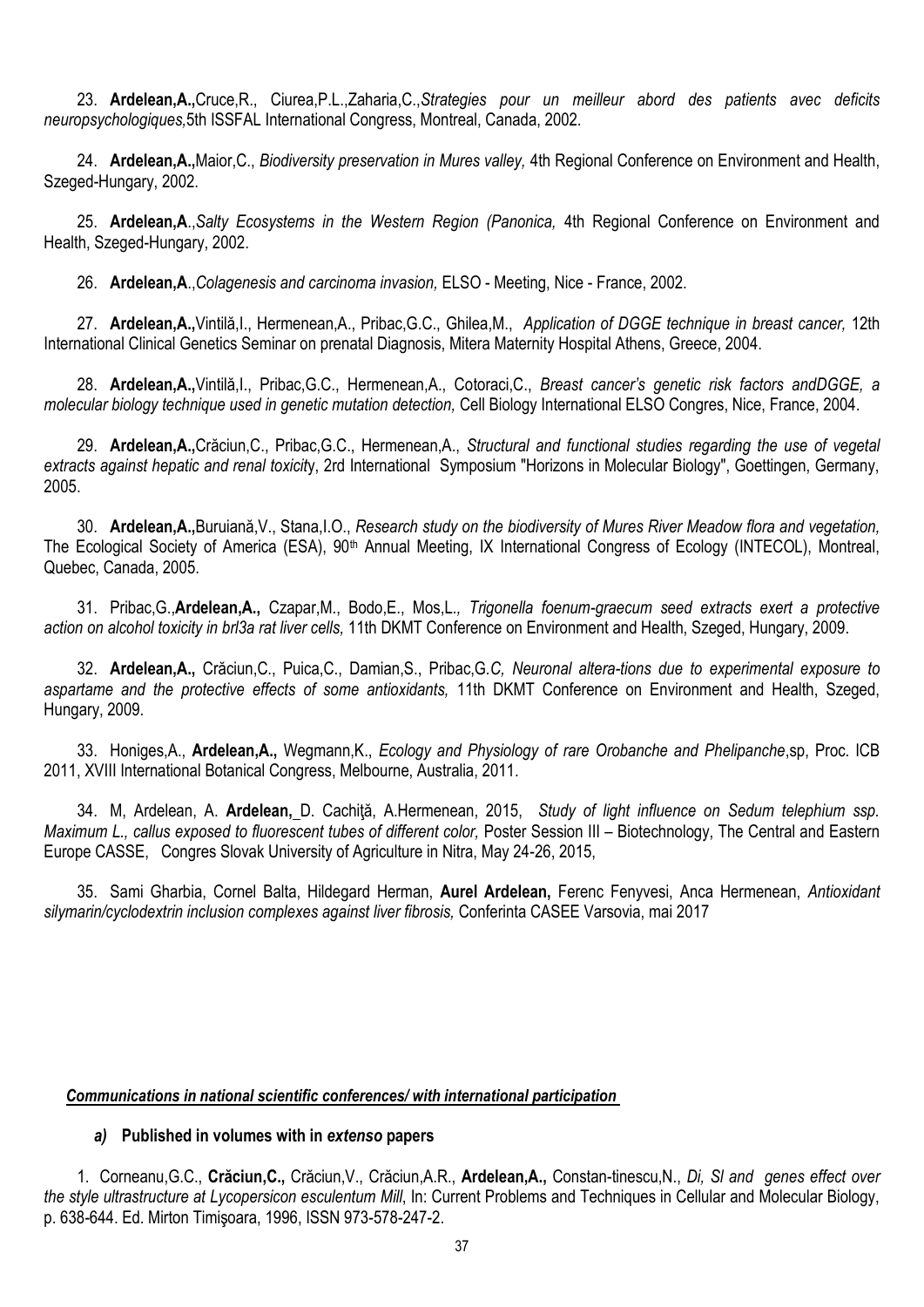2. Crăciun,V., **Ardelean,A.,** Sparchez,C., **Crăciun,C.,** Soran,V*., Investigations on snowdrop (Galanthus nivalis L.) plastids ultrastructure from inner tepals (corolla) of flower,* In: Current Problems and Techniques in Cellular and Molecular Biology, p. 584-589, Ed. Mirton Timisoara, 1996, ISSN 973-578-247-2.

3. Vaida,T., Dorofteiu,M., **Ardelean,A.,** *The effects of hypobaric hypoxia on the functions of pulmonary alveolar macrophages,* In: Current Problems and Techniques in Cellular and Molecular Biology, p 72-81, Ed. Mirton Timişoara, 1996, ISSN 973-578-247-2.

4. **Ardelean,A.,** Crăciun,C., Dragoş,N., Soran,V., *Some new data about molecular evolution* In: Current Problems and Techniques in Cellular and Molecular Biology, p 57-65, Ed. Mirton, Timisoara, 1996, ISSN 973 -578-247-2.

5. **Ardelean,A.,** Crăciun, V., Crăciun,C., Pătraşcu,A., Fărcaş,T., Zamfir, A. Hermenean,A., Crăciunaş,C., Soran,V., *Ultrastructural changes of Elodea canadensis chloroplasts induced by "Ariel" detergent in the plant grown in normal lighting.* In: Current Problems in Cellular and Molecular Biology, p.435-444, Ed. Risoprint Cluj-Napoca, 1997, ISSN 973-9298-48-6.

6. **Ardelean,A.,** Crăciun, V., Crăciun,C., Crăciunaş,C., Pătraşcu,A., Farcaş, T.., Zamfir,A., Hermenean,A., Soran,V., *The effects of "Ariel" on Elodea canadensis chloroplasts ultrastructure maintained in continuous dark,* In : Current Problems in Cellular and Molecular Biology, p. 445-456, Ed. Risoprint Cluj-Napoca, 1997,. ISSN 973-9298-48-6.

7. **Ardelean,A.,** Crăciun,C., Farcaş,T., Soran,V., *Molecular and cell biology researches as a valuable means to assess the environmental conditions.* In: Current Problems in Cellular and Molecular Biology, p.18-21, Ed. Risoprint, Cluj-Napoca, 1997, ISSN 973-9298-48-6.

8. Crăciun,C., **Ardelean,A.,** Corneanu,G.C., Coles,E, Crăciun,V., *Ultrastructural features of the human gingival mucosa in normal conditions and under action of the free radicals*.In: Current Problems in Cellular and Molecular Biology, p.143-148, Ed.Risoprint Cluj-Napoca, 1997, ISSN 973-9298-48-6.

9. Corneanu,G.C.,Corneanu,M.,Crăciun,C.,**Ardelean,A,C**răciun,V., *Ultrastructural features of the Dendrobium sp. somatic embryos at different values of the geomagnetic and geoelectrical field,* In: Current Problems in Cellular and Molecular Biology, Ed. Risoprint Cluj- Napoca, p. 549 -559, Ed. Risoprint Cluj-Napoca, 1997, ISSN 973-9298-48-6.Â

10. Hermenean,A*.,* **Ardelean,A.,** Ardelean,C., *The immunostimulatory effects induced after treatment with Echinaceea extracts upon the patients sufering from tuberculosis,* In: Current Problems in Cellular and Molecular Biology, p.249-260, Ed. Risoprint Cluj-Napoca, 1997, ISSN 973-9298-48-6.

11. Crăciun,C., Corneanu,G.C., **Ardelean,A.,** Corneanu,M., Crăciun,V., Crăciun, R., *The effect of the culture medium composition on leaves ultrastructure at arachis hypogaea L*., In: Current Problems in Cellular and Molecular Biology, p.478-484, Ed. Risoprint Cluj-Napoca, 1997, ISSN 973-9298-48-6.

12. Cruce,M., Mixich,Fr., Hertzog,Z., Cheta,D., Rogoz,I., Buteică,E., **Ardelean,A.,** *Transduction of intra and extracellular signals by adhesion molecules*. In: Current Problems in Cellular and Molecular Biology, p.78-85, Ed.Risoprint Cluj-Napoca, 1997, ISSN 973-9298-48-6.

13. Crăciun,C., Tarba,C., Madar,J., **Ardelean,A.,** Sildan,N., Farcas,T., Crăciun,V., *Study of the secondary effects induced by the topic application of Fluocinolone acetonide-N in the thymus ultrastructure of pubertal rats,* In: Current Problems in Cellular and Molecular Biology, pp.187-200, Ed.Risoprint Cluj-Napoca,1997, ISSN 973-9298-48-6.

14. **Ardelean,A., C**răciun,C., Corneanu,G.C., Constantinescu,N., Crăciun,V., Crăciun, A.R*., The ms-15 and a genes effect on ultrastructural features of the leaf in Lycopersicon esculentum Mill.* In: Current Problems in Cellular and Molecular Biology, p. 470-478, Ed. Risoprint Cluj-Napoca, 1997, ISSN 973-9298-48-6.

15. Corneanu,G.C., Crăciun,C., **Ardelean,A.,** Corneanu,M., Fărcaş,T., *The ontogene-- sis evolutions of the chloroplast in tomatoes (Lycopersicon esculentum Mill).* In: Current Problems in Cellular and Molecular Biology, p.485-494, Ed. Risoprint Cluj-Napoca,1997, ISSN 973-9298-48-6.

16. Crăciun,C., **Ardelean,A.,** Madar,J., Tarba,C., Şildan,N., Crăciun,V., Farcaş,T., *Ultrastructural studies of the secondary effects induced at the level of thymus by topic application of fluocinolone acetonide –N in prepubertal rats,* In: Current Problems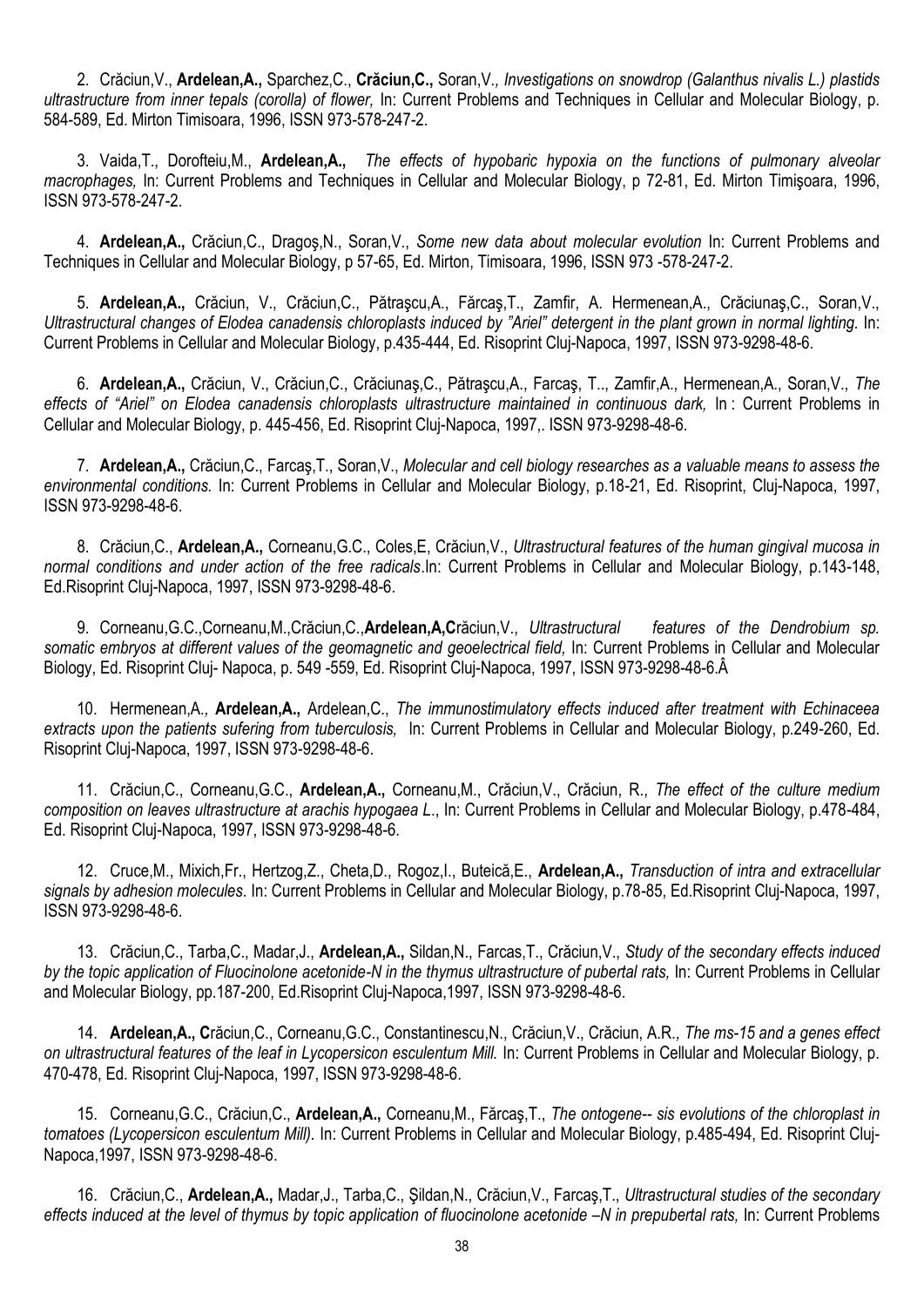in Cellular and Molecular Biology, p.176-186, Ed. Risoprint, Cluj-Napoca, 1997, ISSN 973-9298-48-6.

17. Crăciun,C., Corneanu,G.C., **Ardelean,A.,** Corneanu,M., Crăciun,V., Crăciun, R.A., *The effect of radicular symbiosis on leaves ultrastructure in Arachis hypogea L.,* In: Current Problems in Cellular and Molecular Biology, vol.II, pp.569-576, Ed. Risoprint, Cluj-Napoca, 1997, ISSN 973-9298-48-6.

18. **Ardelean,A.,** Crăciun,C., Frăţilă,S., *Corelation between ultrastructural thymus modifications, thymolysis, thymus and blood-serum lipids in response to epicutaneously applied dermocorticoids in pubertal rats,* In: Current Problems in Cellular and Molecular Biology, vol. III, pp. 218-235, Ed. Risoprint Cluj-Napoca, 1998, ISSN 973-9298-89-3.

19. Crăciun,C., Madar,J., Frăţilă,S., **Ardelean,A**., Crăciun,V., Ilieş,I., *Comparative study of thymus ultrastructure, thymolysis and thymus and blood-serum lipids in prepubertal rats, treated with topical corticosteroids,* In: Current Problems in Cellular and Molecular Biology, vol. III, pp. 200-217, Ed. Risoprint Cluj-Napoca, 1998, ISSN 973-9298-89-3.

20. **Ardelean,A., C**răciun,C., Corneanu,G.C., Corneanu,M., *Ultrastructural fea- tures of the Lillium regale L. leaf at in vitro cultured plants.* In: Current Problems in Cellular and Molecular Biology, vol.III, pp.513-519, Ed. Risoprint, Cluj Napoca, 1998, ISSN 973-9298-89-3.

21. Crăciun,C., Frăţilă,S., **Ardelean,A.,** Madar,J., Crăciun,V., *Ultrastructural and biochemical studies concerning the action of some topical dermocorticoids on prepubertal rats thymuses, before and simultaneously with the beta-adrenoreceptors blocking.* In: Current Problems in Cellular and Molecular Biology, vol. IV, pp.209-248, Ed. Risoprint Cluj-Napoca, 1999, ISSN 973-656-020-1.

22. Crăciun,C., Frăţilă,S., Madar,J., **Ardelean,A**., Crăciun,V., Ilie,A., *Effects of some topical dermocorticoids on pubertal rat thymuses after beta- adrenergic receptor blockage.* In: Currrent Problems in Cellular and Molecular Biology, vol.IV,pp. 249- 287, Ed.Risoprint Cluj-Napoca, 1999, ISSN 973-656-020-1.

23. **Ardelean,A.,** Miclăuş,V., Crăciun,C., Paşca,C., Crăciun,V., *Reactivation of the hemato-poiesis in the spleen and liver of the adult mice induced by two experimental compounds with an antiinflamatory action,* In: Current Problems in Cellular and Molecular Biology, vol IV, pp, 299-304, Ed. Risoprint Cluj-Napoca, 1999. ISSN 973-656-020-1.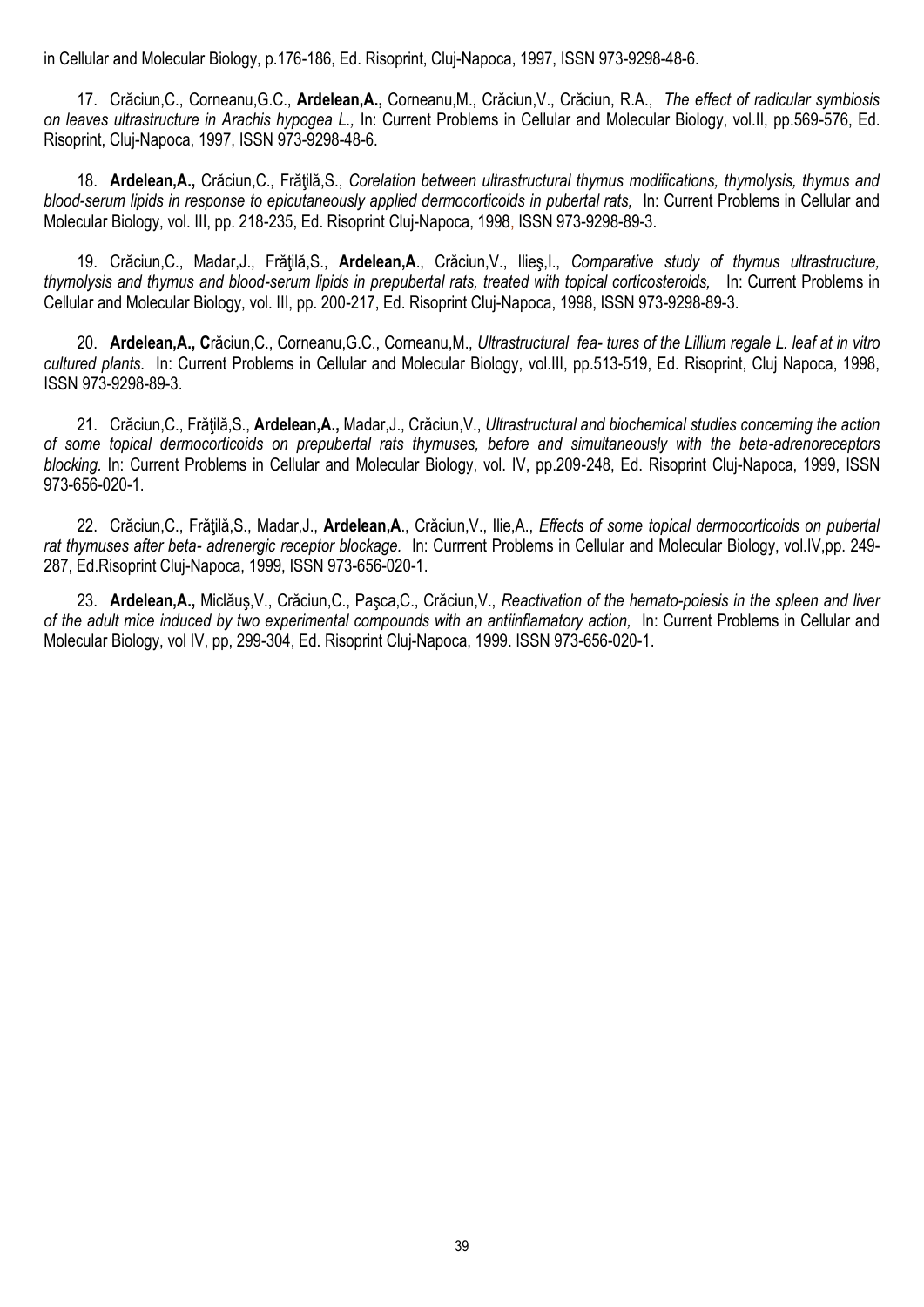24. Roşioru,C**.,** Crăciun,C., Ilea,C., Cismaşu,C., Crăciun,V., **Ardelean,A.,**Barbu-Tudoran,L., *The avian glycogen body*, In: Current Problems in Cellular and Molecular Biology, vol. IV, pp. 62-87, Ed. Risoprint Cluj-Napoca, 1999, ISSN 973-656-020-1.

25. Dumitrescu, R., Crăciun,V., Madar,J., Crăciun,C., **Ardelean,A.,** Ultrastructural stu*dies of liver in prepubertal and pubertal rats after treatment with topical dermocorticoids,* In: Current Problems Cellular and Molecular Biology, vol.V, pp.459- 469, Ed. Risoprint Cluj-Napoca, 2000, ISSN 973-656-020-1.

26. Cruce,M., Pisoschi,C., Stănoiu,B., Grigorescu, M., Stănciulescu, C., **Ardelean, A.,** *Proteoglycans as therapeutic agents.* In: Current Problems in Cellular and Molecular Biology, vol.V, pp. 303-305,2001, Ed. Risoprint Cluj-Napoca, 2000, ISSN 973-656-103-8.

27. Pisoschi,C., Cruce, M., **Ardelean,A.,** Hertzog, Z., Stănoiu,B., Stănciulescu,C., *Proteoglycans implications in pathology,*  In: Current Problems in Cellular and Molecular Biology, vol.V, pp.306-312, Ed. Risoprint Cluj-Napoca, 2000, ISSN 973-656-103- 8.

28. **Ardelean,A**., Crăciun,C., Paşca,C., *Histological and ultrastructural studies of the rat thymus after administration of epirubicin,* In: Current Problems in Cellular and Molecular Biology, vol.V, pp.71-179, Ed. Risoprint Cluj-Napoca, 2000, ISSN 973- 656-103-8.

29. Crăciun,C., Miclăuş,V., Dragoş,N., Roşioru,C., Nicoară,A., **Ardelean,A.,** Crăciun,**A.R.,** Crăciun, V., Barbu - Tudoran,L*., Evolution of the Intoxication with Cyanobacteria Toxins at the Level of the Mice Hepatocyte. Histologic and Ultrastructure Studies.* In: Current Problems in Cellular and Molecular Biology, vol. V, pp.225-270, Ed. Risoprint Cluj-Napoca, 2000, ISSN 973- 656-103-8.

30. Crăciun,C., Miclăuş,V., Dragoş,N., Roşioru,C., Nicoară,A., **Ardelean,A.,** Crăciun,V., Barbu-Tudoran,L., *Structural and Ultrastructure Studies Induced by Cyanobacteria Toxins at the Level of the Mice Kidney*. In: Current Problems in Cellular and Molecular Biology, vol. V, pp. 271-284, Ed. Risoprint Cluj-Napoca, 2000, ISSN 973-656-103-8.

31. Cruce,M., Cruce,R., **Ardelean,A.,** Darie,V., Stănoiu,B., Pisoschi,C., *The Cellular Answer to Various Forms of Stress Initiated at the Level of the Endoplasmic Reticulum, In: Current Problems in Cellular and Molecular Biology, vol.V, pp. 640-645,* Ed. Risoprint Cluj-Napoca, 2000. ISSN 973-656-103-8..

32. Crăciun,C.**, Ardelean,A., C**răciun,V., Miclăuş,V., Tudoran-Barbu,L., *Structural and ultrastructural modification induced by simultaneous treatments with dermocorticoids and propranolol in the adrenal glands,* In: Current Problems in Cellular and Molecular Biology, vol.VI.pp.225-245, Ed. Risoprint Cluj-Napoca, 2001, ISBN 973-656-103-8.

33. Paşca,C., Miclăuş,V., Crăciun,C., **Ardelean,A**., Kis,E., Sandu,V.T., Crăciun,V., Papuc,I., *Structural and ultrastructural aspects of the rat thymus after carbopeatin chemotherapie,* In: Current Problems in Cellular and Molecular Biology, vol.VI, pp.276-284, Ed.Risoprint, Cluj-Napoca 2001, ISSN 973-656-103-8.

34. Cruce,M., Pisoschi,C., Stănoiu,B., Grigorescu,M., **Ardelean,A.**, *Stress Factors and Cellular Organelles,* In: Current Problems in Cellular and Molecular Biology, vol.VI, pp.68-76, Ed. Risoprint Cluj-Napoca, 2001, ISSN 973-656-210-7..

35. **Ardelean,A**.,Buruiană,V., Soran,*V., The Molecular Biology Contribution to the Development of the Contemporary Vegetal Taxonomy*, In: vol. A XIX-a Sesiune Naţională de Comunicări Stiinţifice "Dimitrie Brândză", Grădina Botanică "Dimitrie Brândză" (19th National Session of "Dimitrie Brândză" Scientific Communications, "Dimitrie Brândză"Bucharest, 2002, p.119-126, ISSN 1374-1273.

36. Cruce,M., Mixici,Fr., **Ardelean,A**., Stănoiu,B.,Hertzog,Z., Pisoschi,C., Buteică,E., Grecu,D., Anuşca,D., *Osteoclastogenesis and Resorbtion of the Osseous Matrix,* In: Annals of the National Society of Cellular Biology, vol.VII, nr. I, pp. 57-63, Ed. Risoprint Cluj-Napoca, 2002, ISSN 1583-6258.

37. Hermenean,A., **Ardelean,A.,** Constantin,C., Borşa,M., Miclăuş,V*., Comparativbe Testing of the Immunomodulating Effect of Two Extracts of Echinaceea, in the Therapy with Cyclophosphamide at Rats.* In: The Annals of the National Society of Cellular Biology, vol.VII, nr. I, pp. 291-229, Ed. Risoprint Cluj-Napoca, 2002, ISSN1583-6258.

38. **Ardelean,A**., Miclăuş,V., Hermenean,A., Constantin,C., Borşa,M., Dărău,A., *Testing the Protective Effect of Some*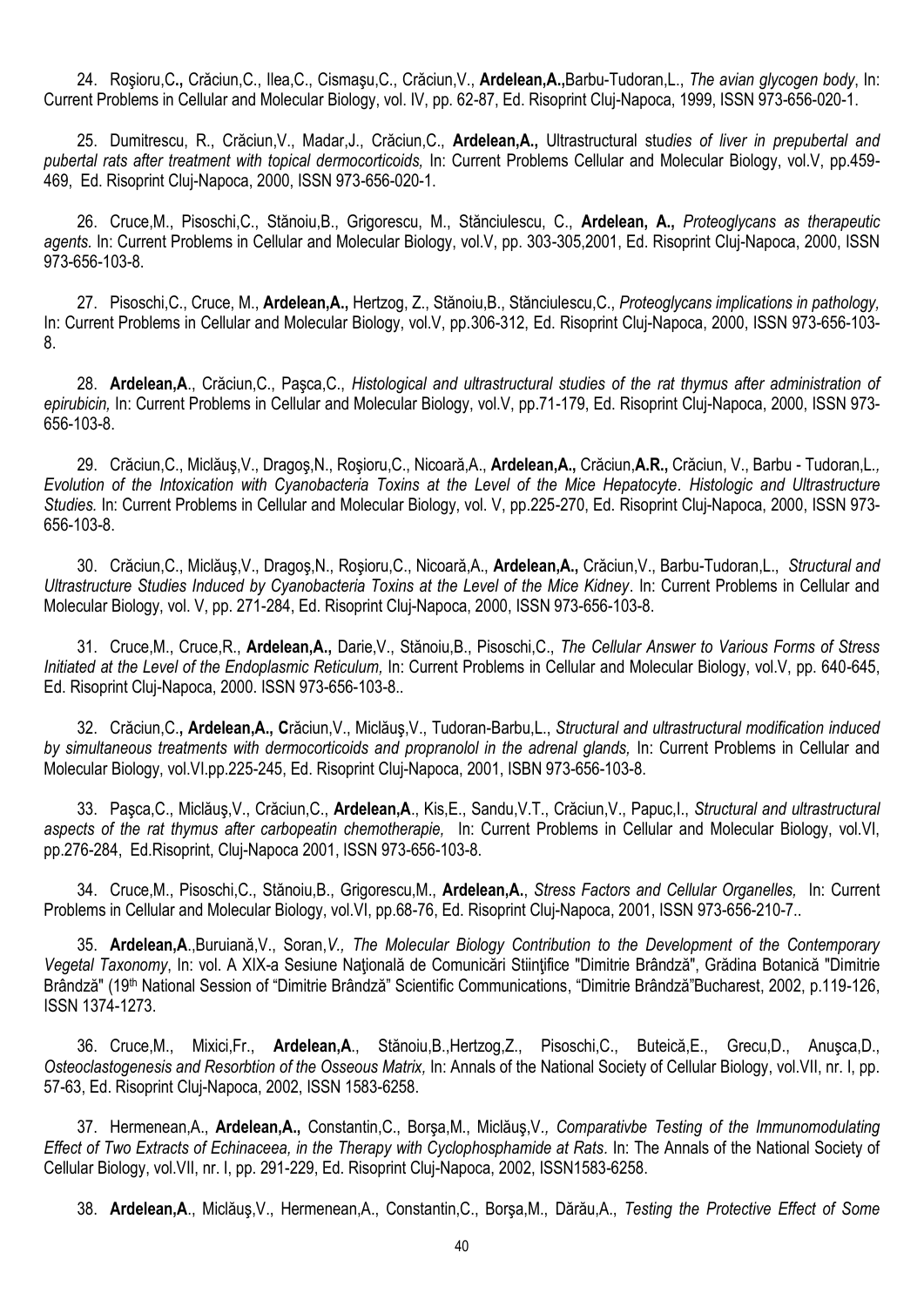Vegetal Extracts on the Structure of the Rat Kidney after the Treatment with Cisplatin. In: The Annals of the National Society of Cellular Biology, Vol.VII, nr. I, pp. 278-286, Ed. Risoprint Cluj-Napoca, 2002, ISSN 1583-6258.

39. **Ardelean,A.,** Cruce,M., Stănoiu,B., Buteică,E., Anuşca,D., Grecu,D., *Genetic Control of the Osteoblasts Differentiation and of Their Involvement in the Synthesis of the Osseous Matrix*. In: The Annals of the National Society of Cellular Biology, vol.VII, nr.II, pp.37-42, Ed. Risoprint Cluj-Napoca, 2002, ISSN 583-6258.

40. Cruce, R., Cruce, M., Mixich, Fr., **Ardelean,A,** Stănoiu,B., Stănciulescu, C., *Transduction of the Caffein Induced Signal in the Nervous Cells.* In: The Annals of the National Society of Cellular Biology, vol.VII, nr. II, pp. 255-257, Ed. Risoprint Cluj-Napoca, 2002, ISSN 1583-6258.

41. Crăciun,C., Miclăuş,V., **Ardelean,A,** Ardelean,G., *Structural and ultrastructural Particularities of the Excocrine Pancreas at Otters.* In: The Annals of the National Society of Cellular Biology, vol.VII, nr. II, pp.296-300, 2002, Ed. Risoprint Cluj-Napoca, 2002, ISSN 1583-6258.

42. **Ardelean,A.,** Buruiană,V., Madoşa,L., *Heritable variation in a polypeptide subunit of the major storage protein of the bean, Phaseolus vulgaris L.,* vol. Annual Actualities Scientific Session in the Vegetal Biology, pp. 389-396, Cluj-Napoca, 2003.

43. Ciobanu,C., **Ardelean,A.,** Rusu,M.A., Crăciun**,C,** Puică,C., Silaşi,R., Roman, I., Barbu Tudoran,L., *Histologic, Histoenzymatic, Histochemical and Electrono-microscopic Research on the Influence of a Bioactive Extract of Berberis vulgaris on the Liver and Kidney of the Rats Intoxicated with CCl4.* În: The Annals of the National Society of Cellular Biology, vol. VIII, pp.131-158, Ed. Risoprint Cluj-Napoca, 2003, ISSN 1583-6258.

44. Ciobanu,C., Crăciun,C., **Ardelean,A.,** Rusu,M.A., Puică,C., Roman,I., Barbu-Tudoran L., Tămaş,M., Silaşi,R., *Structural-Functional Investigations on the Effects of the Hydro-alcoholic Extract of Chelidonium majus on the Liver and Kidney of the Rats Intoxicated with CCl4,* In: The Annals of the National Society of Cellular Biology,vol.VIII, pp.104-130, Ed. Risoprint Cluj-Napoca, 2003, ISSN 1583-6258.

45. Cruce,M.,Stănoiu,B,**Ardelean,A.,**Baniţă,M.,Buteică,E.,Pirici,D.,Pisoschi,C.,Zlatian,O, *Remodelling of the Colorectal Mucosa and the Colorectal Cancer,* In: The Annals of the National Society of Cellular Biology, vol. VIII, pp, 217-225, Ed. Risoprint, Cluj-Napoca, 2003, ISSN 1583-6258.

46. Cruce,M.,**Ardelean,A.,**Stănoiu,B., Grigorescu,M., Buteică,E., Anuşca,D., Grecu, D, *New Therapeutic Targets in Osteoporosis and in Other Osseous Conditions*, The Annals of the National Society of Cellular Biology, vol. VIII, pp. 498-504, Ed. Risoprint, Cluj-Napoca, 2003, ISSN 1583-6258.

47. Hermenean,A., **Ardelean,A.,** Crăciun,C., Miclăuş,V., Tămaş,M., *The Effects of the Administration of the Echinaceea Extracts on the Structure and Ultrastructure of the Wistar Rats Thymus, After the Therapy with Cyclophosphamide.* In: The Annals of the National Society of Cellular Biology, vol. VIII, pg.200- 210, Ed. Risoprint Cluj-Napoca, 2003, ISSN 1583-6258.

48. **Ardelean,A.,** *Neurobiology – A New Subject of Molecular Biology,* In: Compendium of Papers of the International Conference on Supplementary Therapies, ed. a XVII-a, Arad, 2003, pg. 620-633, "Vasile Goldiş" University Press Arad, ISBN 973-664-012-4.

49. **Ardelean,A.,** *Huntington's Disease in the Perspective of Stopping the Neuronal Degeneration.* In: Compendium of Papers of the International Conference on Supplementary Therapies, ed. a XVII-a, Arad, 2003, pg. 629-633, "Vasile Goldis" University Press Arad, ISBN 973-664-012-4.

50. **Ardelean,A**., *Identifying the Genetic Mechanisms Involved in Alzheimer's Disease.* In: Compendium of Papers of the International Conference on Supplementary Therapies, ed. a XVII-a, Arad, 2003, pg. 633-635, "Vasile Goldis" University Press, ISBN 973-664-012-4.

51. **Ardelean,A**., *Gene Mutations Identified in Parkinson's Disease.* In: Compendium of Papers of the International Conference on Supplementary Therapies, ed. a XVII-a, Arad, 2003, pg. 635-639, "Vasile Goldis" University Press, ISBN 973-664-012-4.

52. Pribac,G.C., **Ardelean,A.,** Ilie,D., Vintilă,I., *Evaluation methods regarding the quality and concentration of the extracted DNA,* USAMVBT, Faculty of Horticulture, Scientific Research, series VIII, Biotechnology and Biodiversity, pg.111-116, Ed.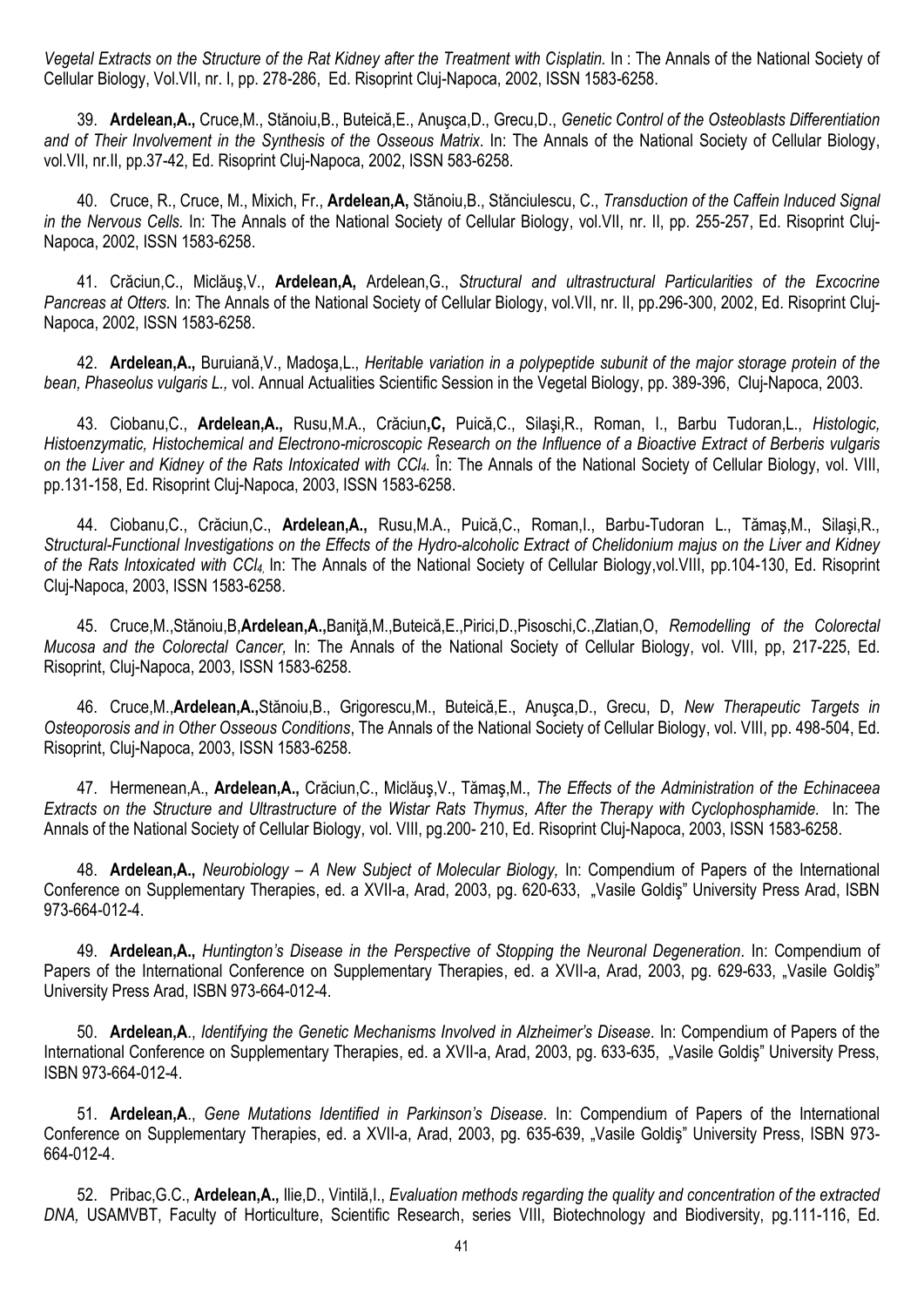53. Cachiţă-Cosma,D., **Ardelean,A.,** *Vitrocultures – Sources of Experimental Models in the Studies of Vegetal Biology,* In: Papers of the *XIII-th National Symposium of Vegetal Tissues and Cells Cultures,* 2004, Sighişoara, pg.1-18, Ed. Bion Satu Mare, 2005, ISBN 973-7852-05-2.

54. Hermenean,A., Crăciun,C., **Ardelean,A.,** Miclăuş,V., Tamaş,M., Pribac,G.C., Dărau,A, *The Effects of the Administration of the Echinacea Extracts on the Structure and Ultrastructure of the Adrenal Glands after the Therapy with Cyclophosphamide,* In: The Annals of the National Society of Cellular Biology, vol.IX, nr. 1, p.186-192, Ed. Risoprint Cluj-Napoca, 2004, ISSN 1583-6258.

55. **Ardelean,A.,**Hermenean,A.,Crăciun,C.,Pribac,G.C*., Structural and Ultrastructural Studies Appeared at the Level of the Wistar Rats Thymus, Treated with Echinacea Extracts,* In: The Annals of the National Society of Cellular Biology, vol. IX, nr. 1, pp. 193-201, Ed. Risoprint Cluj-Napoca, 2004, ISSN 1583-6258.

56. Stănoiu, B.,Cruce,M.,**Ardelean, A.,** Buteică, E., Pisoschi, C., Baniţă,M., Ciobanu,F., Zlatian,O., *The Angiogenesis and Remodelling of the Extracellular Matrix*, In: The Annals of the National Society of Cellular Biology, vol. IX, nr. 1, pg. 62-75, Ed. Risoprint Cluj-Napoca, 2004, ISSN 1583-6258

57. Hermenean,A.,**Ardelean,A.,** Crăciun,C., Miclăuş,V., Tamaş,M*., The Morphologic Aspect of the Hematogenic Marrow at Rars, after Administering Vegetal Extracts Obtained from Echinacea Species,* In: The Annals of the National Society of Cellular Biology, vol. IX, nr. 1, pg.182-185, Ed. Risoprint Cluj-Napoca, ISSN 1583-6258, 2004.

58. **Ardelean,A**.,Pribac,G.C., Hermenean,A., *Survey on the Cost Efficiency of Some Modern Methods of Detection of BRCA 1 and BRCA 2 Gene Mutations,* In: The Annals of the National Society of Cellular Biology, vol. IX, nr.2, pg.232-235, Ed. Risoprint Cluj-Napoca, 2004, ISSN 1583-6258.

59. **Ardelean,A**.,Pribac,G.C., Hermenean,A., *HIV/AIDS Infection –Past, Present, Future*, In: The Annals of the National Society of Cellular Biology, vol.IX, nr.1, p. 22-27, Ed.Risoprint Cluj-Napoca, 2004, ISSN 1583-6258.

60. **Ardelean,A.**,Stănoiu,B.,Ciobanu,F.,Buteică,E.,Zlatian,O.,Cruce,M, *Remodelling of the Extracellular Matrix and the Migration of the Neural Ridges Cells,* In: The Annals of the National Society of Cellular Biology, vol. IX, nr. 2, pg. 51-58, Ed. Risoprint Cluj-Napoca, 2004, ISSN 1583-6258.

61. Cruce,M., **Ardelean,A.,** Stănoiu,B., Ciobanu,F., Banită,M.,Pisoschi,C., Zlatian,O., *Remodelling of the Extracellular Matrix and the Induction of the Cellular Phenotype,* In: The Annals of the National Society of Cellular Biology,vol. IX, nr.2, pg.59-68, Ed. Risoprint Cluj-Napoca, 2004, ISSN 1583-6258.

62. Boroghina,R.,.**Ardelean,A.,.**Pirici, I., Stănoiu, B., Ioana,M., Cruce,M., *The Control of the Degradation of the Cartilaginous Extracellular Matrix in Rheumatoid Arthritis and in Osteoarthritis*. In: The Annals of the National Society of Cellular Biology,vol.X, pg. 120-127, Ed. Risoprint Cluj-Napoca, 2005, ISSN 1583-6258.

63. Colcea,S.,**Ardelean,A.,**Pirici,I.,Stănoiu,B.,Cruce,M., *CTFR Gene (The Regulator of the Trans-membrane Contraction in Cystic Fibrosis) and the Infertility,* In: The Annals of the National Society of Cellular Biology,vol.X, pg. 372-380, Ed. Risoprint Cluj-Napoca, 2005, ISSN 1583-6258.

64. Stănoiu,B., **Ardelean,A.,** Buteică,E., Ioana,M., Cruce,M., *Anoikis- Another Option of the Apoptosis*. In: The Annals of the National Society of Cellular Biology, vol.X, pg.545-551, Ed. Risoprint Cluj-Napoca, 2005, ISSN 1583-6258.

65. Marinescu,M., **Ardelean,A.,** Ştefan,C., Stănoiu,B., Pirici,I., Cruce,M., *The Ultrastructure of the Cornean Stroma and of the Cornea Transparency,* In: The Annals of the National Society of Cellular Biology, vol. X, pg.545-551, Ed. Risoprint Cluj-Napoca, 2005, ISSN 1583-6258.

66. Cotoraci,C., Hermenean,A., Pribac,G.C., **Ardelean,A.,** Tămaş,M., Moş,L., *The Evolution of the Immune Status after Administering Novastim*, *Consecutive to the Chemo and Radio-therapy in Acute Leukemia,* In: The Annals of the National Society of Cellular Biology,vol.X, nr.1, pg. 391-395, Ed. Risoprint Cluj-Napoca, 2005, ISSN 1583-6258.

67. Hermenean,A., Pribac,G.C., **Ardelean,A.,** Tămaş,M., Syilagyi,D*., The Evolution of the Immune Status after Administering Novastim, Consecutive to the Chemo- and Radio-Therapy in Cancer,* In: The Annals of the National Society of Cellular Biology,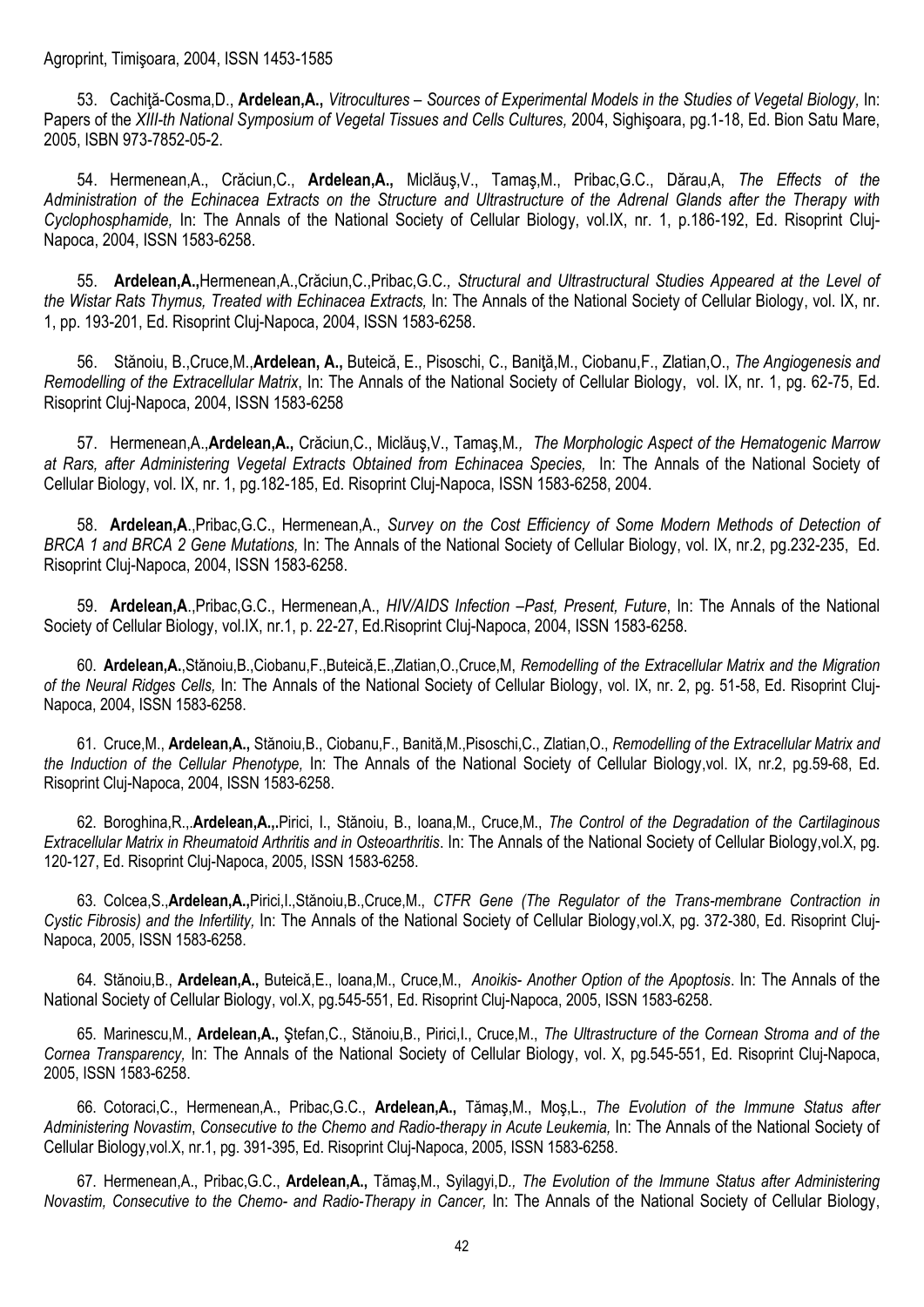vol.X, nr.1, pg.396-403, Ed. Risoprint Cluj-Napoca, 2005, ISSN,1583-6258.

68. Pribac,G.C, **Ardelean,A**., Crăciun,C., Montreuil,J., Bratosin,D., Ardelean,D., Cotoraci,C., Moş,L., Crâsnic,I., Turcuş,V., *Changes of the Anti-oxidative Status and of Some Membranary Functions in the Therapy with Trigonella in Induced Diabetes*, In: The Annals of the National Society of Cellular Biology, vol. XII, p. 34-42, Ed. Risoprint Cluj-Napoca, 2007, ISSN 583-6258.

69. Jalbă,C.S., Jalbă,B.A., **Ardelean,A**., Cruce,M, *The Role of the Angiogenesis in Colorectal Cancer,* In: The Annals of the National Society of Cellular Biology, vol. XII, pg. 67-71, Ed. Risoprint Cluj-Napoca, 2007, ISSN 1583-6258.

70. **Ardelean,A**., Pribac,G.C., Bratosin,D., Montreuil,J., Cotoraci,C., Schneider,F., *The Role of protein-kinase in Neural Death*  and Survival, In: The Annals of the National Society of Cellular Biology, vol. XII, p. 173-176, Ed. Risoprint Cluj-Napoca, 2007, ISSN 1583-6258.

71. Hermenean,A., **Ardelean,A.,** Cotoraci,C., Mariaşiu,T., *Metabolic Changes at the Level of the Skeletic Muscle Induced by the Acute Physical Effort at Untrained Wistar Rats; the Benefic Role of the Supplementing with Carbohydrates, Protein, Creatin, Glutamine and Taurine,* In: The Annals of the National Society of Cellular Biology, vol. XII, p.182-186, Ed. Risoprint Cluj-Napoca, 2007, 1583- 6258.

## **b) Published in volumes of abstracts**

1. **Ardelean,A**., *Humanist–Ecologic Concepts in Vasile Goldiş's Work*, In: Studia Universitatis "Vasile Goldiş", Nr.1, p. 11- 13, Ed. Universităţii "Vasile Goldiş" Arad, 1992.

2. **Ardelean,A.,** *Contemporary Concepts of the Sustainable Development in Ecology*, In: Studia Universitatis "Vasile Goldiş", Nr..3, p. 81-85, Ed. Universităţii"Vasile Goldiş" Arad, 1993, ISSN 973-96446-6-x.

3. **Ardelean,A.**, *Environment Protection as Subject of International Collaboration and Cooperation*, In: Studia Universitatis "Vasile Goldiş", Nr.3, p. 63-70, Ed. Universităţii"Vasile Goldiş" Arad, 1993, ISSN 973-96446-6-x.

4. **Ardelean,A.**, *Aspects of Nature Preservation and Environment Protection in America*. *The International Year of Columbus.* In: Studia Universitatis "Vasile Goldiş", Nr. 3, p. 72-77, Ed. Universităţii"Vasile Goldiş" Arad, 1993, ISSN 973-96446- 6-x.

5. Soran,V.,**Ardelean,A.,** Fabian,A*., The Ecologic and Agri-ecologic Situation of Dacia and the Possible Assessment of Its Potential Population*. In: Studia Universitatis "Vasile Goldiş" Arad, Nr.4, p. 58 - 63, Ed. Universităţii"Vasile Goldiş" Arad, 1994, ISSN 973-96652-5-x.

6. Soran,V.,**Ardelean,A.,** Puia,I., Schwartz,Gh., Dordea,M., *Spiritual Ecology and Ethical Principles of Environment Protection.* In: Studia Universitatis "Vasile Goldiş" Arad, Nr.3, p. 64 - 69, Ed. Universităţii"Vasile Goldiş" Arad, 1994, ISSN 973- 96652-5-x.

7. **Ardelean,A.,** *Contemporary Conceptions of the Sustainable Development in Ecology*. In: Studia Universitatis "Vasile Goldiş", Nr.3, pg.50-53, Ed. Universităţii"Vasile Goldiş" Arad, 1994, ISSN 973-96446-6-x.

8. **Ardelean,A.,** *The Ecologic Economics and the Sustainable Development" (Susceptible),* In: Studia Universitatis "Vasile Goldiş", Nr, 3, pg 53-62, Ed. Universităţii"Vasile Goldiş" Arad, 1994, ISSN 973-96446-6-x.

9. **Ardelean,A.,** *Concept of Information in the Research of the Ecosystem*, *Shannon Formula*. In: Studia Universitatis "Vasile Goldiş", Ed. Universităţii "Vasile Goldiş" Arad, pg. 15-19, ISSN 973-9194-91-5 , Ed, Unversităţii"Vasile Goldiş" Arad, 1995.

10. Hermenean,A.,Soran,V.,**Ardelean,A**., *Hematologic Toxicity – Main Side Effect of the Therapy with Cytostatics in Cancer*, In: Studia Universitatis "Vasile Goldiş", vol.5, p. 164-168, Ed. "Vasile Goldiş" University Press, Arad, 1995, ISSN 973- 9194-91-5.

11. **Ardelean,A**.,Hermenean,A., *Echinaceea and the Immunologic Effects of the Compounds Originating from Plants.* In: the Annals of the University of Oradea, III, p. 55-69,1996.

12. **Ardelean,A.,** Hermenean,A., *The Hepato-protector Products Extracted from Medicinal Herbs*. In: the Annals of the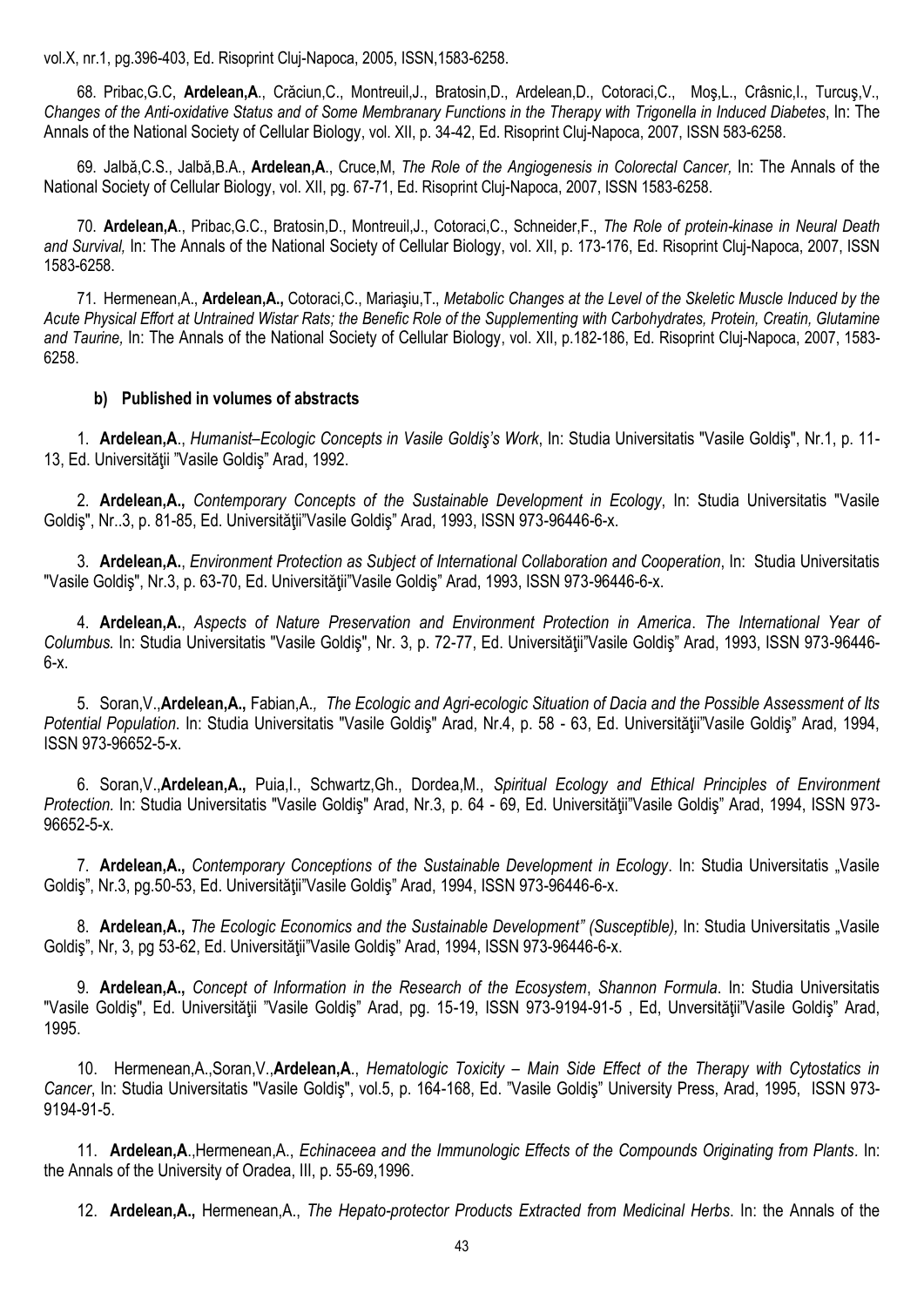University of Oradea, III, pg. 70-82, 1996.

13. Soran,V.,**Ardelean,A.,** *Restoration of the Ecology- Priority Issue of the 21st Century,* In: Studia Universitatis "Vasile Goldiş" Arad, Seria A, Nr. 6, p. 70-89,1996, Ed. Universităţii" Vasile Goldiş" Arad, 1996, ISSN 578-207-3.

14. Soran,V.,**Ardelean,A**., *Some Considerations on the Optimal Dimension of the Protected Areas.* In: Studia Universitatis "Vasile Goldiş" Arad, Seria A, Nr. 6, p. 89-96, Ed. Universității" Vasile Goldiș" Arad,1996, ISSN 578- 207-3.

15. **Ardelean,A.,** Hermenean,A., *The Role of the Na+/K+ Pump in Normal and Tumoral Cell Proliferation. In:* Studia Universitatis "Vasile Goldiş" Arad, Seria A Nr. 6, p. 277-283, Ed. Universitîții "Vasile Goldiş", 1996, ISSN 973-578-207-3.

16. Hermenean,A., **Ardelean,A.,** *Echinaceea – a Medicinal Herb with Genuine Immuno-stimulating Properties*. În: Studia Universitatis "Vasile Goldiş" Arad, Seria A, Nr.6/1996, p. 96-106, Ed. Universităţii" Vasile Goldiş" Arad, ISSN 973-578-207-3.

17. **Ardelean,A**., Hermenean,A., Soran,V., Ardelean,C., *The Golgi Apparatus and the Neoplasia.* In: Studia Universitatis "Vasile Goldiş" Arad, Seria B Nr. 6, p. 259-266, 1996, Ed. Universităţii" Vasile Goldiş" Arad, ISSN 973-578-207-3.

18. **Ardelean,A**.,Hermenean,A.,Ardelean,C., *Cardiotoxicity – a Secondary Effect of the Adriamcin Cytostatic with the Mitochondrial Membrane*. In: Studia Universitatis "Vasile Goldiş" Arad, Nr. 6, p. 267-271, Ed. Universităţii "Vasile Goldiş" Arad. 1996, ISSN 973-578-207-3.

19. **Ardelean,A.,**Ispravnic,A., *In vivo Survey for the Evaluation of the Anti-hepatotoxic Properties of the Substances of Natural Origin.* In: Studia Universitatis "Vasile Goldiş" Arad, Seria B Nr. 6, p. 272-276, Ed. Universităţii" Vasile Goldiş" Arad, 1996, ISSN 973-578-207-3.

20. **Ardelean,A.**,Ispravnic,A*., Pharmacologic Methods of Evaluation of the Anti-diabetic Properties of the Substances of Natural Origin, In: Studia Universitatis "Vasile Goldis" Arad, Nr.7, p. 358-362, Ed. Universității" Vasile Goldis" Arad, 1997, ISSN* 973-9328-07-05.

21. Rusu,M.A., **Ardelean,A.,** Crăciun,C., *Nitrosamines,* In: Studia Universitatis "Vasile Goldiş" Arad, Nr.7, Ed. Universităţii" Vasile Goldiş" Arad, 1997, p. 30-33, ISSN 973-9328-07-05.

22. Crăciun,C., **Ardelean,A.,** Rusu,M.A., Crăciun,V., *Testing and Ultrastructural Highlighting of the Toxic Effects of Some Nitrosamines. In:* Studia Vasile Goldiş Arad, Nr. 7, p. 34-38, Ed. Universităţii " Vasile Goldiş" Arad, 1997, ISSN 973-9328-07-05.

23. **Ardelean,A., I**spravnic,A, P *Pharmacologic Methods of Evaluation of the Anti-diabetic Properties of the Substances of Natural Origin . In:* Studia Universitatis Vasile Goldiş" Arad, Nr. 7, p. 358-362, Ed. Universităţii "Vasile Goldiş", 1997, ISSN 973- 9328-07-05.

24. **Ardelean,A.,** Maior,C., Soran,V., *Conservationist Biology in Actuality*. In: Studia Universitatis Vasile Goldiş" Arad, Nr.7, Ed. Universitîții "Vasile Goldiș", 1997, p. 57-68, ISSN 973-9328-07-05.

25. **Ardelean,A**., Soran,V., Maior,C., Bucşa,C., *Few General Consideration on the Laws of Contemporary Ecology*. In: Studia Universitatis "Vasile Goldiş" Arad, Nr. 8, p. 9-21, ISSN 1453-103X, Ed. Universităţii"Vasile Goldiş" Arad, 1998.

26. **Ardelean,A.,** *Natural Legal Framework of Sustainable Development*. In: Studia Universitatis "Vasile Goldiş" Arad, Nr. 8, p. 22-26, Ed. "Vasile Goldiş" University Press, Arad, 1998, ISSN 1453-103X,

27. Ispravnic,A., **Ardelean, A.**, *Apoptosis. In:* Studia Universitatis Vasile Goldis" Arad, Nr. 8, p., 303-305, Ed. Universizății "Vasile Goldiş" Arad, 1998, ISSN 1453-103X.

28. **Ardelean,A**., *The Diuretics Effects on the Magnesium Metabolism*. In: Studia Universitatis "Vasile Goldiş" Arad, Nr.8, p. 299-302, Ed. Universităţii "Vasile Goldiş" Arad, 1998. ISSN 1453-103X.

29. **Ardelean,A**., *The Role of Magnesium in Cellular Homeostasis*. In: Studia Universitatis "Vasile Goldiş" Arad, vol. 8, p. 302-304,1998, Ed. Universităţii "Vasile Goldiş" Arad, ISSN 1453-103X.

30. **Ardelean,A**., Maior,C., Soran,V., *Preliminary Notes on Florist Diversity of the Arad County. In:* Studia Universitatis "Vasile Goldiş" Arad, Nr.9, Seria B, p. 407-414, Ed.Universităţii "Vasile Goldiş" Arad, 1999, ISSN 1453-103X.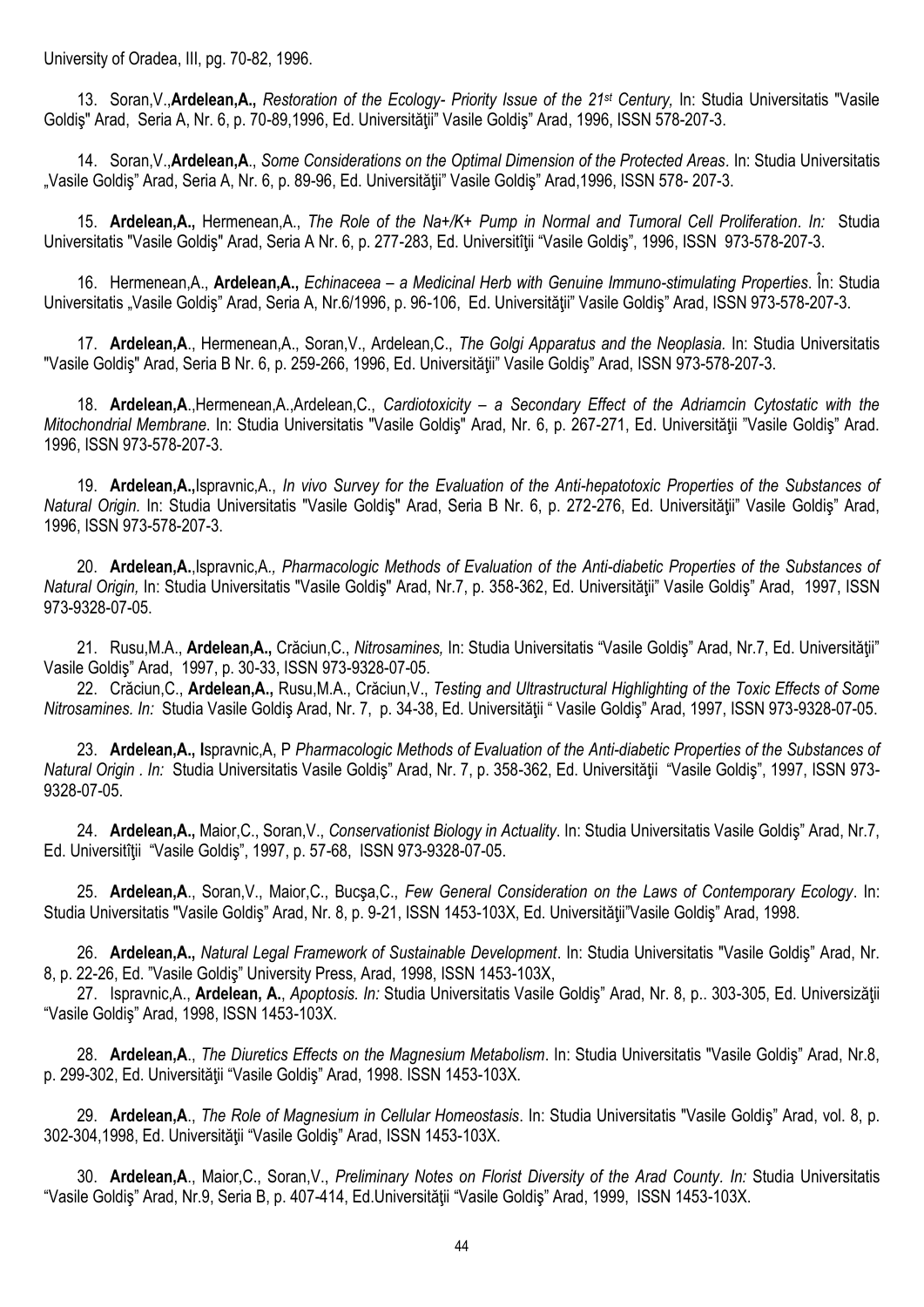31. Soran,V., **Ardelean,A.,** Maior,C., Don,I., *Statistical-Mathematical Methods of Study of the Phytokenoses Biodiversity in the Natural Ecosystems,* Studia Universitatis "Vasile Goldiş" Arad, *Nr. 9,* Seria B, Ed. Universităţii "Vasile Goldiş" Arad, 1999, p. 399- 406, ISSN 1453-103X.

32. **Ardelean,A.,**Ispravnic,A., *The Apoptosis: Methods and Investigation Techniques. In:* Studia Universitatis Vasile Goldiş" Arad, Nr.9, Seria B, p. 3-9, Ed. Universităţii "Vasile Goldiş" Arad, 1999, ISSN 1453-103X.

33. **Ardelean,A.,** Hermenean,A., *Potentiating the Immunity Response with the Help of Immuno-modulators*. In: Studia Universitatis "Vasile Goldiş" Arad, Seria B, vol. IX., pg. 293-303. Ed. Universităţii "Vasile Goldiş" Arad, 1999, ISSN 1453-103X.

34. **Ardelean,A.,** Maior,C., *The Engineering-Genetics Relation and the Human Rights in the European Legislation. In:*  Studia Universitatis "Vasile Goldiş" Arad, Nr. 10, Seria A, p. 82-84, "Vasile Goldiş" University Press Arad, 2000, ISSN 1453- 103X.

35. **Ardelean,A.,** *Preservation of One of the Last Afforested Karsts of Europe. Vegetation of the Codru Moma Mountains. In: Studia Universitatis* "Vasile Goldiş", Seria B, Nr.11, p.311-315, "Vasile Goldiş" University Press Arad, 2001, ISSN 1453-103X.

36. Soran,V**., Ardelean,A.,** Maior,C., Biro,J., *Contributions to knowledge of Romanian forest biodiversity. In:* Studia Universitatis "Vasile Goldiş", Nr.11, Seria B, p.316-322, "Vasile Goldiş" University Press Arad, 2001, ISSN 1453-103X.

37. **Ardelean,A.,** Maior,C., *Environmental Management and Human Sanogenesis. In:*Studia Universitatis "Vasile Goldiş" Nr. 11, Seria B, p.323-328, "Vasile Goldiş" University Press Arad, 2001, ISSN : 1453-103X.

38. **Ardelean,A.,** Maior,C., *Ecological Impact in Rural Area. In:* Studia Universitatis "Vasile Goldiş", Nr.11, Seria B, p.329- 331, Ed. "Vasile Goldiş" University Press Arad, 2001, ISSN : 1453-103X.

39. Soran,V., Biro,J., Maior,C., **Ardelean,A.,** Stan,Gh, *Contributions on the Knowledge of Forests Biodiversity of Romania. In:* Studia Universitatis "Vasile Goldiş", Seria Life Sciences*,* No. 12, p.13-21, "Vasile Goldiş" University Press Arad, 2002, ISSN 1584-2362.

40. **Ardelean,A.,** *Microscopic Observations on the Cellular Cycle of Saccharomyces cerevisiae, In:* Studia Universitatis"Vasile Goldiş" Series Life Sciences*,* No. 12*,* p.109-117, "Vasile Goldiş" University Press Arad, 2002, ISSN 1584- 2362.

41. Soran,V., Biro,J., **Ardelean,A.,** Maior,C. ,Stan.G., *Contribution to the knowledge of Romanian forest biodiversity,* Studia Universitatis Vasile Goldiş" , Series Life Sciences, Nr. 12, p. 13-21, "Vasile Goldiş" University Press Arad, 2002, ISSN 1584-2363.

42. **Ardelean,A.,** Hermenean,A., Pribac,G.C., *Evaluation of the Nitrates, Nitrites and Nitrosamines Toxic Potential of the Environment. In:* Studia Universitatis"Vasile Goldiş", Series Life Sciences*,* Nr.13 /2003, p.7-9, "Vasile Goldiş" University Press Arad, ISSN 1584-2362.

43. Pribac,G.C., **Ardelean,A.,** Hermenean,A., *Medicinal Herbs with Hypo-cholesterolemic Effects: Systematized Survey. In: Studia Universitatis "*Vasile Goldiş" Arad, Series Life Sciences, Nr.13, p. 31-36, **"**Vasile Goldiş" University Press Arad, 2003, ISSN 1584-2363.

44. **Ardelean,A.,** Buruiană,V., Stana,O.I., *Use of the Genetic Methods and of Biotechnologies for Preservation of the Local Populations of the Cultivated Species in the Areas with Halomorphic Soils from Western Romania. In:* Studia Universitatis "Vasile Goldis" Arad, Life Sciences Series, No.13, p. 49-53, Ed. Vasile Goldis" University Press Arad, 2003, ISSN 1584-2363.

45. **Ardelean,A.,** Buruiană,V., Stana,O.I., *Halomorphe Vegetal Associations in Western Romania (PIN –MATRA Project). In:* Studia Universitatis "Vasile Goldiş" Arad, Life Sciences Series, Nr.13, p.65-69, "Vasile Goldiş" University Press Arad, 2003, ISSN 1584-2363.

46. **Ardelean,A.,** Buruiană,V., Stana,O.I., *Culture of Sorgum sp. on Saline Soils in the Western Romania.* In:Studia Universitatis "Vasile Goldiş" Arad, Life Sciences Series, Nr.13, p. 55-61, "Vasile Goldiş" University Press Arad, 2003, ISSN 1584-2363.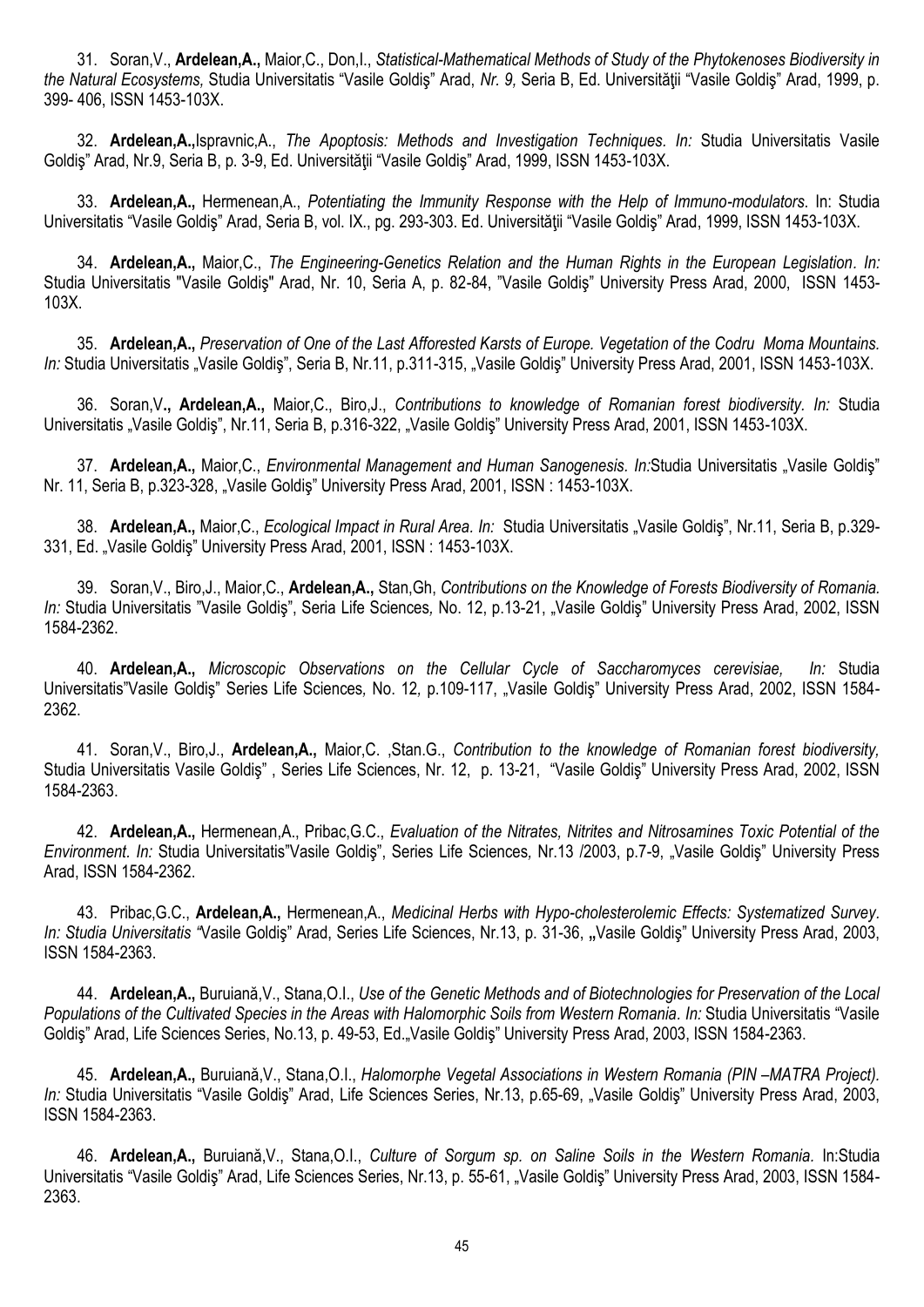**47. Ardelean,A.,** *Towards a Center of Nanobiology at the "Vasile Goldiş" Western University of Arad – The Porosome – A New Infracellular Structure. In: Studia Universitatis "Vasile Goldis" Arad, Life Sciences Series, Nr.13, p. 55-61, "Vasile Goldis"* University Press Arad, 2003, ISSN 1584-2363.

48. **Ardelean,A.,**Buruiană,V., *Preservation of the Vegetal Biodiversity on Saline Soils of Romania,* Studia Universitatis "Vasile Goldis" Arad, Life Sciences Series, Nr.13, p. 69-73, Vasile Goldis" University Press Arad, 2003, ISSN 1584-2363.

49. Hermenean,A., **Ardelean,A.,** Crăciun,C., Pribac,G.C., *The Effects of Administering Aminophenazone on the Rat Liver Structure and Ultrastructure. In:* Studia Universitatis"Vasile Goldiş", Life Sciences Series*,* Nr.13, p.21-24, "Vasile Goldiş" University Press Arad, 2003, ISSN 1584-2362.

50. **Ardelean,A.,** Pribac,G.C., *Cellular Evolution and Adjustment by Cancerogenesis. In:* Studia Univesitatis "Vasile Goldiş" Arad, Life Sciences Series, Nr.13, p. 11-16, "Vasile Goldiş" University Press Arad, 2003, ISSN 1584-2363.

51. **Ardelean,A.,** Crăciun,C., Hermenean,A, **P**ribac,G.C., *Cytostatic effects of the Triphenyl Methanic Colorants on the*  Ascytic Ehrlich Cells. In: Studia Univesitatis "Vasile Goldiş" Arad, Life Sciences Series, Nr.13, pg.17-20, "Vasile Goldiş" University Press Arad, 2003, ISSN 1584-2363.

52. **Ardelean,A.,** Hermenean,A., Pribac,G.C., *Systematized Study on the Natural Immuno-modulators of Vegetal Origin. In: Studia Universitatis "Vasile Goldiş" Arad, Life Sciences Series, Nr.13, p. 27-30, Ed. "Vasile Goldiş" University Press Arad,* 2003, ISSN 1584-2363.

53. **Ardelean,A.,** Ciobanu,C., Crăciun,C., Tămaş,M., Rusu,M.A., Puică,C., Roman,I., *The Effects of the Chelidonium Majus Extract on the Rat Liver, Consecutive to the Toxicose with CCL4*. In: Rev, Medicală Orădeană, vol. 10, nr. 2, pg. 164-170, 2003.

54. **Ardelean,A.,** Buruiană,V., *Chemotaxonomic Study at the Euphasolin Protein, Phaseolus Species. In:* Studia Universitatis "Vasile Goldiş" Arad, Life Sciences Series, Nr.13, p. 128-134, Ed. "Vasile Goldiş" University Press Arad, 2003, ISSN 1584-2363.

55. **Ardelean,A.,** Buruiană,V., *The use of genetic methods and biotechnologies for conserving local populations of*  cultivated species in areas with halomorphus soils of Western Romania, Buletinul Universității de Stiințe Agricole Cluj-Napoca, p.410-412, 2004.

56. **Ardelean,A.,**Hermenean,A., Pribac,G.C., Damian,S., *Aging, apoptosis and oxidative stress,Gerontology Today. In:*  Viata Med. Rom., Bucuresti, 2007 p. 19-30, ISBN 978-973-8437-96-8.

57. Schneider, F., **Ardelean, A.,** *Alimentation by Self-Selection – Yesterday and Today.* In: Studies of Science and Culture *Yeat=r III, Nr 3 (10), pg.14-15*, Ed. "Vasile Goldiş" University Press Arad, 2007, ISSN 1841-1401.

58. Soran,V., Arsene,G.G., Don,I., Turcuş,V., **Ardelean,A**., Maior,C., *On the Concepts of Similitude and Similarity in the Contemporary Phytosociology. In:* Annals of the University Botanic Garden of Macea, Nr.3, p. 18-35, Vasile Goldiş" University Press Arad, 2009.

59. Hermenean,A.,Cotoraci,C.,**Ardelean,A.,**Crăciun,V., *Differential effects of mineral dusts to alveolar macrophages: in*  vitro and in vivo comparison of cellular and functional assays, 9<sup>th</sup>Euroregional Conference DKMT, Arad, p.27-28

60. Schneider,F., **Ardelean,A.,** Toma,C., Uşvat,S*., The Genetic Foundation, the Life Style and the Alimentation, Criteria in the Prophylaxis of Osteoporosis,* Jurnal Medical Arădean, Nr. 3, p.1-2, Ed. "Vasile Goldiş" University Press, 2006, ISSN 1224- 3774.

61. Riga,D., Riga,S., **Ardelean,A.,** Hermenean,A., Schneider,Fr., *Neuro-degenerative Lesions in Alzheimer's Disease and in the Associated to Aging Pathology.* In: Bulletin of the Society of Cellular Biology, XXVII-th Annual Scientific Session of SNBC, Bistrita,2009, p.25, ISSN 1584-5532.

62. Hermenean,A., Hădărugă,N, Crăciun,C., Munteanu,C., Hădărugă,D., **Ardelean,** A, Mariaşiu,T, *Comparative In vivo and In vitro Surveys on the Hepatoprotective Effects of Some Vegetal Compounds Obtained from Chelidonium majus*. In: Bulletin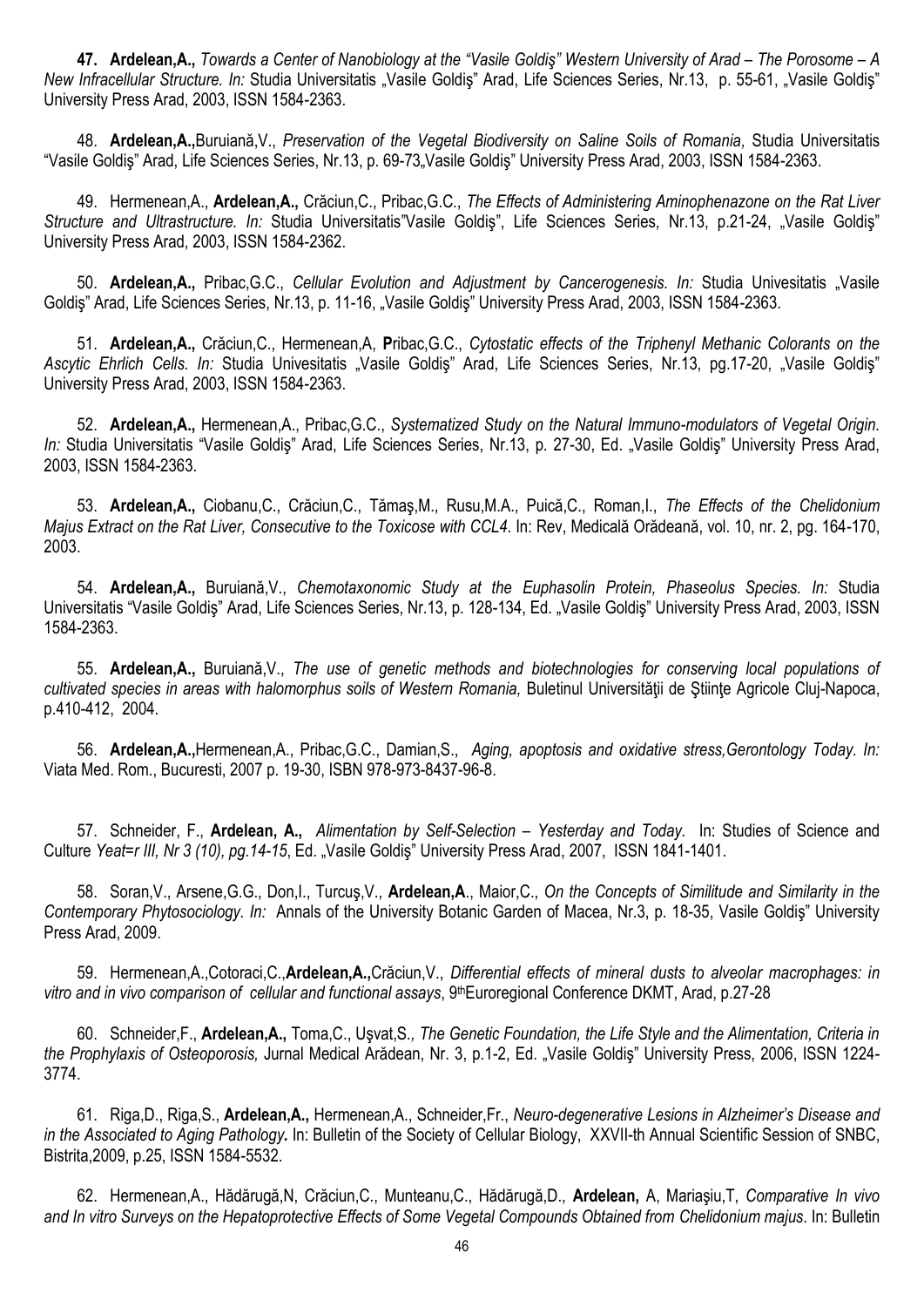of the Society of Cellular Biology, XXVI-th Annual Scientific Session of SNBC, 2008, Cluj-Napoca, p.29, ISSN 1584-5532.

63. Cachiţă,D., **Ardelean,A.,** Turcuş,V., *Initiating an In vitro Culture of Sedum telephium L, ssp.Maximum*, In: Bulletin of the Society of Cellular Biology, XXVI-th Annual Scientific Session of SNBC C, 2009, Bistriţa, p.160-161, ISSN 1584-5532.

64. Riga,S., Riga,D., Hermenean,A., **Ardelean,A.,** Schneider,Fr., *Neuro-degenerative Changes in Aging,* In: Bulletin of the Society of Cellular Biology, XXVII-th Annual Scientific Session of the Romanian Society of Cellular Biology, 2009, Bistrita, p.32, 2009, ISSN 1584-5532.

65. F.C. Ladaşiu, Ciolacu, **A. Ardelean,** V. Turcuş. I.Mândruţiu, A.D.Belengeanu, D.Bechet, L.Frenţescu, C,V.Mihali, Gh.Benga, *Simultaneous determination of the tyrosine and phenylanaline in blood plasma using high performance liquid chromatography (HPLC),* SRBC, 11- 14 iunie 2015. Baia Mare.

## *c) Orally presented/ not published*

1. **Ardelean,A.,** *The situaţion of nature conservation in Romania, a comparation with other European countries*, VI-th National Conference of Ecology, Arad, 1995.

2. **Ardelean,A.,** Soran,V., *Types of ecological restauration concept and definitions,* VI-th National Conference of Ecology, Arad, 1995.

3. **Ardelean,A**., *Mapping of the Medicinal Herbs from Codru-Moma Mountains*, Symposium of the Botanic Garden of Bucharest, 1996.

4. **Ardelean,A**., *New Stations with Ruscuscus hipoglosum L. in Arad County,* Symposium of the Botanic Garden of Bucharest, 1996.

5. **Ardelean,A.,** *Homeostasy of humans and ecosystem,* XV-th National Session of Cellular Biology, 1997.

6. **Ardelean,A.,** *Ecology, a Science for the 21st Century,* The International Seminar Academia – Science and the Challenges of the 21st Century, Sinaia, 1999.

7. **Ardelean,A.,** Cachiţă,D., *The Cultures of Ex-plants – Experimental Patterns in Vegetal Biology,* National Symposium of Vegetal Tissues and Cells, the University of Oradea, 1999.

8. Ispravnic,.A., **Ardelean,A.,** *The Digital Analysis of the Imaging of the Phenotype of the Chromatin Fiber after In situ Mixing with Endonucleases of Restriction,* The Academic Days of Arad, Arad, 1999.

9. **Ardelean,A**., Soran,V., Maior,C*., Statistic Methods of Study of the Phyto-coenoses Biodiversity in the Natural Ecosystems,* The Academic Days of Arad, Arad,1999.

10. **Ardelean,A.,** Buruiană,V., Madoşa,L., *The Pin - Matra Project – Vegetal Associations on Saline Soils in Western Romania,* XVII-th National Conference for Soil Science, the University of Agriculture Science and Veterinary Medicine of Banat, Timişoara, 2003.

11. **Ardelean,A**., *The effect of metal pollutants on algae,* 5th International Symposium on Metal Elements in Environment, Medicine and Biology, Timişoara, 2002.

12. **Ardelean,A.,** Dragomir,L., Hereţiu,D., Negru,D., *Particularities of the Evolution of the Cases of HIV-AIDS infection in*  Arad County between 1992-2002, in general context, 3<sup>rd</sup> Symposium of Microscopic Morphology, UMF Craiova Days, 2002.

13. **Ardelean,A.,** *The historical philosophical dimension of the relation wather - nviroment - health,* water; *Water,*  Environment and Health, EASA Conference, Arad, 2002.

14. Cachiţă,C.D.,Petruş,C.M., Vancea,A.,**Ardelean,A.,** Ştefănescu,I., Morariu,V., *The Effect of the Water with Low Contents of Deuterium on the Germination at Wheat, Corn and Radish,* Water, Environment and Health, EASA Conference, Arad, 2002.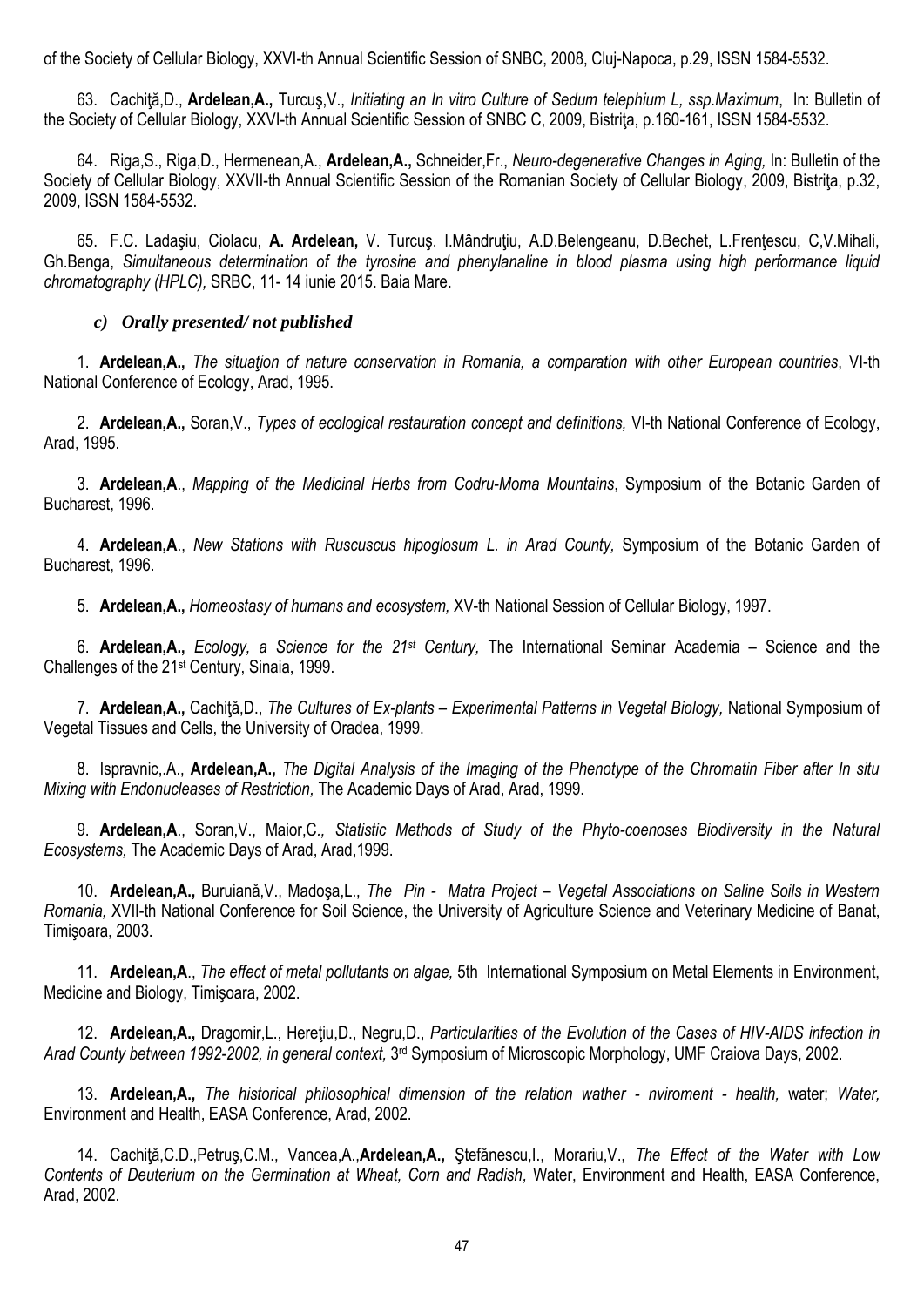15. **Ardelean,A.,** *Water, pollution and influence on the ground and the air quality*, Water, Environment and Health, EASA Conference, Arad, 2002.

16. **Ardelean,A.,** Buruiană,V., *Variables associated with intoxication in emergency medicine environment degradation and ecological restructions, Water, Environment,* and Health, EASA Conference, Arad, 2002.

17. **Ardelean,A,** Damian,S., Buruiană,V., Cotoraci,C., Ghilea,M., *Environment and genetic factors involved in breast cancer. DGGE technique used in detecting gene mutations,* Water, Environment and Health, EASA Conference, Arad, 2002.

18. **Ardelean,A.,** Lupea,A.X., *Accumulation of nitrogenous in plants, in relation with environmental stress,* Water, Environment and Health, EASA Conference, Arad, 2002.

19. **Ardelean,A.,** Buruiană,V., *The role of plants in filtering drinking water*; Water, Environment and Health, EASA Conference, Arad, 2002.

20. **Ardelean,A.,** *Aspects of the molecular biology in the relation environmental pollution – human health;* Water, Environment and Health, EASA Conference, Arad, 2002.

21. **Ardelean,A.,** Wegmann,K, Marinescu,A., *Romanian-German research programs in the protection of living bodies of the river Mures;* Water, Environment and Health, EASA Conference, Arad, 2002.

22. **Ardelean,A.,** Kunnemann,H., Marinescu,A., Richter,D., *Intestinal first- pass effect. Esterases in microsomes of enterocytes,* Water, Environment and Health, EASA Conference, Arad, 2002.

23. **Ardelean,A.,** Kunnemann,H., Marinescu,A., Richter,D., *Bio-transformation of xenobiotics substances in the animal cell*; Water, Environment and Health, EASA Conference, Arad, 2002.

24. **Ardelean,A.,** Buruiană,V., *Surface waters-chemical treatment filtration;* Water, Environment and Health, EASA Conference, Arad, 2002-

25. Soran,V., **Ardelean,A.,** Puia,I*., The pure water - the exilir of life*; Water, Environment and Health, EASA Conference, Arad, 2002.

26. **Ardelean,A.,** Buruiană,V., *Chemical pollution indicatory plants;* Water, Environment and Health, EASA Conference, Arad, 2002.

27. Crăciun,C., Soran,V., Puică, I., **Ardelean,A.,** *Impact of Cyano-bacterial Toxins from Various Aquatic Environments on the Animal Bodies;* Water, Environment and Health-EASA Conference, Arad, 2002

28. **Ardelean,A.,**Mohan,Ghe., *Mapping of the Ruscus hypoglossus Species from the Romanian Flora;* Paper at the Symposium of the University Botanic Garden of Macea -280 Years since the First Landscaping, Arad, 2002.

29. **Ardelean,A.,** *Transgenesis -A New Genetic Strategy in Vegetal Biology*; Paper at the Symposium of the University Botanic Garden of Macea -280 Years since the First Landscaping, Arad, 2002

30. Soran,V., **Ardelean,A.,** Maior,C., Ardelean,D., *What kind of ecological restoration does Romania need in the 21 st century;* Paper at the Symposium of the University Botanic Garden of Macea -280 Years since the First Landscaping, Arad, 2002.

31. **Ardelean,A**, Soran,V., Puia,I., *Evolution of the Biodiversity in the Agricultural Ecosystems from the Territory of Romania since Antiquity till Nowadays;* Summer school Achievements and Perspectives in Biology, Piteşti, 2002.

32. **Ardelean,A.,** Damian,S., Buruiană,V., *Detection of the Genic Mutations in Breast Cancer by DGGE Technique,* First National Congress of Medical Genetics, Oradea, 2002.

33. **Ardelean,A.,** *Ecologic Reconstruction of the Meadows from Western Romania*, International Scientific Symposium "Universitaria ROPET 2002", Petroşani, 2002.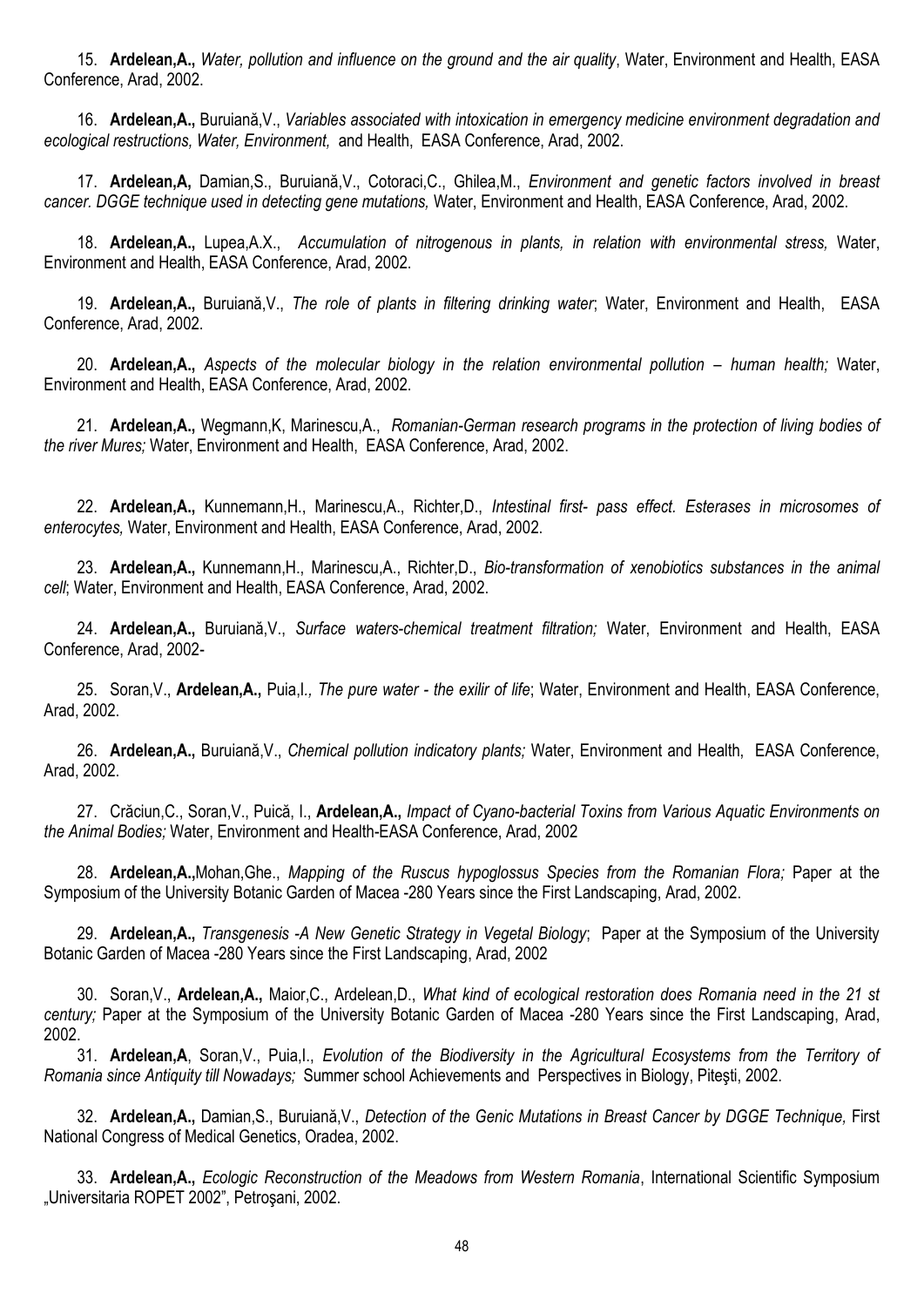34. **Ardelean,A.,** *Progres dans la biologie cellulaire, CEFOR* - Cours de formation postuniversitaire dans le domaine des sciences de la vie espace european de diffusion des connaissances et de reflexion des connaissances et de reflexions prospectives/ *Advances in the Cell Biology, CEFOR – Training Postgraduate Course in the Field of Life Sciences – European Area of Knowledge Dissemination and Reflection of the Knowledge and of the Perspectives*, Oradea- Arad, 2002.

35. **Ardelean,A**., *Conserving the vegetation of the Codru Moma Mountains, one of the last afforested karst in the Europe,*  The Symposium Restoration Ecology, Ed. Orizonturi Universitare, Timişoara, 2002.

36. Ardelean, A., Concepts on the Origin of AIDS Virus, 2<sup>nd</sup> Symposium developed during the scientific events organized on the occasion of the "UMF Craiova Days", 2002.

37. **Ardelean,A**., Maior,C., *Specific Issues of Ecologic Reconstruction in the Natural Parl Lower Mures Wetlands;* Paper at the Conference Achievements and Perspectives in Biology, Arad, 2003.

38. Ardelean, A., The *role of extra cellular matrix in maintaining the homeostasis of elastic tissue, 7<sup>th</sup> National Congress of* the Anatomists' Society of Romania, Faculty of Medicine and Pharmacy -the University of Oradea, 2003.

39. **Ardelean,A.,** *Diagnostic of the Breast and Ovary Cancer by Genetic Mutations,* Annual Session of Scientific Communications, ed. a XIII-a "Medica 2003", University of Oradea, 2003.

40. **Ardelean,A.,** *The Calcium Balance in the Cells of the Mesophilum of the Alisma Plant,* XII-th National Symposium of Vegetal Tissues and Cells Culture – the Physiopathology of the Vegetal Cell in Vitroculture Regime, Center of Biologic Research, Jibou, 2003.

41. **Ardelean,A.,** Pribac,G.C., *Comparative study of various methods for DNA extraction and purification from human blood*, The 9th International Symposium of Molecular Medicine, Society and Public Health, Cluj-Napoca, 2004.

42. **Ardelean,A.,** Pribac,G.C., Hermenean,A., Ghilea,M., *Methods of Molecular Biology used in prevention and treatment of HIV/AIDS Infection, Symposium of Cell and Molecular Biology- a Key to Defeat Global Risk Diseases: Atherosclerosis, Diabetes and Immune Disorders*, Bucharest, 2004.

43. **Ardelean,A.,** Pribac,G.C., Hermenean,A., Ciobanu,C., *DGGE vs. DHPLC – molecular biology techniques used for genetical mutations detection; T*he 28th Balkan Medical Week & The 7th Congress of the Mediterranean Medical Union, Oradea, 2004.

44. **Ardelean,A.,** Precup,C., Pribac,G.C., Hermenean,A., *Assessment of the Genetic Risk Factors in Breast and Ovary Cancer by Detection of the BRCA 1 and 2 Genes Mutations by Using DGGE Technique ;* Jubilee Session of the Oncologic Institute "Prof.dr.I.Chiricuță", Cluj-Napoca, 2004.

45. Buruiană,V.,**Ardelean,A.,** *Biodiversity and "in situ" and "ex situ" Preservation of the Species from the Spontaneous and Cultivated Flora*, Symposium Earth Days, Arad, 2004.

46. **Ardelean,A.,** Pribac,G.C., Hermenean,A., Ghilea,M., *Methods of molecular Biology used in Prevention and Treatment of HIV/AIDS Infection*; 25 years Anniversary Workshop: Cell and Molecular Biology a Key to Defeat Global Risk Diseases and Immune Disorders, Bucharest, 2004.

47. Hermenean,A., **Ardelean,A.,** Pribac,G.C., Tămaş,M., *Morpho-functional Restoring of the Hemato- and Lympho-poietic Organs at Rats undet the Action of Some Vegetal Extracts, Consecutive to the Chemotherapy in Cancer; Jubilee Session of the* Oncologic Institute "Prof.dr.I.Chiricută", Cluj-Napoca, 2004.

48. Hermenean,A., **Ardelean,A**., Pribac,G.C., Tamas,M., *Morfo-functional rehabilita-tion of hematic and lymphoid systems in rats under the effect of some vegetal extracts, following chemotherapy in cancer;* Anniversary Session 75 Years of "Prof. Dr. I. Chiricuta" Oncologic Institute Cluj-Napoca, 2004.

49. **Ardelean,A.,** Precup,C., Pribac,G.C., Hermenean,A., *Evaluation of genetic risk factors in breast and ovarian cancer through mutation detection of BRCA 1 and 2 genes using DGGE technology;* Anniversary Session 75 Years of "Prof. Dr. I. Chiricuta" Oncologic Institute Cluj-Napoca, 2004.

50. **Ardelean,A.,** Rusu,M.A., Crăciun,C., Puica,C., Tamas,M., Pribac,G.C., *Effects of Chelidonium majus extract in rat*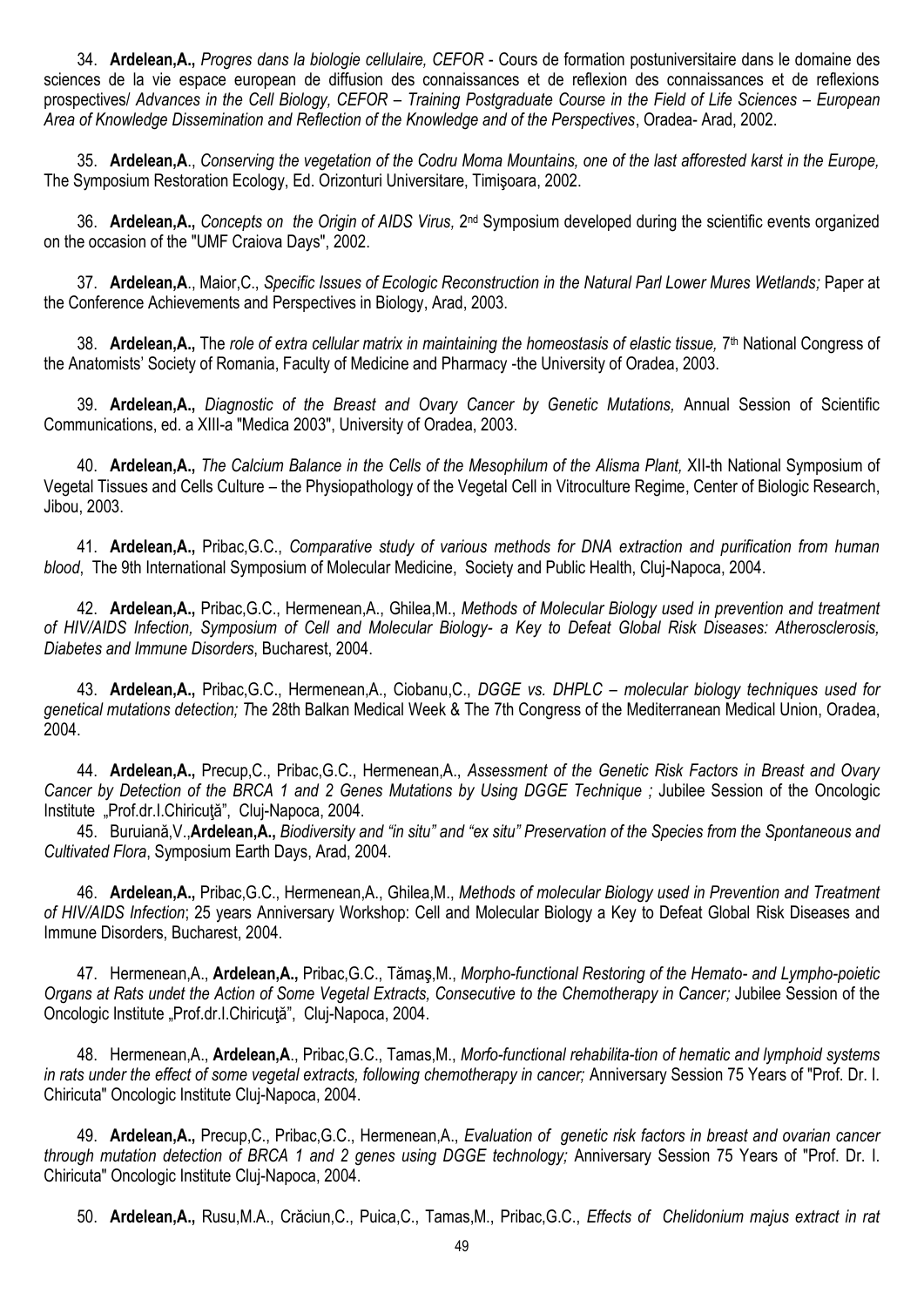*hepatic intoxications induced by CCl4. Structural and ultrastructural studies;* The 6th DKMT Meeting on Environmental Medicine and Health, Timisoara, 2004.

51. Hermenean,A., Pribac,G.C.,**Ardelean,A.,**Crăciun,C.,Tamas,M*., Structural and Ultrastructural Restoring of the Rat Liver after Novastim Therapy,* Communications Session of the Faculty of Medicine of Craiova, 2005.

52. **Ardelean,A**, Hermenean,A., Pribac,G.C., *Morphological Changes of the Hematogene Rat Marrow after Administering Cytostatics,* Communications Session of the Faculty of Medicine of Craiova, 2005.

53. Soran,V.,**Ardelean,A.,**Maior,C.,Buruiana,V.,Stana,I.O.,Jireghie,V.,Ardelean,G., *Econumerological Comparison between the Pteridophyte and Spermatophyte Flora of Romania and Two Local Floras from the Western Part of the Country;* The Academic Days of Arad, XV-th Edition, 2005.

*54.* **Aurel Ardelean, "***Annual Conferences of EUA (Bruxelles) and F.E.D.E, (Spain)-as Landmatks of Quality in European*  Higher Education", The Academic Days of " Vasile Goldiş" Western University of Arad, The 24rd Edition, 16-18 May 2014.

*55.* **Aurel Ardelean,** "*CARL LINNAEUS – A FORERUNNER OF MODERN BIOLOGY", Section V, Biological and Live Science Research : Prospectives, ",* The Academic Days of " Vasile Goldiş" Western University of Arad, The 25rd Edition, 14- 17 May 2015.

*56.* **Aurel Ardelean,** *"MOLECULAR MECHANISMS OF SINGALING IN PLANTS", Section V, Biological and Live Science Research : Prospectives, "*, The Academic Days of " Vasile Goldis" Western University of Arad, The 25rd Edition, 14- 17 May 2015.

57. G.C.Pribac, C.Crăciun, C.Roşioru, C.Neamţu, **A.Ardelean,** B.Totolici, *Fenugreek powdwe exerts protective effects on*  alcoholised rats kidney, highlighted using ultrastructural studies, 3<sup>rd</sup> National Symposium of Microscopic Morphology, Craiova, 4-6 June 2015.

58. **Ardelean,** C.M. Petrescu, M. Ardelean – *Evaluation of plant germplasm to conserve biodiversity in the West- Side of Romania",* Section V. - *Present and prospects in Life Sciences Research (Biological Science),* The Academic Days of " Vasile Goldiş" Western University of Arad, The 24rd Edition, 16- 18 May 2014

59. **Ardelean,** G.G. Arsene, I. Don, C. Don, I. Daraban, M. Pascu, I. Stana, M.L. Brad, M. Petrescu, M. Ardelean, V. Turcus, *Cross-border cooperation for the protection and promotion of plant diversity - project results presentation,* Section V. - Present and prospects in Life Sciences Research (Biological Science), The Academic Days of "Vasile Goldis" Western University of Arad, The 24rd Edition, 16- 18 May 2014.

60. **A.Ardelean***,"Active Principles in Biomedical Research",* IXthe National Congress of Cellular Biology with international participation, Iasi, 7-11 june 2017- oral presentation

61. **A. Ardelean***, "Cellular and Molecular Basis in ALZHEIMER's Disease and Therapeutic Perspective from*  Approach of the Molecular Biology, The Academic Days of " Vasile Goldiş" Western University of Arad, 27<sup>th</sup> Edition, 19-21 May 2017 – oral presentation

62. **A.Ardelean***, "Danube Strategy – Present and Perspectives",* 27th Academic Days of Arad, Arad, Romania, 19- 21 May 2017 – oral presentation

63. V. Turcuş, V. Bota, **A. Ardelean,** C.V.Mihali, *The manner of storage and the location of some active principles in Oenothera biennis I. species ussing transmission electron microscopy (tem) and elemental microanalysis (edx),* IXth National Congress of Cellular Biology with international participation, Iasi, 7-11 June 2017

# *d) Orally presented and published in volumes*

1. Anca Hermenean, Alexandra Balita, Hildegard Herman, Bianca Oni**ta, Aurel Ardelean,** *Integrated use of histological and ultrastructural biomarkers in Leuciscus cephalus (L.) for assessing heavy metal pollution in Tur river, Romania,* The Central and Eastern European Conference on Health and the Environment, May 25–30, Cluj-Napoca, 2014

*2.* Petrescu M., Ardelean, M., **Ardelean Aurel**, Bratosin,D., Cachiţă,C.D., Turcuş,V., Hermenean,A., 2014, *Electron-*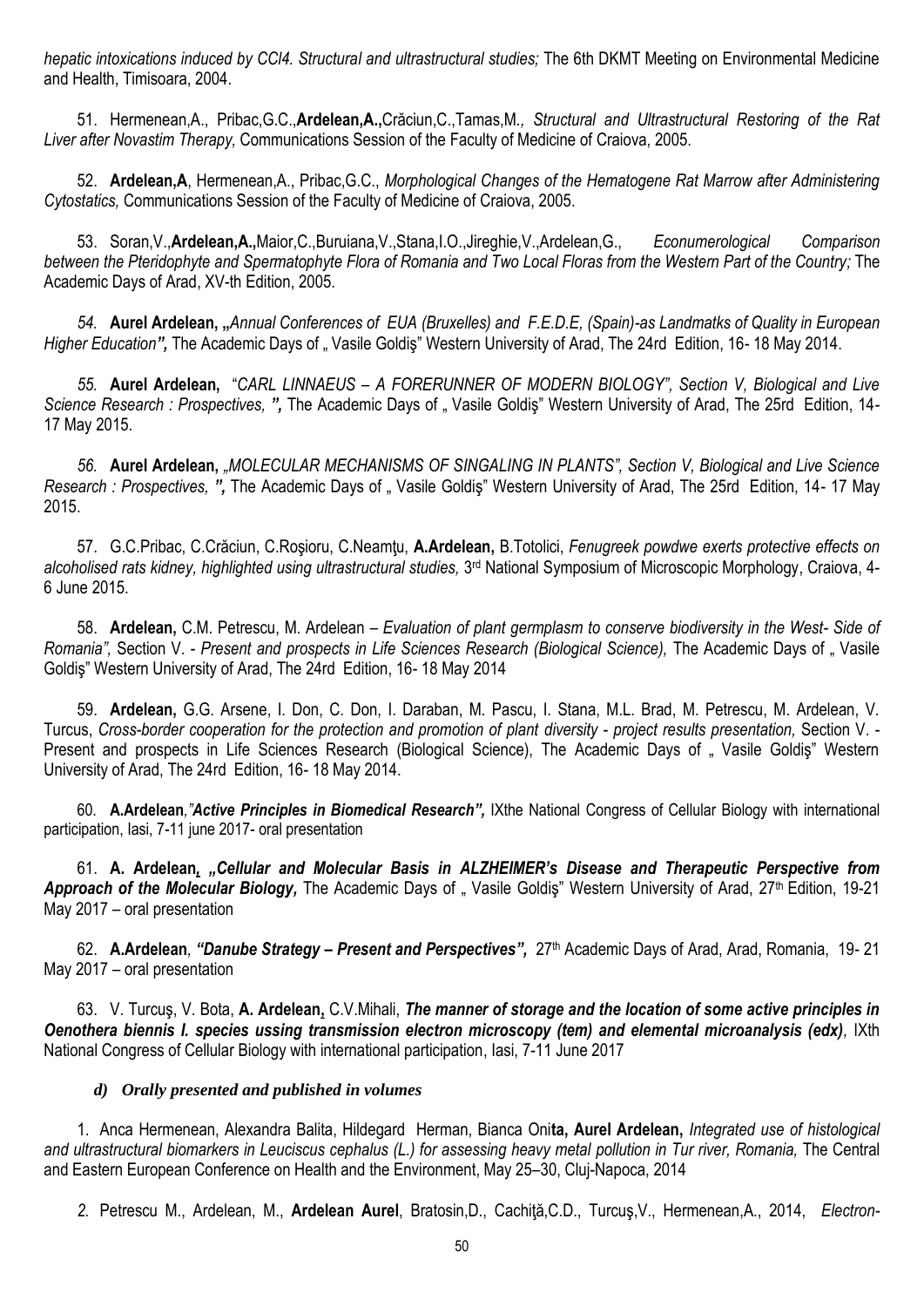*microscopy analysis and morphological aspects induced by pentachlorophenol in microalgae belonging to Chlorella fusca species*, The Central and Eastern European Conference on Healt and the Environment, May 25-30, 2014, Cluj- Napoca, 2014

3. **Aurel Ardelean,** "*The impact of the teaching and understanding of the molecular mechanisms underlyng the cellular processes*", - Minisymposium – The significance of teaching cell biology in university: impact and methods", SRBC, 11- 14 iunie 2015. Baia Mare

4. N. Anghel, A. Ivan, M.Suciu, Hildegard,H., C.Baltă, C.Cotoraci, Z. Galajda, **A. Ardelean,** A.Hermenean, *"Chrysin attenuates cardyomyocyte apoptosis and loss of desmin filaments in a mouse model of mitoxantrone cardiotoxicity,* PHD Candidates – Mimisymposium, SRBC, 11- 14 iunie 2015. Baia Mare

5. M.Ardelean, **A. Ardelean,** D.C. Cosma, F.C. Ladaşiu- Ciolacu, *"Anthocyanin accumulation observed in callus cultures of Sedum Telephium Ssp. Maximum L.* , PHD Candidates – Mimisymposium, SRBC, 11- 14 iunie 2015. Baia Mare

6. B. Oniţă, **A. Ardelean,** A. Hermenean, *"Histological and immunohistochemical biomarkers in gills, kidney and liver of three fish species for assessing pollution in Crisul Negru River, Romania,* PHD Candidates – Minisymposium, SRBC, 11- 14 iunie 2015. Baia Mare

7. Folk, C.Baltă, H., Hildegard, **A. Ardelean,** A.Hermenean, *" Hepatotoxicity avalution of amphotericin B and flutocysine co-tratment for invasive fungal infections,* PHD Candidates – Minisymposium, SRBC, 11- 14 iunie 2015. Baia Mare

8. Baltă, H. Hildegard, O-A. Boldura, M.Roşu, I. Gâscă, **A.,Ardelean,**A.Hermenean, *" Antifibrotic activity of chrysin in carbon tetrachloride-induced liver damage in mice ",* PHD Postdoctoral – Minisymposium, SRBC, 11- 14 iunie 2015. Baia Mare

9. P. Albu, B.Oniţă, E. Baranyai, S.Harangi, S.Keki, T.Nagy, J.Vilmos, G.Denes, G.Karoly, D.Ardelean,**A.,Ardelean,**A.Hermenean,"*Bioaccumulation and hisopathological bio- markers on wild fish living in Crisul Negru-River fron North- Western Romania as a result of the impact of trace metals -* Minisymposium, SRBC, 11- 14 iunie 2015. Baia Mare

## **II. RESEARCH PROJECTS**

**Research contracts**: **15 international** (10 manager/partner coordinator, 5 member); **16 national,** of which (10 manager/partner coordinator, 6 member)

## **I1.1. PROJECTS WITH INTERNATIONAL FUNDING**

## **a) Project manager/ Partner responsible**

*1. PIN-MATRA, Contract No: 00.B.4.21/2000-200– National Grassland Inventory Project Romania,* The Royal Dutch Society of Nature Conservation, 2002; *position in the project: Partner project manager*

*2. IPA, Contract No: 24/2003-2005, Important Plant Areas (IPAs) in Romania,* Ministry of Agriculture, Fisheries & Natural Management of the Netherlands, 2003; *position in the project: Partner project manager*

*3.* Romania-Hungary Cross-border Cooperation Programme 2007-2013, HURO/0901/205/2011, *"Landscape-scale connections between the land use, habitat quality and ecosystem goods and services in the Mures/Maros valley",* 2011-2013; *position in the project: Project Manager*

*4.* Romania-Hungaria Cross-border Cooperation Programme 2007-2013, HURO/0801/194/2009 "*Habitat structure evaluation and ecosystems services on Mureş and Crişul Alb rivers valleys*", 2009-2010 (57.315,50 Euro); position in the project: *Project Manager*

*5.* Programme of bilateral cooperation – joint projects Academy of Medical Sciences – National Agency for Scientific Research 2010-2011, *Detection of the changes caused by DDW in phenotypic and genotypic polymorphism at species of Trichogramma collected from polluted ecosystems,* (8600 RON/2010); position in the project: *Coordinator project partner*

*6.* SOPHRD/ESF AI 3.2, CN 89, No 63258 – E1305 "*Post-doctoral School for Zootechnical Biodiversity and Food Biotechnologies based on the Eco-economics and Bio-economics required for the Ecosanogenesis*" (466,563.89 RON), 2010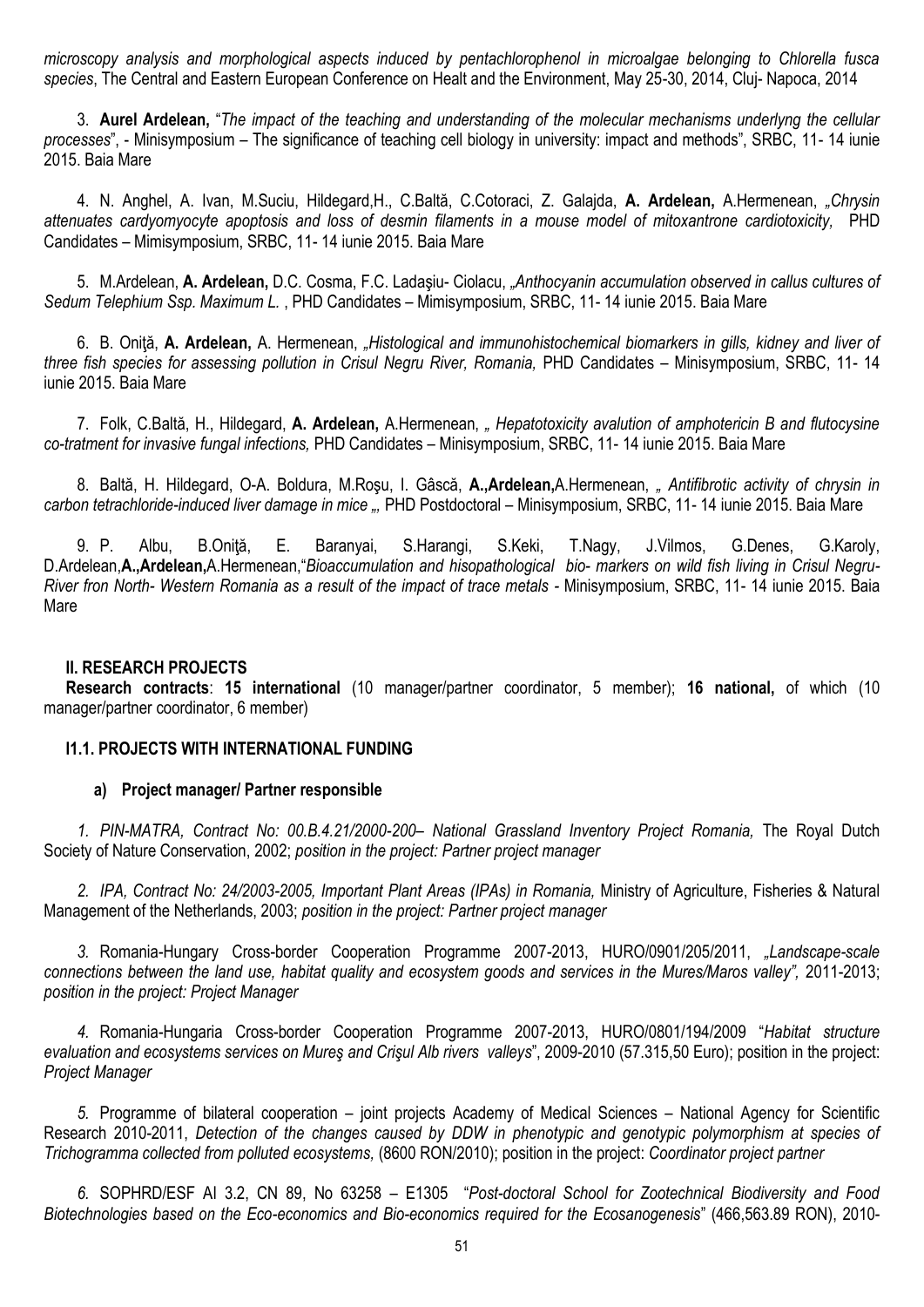2013; *position in the project: Coordinator project partner*

*7.* SOPHRD/ESF, NO 77082 "*PhD Scholarships for complex eco-economical and bio-economical training for foot and fodder safety and security of anthropic ecosystems*" (2,513,118. 40 lei), 2010-2013; *position in the project: Coordinator project partner*

8. HURO/1101/119/1.3.1., *Cross-border cooperation for protection and promotion of plants diversity, 2013-2014,* position in the project: Coordinator project partner

9. HURO/1101/173/2.2.1, *Integrated cross-border platform to identify cellular processes as potential targets for personalized cancer therapies,* 2013-2014, project manager

**10.**SOPHRD/159/1.5/ S/133391, *Doctoral and post-doctoral programmes of excellency highly-qualified for research in the field of Sciences of Life, Environment and Earth,* 2014-2015, *Coordinator project partner*

## **b) Member in the research team**

*1.* Romania-Hungary Cross-border Cooperation Programme 2007-2013, HURO/0801/110/2.2.2 "*In vitro study of some vegetal extracts of natural origin with emphasis on their potential antitumor effect*" (151,698 Euro), 2009-2011, position in the project: *Member in the research team*

*2.* Romania-Hungary Cross-border Cooperation Programme 2007-2013, HURO/0901/058/2.2.2 "*Research on the development of Sylibum marianum hepatoprotective nanoparticles with high bioavailability*", 2010-2012; *position in the project: Expert in pharmaceutical botany*

*3.* SOPHRD/ESF AI 3.2, CN 81, No 55362 *"Training program for the human resources in the biomedical and biotechnological fields"* (3,916,092.5 RON), 2010-2013; *position in the project: Coordinator training course*

*4. SOP – ENVIRONMENT, No. 991/2008 - "Drafting preservation strategies, monitoring and sustainable development plans for the SCI Lower Mures Defile,* 2008-2011, *position in the project: member of the project implementation unit*

5. *HURO/1101/ 311/1.3.1., Establishing the homeostasis status of crayfish population in Cris and Mures rivers crossing the Romanian-Hungarian border*, 2012-2013.

# II**. 2. RESEARCH PROJECTS WITH NATIONAL FUNDING a) Project manage/ Coordinator project partner**

1. Grant CNCSIS no.622/2004, *"Immuno-modulating action of the vegetal extracts obtained from species of Echinacea"*, 2004-2006; *position in the project: Project manager*

2. Grant Romanian Academy - GAR no. 63/2005: "*Integrated analyze of the environmental components, identification, monitoring and management of the deteriorated ecosystems in Western area of Romania*" (4000 ROM), 2005 – 2006; *position in the project: Project manager*

3. Grant CNCSIS no. 3GR/2006 "*Study of the salty soils ecosystems from Western Romania for sustainable development*", 2006 – 2008; *position in the project: Project manager*

4. Grant Romanian Academy - GAR no. 88/2007 "*Complex ecological study on the sands from North-western Romania in order to establish a cross-border protected area*" (4000 RON), 2007 – 2008; *position in the project: Project manager*

5. NPRDI-II, Program 4 Partnerships, no. 52121/2008 *"New methods of evaluation of the sanogenesis of the products of fishery origin in order to increase food safety and provide for the sanitary-veterinary protection"* (100,000 RON), 2008-2011; *position in the project: Coordinator project partner*

6. NPRDI-II, Program 4 Partnerships, no. 52158/2008 *"Researches of identification and capitalization of the Trichogramma bio-forms from agri- and forestry- ecosystems, the impact and management of the introduction of the bioactive nano-materials in the oophagous reproduction technology"* (400,000 RON), 2008-2011; *position in the project: Coordinator project partner*